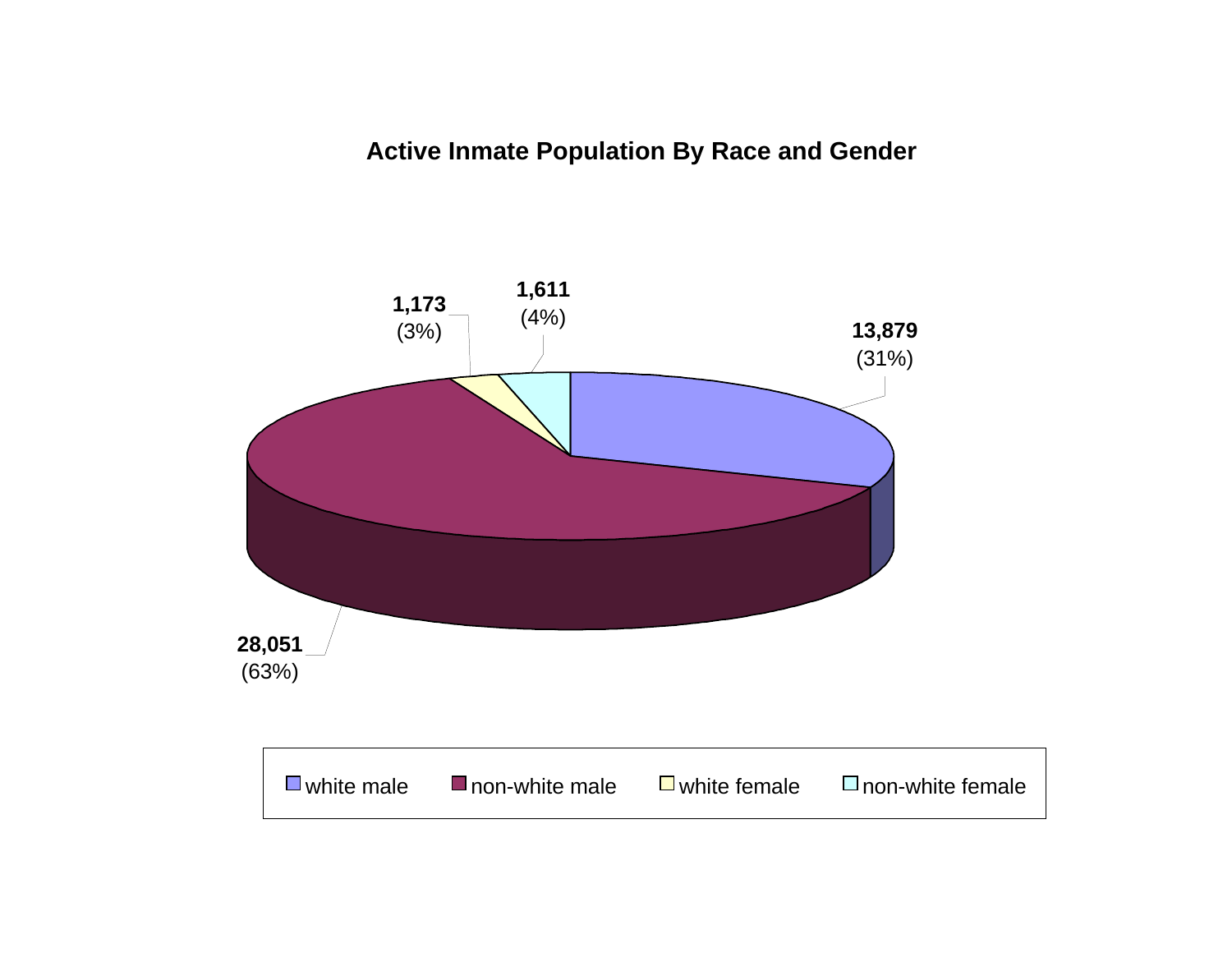# **Active Inmates By Security Status**

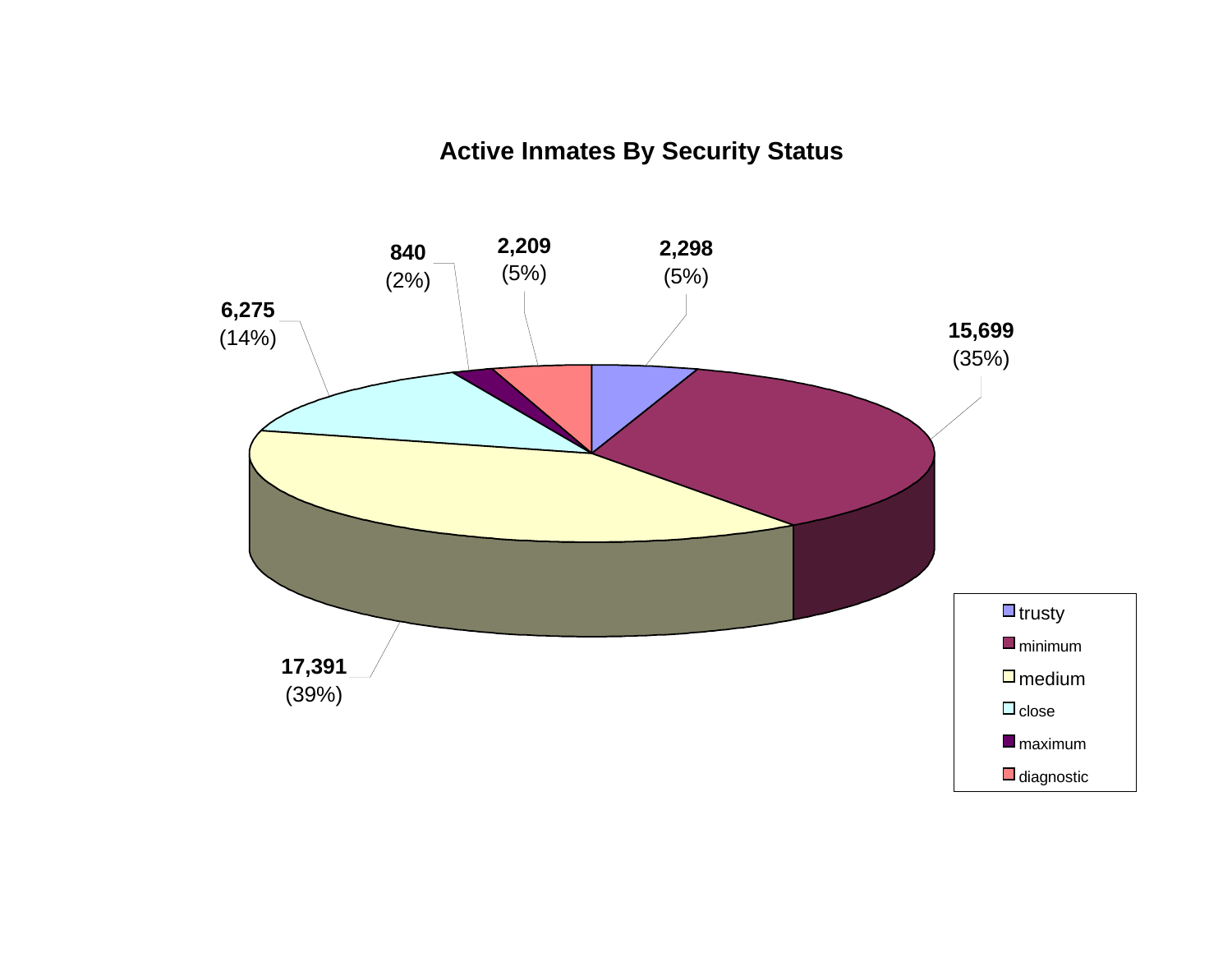

## **Active Inmates Prison Sentence In Years**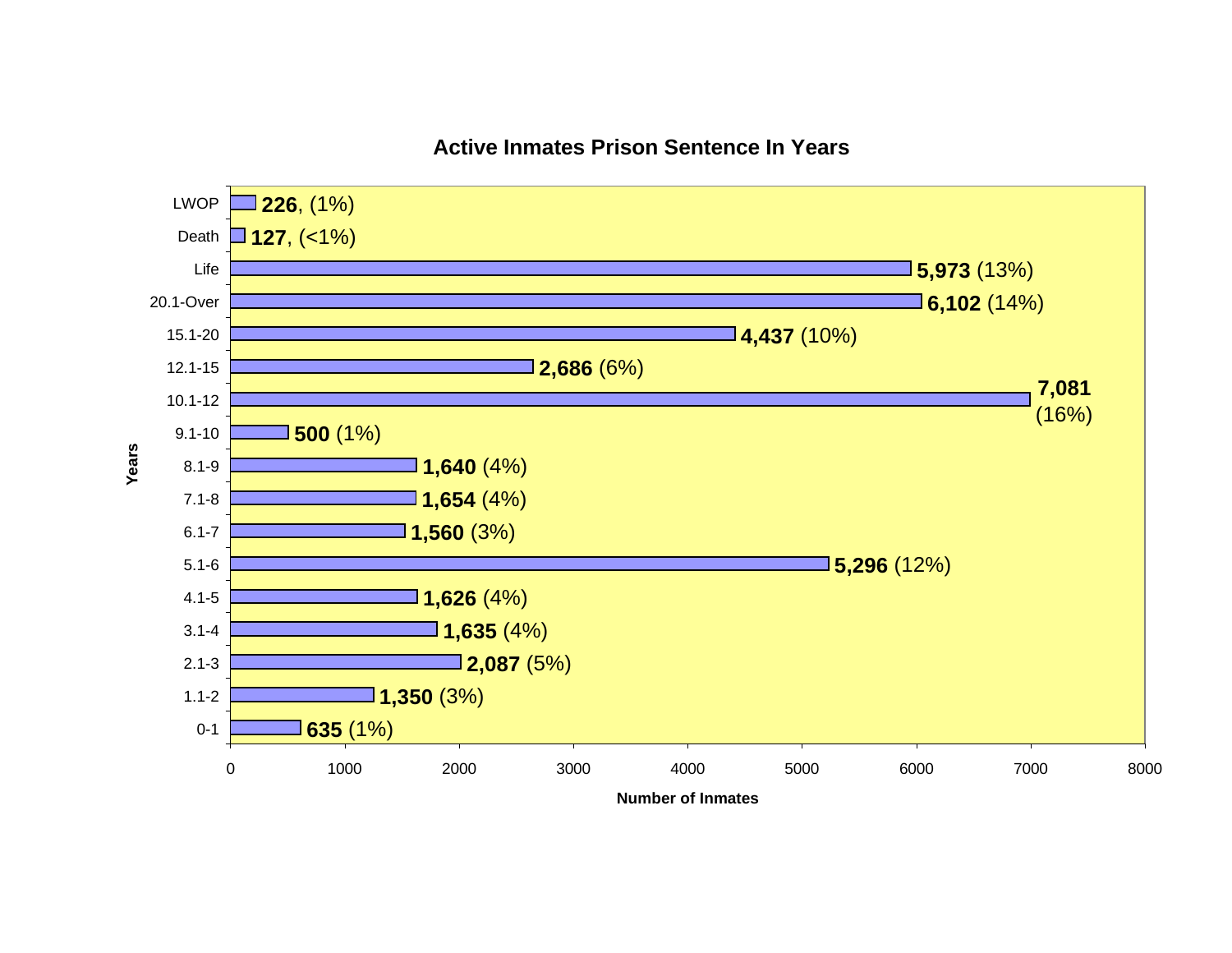**Active Inmates Who Have Probation To Follow Prison**

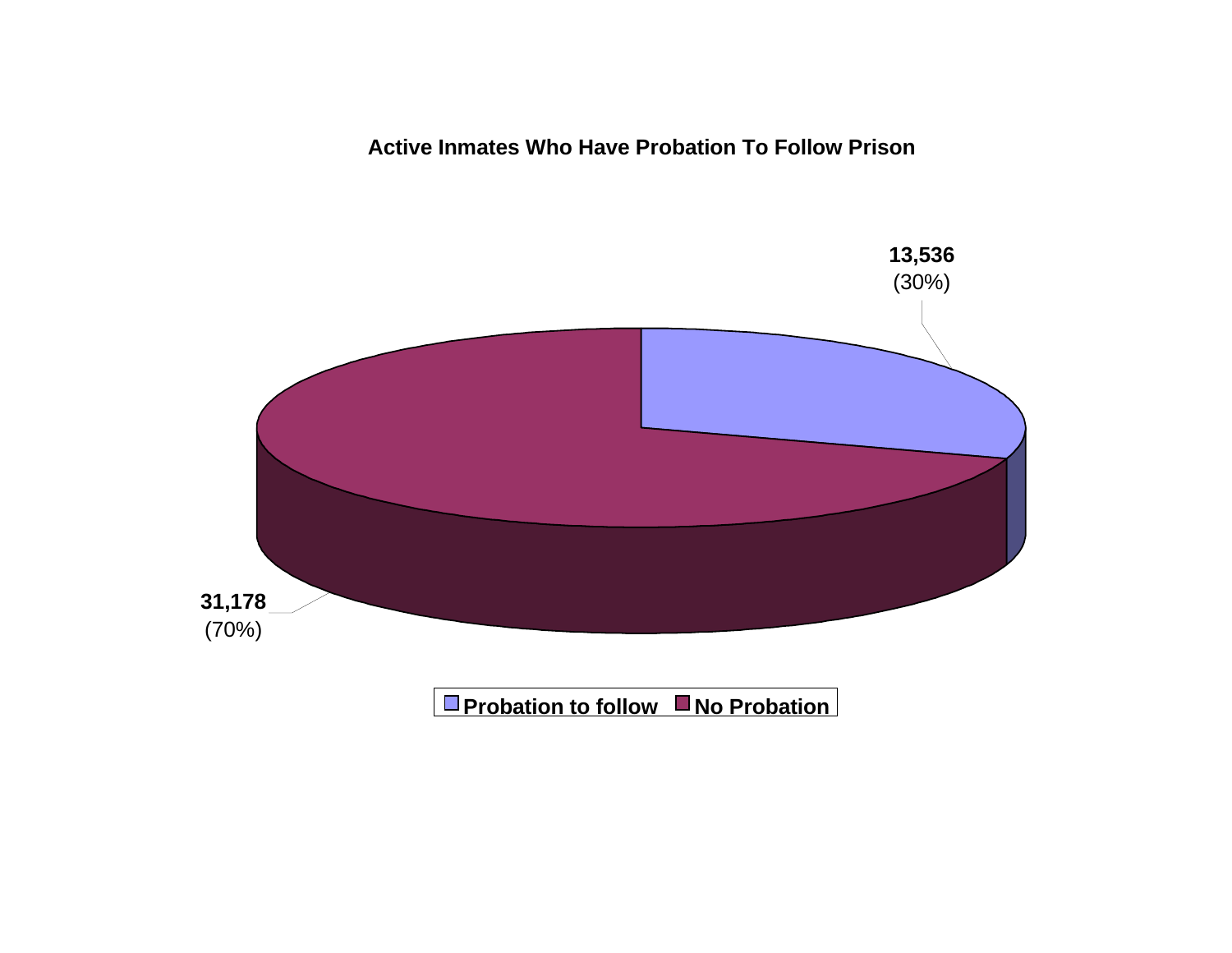**Active Inmates Grouped By Institution**

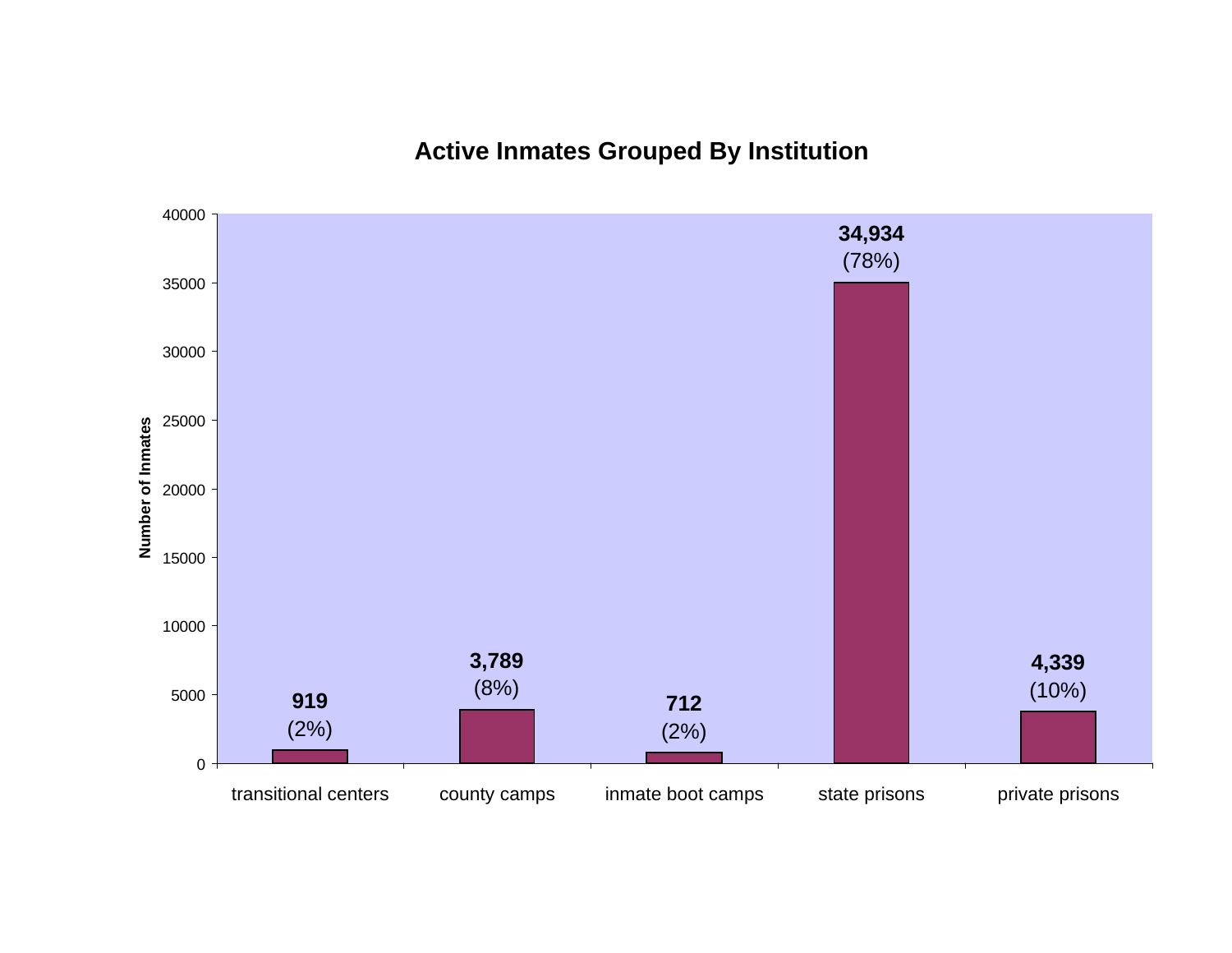# **Active Inmates By Most Serious Crime Type**

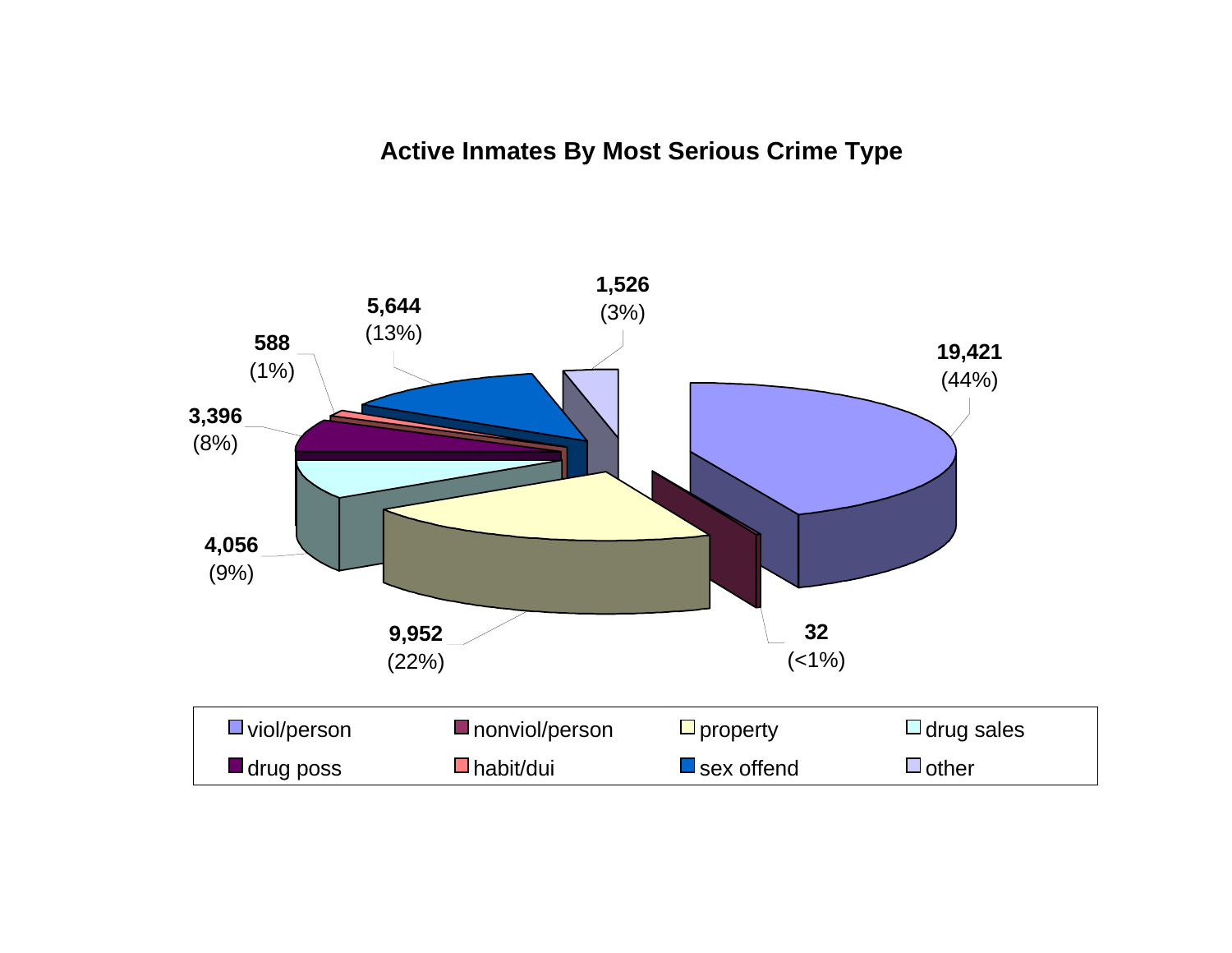Georgia Department of Corrections Page 1 Run 02/27/01 Office of Planning and Analysis

#### Inmate statistical profile

TABLE OF CONTENTS FOR ACTIVE PRISONERS EXCLUDING JAIL

 TITLE PAGE ----- ---- RACE AND SEX............................ 2 Culture Fair IQ Scores.................. 3 Self-Rpt Socioeconomic Class............ 4 Self-Rpt Environment To Age 16.......... 5 Self-Rpt Education Level................ 6 Functional Reading Level (WRAT Scores).. 7 Functional Math Level (WRAT Scores)..... 8 Functional Spelling Level (WRAT Scores). 9 Self-Rpt Guardian Status To Age 16......10 Self-Rpt Employment Status Before Prison11 Self-Rpt Marital Status At Admission....12 Self-Rpt Number Of Children At Admission13 Self-Rpt Religious Affiliation..........14 Self-Rpt Family Behavior Patterns \*.....15 Inmate Diagnostic Behavior Problem \*....16 Physical Profile (General Condition)....17 Security Status...........................18 Number Of Sentences.....................19 Number Of Disciplinaries................20 Number Of Escapes........................21 Number Of Prior Georgia Incarcerations \*22 Number Of Transfers.....................23 County Of Conviction....................24 Circuit Of Conviction...................29 Home County................................31 Prison Sentence In Years................36 Probation To Follow Prison..............37Admission Type.............................38 Release Type...............................39 Inst By Group..............................40 Institution.............................41 Misdemeanors And Felonies...............44 Crimes By Group.........................45 Most Serious Offense....................46 Most Serious Crime Type.................53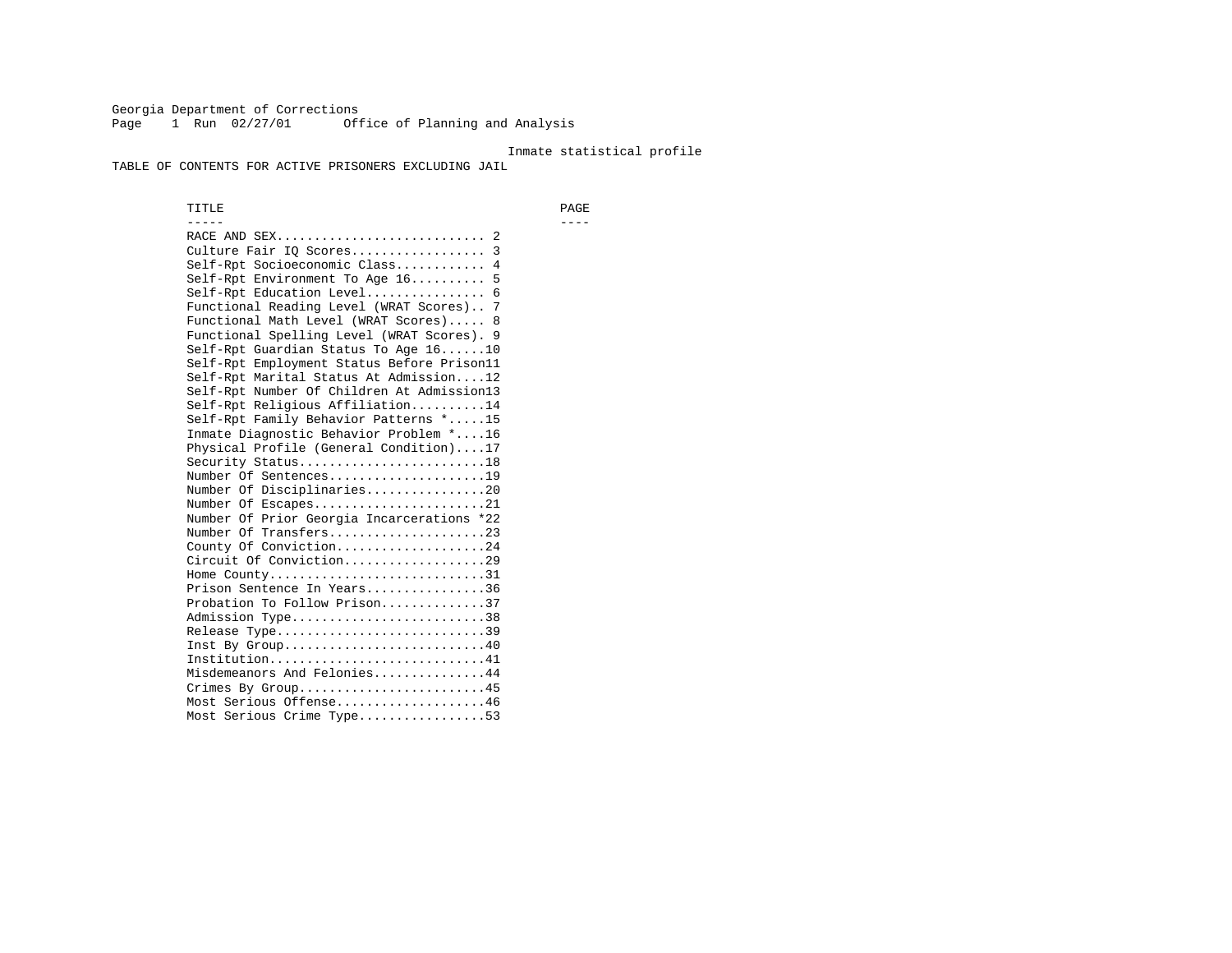Georgia Department of Corrections Page 2 Run 02/27/01 Office of Planning and Analysis

#### Inmate statistical profile

Sample: ACTIVE PRISONERS EXCLUDING JAIL **Requestor:** Statistics Active inmates 02/27/2001

RACE AND SEX by current age & sex

|                                                                  |                              |                                                                                      | M E N                                                                  |                                                                    |                                                                                   |                                                         |                                             | <b>WOMEN</b>                                                     |                                     |                                                  |                                                         |
|------------------------------------------------------------------|------------------------------|--------------------------------------------------------------------------------------|------------------------------------------------------------------------|--------------------------------------------------------------------|-----------------------------------------------------------------------------------|---------------------------------------------------------|---------------------------------------------|------------------------------------------------------------------|-------------------------------------|--------------------------------------------------|---------------------------------------------------------|
| RACE AND SEX                                                     | Age<br>  00-21               | Age<br>$ 22-39 $                                                                     | Age<br>$ 40-54 $                                                       | Age<br>$ 55-99 $                                                   | Men<br>% Total                                                                    | Age<br>$8   00 - 21$                                    | Age<br>$ 22-39 $                            | Age<br>$ 40-54 $                                                 | Age<br>$8 55-99$                    | Women<br>% Total                                 | Grand<br>%   Total %                                    |
| WHITE MALE<br>NON WHITE MALE<br>WHITE FEMALE<br>NON WHITE FEMALE | 992<br>2684<br>$\Omega$<br>0 | 7820<br>30<br>27 <br>73 17988<br>70<br>0<br>0<br>0<br>0 <sup>1</sup><br>$\mathbf{0}$ | 4176<br>38<br>6691<br>62<br>$\mathbf 0$<br>0<br>$\mathbf 0$<br>$\circ$ | 891<br>688<br>0 <sup>1</sup><br>$\mathbf 0$<br>0<br>0 <sup>1</sup> | 56 13879<br>33<br>44 28051<br>67<br>$\mathbf{0}$<br>$\Omega$<br>$\mathbf{0}$<br>0 | 0<br>$\mathbf 0$<br>$\mathbf 0$<br>42<br>69<br>58<br>96 | $\mathbf 0$<br>0<br>769<br>42<br>1047<br>58 | $\Omega$<br>$\mathbf 0$<br>$\mathbf 0$<br>297<br>40<br>439<br>60 | $\mathbf 0$<br>38<br>57<br>43<br>29 | $\Omega$<br>$\Omega$<br>1173<br>42<br>1611<br>58 | 13879<br>- 31<br>28051<br>63<br>1173<br>-3<br>1611<br>4 |
| Total reported                                                   |                              | 3676 100 25808 100 10867 100 1579 100 41930 100                                      |                                                                        |                                                                    |                                                                                   | 165 100                                                 | 1816 100                                    | 736 100                                                          | 67 100                              | 2784 100                                         | 44714 100                                               |
| Percent reported                                                 | 100.0                        | 100.0                                                                                | 100.0                                                                  | 100.0                                                              | 100.0                                                                             | 100.0                                                   | 100.0                                       | 100.0                                                            | 100.0                               | 100.0                                            | 100.0                                                   |
| NOT REPORTED                                                     | 0                            | $\Omega$                                                                             | $\mathbf 0$                                                            | $\mathbf 0$                                                        | $\Omega$                                                                          | $\mathbf{0}$                                            | $\Omega$                                    | $\Omega$                                                         | $\Omega$                            | $\Omega$                                         | $\mathbf 0$                                             |
| Total                                                            | 3676                         | 25808                                                                                | 10867                                                                  | 1579                                                               | 41930                                                                             | 165                                                     | 1816                                        | 736                                                              | 67                                  | 2784                                             | 44714                                                   |
| AVERAGE AGE                                                      | 19.93                        | 30.27                                                                                | 45.04                                                                  | 60.70                                                              | 34.34                                                                             | 19.86                                                   | 31.34                                       | 44.53                                                            | 59.48                               | 34.83                                            | 34.37                                                   |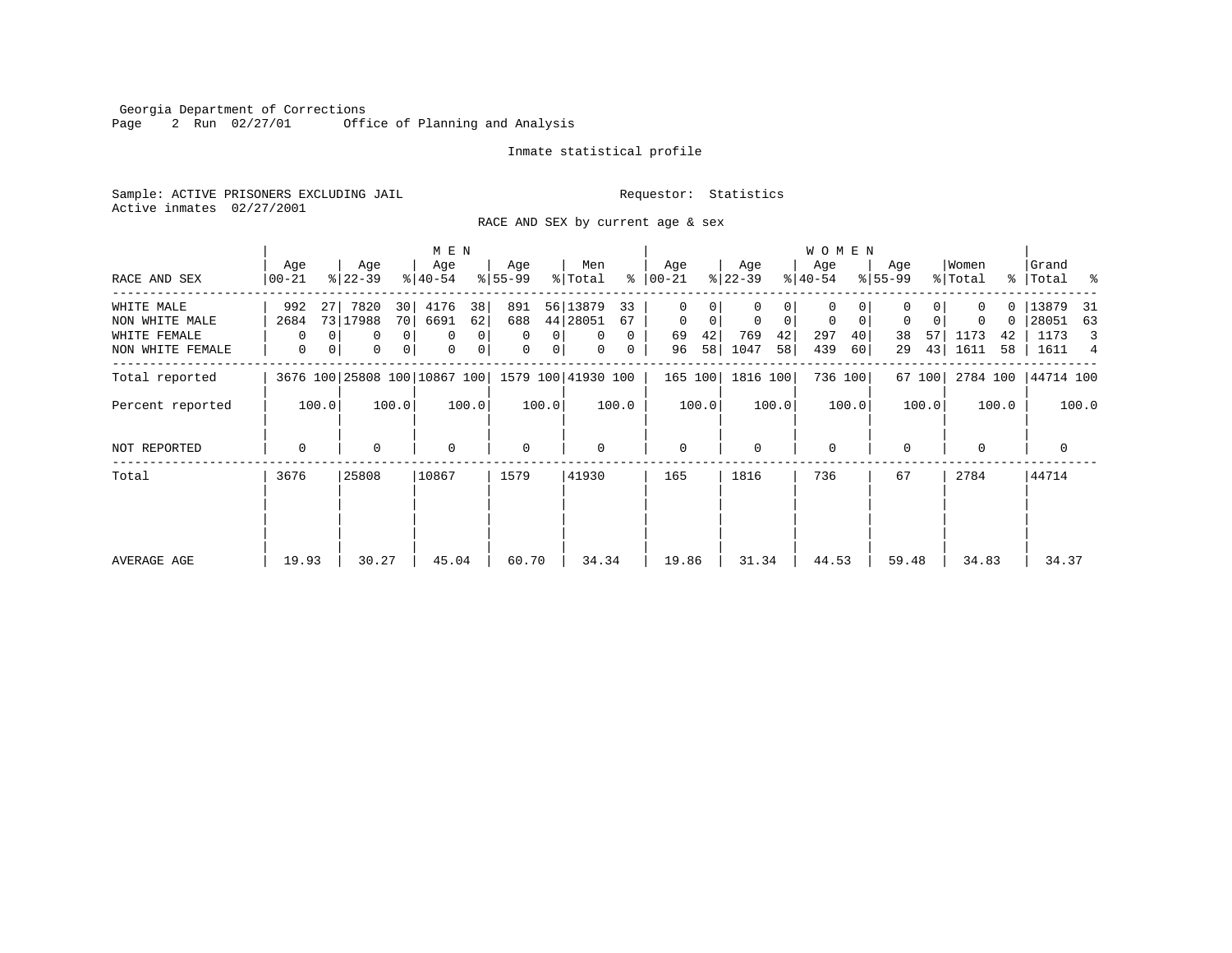#### Georgia Department of Corrections Page 3 Run 02/27/01 Office of Planning and Analysis

#### Inmate statistical profile

Sample: ACTIVE PRISONERS EXCLUDING JAIL **Requestor:** Statistics Active inmates 02/27/2001

Culture Fair IQ Scores by current age & sex

|                           |                                      | M E N        |                 |          |                  |          |                  |      |                    |         |                  |          |                 |          | <b>WOMEN</b>     |          |                  |          |                  |          |                      |      |
|---------------------------|--------------------------------------|--------------|-----------------|----------|------------------|----------|------------------|------|--------------------|---------|------------------|----------|-----------------|----------|------------------|----------|------------------|----------|------------------|----------|----------------------|------|
| IQ Score                  | Age<br>Age<br>$ 22-39 $<br>$00 - 21$ |              |                 |          | Age<br>$ 40-54 $ |          | Age<br>$8 55-99$ |      | Men<br>% Total     | ៖       | Age<br>$ 00-21 $ |          | Age<br>$ 22-39$ |          | Age<br>$8 40-54$ |          | Age<br>$ 55-99 $ |          | Women<br>% Total |          | Grand<br>%   Total % |      |
| LESS THAN 70<br>70 AND UP | 95<br>3426                           |              | 997<br>97 23738 | 4 <br>96 | 810<br>9436      | 8 <br>92 | 108<br>1324      | 8    | 2010<br>92 37924   | 5<br>95 | 4<br>153         | 3 <br>97 | 209<br>1515     | 12<br>88 | 184<br>523       | 26<br>74 | 19<br>43         | 31<br>69 | 416<br>2234      | 16<br>84 | 2426<br>40158 94     | - 6  |
| Total reported            |                                      |              |                 |          |                  |          |                  |      | 1432 100 39934 100 |         |                  | 157 100  | 1724 100        |          |                  | 707 100  |                  | 62 100   | 2650 100         |          | 42584 100            |      |
| Percent reported          | 3521 100 24735 100 10246 100<br>95.8 |              |                 |          |                  | 94.3     |                  | 90.7 |                    | 95.2    |                  | 95.2     |                 | 94.9     |                  | 96.1     |                  | 92.5     |                  | 95.2     |                      | 95.2 |
| NOT REPORTED              | 155                                  | 95.8<br>1073 |                 |          | 621              |          | 147              |      | 1996               |         | 8                |          | 92              |          | 29               |          | 5                |          | 134              |          | 2130                 |      |
| Total                     | 3676                                 |              | 25808           |          | 10867            |          | 1579             |      | 41930              |         | 165              |          | 1816            |          | 736              |          | 67               |          | 2784             |          | 44714                |      |
|                           |                                      |              |                 |          |                  |          |                  |      |                    |         |                  |          |                 |          |                  |          |                  |          |                  |          |                      |      |
|                           |                                      |              |                 |          |                  |          |                  |      |                    |         |                  |          |                 |          |                  |          |                  |          |                  |          |                      |      |
| AVERAGE IQ                | 100.41                               |              | 100.00          |          | 96.14            |          | 93.47            |      | 98.81              |         | 98.88            |          | 92.94           |          | 84.45            |          | 81.52            |          | 90.76            |          | 98.31                |      |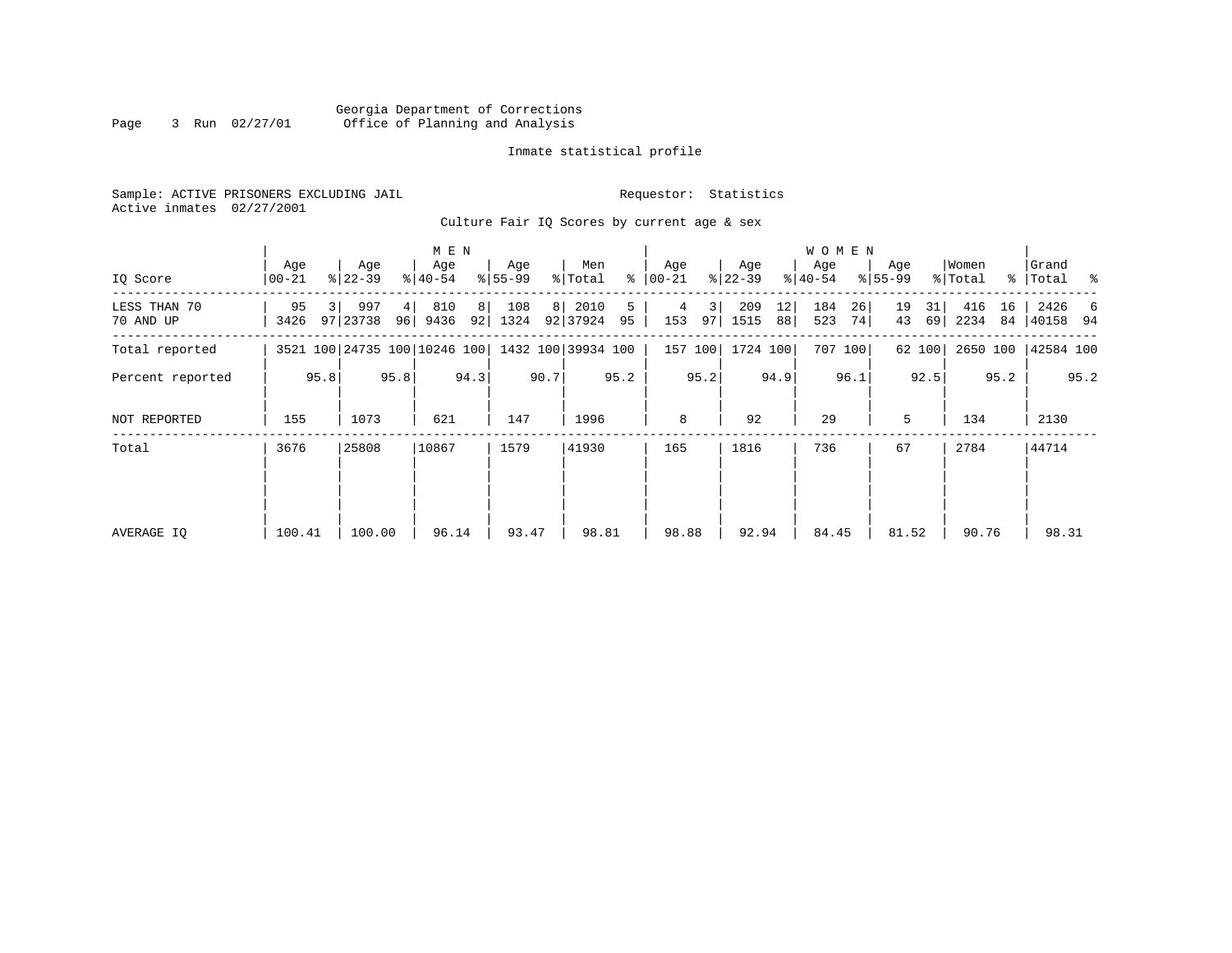#### Georgia Department of Corrections<br>4 Run 02/27/01 Office of Planning and Analysis Page 4 Run 02/27/01 Office of Planning and Analysis

#### Inmate statistical profile

Sample: ACTIVE PRISONERS EXCLUDING JAIL **Requestor:** Statistics Active inmates 02/27/2001

## Self-Rpt Socioeconomic Class by current age & sex

|                     |       |      |                              |                | M E N     |      |             |      |                    |      |            |         |           |      | W O M E N |         |             |        |         |      |           |      |
|---------------------|-------|------|------------------------------|----------------|-----------|------|-------------|------|--------------------|------|------------|---------|-----------|------|-----------|---------|-------------|--------|---------|------|-----------|------|
|                     | Age   |      | Age                          |                | Age       |      | Age         |      | Men                |      | Age        |         | Age       |      | Age       |         | Age         |        | Women   |      | Grand     |      |
| Socioeconomic Class | 00-21 |      | $ 22-39$                     |                | $8 40-54$ |      | $8155 - 99$ |      | % Total            | ႜၟ   | $ 00 - 21$ |         | $ 22-39 $ |      | $8 40-54$ |         | $8155 - 99$ |        | % Total |      | %   Total |      |
| WELFARE             | 288   | 9    | 1943                         | 8 <sup>1</sup> | 685       |      | 80          | 5.   | 2996               |      | 28         | 17      | 295       | 17   | 84        | 11      |             | 2      | 408     | 15   | 3404      | 8    |
| OCC EMPLOY          | 328   | 10   | 2199                         | 9              | 534       | 5    | 43          |      | 3104               | 8    |            |         | 14        |      | 4         |         | 2           | 3      | 21      |      | 3125      |      |
| MINIMUM STD         | 1492  | 44   | 9884                         | 40             | 4347      | 42   | 719         | 48   | 16442              | 41   | 50         | 31      | 573       | 32   | 290       | 40      | 33          | 52     | 946     | 35   | 17388     | 41   |
| MIDDLE              | 1260  | 37   | 10572                        | 43             | 4742      | 46   | 640         |      | 43 17214           | 43   | 80         | 49      | 849       | 48   | 335       | 46      | 24          | 38     | 1288    | 47   | 18502     | 43   |
| OTHER               | 15    | 0    | 185                          |                | 75        |      | 17          |      | 292                |      | 3          | 2       | 41        | 2    | 18        |         | 3           | 5      | 65      | 2    | 357       |      |
| Total reported      |       |      | 3383 100 24783 100 10383 100 |                |           |      |             |      | 1499 100 40048 100 |      |            | 162 100 | 1772 100  |      |           | 731 100 |             | 63 100 | 2728    | 100  | 42776 100 |      |
| Percent reported    |       | 92.0 |                              | 96.0           |           | 95.5 |             | 94.9 |                    | 95.5 |            | 98.2    |           | 97.6 |           | 99.3    |             | 94.0   |         | 98.0 |           | 95.7 |
|                     |       |      |                              |                |           |      |             |      |                    |      |            |         |           |      |           |         |             |        |         |      |           |      |
| NOT RPTD            | 293   |      | 1025                         |                | 484       |      | 80          |      | 1882               |      | 3          |         | 44        |      | 5         |         | 4           |        | 56      |      | 1938      |      |
| Total               | 3676  |      | 25808                        |                | 10867     |      | 1579        |      | 41930              |      | 165        |         | 1816      |      | 736       |         | 67          |        | 2784    |      | 44714     |      |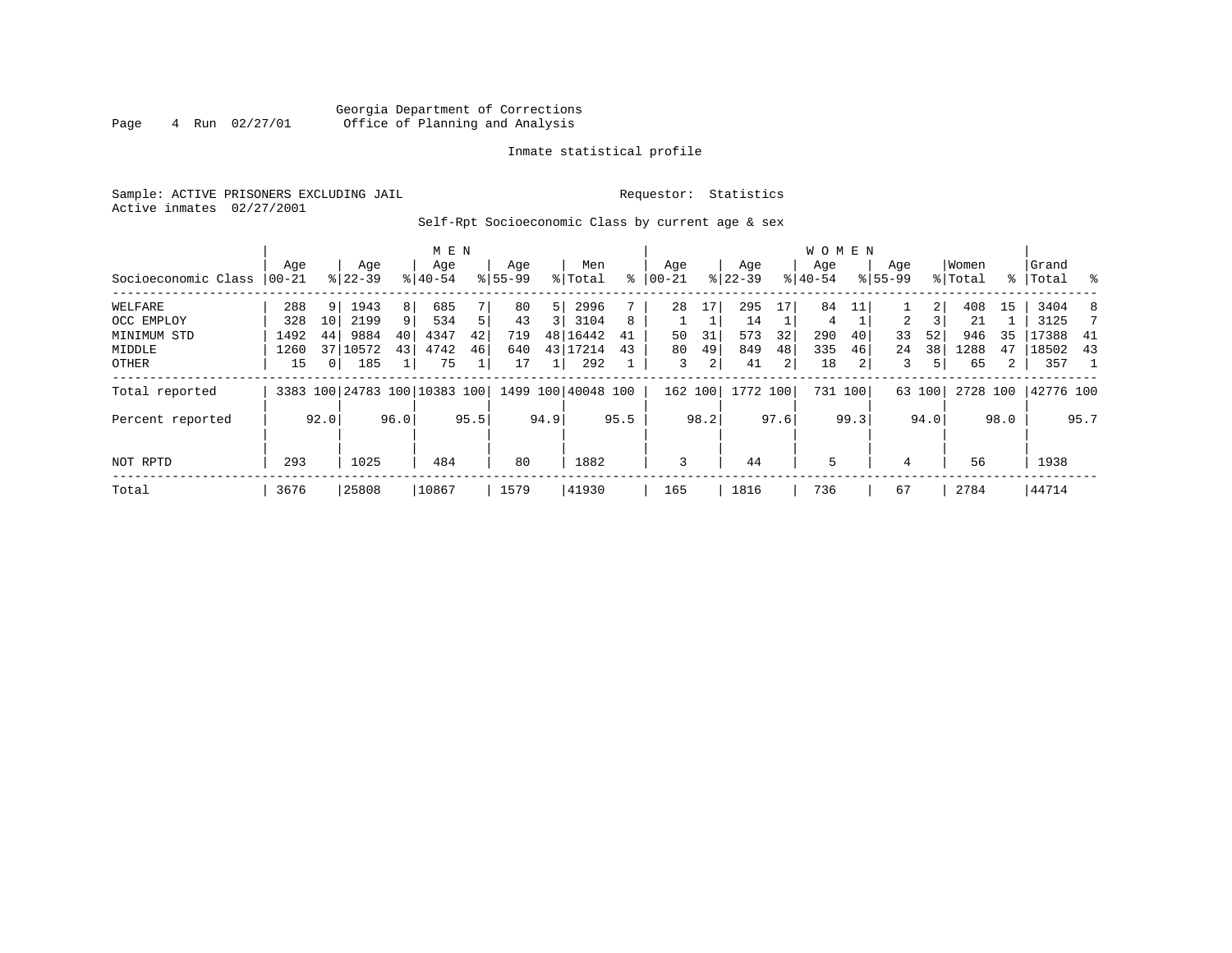#### Georgia Department of Corrections Page 5 Run 02/27/01 Office of Planning and Analysis

#### Inmate statistical profile

Sample: ACTIVE PRISONERS EXCLUDING JAIL **Requestor:** Statistics Active inmates 02/27/2001

Self-Rpt Environment To Age 16 by current age & sex

|                  |                   |      |                    |      | M E N                        |      |                    |      |                    |      |                 |      |                    |      | <b>WOMEN</b>     |      |                    |                 |                  |      |                 |      |
|------------------|-------------------|------|--------------------|------|------------------------------|------|--------------------|------|--------------------|------|-----------------|------|--------------------|------|------------------|------|--------------------|-----------------|------------------|------|-----------------|------|
| Environment      | Age<br>$ 00 - 21$ |      | Age<br>$8122 - 39$ |      | Age<br>$8140 - 54$           |      | Age<br>$8155 - 99$ |      | Men<br>% Total     | ៖    | Age<br>$ 00-21$ |      | Age<br>$8$   22-39 |      | Aqe<br>$8 40-54$ |      | Age<br>$8155 - 99$ |                 | Women<br>% Total | ႜၟ   | Grand<br> Total | ႜ    |
| RURAL/FARM       | 19                |      | 586                | 2    | 709                          |      | 290                | 19   | 1604               | 4    |                 |      | 64                 | 4    | 52               |      | 9                  | 15 <sub>1</sub> | 126              | 5    | 1730            |      |
| RURAL/NFARM      | 96                |      | 1529               | 6    | 719                          |      | 122                | 8    | 2466               | 6    | 19              | 12   | 192                | 11   | 53               |      |                    | 8               | 269              | 10   | 2735            | 6    |
| S.M.S.A          | 1334              | 38   | 9243               | 37   | 3679                         | 35   | 418                | 27   | 14674              | 36   | 31              | 19   | 295                | 17   | 132              | 18   | 14                 | 23              | 472              |      | 15146           | - 35 |
| URBAN            | 728               | 21   | 4460               | 18   | 1716                         | 16   | 175                | 11   | 7079               | 17   | 53              | 33   | 548                | 31   | 248              | 34   | 13                 | 21              | 862              | 32   | 7941            | 18   |
| SMALL TOWN       | 1353              | 38   | 9222               | 37   | 3665                         | 35   | 514                |      | 34   14754         | 36   | 55              | 34   | 668                | 38   | 238              | 33   | 17                 | 28              | 978              | 36   | 15732           | 36   |
| OTHER            | 14                | 0    | 135                |      | 58                           |      |                    | 0    | 214                |      | 2               |      | 11                 |      | 7                |      | 3                  | 5               | 23               |      | 237             |      |
| Total reported   |                   |      |                    |      | 3544 100 25175 100 10546 100 |      |                    |      | 1526 100 40791 100 |      | 161             | 100  | 1778 100           |      | 730 100          |      |                    | 61 100          | 2730 100         |      | 43521 100       |      |
| Percent reported |                   | 96.4 |                    | 97.5 |                              | 97.0 |                    | 96.6 |                    | 97.3 |                 | 97.6 |                    | 97.9 |                  | 99.2 |                    | 91.0            |                  | 98.1 |                 | 97.3 |
| NOT RPTD         | 132               |      | 633                |      | 321                          |      | 53                 |      | 1139               |      | 4               |      | 38                 |      | 6                |      | 6                  |                 | 54               |      | 1193            |      |
| Total            | 3676              |      | 25808              |      | 10867                        |      | 1579               |      | 41930              |      | 165             |      | 1816               |      | 736              |      | 67                 |                 | 2784             |      | 44714           |      |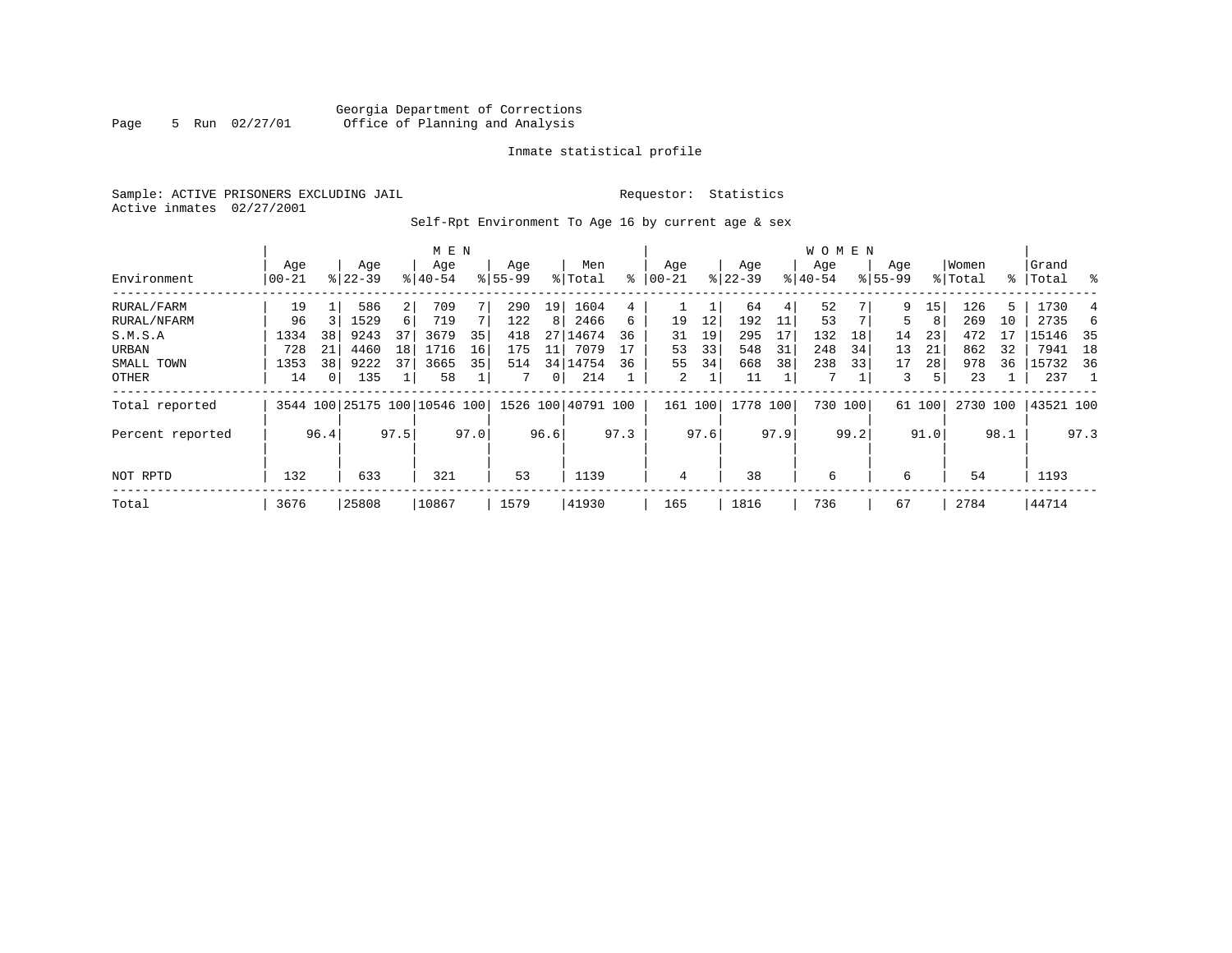#### Georgia Department of Corrections Page 6 Run 02/27/01 Office of Planning and Analysis

#### Inmate statistical profile

Sample: ACTIVE PRISONERS EXCLUDING JAIL **Requestor:** Statistics Active inmates 02/27/2001

Self-Rpt Education Level by current age & sex

|                     |                  | M E N                         |                              |                 |       |       |                 |      |                    |      |                  |      |                  |      | W O M E N        |         |                  |        |                  |      |                    |      |
|---------------------|------------------|-------------------------------|------------------------------|-----------------|-------|-------|-----------------|------|--------------------|------|------------------|------|------------------|------|------------------|---------|------------------|--------|------------------|------|--------------------|------|
| Education Level     | Age<br>$00 - 21$ | Age<br>$ 22-39 $<br>$ 40-54 $ |                              |                 |       |       | Age<br>$ 55-99$ |      | Men<br>% Total     | ႜ    | Age<br>$ 00-21 $ |      | Age<br>$ 22-39 $ |      | Age<br>$ 40-54 $ |         | Age<br>$8 55-99$ |        | Women<br>% Total |      | Grand<br>%   Total | ್ಠಿ  |
| LESS THAN GRADE 7   | 49               |                               | 435                          | 2               | 460   | 4     | 308             | 20   | 1252               | 3    |                  | 0    | 19               |      | 22               |         | 9                | 14     | 50               |      | 1302               |      |
| GRADE 7             | 98               | 3                             | 580                          | 2               | 357   | 3     | 122             | 8    | 1157               | 3    | 4                | 3    | 54               | 3    | 13               |         | 2                | 3      | 73               |      | 1230               | -3   |
| GRADE 8             | 484              | 14                            | 2035                         |                 | 915   |       | 162             | 11   | 3596               | 9    | 22               | 14   | 150              | 9    | 50               |         | 5                |        | 227              |      | 3823               | 9    |
| GRADE 9             | 894              | 25                            | 3905                         | 15              | 1271  | 12    | 149             | 10   | 6219               | 15   | 34               | 21   | 243              | 14   | 67               | 9       | 4                |        | 348              | 13   | 6567               | 15   |
| GRADE 10            | 1031             | 29                            | 5515                         | 22              | 1695  | 16    | 162             | 11   | 8403               | 21   | 42               | 26   | 308              | 18   | 87               | 12      | 10               | 16     | 447              | 17   | 8850               | -20  |
| GRADE 11            | 736              | 21                            | 5107                         | 20 <sup>1</sup> | 1400  | 13    | 118             | 8    | 7361               | 18   | 35               | 22   | 292              | 17   | 96               | 14      | 6                | 9      | 429              | 16   | 7790               | 18   |
| GRADE 12            | 209              | 6                             | 5234                         | 21              | 2630  | 25    | 294             | 19   | 8367               | 20   | 17               | 11   | 293              | 17   | 159              | 22      | 12               | 19     | 481              | 18   | 8848               | -20  |
| MORE THAN GRADE 12  | 45               |                               | 2421                         | 10              | 1837  | 17    | 222             | 14   | 4525               | 11   | 6                | 4    | 395              | 23   | 217              | 31      | 16               | 25     | 634              | 24   | 5159               | 12   |
| Total reported      |                  |                               | 3546 100 25232 100 10565 100 |                 |       |       |                 |      | 1537 100 40880 100 |      | 160 100          |      | 1754 100         |      |                  | 711 100 |                  | 64 100 | 2689 100         |      | 43569 100          |      |
| Percent reported    |                  | 96.5                          |                              | 97.8            |       | 97.2  |                 | 97.3 |                    | 97.5 |                  | 97.0 |                  | 96.6 |                  | 96.6    |                  | 95.5   |                  | 96.6 |                    | 97.4 |
| NOT REPORTED        | 130              |                               | 576                          |                 | 302   |       | 42              |      | 1050               |      | 5                |      | 62               |      | 25               |         | 3                |        | 95               |      | 1145               |      |
| Total               | 3676             |                               | 25808                        |                 | 10867 |       | 1579            |      | 41930              |      | 165              |      | 1816             |      | 736              |         | 67               |        | 2784             |      | 44714              |      |
|                     |                  |                               |                              |                 |       |       |                 |      |                    |      |                  |      |                  |      |                  |         |                  |        |                  |      |                    |      |
| AVG EDUCATION LEVEL |                  | 11.03<br>9.78                 |                              |                 |       | 11.56 | 9.91            |      | 11.02              |      | 10.21            |      | 12.69            |      | 13.45            |         | 11.58            |        | 12.72            |      | 11.12              |      |

\* NOTE: THE FIELD LABLED "LESS THAN GRADE 7" WAS CORRECTED IN MARCH 1989: MISSING DATA FOR INMATES STILL IN DIAGNOSTICS NOW HAS BEEN REMOVED FROM THIS FIELD AND IDENTIFIED AS "NOT REPORTED" INFORMATION.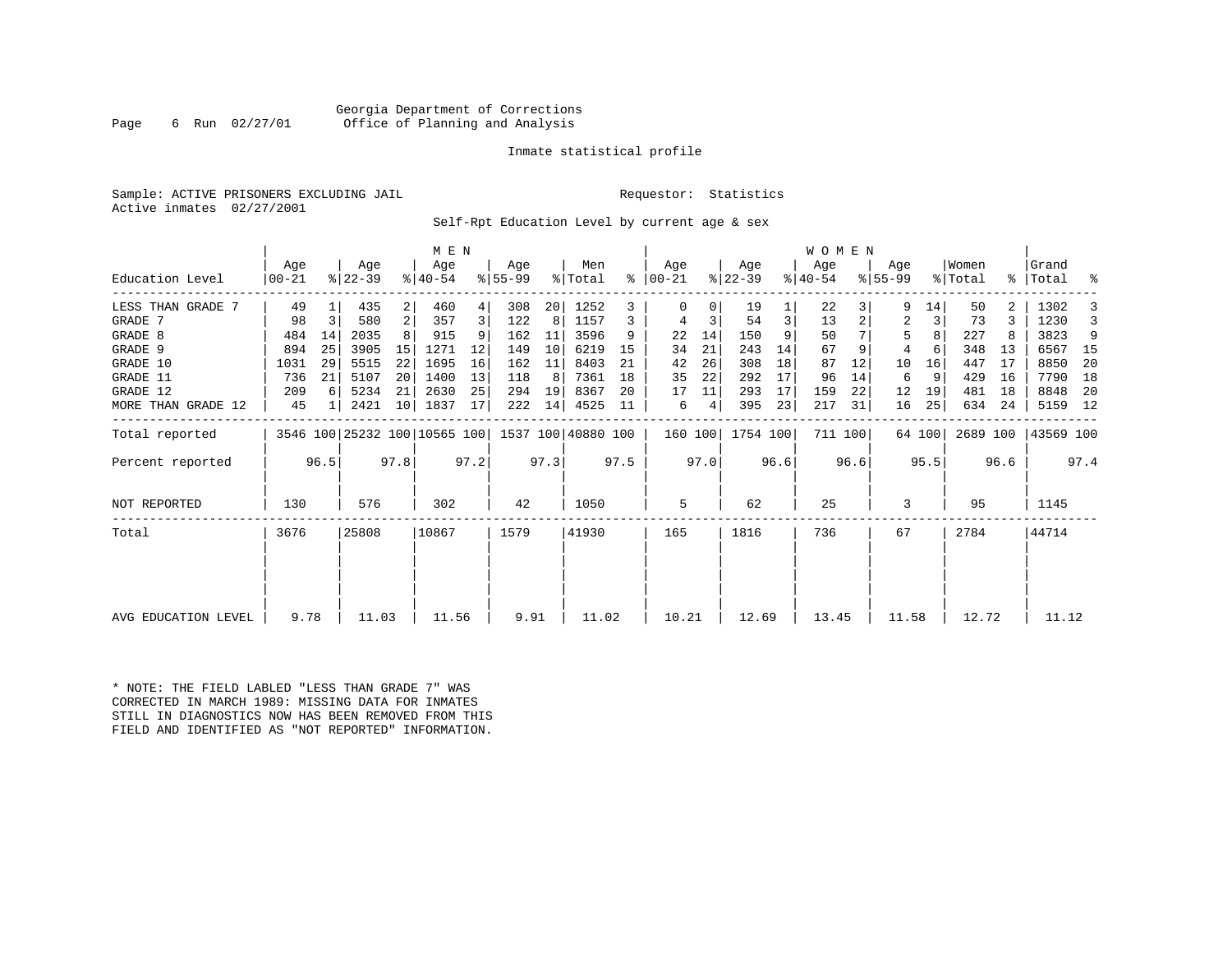Sample: ACTIVE PRISONERS EXCLUDING JAIL **Requestor:** Statistics Active inmates 02/27/2001

Functional Reading Level (WRAT Scores) by current age & sex

|                     |              |                                          |                  |    | M E N            |      |                  |      |                    |      |                  |      |                  |      | W O M E N        |         |                    |        |                  |      |                |      |
|---------------------|--------------|------------------------------------------|------------------|----|------------------|------|------------------|------|--------------------|------|------------------|------|------------------|------|------------------|---------|--------------------|--------|------------------|------|----------------|------|
| WRAT Reading Score  | Age<br>00-21 |                                          | Age<br>$ 22-39 $ |    | Age<br>$ 40-54 $ |      | Age<br>$8 55-99$ |      | Men<br>% Total     | ႜ    | Age<br>$ 00-21 $ |      | Age<br>$ 22-39 $ |      | Age<br>$ 40-54 $ |         | Age<br>$8155 - 99$ |        | Women<br>% Total | ႜ    | Grand<br>Total | ႜ    |
| LESS THAN GRADE 6   | 1414         | 40                                       | 9616             | 39 | 4605             | 45   | 690              |      | 48 16325           | 41   | 36               | 23   | 474              | 27   | 222              | 31      | 21                 | 33     | 753              | 28   | 17078          | 40   |
| 6TH THRU 8TH GRADE  | 735          | 21                                       | 5518             | 22 | 2184             | 21   | 242              | 17   | 8679               | 22   | 28               | 18   | 330              | 19   | 128              | 18      | 11                 | 17     | 497              | 19   | 9176           | 22   |
| GRADE 9             | 311          | 9                                        | 2088             | 8  | 699              |      | 102              |      | 3200               | 8    | 20               | 13   | 121              |      | 41               |         |                    | 11     | 189              |      | 3389           | 8    |
| GRADE 10            | 170          |                                          | 1031             |    | 359              |      | 48               | 3    | 1608               |      | 10               | 6    | 58               |      | 29               |         | 3                  |        | 100              |      | 1708           | 4    |
| GRADE 11            | 164          |                                          | 960              |    | 364              |      | 44               | 3    | 1532               |      | 6                |      | 67               |      | 36               |         | 2                  |        | 111              |      | 1643           | 4    |
| GRADE 12            | 466          |                                          | 3644             | 15 | 1542             | 15   | 247              | 17   | 5899               | 15   | 17               | 11   | 142              |      | 38               |         | 5                  | 8      | 202              |      | 6101 14        |      |
| MORE THAN GRADE 12  | 266          |                                          | 1939             | 8  | 449              | 4    | 56               | 4    | 2710               |      | 40               | 25   | 532              | 31   | 213              | 30      | 14                 | 22     | 799              | 30   | 3509           | -8   |
| Total reported      |              | 13 <br>8<br>3526 100 24796 100 10202 100 |                  |    |                  |      |                  |      | 1429 100 39953 100 |      | 157 100          |      | 1724 100         |      |                  | 707 100 |                    | 63 100 | 2651 100         |      | 42604 100      |      |
| Percent reported    |              | 96.1<br>95.9                             |                  |    |                  | 93.9 |                  | 90.5 |                    | 95.3 |                  | 95.2 |                  | 94.9 |                  | 96.1    |                    | 94.0   |                  | 95.2 |                | 95.3 |
| <b>NOT REPORTED</b> | 150          |                                          | 1012             |    | 665              |      | 150              |      | 1977               |      | 8                |      | 92               |      | 29               |         | 4                  |        | 133              |      | 2110           |      |
| Total               | 3676         | 25808                                    |                  |    | 10867            |      | 1579             |      | 41930              |      | 165              |      | 1816             |      | 736              |         | 67                 |        | 2784             |      | 44714          |      |
|                     |              |                                          |                  |    |                  |      |                  |      |                    |      |                  |      |                  |      |                  |         |                    |        |                  |      |                |      |
|                     |              |                                          |                  |    |                  |      |                  |      |                    |      |                  |      |                  |      |                  |         |                    |        |                  |      |                |      |
| AVG READING SCORE   | 7.64         |                                          | 7.68             |    | 7.05             |      | 6.82             |      | 7.49               |      | 9.28             |      | 9.00             |      | 8.65             |         | 8.27               |        | 8.91             |      | 7.58           |      |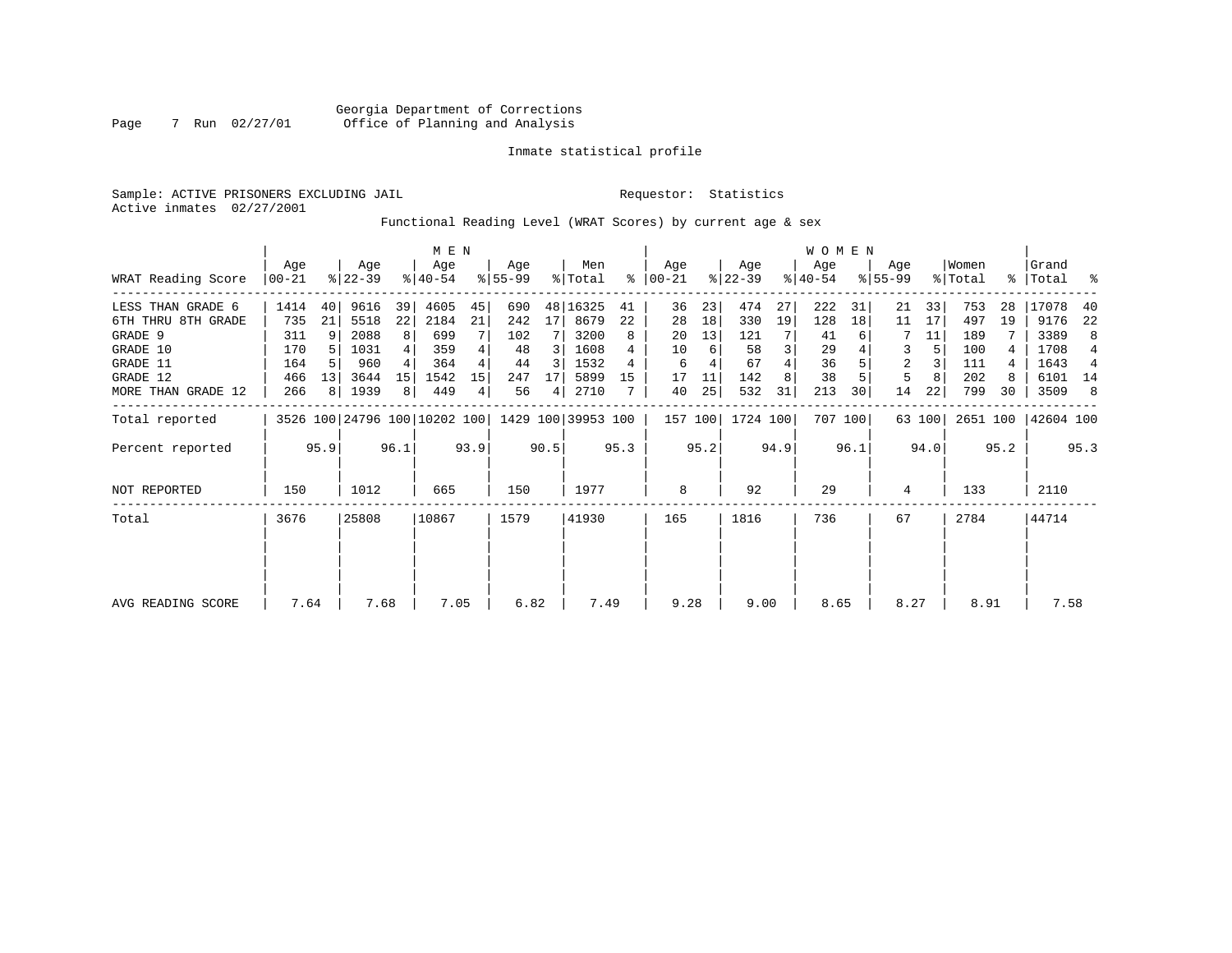Sample: ACTIVE PRISONERS EXCLUDING JAIL **Requestor:** Statistics Active inmates 02/27/2001

Functional Math Level (WRAT Scores) by current age & sex

|                    |                  |                                              | M E N            |       |                    |      |                 |       |                    |      | WOMEN            |      |                  |      |                  |         |                    |        |                  |       |                    |      |
|--------------------|------------------|----------------------------------------------|------------------|-------|--------------------|------|-----------------|-------|--------------------|------|------------------|------|------------------|------|------------------|---------|--------------------|--------|------------------|-------|--------------------|------|
| WRAT Math Score    | Age<br>$00 - 21$ |                                              | Age<br>$ 22-39 $ |       | Age<br>$8140 - 54$ |      | Age<br>$ 55-99$ |       | Men<br>% Total     | ႜ    | Age<br>$ 00-21 $ |      | Age<br>$ 22-39 $ |      | Age<br>$ 40-54 $ |         | Age<br>$8155 - 99$ |        | Women<br>% Total |       | Grand<br>%   Total | ႜ    |
| LESS THAN GRADE 6  | 1174             | 33                                           | 7679             | 31    | 4262               | 42   | 724             |       | 51 13839           | 35   | 32               | 20   | 454              | 26   | 270              | 38      | 29                 | 46     | 785              | 30    | 14624              | 34   |
| 6TH THRU 8TH GRADE | 1764             |                                              | 50 12176         | 49    | 3958               | 39   | 403             |       | 28 18301           | 46   | 84               | 54   | 847              | 49   | 267              | 38      | 19                 | 30     | 1217             | 46    | 19518              | 46   |
| GRADE 9            | 287              | 8                                            | 2204             | 9     | 729                |      | 102             |       | 3322               | 8    | 17               | 11   | 182              | 11   | 53               |         | 5                  |        | 257              | 10    | 3579               | 8    |
| GRADE 10           | 154              |                                              | 1310             | 5     | 542                | 5    | 71              |       | 2077               |      | 13               | 8    | 107              | 6    | 52               |         | 5                  |        | 177              |       | 2254               | -5   |
| GRADE 11           | 74               |                                              | 817              |       | 350                | 3    | 57              | 4     | 1298               |      | 9                | 6    | 71               |      | 24               |         | 4                  |        | 108              |       | 1406               | 3    |
| GRADE 12           | 48               |                                              | 441              |       | 301                | 3    | 57              | 4     | 847                |      |                  |      | 27               | 2    | 17               |         |                    |        | 45               | 2     | 892                | 2    |
| MORE THAN GRADE 12 | 25               |                                              | 175              |       | 69                 |      | 15              |       | 284                |      | $\overline{2}$   |      | 36               | 2    | 25               |         | $\mathbf 0$        | 0      | 63               | 2     | 347                | -1   |
| Total reported     |                  |                                              |                  |       |                    |      |                 |       | 1429 100 39968 100 |      | 157 100          |      | 1724 100         |      |                  | 708 100 |                    | 63 100 | 2652 100         |       | 42620 100          |      |
| Percent reported   |                  | 3526 100 24802 100 10211 100<br>95.9<br>96.1 |                  |       |                    | 94.0 |                 | 90.5  |                    | 95.3 |                  | 95.2 |                  | 94.9 |                  | 96.2    |                    | 94.0   |                  | 95.3  |                    | 95.3 |
| NOT REPORTED       | 150              |                                              | 1006             |       | 656                |      | 150             |       | 1962               |      | 8                |      | 92               |      | 28               |         | 4                  |        | 132              |       | 2094               |      |
| Total              | 3676<br>25808    |                                              |                  | 10867 |                    | 1579 |                 | 41930 |                    | 165  |                  | 1816 |                  | 736  |                  | 67      |                    | 2784   |                  | 44714 |                    |      |
|                    |                  |                                              |                  |       |                    |      |                 |       |                    |      |                  |      |                  |      |                  |         |                    |        |                  |       |                    |      |
| AVG MATH SCORE     | 6.82             |                                              | 7.04             |       | 6.65               |      | 6.20            |       | 6.89               |      | 7.47             |      | 7.35             |      | 6.99             |         | 6.30               |        | 7.24             |       | 6.91               |      |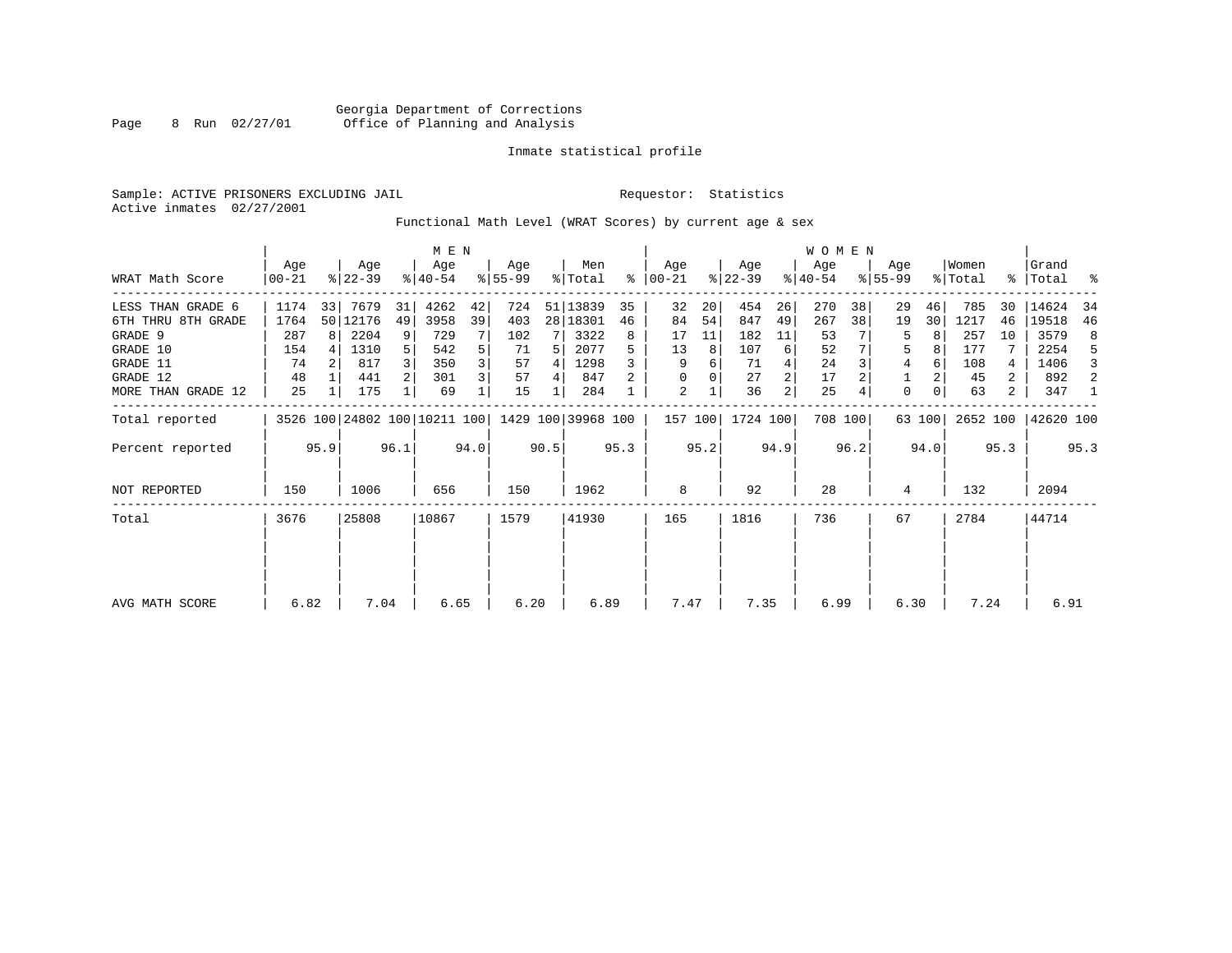Sample: ACTIVE PRISONERS EXCLUDING JAIL **Requestor:** Statistics Active inmates 02/27/2001

Functional Spelling Level (WRAT Scores) by current age & sex

|                     |                  | M E N |                  |      |                              |                |                 |      |                    |      |                |      |                  |      | WOMEN            |         |                    |        |                  |               |                |      |
|---------------------|------------------|-------|------------------|------|------------------------------|----------------|-----------------|------|--------------------|------|----------------|------|------------------|------|------------------|---------|--------------------|--------|------------------|---------------|----------------|------|
| WRAT Spelling Score | Age<br>$ 00-21 $ |       | Age<br>$ 22-39 $ |      | Age<br>$ 40-54 $             |                | Age<br>$ 55-99$ |      | Men<br>% Total     | ⊱    | Age<br>  00-21 |      | Age<br>$ 22-39 $ |      | Age<br>$ 40-54 $ |         | Age<br>$8155 - 99$ |        | Women<br>% Total | $\frac{8}{3}$ | Grand<br>Total | း    |
| LESS THAN GRADE 6   | 1462             |       | 41 10881         | 44   | 5673                         | 56             | 866             |      | 61 18882           | 47   | 35             | 22   | 443              | 26   | 233              | 33      | 22                 | 35     | 733              | 28            | 19615          | 46   |
| 6TH THRU 8TH GRADE  | 1135             | 32    | 7195             | 29   | 2413                         | 24             | 292             |      | 20 11035           | 28   | 60             | 38   | 536              | 31   | 212              | 30      | 21                 | 33     | 829              | 31            | 11864          | 28   |
| GRADE 9             | 280              | 8     | 1790             |      | 485                          | 5              | 61              | 4    | 2616               |      | 16             | 10   | 177              | 10   | 48               |         | 4                  | 6      | 245              | 9             | 2861           | 7    |
| GRADE 10            | 279              |       | 1706             |      | 468                          | 5              | 53              | 4    | 2506               | 6    | 23             | 15   | 185              | 11   | 49               |         |                    |        | 258              | 10            | 2764           | 6    |
| GRADE 11            | 127              |       | 876              |      | 251                          | $\overline{a}$ | 30              | 2    | 1284               |      | 6              | 4    | 100              | 6    | 27               |         | 2                  |        | 135              |               | 1419           | 3    |
| GRADE 12            | 168              |       | 1700             | 7    | 714                          |                | 105             |      | 2687               |      |                |      | 76               |      | 25               |         | $\overline{2}$     |        | 107              |               | 2794           | 7    |
| MORE THAN GRADE 12  | 75               |       | 648              | 3    | 200                          | 2              | 21              |      | 944                | 2    | 13             | 8    | 207              | 12   | 114              | 16      | 11                 | 17     | 345              | 13            | 1289           | 3    |
| Total reported      |                  |       |                  |      | 3526 100 24796 100 10204 100 |                |                 |      | 1428 100 39954 100 |      | 157 100        |      | 1724 100         |      |                  | 708 100 |                    | 63 100 | 2652 100         |               | 42606 100      |      |
| Percent reported    |                  | 95.9  |                  | 96.1 |                              | 93.9           |                 | 90.4 |                    | 95.3 |                | 95.2 |                  | 94.9 |                  | 96.2    |                    | 94.0   |                  | 95.3          |                | 95.3 |
| <b>NOT REPORTED</b> | 150              |       | 1012             |      | 663                          |                | 151             |      | 1976               |      | 8              |      | 92               |      | 28               |         | 4                  |        | 132              |               | 2108           |      |
| Total               | 3676             | 25808 |                  |      | 10867                        |                | 1579            |      | 41930              |      | 165            |      | 1816             |      | 736              |         | 67                 |        | 2784             |               | 44714          |      |
|                     |                  |       |                  |      |                              |                |                 |      |                    |      |                |      |                  |      |                  |         |                    |        |                  |               |                |      |
| AVG SPELLING SCORE  | 6.88             |       | 6.82             |      | 5.98                         |                | 5.53            |      | 6.56               |      | 8.23           |      | 8.22             |      | 7.91             |         | 7.20               |        | 8.12             |               | 6.66           |      |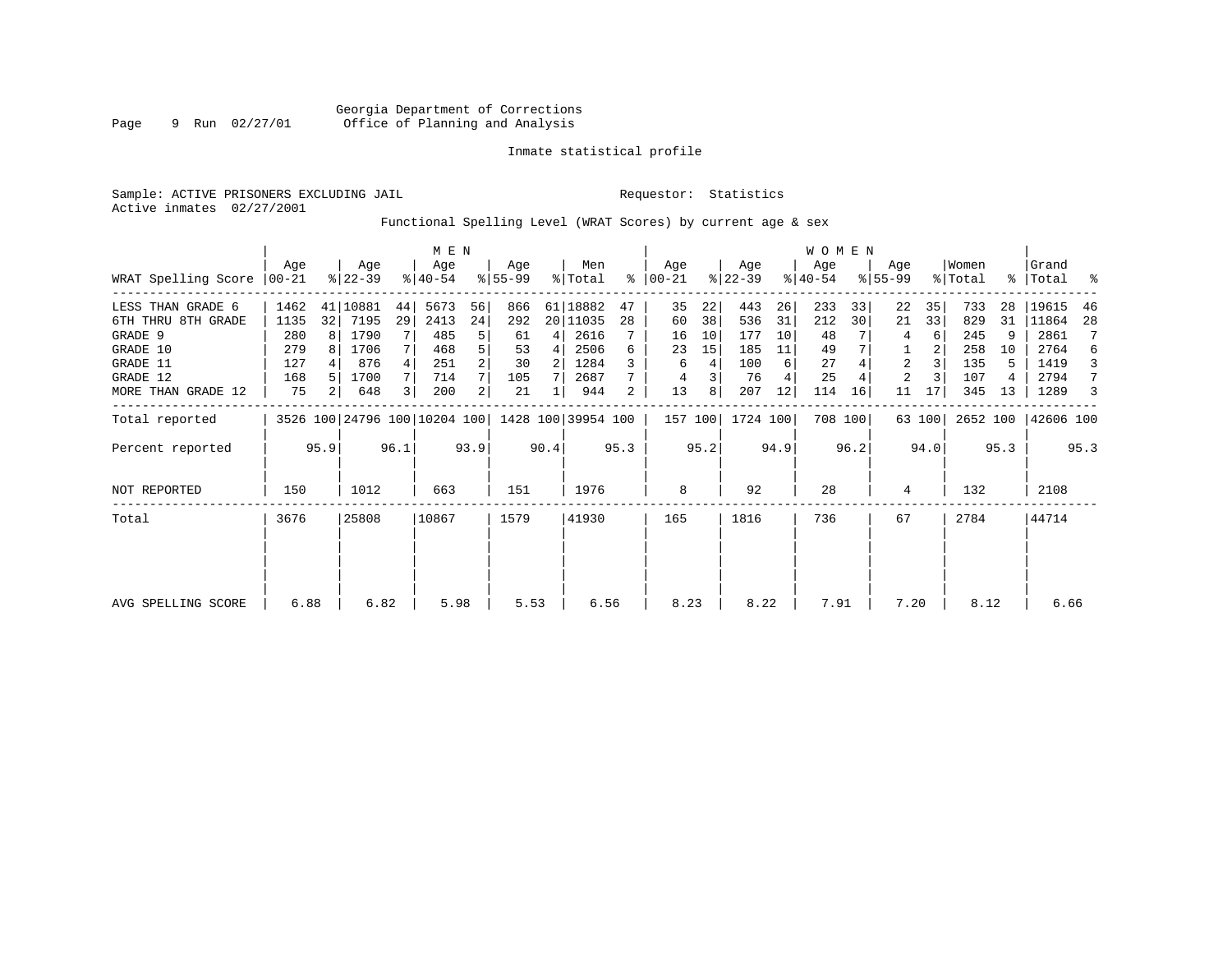#### Georgia Department of Corrections Page 10 Run 02/27/01 Office of Planning and Analysis

#### Inmate statistical profile

Sample: ACTIVE PRISONERS EXCLUDING JAIL **Requestor:** Statistics Active inmates 02/27/2001

Self-Rpt Guardian Status To Age 16 by current age & sex

|                  |               |    |           |                | M E N                        |                |           |      |                    |      |          |      |           |                | <b>WOMEN</b> |      |             |        |          |      |           |      |
|------------------|---------------|----|-----------|----------------|------------------------------|----------------|-----------|------|--------------------|------|----------|------|-----------|----------------|--------------|------|-------------|--------|----------|------|-----------|------|
|                  | Age           |    | Age       |                | Age                          |                | Age       |      | Men                |      | Age      |      | Age       |                | Age          |      | Age         |        | Women    |      | Grand     |      |
| Guardian Status  | $00 - 21$     |    | $ 22-39 $ |                | $8140 - 54$                  |                | $8 55-99$ |      | % Total            | ⊱    | $ 00-21$ |      | $ 22-39 $ |                | $ 40-54$     |      | $8155 - 99$ |        | % Total  |      | %   Total | ႜ    |
| ORPHANAGE        | 5             |    | 33        | $\Omega$       | 21                           | 0              | 9         |      | 68                 | 0    | 0        | 0    |           | 0              | 2            |      | O           |        |          | 0    | 71        |      |
| FATHER ONLY      | 135           |    | 651       | 3              | 258                          | $\overline{a}$ | 27        | 2    | 1071               |      | 6        | 4    | 43        | 2              | 22           |      | 4           |        | 75       | 3    | 1146      |      |
| FTR MTR HD       | 254           |    | 1489      | 6              | 631                          | 6              | 76        | 5    | 2450               | 6    | 6        | 4    | 84        |                | 32           |      | $\Omega$    |        | 122      |      | 2572      | 6    |
| MOTHER ONLY      | 1838          | 52 | 11028     | 44             | 3365                         | 32             | 348       | 23   | 16579              | 40   | 74       | 46   | 713       | 40             | 218          | 30   | 18          | 28     | 1023     | 37   | 17602     | 40   |
| MTR FTR HD       | 768           | 22 | 8093      | 32             | 4762                         | 45             | 868       |      | 57 14491           | 35   | 46       | 28   | 636       | 36             | 357          | 49   | 32          | 50     | 1071     | 39   | 15562     | 36   |
| OTH FEMALE       | 66            |    | 577       |                | 276                          | 3              | 43        | 3    | 962                |      | 5        | 3    | 53        | 3              | 18           |      | 3           |        | 79       |      | 1041      | 2    |
| OTH MALE         | 22            |    | 85        |                | 41                           |                | 6         | 0    | 154                |      |          |      |           |                | 2            |      | $\Omega$    |        | 5        | 0    | 159       | n    |
| STEP-PARNTS      | 43            |    | 453       |                | 149                          |                | 22        |      | 667                |      |          |      | 6         |                | 3            |      | $\Omega$    |        |          | 0    | 676       |      |
| FOSTER HOME      | 36            |    | 238       |                | 123                          |                | 18        |      | 415                |      |          |      | 41        | $\overline{a}$ | 11           |      | 2           |        | 58       | 2    | 473       |      |
| GRAND PRNTS      | 320           | 9  | 2096      | 8              | 715                          | 7              | 98        | 6    | 3229               | 8    | 18       | 11   | 185       | 10             | 58           | 8    | 5           |        | 266      | 10   | 3495      |      |
| OTHER            | 72            |    | 531       | 2 <sub>1</sub> | 238                          | 2 <sub>1</sub> | 20        |      | 861                | 2    | 3        | 2    | 21        |                | 6            |      | 0           |        | 30       |      | 891       |      |
| Total reported   |               |    |           |                | 3559 100 25274 100 10579 100 |                |           |      | 1535 100 40947 100 |      | 162 100  |      | 1786 100  |                | 729 100      |      |             | 64 100 | 2741 100 |      | 43688 100 |      |
| Percent reported | 97.9<br>96.8  |    |           |                |                              | 97.3           |           | 97.2 |                    | 97.7 |          | 98.2 |           | 98.3           |              | 99.0 |             | 95.5   |          | 98.5 |           | 97.7 |
| NOT RPTD         | 534<br>117    |    |           |                | 288                          |                | 44        |      | 983                |      | 3        |      | 30        |                | 7            |      | 3           |        | 43       |      | 1026      |      |
| Total            | 3676<br>25808 |    |           |                | 10867                        |                | 1579      |      | 41930              |      | 165      |      | 1816      |                | 736          |      | 67          |        | 2784     |      | 44714     |      |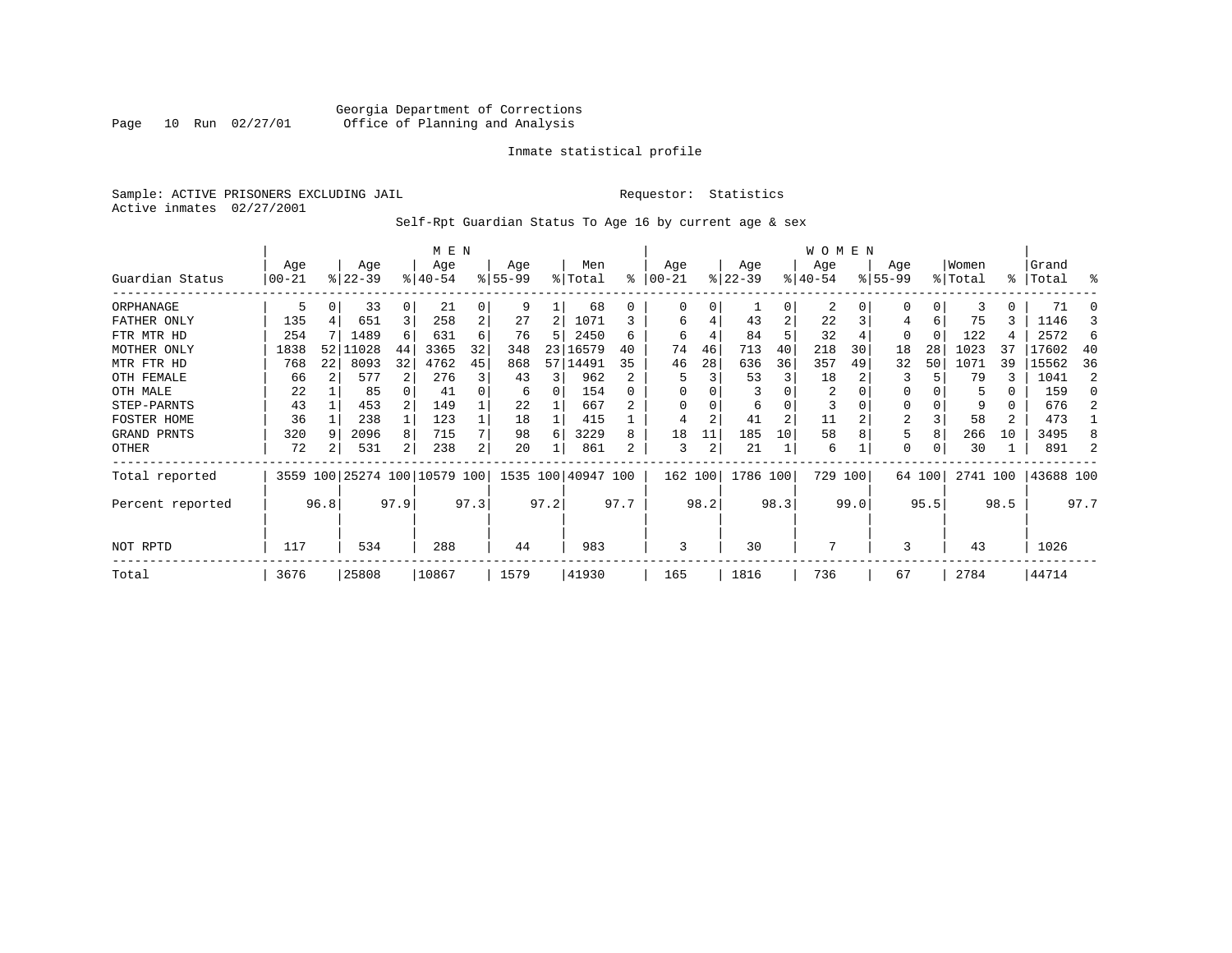#### Georgia Department of Corrections Office of Planning and Analysis

#### Inmate statistical profile

Sample: ACTIVE PRISONERS EXCLUDING JAIL **Requestor:** Statistics Active inmates 02/27/2001

#### Self-Rpt Employment Status Before Prison by current age & sex

|                  |           |      |           |      | M E N                        |      |           |             |                    |      |           |      |           |      | <b>WOMEN</b> |             |           |        |          |      |              |          |
|------------------|-----------|------|-----------|------|------------------------------|------|-----------|-------------|--------------------|------|-----------|------|-----------|------|--------------|-------------|-----------|--------|----------|------|--------------|----------|
|                  | Age       |      | Age       |      | Age                          |      | Age       |             | Men                |      | Age       |      | Age       |      | Age          |             | Age       |        | Women    |      | Grand        |          |
| Employment       | $00 - 21$ |      | $ 22-39 $ |      | $8 40-54$                    |      | $ 55-99 $ |             | % Total            | ႜ    | $00 - 21$ |      | $ 22-39 $ |      | $ 40-54 $    |             | $ 55-99 $ |        | % Total  |      | %   Total    | - 옹      |
| FULL TIME        | 1047      | 31   | 12939     | 54   | 5557                         | 55   | 599       | 43          | 20142              | 52   | 51        | 33   | 642       | 40   | 240          | 36          | 18        | 32     | 951      | 39   | 21093        | 51       |
| PART TIME        | 376       | 11   | 2167      | 9    | 667                          |      | 88        | 6           | 3298               | 8    | 14        | 9    | 108       |      | 46           |             | 2         | 4      | 170      |      | 3468         | 8        |
| UNEMPL < 6M      | 370       | 11   | 3112      | 13   | 1131                         | 11   | 146       | 10          | 4759               | 12   | 18        | 12   | 265       |      | 112          | 17          | 9         | 16     | 404      | 16   | 5163         | 13       |
| UNEMPL > 6M      | 387       | 12   | 3794      | 16   | 1880                         | 19   | 308       | 22          | 6369               | 16   | 21        | 14   | 292       | 18   | 143          | 22          | 16        | 29     | 472      | 19   | 6841         | 17       |
| NEVER WORKD      | 943       | 28   | 1386      | 6    | 97                           |      | 6         | $\Omega$    | 2432               | 6    | 36        | 23   | 178       |      | 26           |             | 4         |        | 244      | 10   | 2676         | 6        |
| <b>STUDENT</b>   | 180       | 5    | 132       |      | 14                           |      | 2         | 0           | 328                |      | 12        | 8    | 13        |      | 4            |             | 0         | 0      | 29       |      | 357          |          |
| INCAPABLE        | 21        |      | 517       | 2    | 702                          |      | 256       | 18          | 1496               |      | 2         |      | 102       | 6    | 88           | 13          |           | 13     | 199      |      | 1695         | 4        |
| OTHER            | 0         | 0    | 0         | 0    | $\mathbf 0$                  |      | 0         | $\mathbf 0$ | $\Omega$           | 0    | $\Omega$  | 0    | 0         |      | 0            | $\mathbf 0$ | 0         | 0      | $\Omega$ |      | $\mathbf{0}$ | $\Omega$ |
| Total reported   |           |      |           |      | 3324 100 24047 100 10048 100 |      |           |             | 1405 100 38824 100 |      | 154 100   |      | 1600 100  |      | 659 100      |             |           | 56 100 | 2469     | 100  | 41293 100    |          |
| Percent reported |           | 90.4 |           | 93.2 |                              | 92.5 |           | 89.0        |                    | 92.6 |           | 93.3 |           | 88.1 |              | 89.5        |           | 83.6   |          | 88.7 |              | 92.3     |
| NOT RPTD         | 352       |      | 1761      |      | 819                          |      | 174       |             | 3106               |      | 11        |      | 216       |      | 77           |             | 11        |        | 315      |      | 3421         |          |
| Total            | 3676      |      | 25808     |      | 10867                        |      | 1579      |             | 41930              |      | 165       |      | 1816      |      | 736          |             | 67        |        | 2784     |      | 44714        |          |

\* NOTE: THE FIELD LABELD "OTHER" WAS CORRECTED IN APRIL 1989; INMATES CODED "PRE-OTIS NOT REPORTED" NOW HAVE BEEN REMOVED FROM THIS FIELD AND IDENTIFIED AS "NOT REPORTED".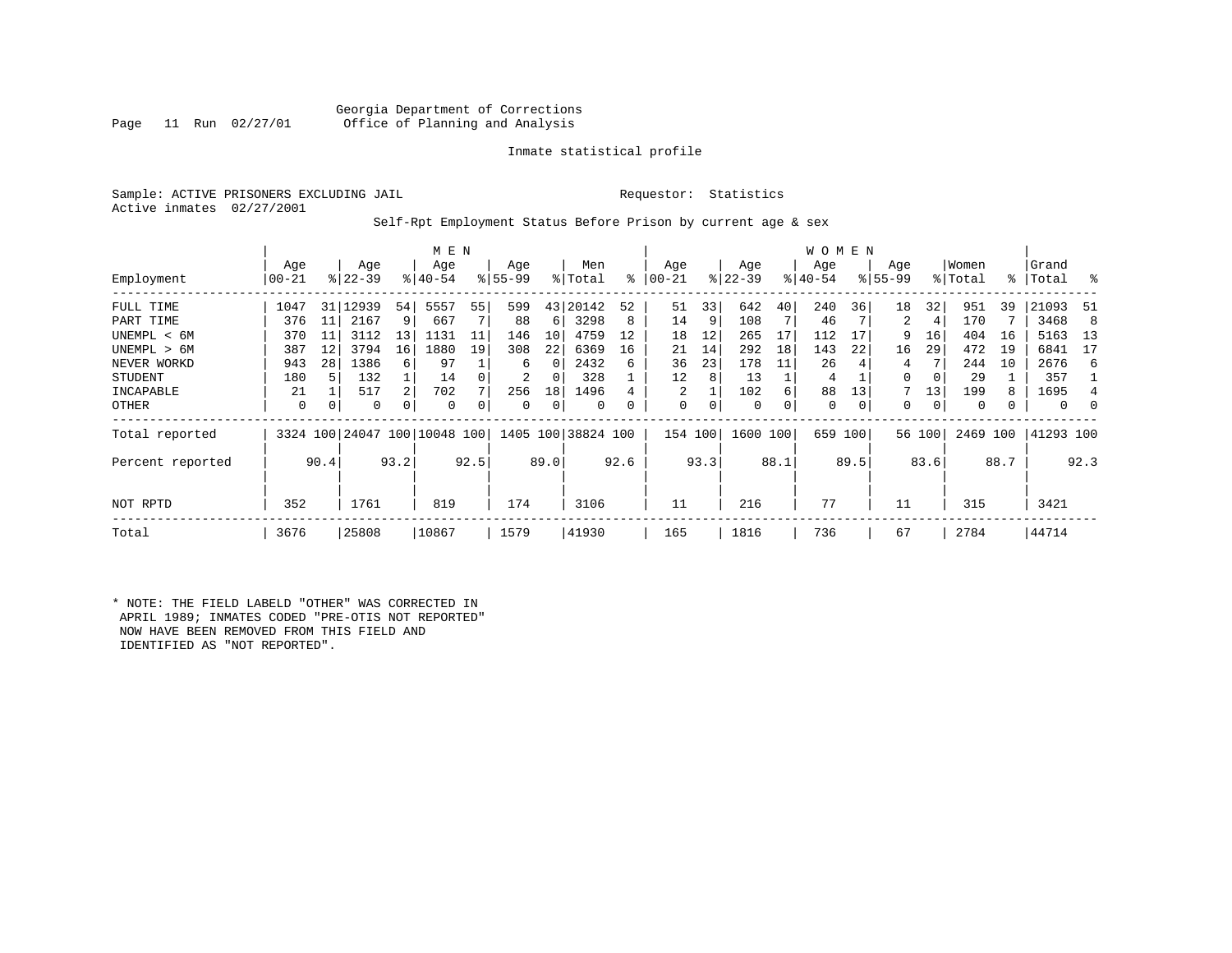Sample: ACTIVE PRISONERS EXCLUDING JAIL **Requestor:** Statistics Active inmates 02/27/2001

#### Self-Rpt Marital Status At Admission by current age & sex

|                  |           |      |           |      | M E N     |      |                                            |                 |         |           |          |                |           |      | <b>WOMEN</b> |          |             |        |          |      |           |      |
|------------------|-----------|------|-----------|------|-----------|------|--------------------------------------------|-----------------|---------|-----------|----------|----------------|-----------|------|--------------|----------|-------------|--------|----------|------|-----------|------|
|                  | Age       |      | Age       |      | Age       |      | Age                                        |                 | Men     |           | Age      |                | Age       |      | Age          |          | Age         |        | Women    |      | Grand     |      |
| Marital Status   | $00 - 21$ |      | $ 22-39 $ |      | $8 40-54$ |      | $8155 - 99$                                |                 | % Total | $\approx$ | 00-21    |                | $ 22-39 $ |      | $ 40-54 $    |          | $8155 - 99$ |        | % Total  |      | %   Total | း    |
| SINGLE           | 3361      | 94   | 16650     | 66   | 3877      | 37   | 236                                        | 15 <sup>1</sup> | 24124   | 59        | 155      | 96             | 996       | 56   | 227          | 31       | 10          | 16     | 1388     | 51   | 25512     | 58   |
| MARRIED          | 54        |      | 2862      | 11   | 1968      | 19   | 464                                        | 30              | 5348    | 13        | 3        | $\overline{2}$ | 250       | 14   | 117          | 16       | 9           | 14     | 379      | 14   | 5727      | 13   |
| SEPARATED        | 9         |      | 1054      | 4    | 989       | 9    | 164                                        | 11              | 2216    |           |          |                | 199       | 11   | 101          | 14       |             | 11     | 309      | ТT   | 2525      | -6   |
| DIVORCED         | 5         | 0    | 1783      |      | 2285      | 22   | 422                                        | 27              | 4495    |           |          |                | 214       | 12   | 164          | 22       | 14          | 22     | 393      | 14   | 4888      | -11  |
| WIDOWED          | 4         |      | 103       |      | 229       |      | 128                                        | 8               | 464     |           | $\Omega$ |                | 31        | 2    | 66           | 9        | 21          | 33     | 118      | 4    | 582       |      |
| COMMON LAW       | 133       | 4    | 2859      |      | 1252      | 12   | 128                                        | 8               | 4372    |           |          |                | 97        | 5    | 54           |          | 3           |        | 155      | 6.   | 4527      | 10   |
| OTHER            |           | 0    |           | 0    | 2         |      | 3                                          | 0               | 13      |           | $\Omega$ | $\Omega$       |           | 0    | 2            | $\Omega$ | 0           | 0      | 3        | 0    | 16        | - 0  |
| Total reported   | 3567      |      |           |      |           |      | 100 25318 100 10602 100 1545 100 41032 100 |                 |         |           | 162      | 100            | 1788      | 100  | 731          | 100      |             | 64 100 | 2745 100 |      | 43777 100 |      |
| Percent reported |           | 97.0 |           | 98.1 |           | 97.6 |                                            | 97.8            |         | 97.9      |          | 98.2           |           | 98.5 |              | 99.3     |             | 95.5   |          | 98.6 |           | 97.9 |
|                  |           |      |           |      |           |      |                                            |                 |         |           |          |                |           |      |              |          |             |        |          |      |           |      |
| NOT RPTD         | 109       |      | 490       |      | 265       |      | 34                                         |                 | 898     |           | 3        |                | 28        |      | 5            |          | 3           |        | 39       |      | 937       |      |
| Total            | 3676      |      | 25808     |      | 10867     |      | 1579                                       |                 | 41930   |           | 165      |                | 1816      |      | 736          |          | 67          |        | 2784     |      | 44714     |      |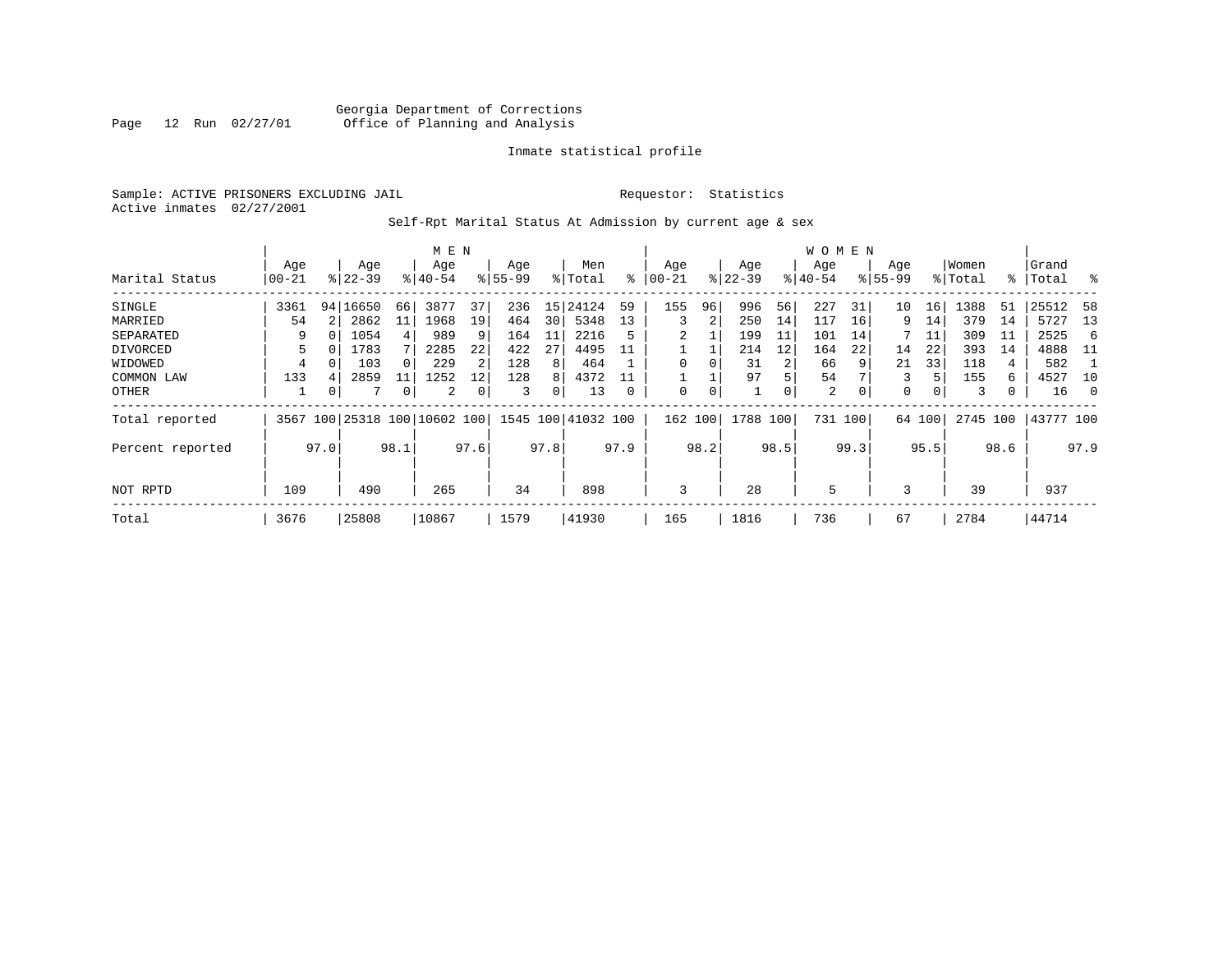Georgia Department of Corrections Office of Planning and Analysis

#### Inmate statistical profile

Sample: ACTIVE PRISONERS EXCLUDING JAIL **Requestor:** Statistics Active inmates 02/27/2001

Self-Rpt Number Of Children At Admission by current age & sex

|                      |             | M E N       |                   |                |           |      |           |      |                    |      |               |        |           |      | <b>WOMEN</b> |         |             |        |          |      |           |      |
|----------------------|-------------|-------------|-------------------|----------------|-----------|------|-----------|------|--------------------|------|---------------|--------|-----------|------|--------------|---------|-------------|--------|----------|------|-----------|------|
|                      | Age         |             | Age               |                | Age       |      | Age       |      | Men                |      | Age           |        | Age       |      | Age          |         | Age         |        | Women    |      | Grand     |      |
| Number Of Children   | $ 00-21 $   |             | $ 22-39 $         |                | $ 40-54 $ |      | $8 55-99$ |      | % Total            |      | $8   00 - 21$ |        | $ 22-39 $ |      | $ 40-54$     |         | $8155 - 99$ |        | % Total  |      | %   Total | ႜ    |
| NO CHILDREN          | $\mathbf 0$ | $\mathbf 0$ | 825               | 5 <sup>1</sup> | 437       | 6    | 64        | 5    | 1326               | 5    | $\Omega$      | 0      |           | 0    | 6            |         | 2           | 3      | 15       |      | 1341      | .5   |
| ONE CHILD            | 593         | 74          | 6371              | 41             | 2306      | 29   | 244       | 19   | 9514               | 37   | 43            | 69     | 350       | 24   | 129          | 20      | 5           | 8      | 527      | 24   | 10041     | - 36 |
| TWO CHILDREN         | 154         | 19          | 4171              | 27             | 2172      | 28   | 314       | 24   | 6811               | 27   | 16            | 26     | 426       | 29   | 185          | 29      | 16          | 27     | 643      | 29   | 7454      | 27   |
| THREE CHILDREN       | 38          | 5           | 2275              | 15             | 1443      | 18   | 265       | 20   | 4021               | 16   | 2             | 3      | 356       | 24   | 159          | 25      | 17          | 29     | 534      | 24   | 4555      | 16   |
| <b>FOUR CHILDREN</b> | 8           |             | 1021              | 7              | 758       | 10   | 151       | 11   | 1938               | 8    |               | 2      | 174       | 12   | 93           | 15      | 8           | 14     | 276      | 12   | 2214      | 8    |
| FIVE CHILDREN        | 4           |             | 414               | 3              | 392       | 5    | 103       | 8    | 913                |      | 0             | 0      | 87        | 6    | 38           |         | 2           | 3      | 127      | 6    | 1040      | 4    |
| MORE THAN 5 CHILDREN | $\mathbf 0$ | $\mathbf 0$ | 341               | 2 <sub>1</sub> | 376       | 5    | 175       | 13   | 892                | 4    | 0             | 0      | 58        |      | 29           |         | 9           | 15     | 96       | 4    | 988       | 4    |
| Total reported       |             |             | 797 100 15418 100 |                | 7884 100  |      |           |      | 1316 100 25415 100 |      |               | 62 100 | 1458 100  |      |              | 639 100 |             | 59 100 | 2218 100 |      | 27633 100 |      |
| Percent reported     |             | 21.7        |                   | 59.7           |           | 72.5 |           | 83.3 |                    | 60.6 |               | 37.6   |           | 80.3 |              | 86.8    |             | 88.1   |          | 79.7 |           | 61.8 |
| NOT REPORTED         | 2879        |             | 10390             |                | 2983      |      | 263       |      | 16515              |      | 103           |        | 358       |      | 97           |         | 8           |        | 566      |      | 17081     |      |
| Total                | 3676        |             | 25808             |                | 10867     |      | 1579      |      | 41930              |      | 165           |        | 1816      |      | 736          |         | 67          |        | 2784     |      | 44714     |      |
|                      |             |             |                   |                |           |      |           |      |                    |      |               |        |           |      |              |         |             |        |          |      |           |      |
|                      |             |             |                   |                |           |      |           |      |                    |      |               |        |           |      |              |         |             |        |          |      |           |      |
| AVG NUM CHILDREN     | 1.34        |             | 1.97              |                | 2.39      |      | 3.13      |      | 2.14               |      | 1.37          |        | 2.60      |      | 2.71         |         | 3.39        |        | 2.62     |      | 2.18      |      |

\* NOTE: THE FIELD LABLED "NO CHILDREN" WAS CORRECTED IN MARCH 1989: MISSING DATA FOR INMATES STILL IN DIAGNOSTICS NOW HAS BEEN REMOVED FROM THIS FIELD AND IDENTIFIED AS "NOT REPORTED" INFORMATION.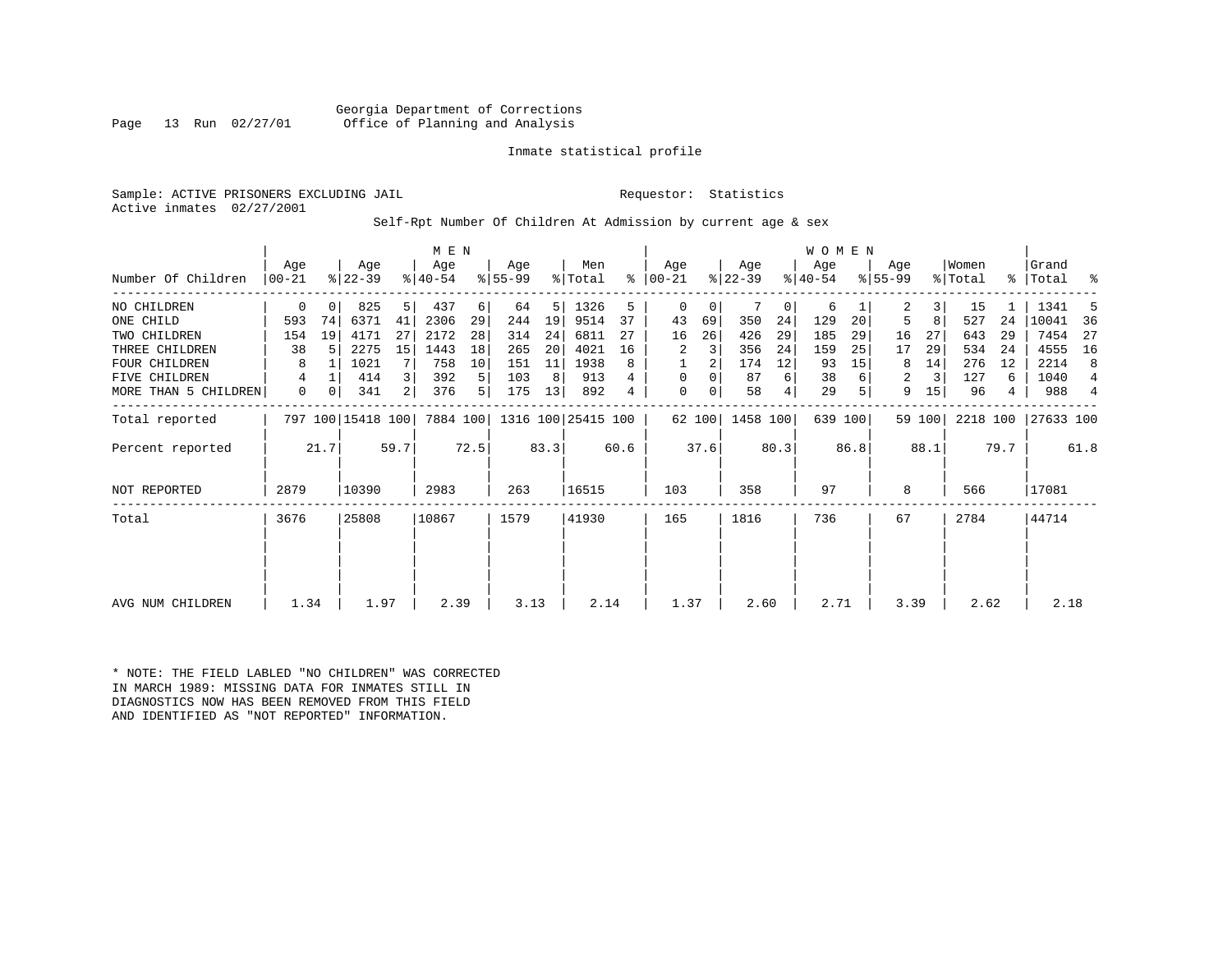#### Georgia Department of Corrections Page 14 Run 02/27/01 Office of Planning and Analysis

#### Inmate statistical profile

Sample: ACTIVE PRISONERS EXCLUDING JAIL **Requestor:** Statistics Active inmates 02/27/2001

### Self-Rpt Religious Affiliation by current age & sex

|                  |                |             |                              |              | M E N          |                |             |          |               |          |            |              |                |      | WOMEN    |                |                |          |          |          |              |             |
|------------------|----------------|-------------|------------------------------|--------------|----------------|----------------|-------------|----------|---------------|----------|------------|--------------|----------------|------|----------|----------------|----------------|----------|----------|----------|--------------|-------------|
|                  | Age            |             | Age                          |              | Age            |                | Age         |          | Men           |          | Age        |              | Age            |      | Age      |                | Age            |          | Women    |          | Grand        |             |
| Religion         | $00 - 21$      |             | $8 22-39$                    |              | $8 40-54$      |                | $8155 - 99$ |          | % Total       | ွေ       | $ 00 - 21$ |              | $8 22-39$      |      | $ 40-54$ |                | $8155 - 99$    |          | % Total  | ႜ        | Total        | ిక          |
| <b>ISLAM</b>     | 65             | 2           | 910                          | 4            | 336            | 3              | 26          |          | 2   1337      | 3        | 3          | 2            | 15             |      | 3        | 0              | 0              | 0        | 21       |          | 1358         | 3           |
| CATHOLIC         | 115            | 3           | 884                          | 4            | 352            | 3              | 58          | 4        | 1409          | 3        | 5          | 3            | 75             | 4    | 33       | 5              | 3              | 5        | 116      | 4        | 1525         | 4           |
| <b>BAPTIST</b>   | 1514           | 43          | 12654                        | 51           | 6132           | 59             | 883         | 59       | 21183         | 53       | 95         | 59           | 1113           | 63   | 469      | 65             | 39             | 63       | 1716     | 63       | 22899        | 53          |
| METHODIST        | 50             | 1           | 505                          | 2            | 392            | $\overline{4}$ | 94          | 6        | 1041          | 3        | 6          | 4            | 66             | 4    | 45       | 6              |                | 11       | 124      | 5        | 1165         | 3           |
| EPISCOPLN        | 5              | 0           | 37                           | $\mathbf 0$  | 21             | $\Omega$       | 5           | 0        | 68            | $\Omega$ | U          | U            | 6              | 0    | 3        | 0              | 0              | 0        | 9        | $\Omega$ | 77           | $\mathbf 0$ |
| PRESBYTRN        | 6              | 0           | 44                           | $\Omega$     | 30             | $\Omega$       | 15          | 1        | 95            | O        | U          | $\Omega$     | $\overline{0}$ | O    | 3        | 0              | 2              | 3        | 5        | $\Omega$ | 100          | $\Omega$    |
| CHC OF GOD       | 34             | 1           | 303                          | $\mathbf{1}$ | 141            |                | 23          | 2        | 501           |          | 2          | 1            | 25             | 1    | 12       | $\overline{2}$ | $\overline{2}$ | 3        | 41       | 2        | 542          | 1           |
| HOLINESS         | 69             | 2           | 966                          | 4            | 508            | 5              | 81          | 5        | 1624          | 4        | 10         | 6            | 186            | 10   | 79       | 11             | 2              | 3        | 277      | 10       | 1901         | 4           |
| <b>JEWISH</b>    |                | $\Omega$    | 23                           | $\Omega$     | 9              | O              | 3           | 0        | 36            | U        | 1          |              |                | 0    | $\Omega$ | 0              | 0              | 0        | 2        | $\Omega$ | 38           | $\Omega$    |
| ANGLICAN         | O              | 0           | 4                            | $\Omega$     |                | O              | O           | 0        | 8             | U        | $\Omega$   | <sup>0</sup> | 1              | 0    | O        | 0              | 0              | 0        |          | 0        | 9            | $\Omega$    |
| GRK ORTHDX       |                | $\Omega$    | O                            | $\Omega$     | $\overline{2}$ | $\Omega$       | n           | 0        | 2             | $\Omega$ | $\Omega$   | $\cap$       | $\Omega$       | O    | $\Omega$ | $\Omega$       | 0              | $\Omega$ | $\Omega$ | $\Omega$ | 2            | $\Omega$    |
| HINDU            |                | $\Omega$    |                              | $\Omega$     | $\Omega$       | $\Omega$       |             | 0        | 1             | U        | $\Omega$   | U            | $\Omega$       | 0    | $\Omega$ | $\Omega$       | 0              | $\Omega$ | $\Omega$ | $\Omega$ | $\mathbf{1}$ | $\Omega$    |
| <b>BUDDHIST</b>  |                | $\mathbf 0$ | 26                           | $\Omega$     | $\overline{c}$ | $\Omega$       | U           | 0        | 32            | O        | $\Omega$   | $\Omega$     | $\Omega$       | O    | $\Omega$ | $\Omega$       | 0              | $\Omega$ | $\Omega$ | $\Omega$ | 32           | $\Omega$    |
| TAOIST           |                | 0           | $\overline{2}$               | $\Omega$     | $\overline{c}$ |                | O           | $\Omega$ | 4             | $\Omega$ | $\Omega$   | $\Omega$     | $\Omega$       | O    | $\Omega$ | $\Omega$       | 0              | $\Omega$ | $\Omega$ | $\Omega$ | 4            | $\Omega$    |
| SHINTOIST        | $\overline{c}$ | $\Omega$    | 12                           | $\Omega$     |                | $\Omega$       | O           | $\Omega$ | 15            | U        | U          | $\cap$       | $\Omega$       | 0    | $\Omega$ | $\Omega$       | 0              | $\Omega$ | $\Omega$ | $\Omega$ | 15           | $\Omega$    |
| SEVEN D AD       | 14             | $\Omega$    | 54                           | $\Omega$     | 34             | $\Omega$       | 9           | 1        | 111           | $\cap$   | $\Omega$   | $\Omega$     | 7              | O    | 3        | $\Omega$       | 0              | $\Omega$ | 10       | $\Omega$ | 121          | 0           |
| JEHOVAH WT       | 27             | 1           | 215                          | 1            | 74             |                | 6           | 0        | 322           |          |            |              | 20             |      | 5        | 1              |                | 2        | 27       |          | 349          | 1           |
| LATR DAY S       | .5             | $\Omega$    | 23                           | $\Omega$     | 12             | $\Omega$       | 4           | 0        | 44            | O        | $\Omega$   | O            | 2              | 0    | 2        | 0              | 0              | 0        | 4        | $\Omega$ | 48           | 0           |
| QUAKER           | $\Omega$       | $\Omega$    | $\Omega$                     | $\Omega$     | $\Omega$       | $\Omega$       | $\Omega$    | $\Omega$ | $\Omega$      | $\Omega$ | $\Omega$   | $\Omega$     | $\Omega$       | 0    | $\Omega$ | $\Omega$       | 0              | 0        | $\Omega$ | $\Omega$ | $\Omega$     | 0           |
| OTHER PROD       | 402            | 11          | 2030                         | 8            | 536            | 5              | 102         | 7        | 3070          | R        | 23         | 14           | 137            | 8    | 40       | 6              | 3              | 5        | 203      | 7        | 3273         | 8           |
| <b>NONE</b>      | 897            | 25          | 4432                         | 18           | 1157           | 11             | 115         | 8        | 6601          | 16       | 5          | 3            | 40             | 2    | 5        | 1              | 0              | $\Omega$ | 50       | 2        | 6651         | 15          |
| <b>OTHER</b>     | 320            | 9           | 1752                         | 7            | 608            | 6              | 85          | б        | 2765          |          | 11         | 7            | 82             | 5    | 22       | 3              | 3              | 5        | 118      | 4        | 2883         | 7           |
| Total reported   |                |             | 3530 100 24877 100 10353 100 |              |                |                | 1509        |          | 100 40269 100 |          | 162 100    |              | 1776 100       |      | 724 100  |                |                | 62 100   | 2724 100 |          | 42993 100    |             |
| Percent reported |                | 96.0        |                              | 96.4         |                | 95.3           |             | 95.6     |               | 96.0     |            | 98.2         |                | 97.8 |          | 98.4           |                | 92.5     |          | 97.8     |              | 96.2        |
| NOT RPTD         | 146            |             | 931                          |              | 514            |                | 70          |          | 1661          |          | 3          |              | 40             |      | 12       |                | 5              |          | 60       |          | 1721         |             |
| Total            | 3676           |             | 25808                        |              | 10867          |                | 1579        |          | 41930         |          | 165        |              | 1816           |      | 736      |                | 67             |          | 2784     |          | 44714        |             |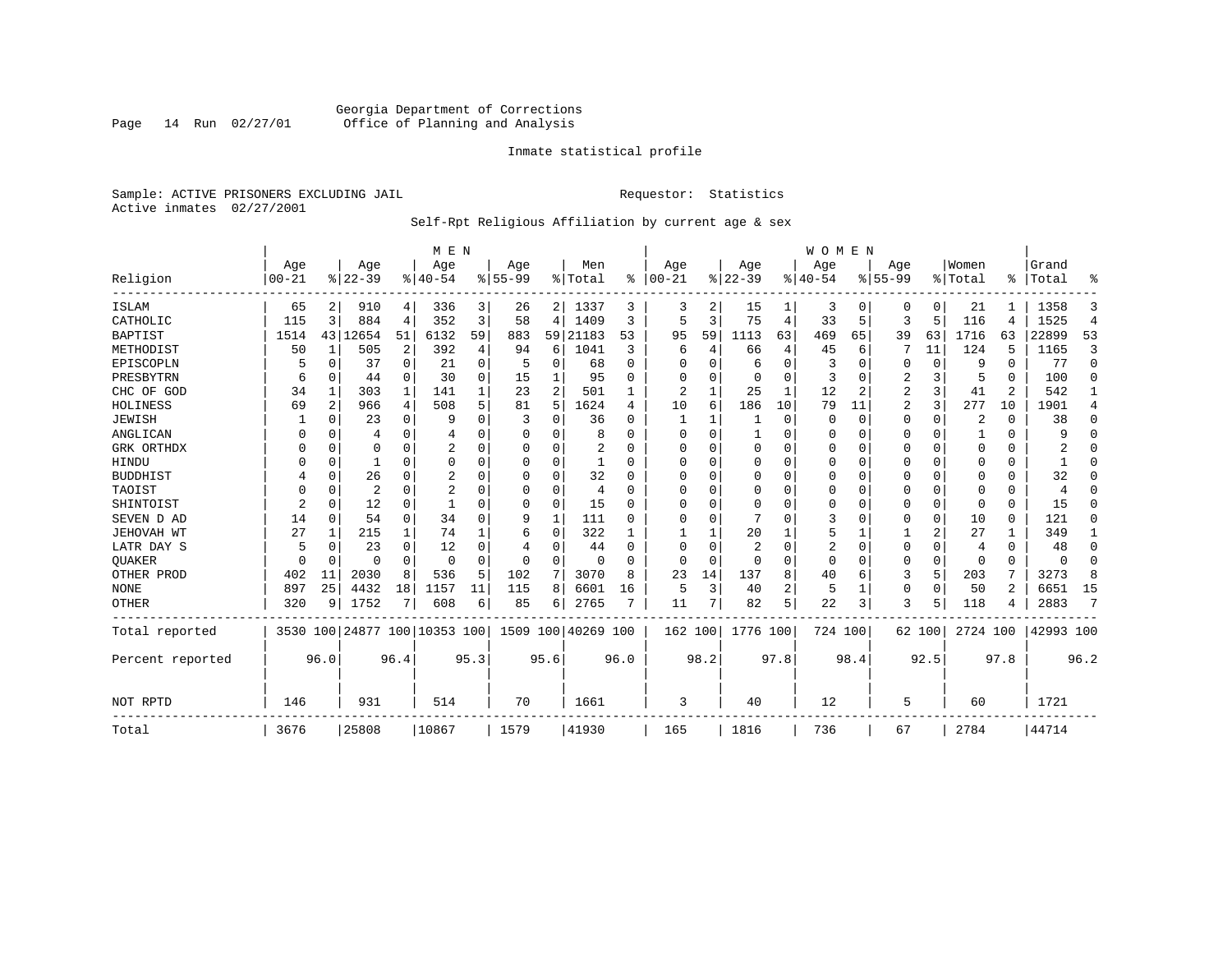#### Georgia Department of Corrections Office of Planning and Analysis

#### Inmate statistical profile

Sample: ACTIVE PRISONERS EXCLUDING JAIL **Requestor:** Statistics Active inmates 02/27/2001

#### Self-Rpt Family Behavior Patterns \* by current age & sex

|                  |          |      |                              |      | M E N     |      |          |      |                    |      |           |      |           |      | W O M E N |      |             |          |          |      |           |      |
|------------------|----------|------|------------------------------|------|-----------|------|----------|------|--------------------|------|-----------|------|-----------|------|-----------|------|-------------|----------|----------|------|-----------|------|
|                  | Age      |      | Age                          |      | Age       |      | Age      |      | Men                |      | Age       |      | Age       |      | Age       |      | Age         |          | Women    |      | Grand     |      |
| Family Behavior  | $ 00-21$ |      | $ 22-39 $                    |      | $8 40-54$ |      | $ 55-99$ |      | % Total            | ፠    | $00 - 21$ |      | $ 22-39 $ |      | $ 40-54$  |      | $8155 - 99$ |          | % Total  |      | %   Total | ႜ    |
| CRIMINLTY        | 1130     | 24   | 7447                         | 24   | 3042      | 26   | 323      | 24   | 11942              | 24   | 63        | 18   | 659       | 17   | 271       | 20   | 13          | 15       | 1006     | 18   | 12948     | 24   |
| ALCOHOLISM       | 412      | 9    | 3571                         | 12   | 1917      | 16   | 235      | 17   | 6135               | 13   | 33        | 9    | 490       | 13   | 187       | 14   | 13          | 15       | 723      | 13   | 6858      | 13   |
| DRUG ABUSE       | 374      | 8    | 2184                         |      | 751       |      | 50       | 4    | 3359               |      | 37        | 10   | 343       | 9    | 124       | q    |             |          | 505      | 9    | 3864      | 7    |
| DOMINERING       | 12       |      | 94                           |      | 51        |      | 4        |      | 161                |      | 32        | 9    | 488       | 12   | 192       | 14   | 15          | 17       | 727      | 13   | 888       | 2    |
| MIGRANT          | 20       | 0    | 250                          |      | 129       |      | 11       |      | 410                |      |           |      | 12        | 0    | 5         |      | $\Omega$    | $\Omega$ | 18       | 0    | 428       |      |
| INFL BTGS        | 72       |      | 890                          | 3    | 474       |      | 94       | 7    | 1530               |      | 18        |      | 276       | 7    | 109       |      | 9           | 10       | 412      |      | 1942      |      |
| PERMISSIVE       | 13       |      | 51                           |      | 42        |      |          |      | 113                |      | 31        | 9    | 230       | 6    | 70        |      | 2           | 2        | 333      | 6    | 446       |      |
| FATH ABSNT       | 2111     | 45   | 12841                        | 42   | 4039      | 34   | 446      | 33   | 19437              | 40   | 94        | 26   | 860       | 22   | 244       | 18   | 20          | 23       | 1218     | 21   | 20655     | 38   |
| MOTH ABSNT       | 538      | 11   | 3167                         | 10   | 1169      | 10   | 154      | 11   | 5028               | 10   | 29        | 8    | 232       | 6    | 81        | 6    | 11          | 13       | 353      | 6    | 5381      | 10   |
| NONE             | 55       |      | 428                          |      | 217       | 2    | 21       | 2    | 721                |      | 20        | б.   | 320       | 8    | 89        | 6    | 4           |          | 433      | 8    | 1154      | -2   |
| Total reported   |          |      | 4737 100 30923 100 11831 100 |      |           |      |          |      | 1345 100 48836 100 |      | 358 100   |      | 3910 100  |      | 1372 100  |      |             | 88 100   | 5728 100 |      | 54564 100 |      |
| Percent reported |          | 75.3 |                              | 70.6 |           | 64.6 |          | 53.9 |                    | 68.8 |           | 89.1 |           | 84.3 |           | 80.4 |             | 62.7     |          | 83.0 |           | 69.7 |
| <b>OTHER</b>     | 907      |      | 7592                         |      | 3849      |      | 728      |      | 13076              |      | 18        |      | 285       |      | 144       |      | 25          |          | 472      |      | 13548     |      |
| Total            | 3676     |      | 25808                        |      | 10867     |      | 1579     |      | 41930              |      | 165       |      | 1816      |      | 736       |      | 67          |          | 2784     |      | 44714     |      |

\* NOTE: SINCE THERE CAN BE UP TO FIVE BEHAVIOR CODES PER INMATE, THE NUMBER OF CASES REPORTED IN THE DETAIL LINES AND THE TOTAL REPORTED LINE MAY EXCEED THE TOTAL NUMBER OF CASES. IN SHORT, THIS TABLE COUNTS THE NUMBER OF BEHAVIOR PROBLEMS, NOT INMATES.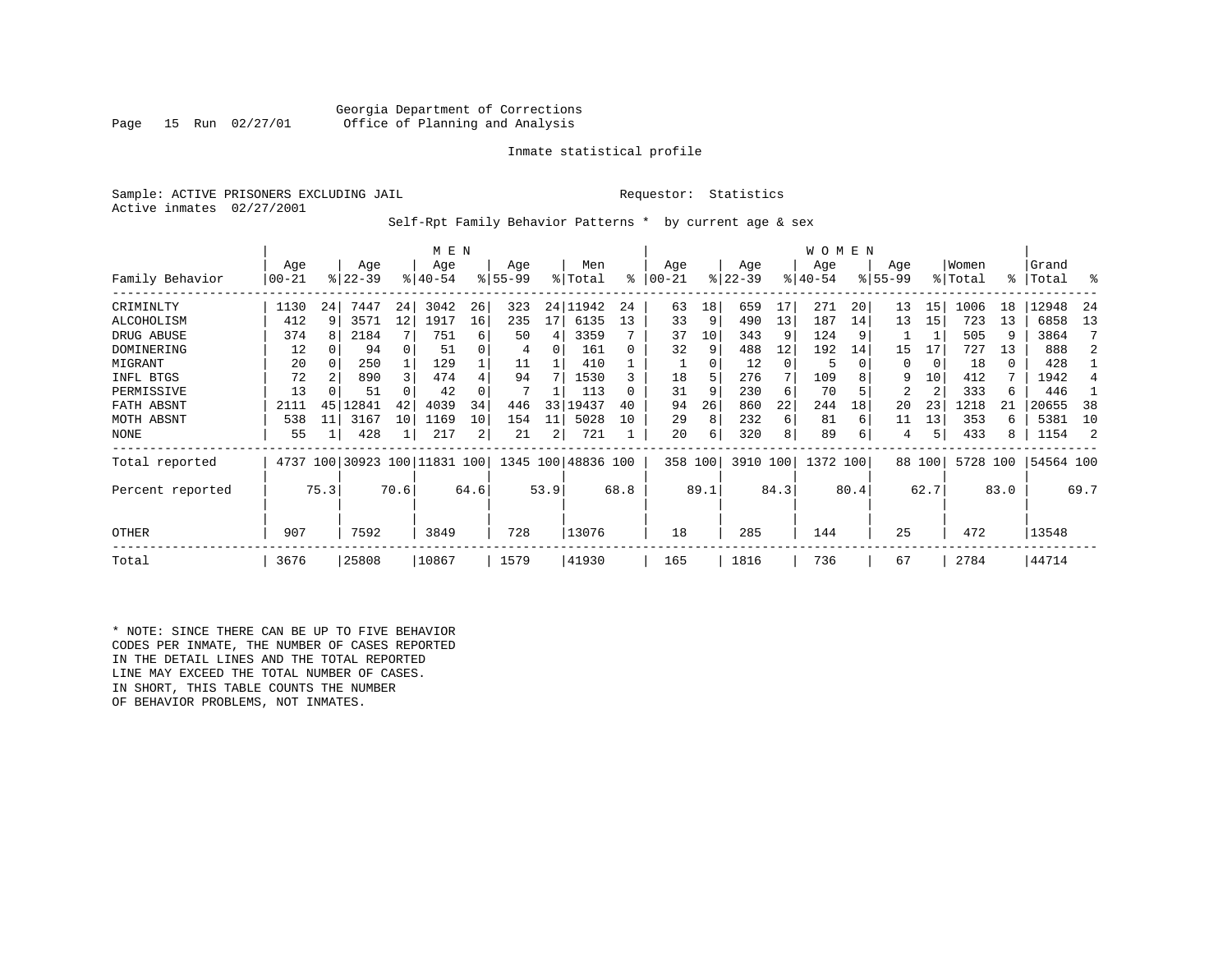#### Georgia Department of Corrections Office of Planning and Analysis

#### Inmate statistical profile

Sample: ACTIVE PRISONERS EXCLUDING JAIL **Requestor:** Statistics Active inmates 02/27/2001

#### Inmate Diagnostic Behavior Problem \* by current age & sex

|                    |           |              |           |              | M E N                        |      |           |      |            |          |           |                |           |       | WOMEN    |                |                |                |          |       |           |                |
|--------------------|-----------|--------------|-----------|--------------|------------------------------|------|-----------|------|------------|----------|-----------|----------------|-----------|-------|----------|----------------|----------------|----------------|----------|-------|-----------|----------------|
|                    | Age       |              | Age       |              | Age                          |      | Age       |      | Men        |          | Age       |                | Age       |       | Age      |                | Age            |                | Women    |       | Grand     |                |
| Diagnostic Problem | $00 - 21$ |              | $ 22-39 $ |              | $ 40-54$                     |      | $8 55-99$ |      | % Total    | ి        | $00 - 21$ |                | $8 22-39$ |       | $ 40-54$ |                | $8 55-99$      |                | % Total  | ⊱     | Total     | ႜ              |
| <b>ALCOHOLIC</b>   | 26        | 0            | 1011      | 2            | 912                          | 5.   | 172       | 7    | 2121       | 3        | 3         | 1              | 189       | 6     | 98       | 8              | 9              | 9              | 299      | 6     | 2420      | 3              |
| ALCOH ABSE         | 632       | 10           | 6240      | 13           | 3041                         | 15   | 403       |      | 17   10316 | 14       | 17        | 7              | 285       | 9     | 127      | 10             | 16             | 16             | 445      | 9     | 10761     | 13             |
| DRUG EXP           | 1333      | 21           | 8677      | 19           | 3218                         | 16   | 212       |      | 9 13440    | 18       | 26        | 10             | 241       |       | 108      | 8              |                | 5              | 380      |       | 13820     | 17             |
| DRUG ABSE          | 1142      | 18           | 8781      | 19           | 3788                         | 19   | 186       | 81   | 13897      | 18       | 43        | 17             | 917       | 28    | 328      | 26             | 12             | 12             | 1300     | 27    | 15197     | 19             |
| NARC ADDCT         | 34        | 1            | 604       |              | 397                          | 2    | 25        |      | 1060       |          |           | 0              | 54        | 2     | 38       | 3              | 2              | 2              | 94       |       | 1154      |                |
| EPILEPTIC          | 28        | 0            | 261       | $\mathbf{1}$ | 199                          |      | 27        |      | 515        |          |           | U              | 83        |       | 31       |                |                | 4              | 119      | 2     | 634       |                |
| MANIPULTVE         | 781       | 12           | 4470      | 10           | 1356                         |      | 148       | 6    | 6755       | 9        | 3         |                | 57        | 2     | 32       | 2              | $\overline{2}$ | 2              | 94       |       | 6849      | 9              |
| ASSAULTIVE         | 1445      | 23           | 9804      | 21           | 3962                         | 20   | 584       | 24   | 15795      | 21       | 62        | 25             | 563       | 17    | 212      | 16             | 17             | 17             | 854      | 17    | 16649     | 21             |
| ESCPE TEND         | 81        |              | 1092      | 2            | 677                          |      | 101       | 4    | 1951       | ζ        | 4         | $\overline{a}$ | 97        | 3     | 34       | 3              |                | 0              | 135      | 3     | 2086      | 3              |
| SUICIDAL           | 135       | 2            | 1044      | 2            | 438                          |      | 50        | 2    | 1667       | 2        | 13        | 5              | 167       |       | 60       | 5              |                | 4              | 244      | 5     | 1911      | $\overline{a}$ |
| WITHDRAWN          | 11        | <sup>0</sup> | 151       | $\Omega$     | 81                           |      | 17        |      | 260        | 0        | 13        |                | 79        |       | 22       |                | 2              | $\overline{2}$ | 116      | 2     | 376       | $\Omega$       |
| PR RLTY CT         | 30        | 0            | 382       | $\mathbf{1}$ | 234                          |      | 28        |      | 674        |          | 12        |                | 93        |       | 31       | 2              |                | 5              | 141      | ς     | 815       |                |
| HOMOSEXUAL         | 14        | $\Omega$     | 146       | $\Omega$     | 68                           | 0    | 16        |      | 244        | $\Omega$ | 16        | 6              | 123       |       | 23       | $\overline{a}$ |                | $\Omega$       | 162      | ς     | 406       |                |
| <b>NONE</b>        | 53        |              | 1081      | 2            | 623                          |      | 168       | 7    | 1925       |          |           |                | 30        |       | 25       | $\overline{a}$ | 12             | 12             | 69       |       | 1994      | 2              |
| OTHER              | 54        |              | 487       | $\mathbf{1}$ | 331                          |      | 73        | 3    | 945        |          |           |                | 22        |       | 10       |                | 5              | 5              | 38       |       | 983       |                |
| NOT RPTD           | 427       |              | 2279      | 5            | 692                          | 3    | 184       | 8    | 3582       | 5        | 37        | 15             | 243       |       | 105      | 8              | 8              | 8              | 393      |       | 3975      | 5              |
| Total reported     |           |              |           |              | 6292 100 46773 100 20048 100 |      | 2404 100  |      | 75517 100  |          | 253 100   |                | 3243 100  |       | 1285     | 100            | 103            | 100            | 4884 100 |       | 80401 100 |                |
| Percent reported   |           | 98.2         |           | 99.0         |                              | 99.7 |           | 99.4 |            | 99.1     |           | 100.0          |           | 100.0 |          | 99.9           |                | 100.0          |          | 100.0 |           | 99.2           |
| UNKNOWN            | 66        |              | 263       |              | 31                           |      | 10        |      | 370        |          | 0         |                | $\Omega$  |       |          |                | $\Omega$       |                |          |       | 371       |                |
| Total              | 3676      |              | 25808     |              | 10867                        |      | 1579      |      | 41930      |          | 165       |                | 1816      |       | 736      |                | 67             |                | 2784     |       | 44714     |                |

\* NOTE: SINCE THERE CAN BE UP TO FIVE BEHAVIOR CODES PER INMATE, THE NUMBER OF CASES REPORTED IN THE DETAIL LINES AND THE TOTAL REPORTED LINE MAY EXCEED THE TOTAL NUMBER OF CASES.IN SHORT, THIS TABLE COUNTS THE NUMBER OF BEHAVIOR PROBLEMS, NOT INMATES.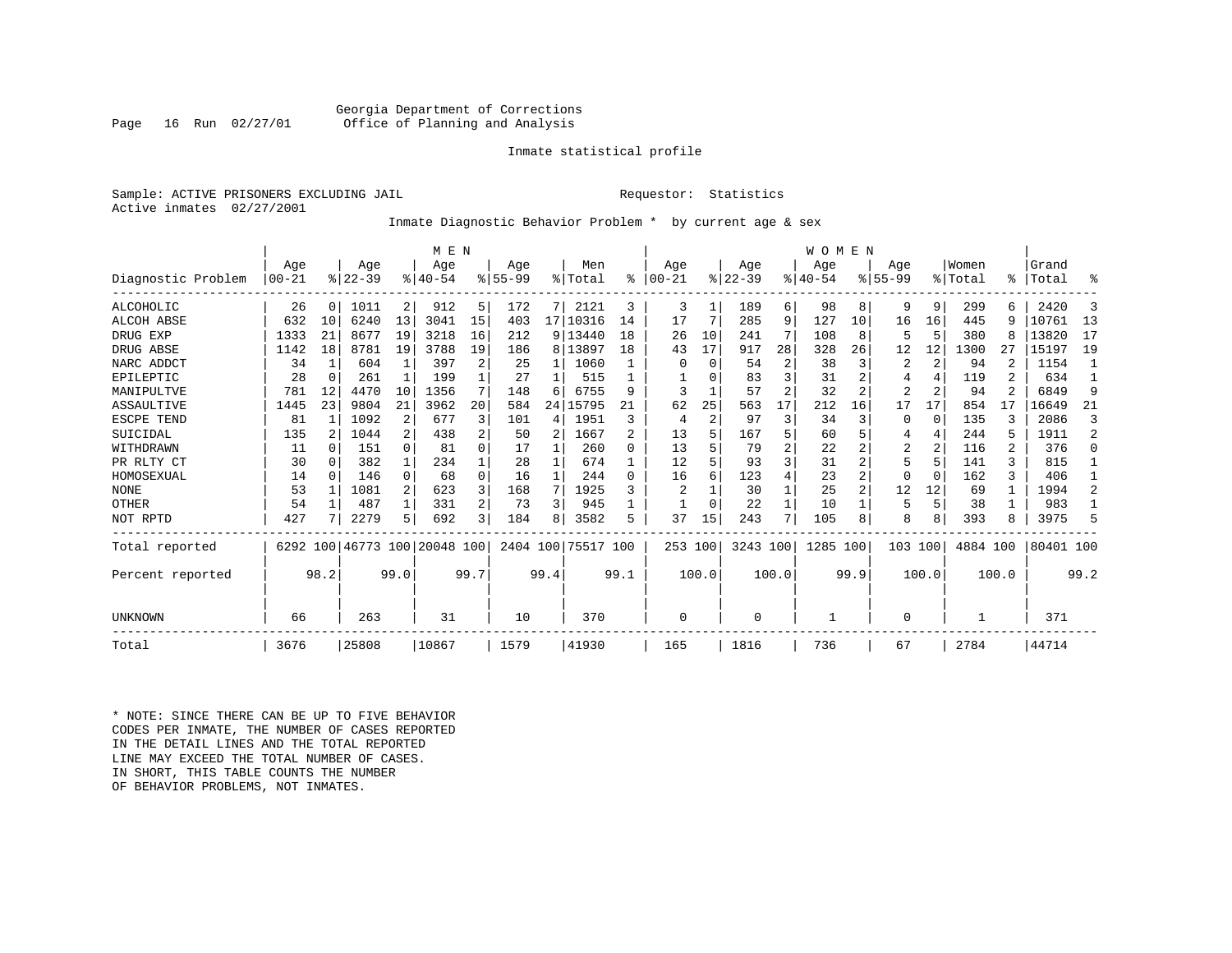Georgia Department of Corrections Page 17 Run 02/27/01 Office of Planning and Analysis

#### Inmate statistical profile

Sample: ACTIVE PRISONERS EXCLUDING JAIL **Requestor:** Statistics Active inmates 02/27/2001

Physical Profile (General Condition) by current age & sex

|                      |       |                |                              |                | M E N       |      |             |      |                    |      |                |      |             |             | W O M E N |                 |             |        |          |      |           |      |
|----------------------|-------|----------------|------------------------------|----------------|-------------|------|-------------|------|--------------------|------|----------------|------|-------------|-------------|-----------|-----------------|-------------|--------|----------|------|-----------|------|
|                      | Age   |                | Age                          |                | Age         |      | Age         |      | Men                |      | Age            |      | Age         |             | Age       |                 | Age         |        | Women    |      | Grand     |      |
| Physical Profile     | 00-21 |                | $8 22-39$                    |                | $8140 - 54$ |      | $8155 - 99$ |      | % Total            | ∻    | $ 00 - 21 $    |      | $8$   22-39 |             | $8 40-54$ |                 | $8155 - 99$ |        | % Total  | ွေ   | Total     | ိ    |
| NO LIMITATION        | 3260  |                | 91   19130                   | 76             | 5203        | 49   | 293         |      | 19 27886           | 68   | 143            | 90   | 1330        | 76          | 419       | 58              | 13          | 21     | 1905     | 71   | 29791 68  |      |
| DEFECT NO MAJOR LIMT | 122   |                | 2675                         | 11             | 1977        | 19   | 317         | 21   | 5091               | 12   | $\overline{a}$ |      | 69          | 4           | 72        | 10 <sup>°</sup> | 11          | 18     | 154      | 6    | 5245 12   |      |
| DEFECT MAJOR LIMIT   | 202   | 6 I            | 3421                         | 14             | 3313        | 31   | 840         | 54   | 7776               | 19   | 14             | 9    | 337         | 19          | 222       | 31              | 35          | 56     | 608      | 23   | 8384 19   |      |
| VERY MAJOR DEFECT    | 2     | 0 <sup>1</sup> | 53                           | 0 <sup>1</sup> | 113         |      | 96          | 6    | 264                |      | 0              | 0    | 4           | $\mathbf 0$ | 8         |                 | 3           | 51     | 15       |      | 279       |      |
| Total reported       |       |                | 3586 100 25279 100 10606 100 |                |             |      |             |      | 1546 100 41017 100 |      | 159 100        |      | 1740 100    |             | 721 100   |                 |             | 62 100 | 2682 100 |      | 43699 100 |      |
| Percent reported     |       | 97.6           |                              | 98.0           |             | 97.6 |             | 97.9 |                    | 97.8 |                | 96.4 |             | 95.8        |           | 98.0            |             | 92.5   |          | 96.3 |           | 97.7 |
| NOT REPORTED         | 90    |                | 529                          |                | 261         |      | 33          |      | 913                |      | 6              |      | 76          |             | 15        |                 | 5           |        | 102      |      | 1015      |      |
| Total                | 3676  |                | 25808                        |                | 10867       |      | 1579        |      | 41930              |      | 165            |      | 1816        |             | 736       |                 | 67          |        | 2784     |      | 44714     |      |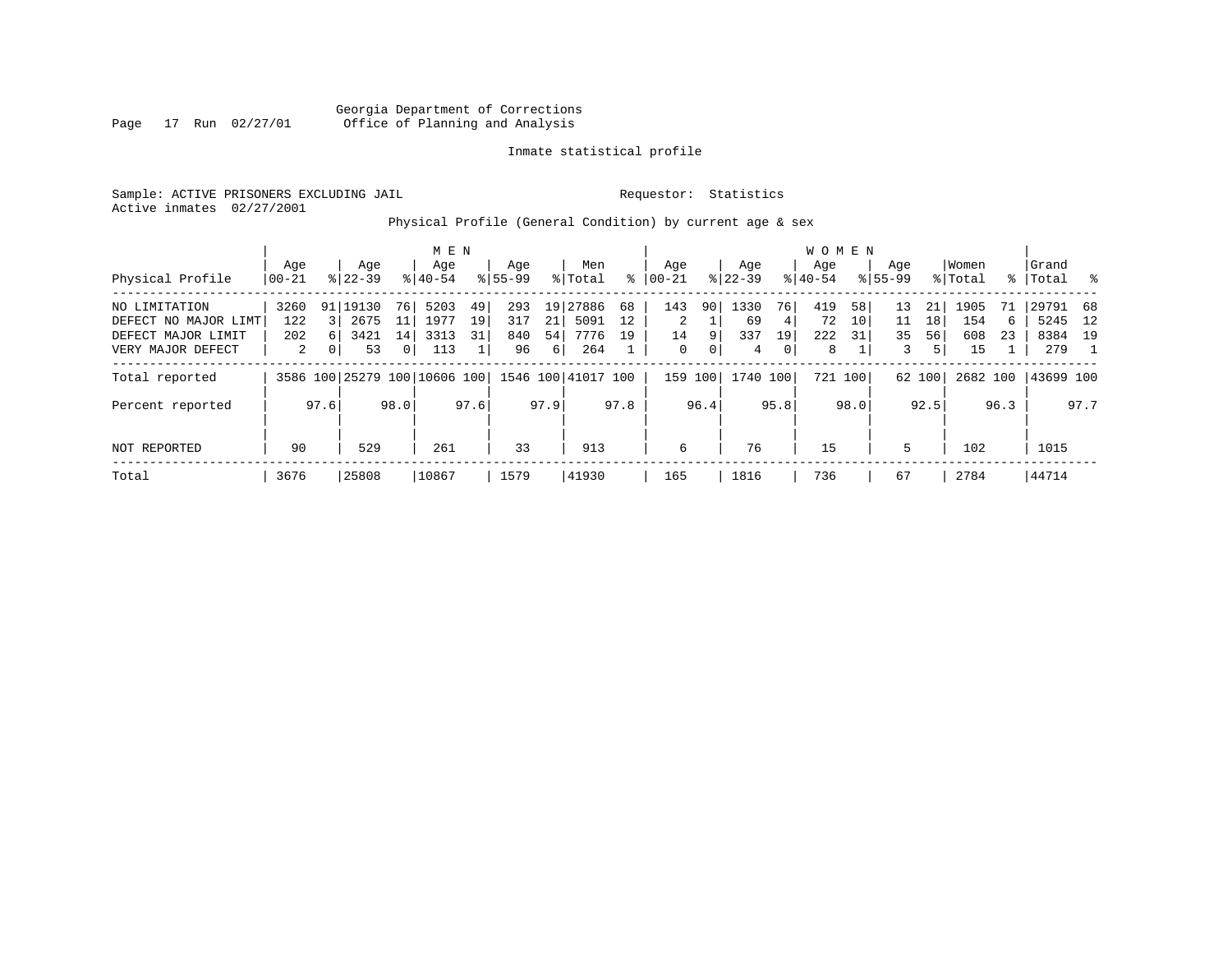#### Georgia Department of Corrections Office of Planning and Analysis

#### Inmate statistical profile

Sample: ACTIVE PRISONERS EXCLUDING JAIL **Requestor:** Statistics Active inmates 02/27/2001

Security Status by current age & sex

|                  |          |       |           |          | M E N     |       |          |       |                                                 |       |           |       |           |       | W O M E N   |       |             |        |             |       |           |       |
|------------------|----------|-------|-----------|----------|-----------|-------|----------|-------|-------------------------------------------------|-------|-----------|-------|-----------|-------|-------------|-------|-------------|--------|-------------|-------|-----------|-------|
|                  | Age      |       | Age       |          | Age       |       | Age      |       | Men                                             |       | Age       |       | Age       |       | Age         |       | Age         |        | Women       |       | Grand     |       |
| Security         | $ 00-21$ |       | $ 22-39 $ |          | $8 40-54$ |       | $ 55-99$ |       | % Total                                         | ႜ     | $00 - 21$ |       | $ 22-39 $ |       | $ 40-54$    |       | $8155 - 99$ |        | % Total     |       | %   Total | း     |
| DIAG INCOM       |          | 0     | 20        | 0        | 8         |       |          | 0     | 30                                              |       | O         |       | 0         | 0     |             |       |             | 0      | 0           | 0     | 30        |       |
| WRK RELEAS       |          |       | 9         | $\Omega$ |           |       | 0        | 0     | 13                                              | 0     | $\Omega$  |       | 0         | 0     | 0           |       | 0           |        | 0           | 0     | 13        |       |
| TRUSTY           | 38       |       | 1313      | 5        | 732       |       | 60       | 4     | 2143                                            |       | 5         |       | 84        | 5     | 49          |       | 4           | 6      | 142         |       | 2285      |       |
| MINIMUM          | 1042     | 28    | 8677      | 34       | 3902      | 36    | 512      | 32    | 14133                                           | 34    | 66        | 40    | 1039      | 57    | 424         | 58    | 37          | 55     | 1566        | 56    | 15699     | 35    |
| MEDIUM           | 1519     | 41    | 9974      | 39       | 4323      | 40    | 806      | 51    | 16622                                           | 40    | 60        | 36    | 487       | 27    | 201         | 27    | 21          | 31     | 769         | 28    | 17391     | 39    |
| CLOSE            | 780      | 21    | 3958      | 15       | 1201      | 11    | 145      | 9     | 6084                                            | 15    | 29        | 18    | 123       |       | 37          |       | 2           |        | 191         |       | 6275      | 14    |
| MAXIMUM          | 19       |       | 582       |          | 211       | 2     | 21       |       | 833                                             | 2     | $\Omega$  |       | 5         | 0     | 2           |       | 0           |        |             |       | 840       | 2     |
| DIAGNOSTIC       | 276      | 8     | 1274      | 5        | 486       |       | 34       | 2     | 2070                                            | 5     | 5         |       | 78        | 4     | 23          | 3     | 3           | 4      | 109         | 4     | 2179      | 5     |
| Total reported   |          |       |           |          |           |       |          |       | 3676 100 25807 100 10866 100 1579 100 41928 100 |       | 165       | 100   | 1816 100  |       | 736 100     |       |             | 67 100 | 2784 100    |       | 44712 100 |       |
| Percent reported |          | 100.0 |           | 100.0    |           | 100.0 |          | 100.0 |                                                 | 100.0 |           | 100.0 |           | 100.0 |             | 100.0 |             | 100.0  |             | 100.0 |           | 100.0 |
| NOT RPTD         | 0        |       |           |          |           |       | 0        |       | 2                                               |       | $\Omega$  |       | $\Omega$  |       | $\mathbf 0$ |       |             |        | $\mathbf 0$ |       |           |       |
| Total            | 3676     |       | 25808     |          | 10867     |       | 1579     |       | 41930                                           |       | 165       |       | 1816      |       | 736         |       | 67          |        | 2784        |       | 44714     |       |

\* NOTE: BEGINNING IN JULY 1987, THE FACILITIES DIVISION NO LONGER CODED INMATES AS BEING WORK RELEASE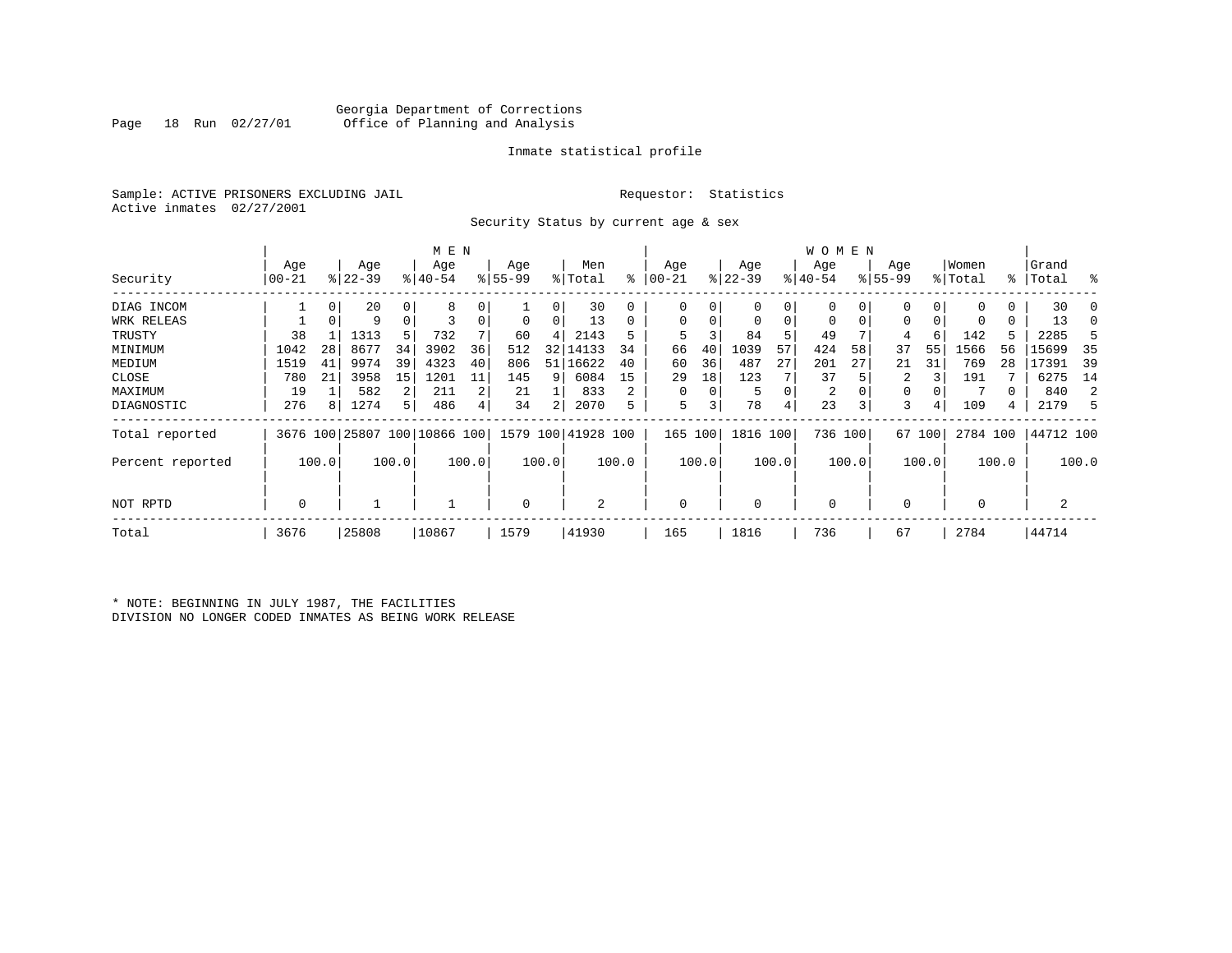#### Georgia Department of Corrections Page 19 Run 02/27/01 Office of Planning and Analysis

#### Inmate statistical profile

Sample: ACTIVE PRISONERS EXCLUDING JAIL **Requestor:** Statistics Active inmates 02/27/2001

Number Of Sentences by current age & sex

|                     |           |      |           |      | M E N                        |      |           |      |                    |      |               |       |           |      | W O M E N    |         |             |        |          |      |           |      |
|---------------------|-----------|------|-----------|------|------------------------------|------|-----------|------|--------------------|------|---------------|-------|-----------|------|--------------|---------|-------------|--------|----------|------|-----------|------|
|                     | Age       |      | Age       |      | Age                          |      | Age       |      | Men                |      | Age           |       | Age       |      | Age          |         | Age         |        | Women    |      | Grand     |      |
| Number Of Sentences | $00 - 21$ |      | $ 22-39 $ |      | $ 40-54 $                    |      | $8 55-99$ |      | % Total            |      | $8   00 - 21$ |       | $ 22-39 $ |      | $ 40-54 $    |         | $8155 - 99$ |        | % Total  |      | %   Total | ႜ    |
| $_{\rm ONE}$        | 1515      | 41   | 7768      | 30   | 3539                         | 33   | 642       | 41   | 13464              | 32   | 89            | 54    | 698       | 39   | 279          | 38      | 35          | 52     | 1101     | 40   | 14565     | 33   |
| TWO                 | 951       | 26   | 6057      | 24   | 2538                         | 23   | 385       | 24   | 9931               | 24   | 42            | 25    | 448       | 25   | 198          | 27      | 13          | 19     | 701      | 25   | 10632     | -24  |
| THREE               | 521       | 14   | 4125      | 16   | 1672                         | 15   | 201       | 13   | 6519               | 16   | 13            | 8     | 265       | 15   | 103          | 14      | 11          | 16     | 392      | 14   | 6911      | 15   |
| <b>FOUR</b>         | 287       | 8    | 2688      | 10   | 1025                         | 9    | 125       | 8    | 4125               | 10   | 8             | 5     | 174       | 10   | 52           |         | 4           | 6      | 238      | 9    | 4363      | 10   |
| <b>FIVE</b>         | 172       |      | 1746      |      | 696                          | 6    | 74        | 5    | 2688               | 6    | 8             |       | 88        | 5    | 26           |         |             |        | 123      | 4    | 2811      | -6   |
| MORE THAN FIVE      | 212       | 6    | 3379      | 13   | 1374                         | 13   | 150       | 10   | 5115               | 12   | 5             | 3     | 133       | 7    | 77           | 10      | 3           | 4      | 218      | 8    | 5333 12   |      |
| Total reported      |           |      |           |      | 3658 100 25763 100 10844 100 |      |           |      | 1577 100 41842 100 |      | 165 100       |       | 1806 100  |      |              | 735 100 |             | 67 100 | 2773 100 |      | 44615 100 |      |
| Percent reported    |           | 99.5 |           | 99.8 |                              | 99.8 |           | 99.9 |                    | 99.8 |               | 100.0 |           | 99.4 |              | 99.9    |             | 100.0  |          | 99.6 |           | 99.8 |
| NOT REPORTED        | 18        |      | 45        |      | 23                           |      | 2         |      | 88                 |      | $\mathbf 0$   |       | 10        |      | $\mathbf{1}$ |         | $\Omega$    |        | 11       |      | 99        |      |
| Total               | 3676      |      | 25808     |      | 10867                        |      | 1579      |      | 41930              |      | 165           |       | 1816      |      | 736          |         | 67          |        | 2784     |      | 44714     |      |
|                     |           |      |           |      |                              |      |           |      |                    |      |               |       |           |      |              |         |             |        |          |      |           |      |
| AVG NUM SENTENCES   | 2.34      |      | 3.08      |      | 3.01                         |      | 2.63      |      | 2.98               |      | 1.95          |       | 2.52      |      | 2.69         |         | 2.19        |        | 2.52     |      | 2.95      |      |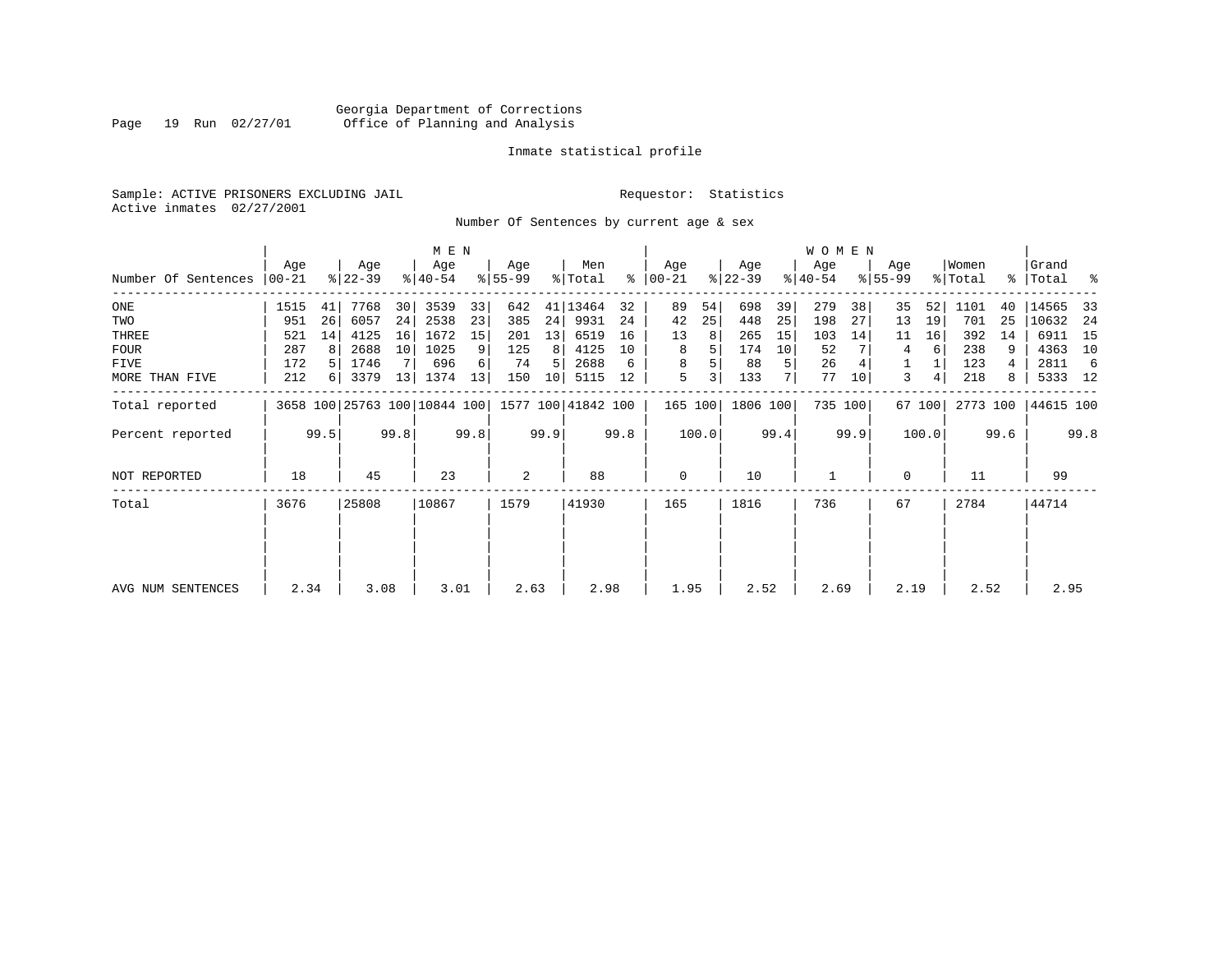#### Georgia Department of Corrections Page 20 Run 02/27/01 Office of Planning and Analysis

#### Inmate statistical profile

Sample: ACTIVE PRISONERS EXCLUDING JAIL **Requestor:** Statistics Active inmates 02/27/2001

Number Of Disciplinaries by current age & sex

|                  |                |       |                  |       | M E N                        |       |                  |       |                    |       |                 |       |                  |       | W O M E N        |       |                  |        |                  |       |                      |       |
|------------------|----------------|-------|------------------|-------|------------------------------|-------|------------------|-------|--------------------|-------|-----------------|-------|------------------|-------|------------------|-------|------------------|--------|------------------|-------|----------------------|-------|
| Disciplinaries   | Age<br>  00-21 |       | Age<br>$ 22-39 $ |       | Age<br>$ 40-54 $             |       | Age<br>$ 55-99 $ |       | Men<br>% Total     | ႜ     | Age<br>$ 00-21$ |       | Age<br>$ 22-39 $ |       | Age<br>$ 40-54 $ |       | Age<br>$8 55-99$ |        | Women<br>% Total |       | Grand<br>%   Total % |       |
| ZERO             | 1254           | 34    | 8563             | 33    | 4685                         | 43    | 807              |       | 51   15309         | 37    | 74              | 45    | 872              | 48    | 418              | 57    | 39               | 58     | 1403             | 50    | 16712                | -37   |
| ONE              | 519            | 14    | 3791             | 15    | 1696                         | 16    | 287              | 18    | 6293               | 15    | 26              | 16    | 271              | 15    | 114              | 15    | 12               | 18     | 423              | 15    | 6716                 | -15   |
| TWO              | 308            | 8     | 2313             | 9     | 976                          | 9     | 127              | 8     | 3724               | 9     | 13              | 8     | 165              | 9     | 51               |       | 4                | 6      | 233              |       | 3957                 | 9     |
| THREE            | 245            |       | 1679             |       | 613                          |       | 76               | 5     | 2613               |       | 10              | 6     | 117              | 6     | 34               |       | 4                | 6      | 165              | 6.    | 2778                 | 6     |
| <b>FOUR</b>      | 179            | .5.   | 1234             | 5     | 409                          |       | 54               | 3     | 1876               |       |                 |       | 68               |       | 24               |       | 0                |        | 95               |       | 1971                 | 4     |
| FIVE             | 165            | 4     | 939              | 4     | 318                          |       | 32               | 2     | 1454               |       | 4               |       | 45               | 2     | 9                |       | 2                |        | 60               |       | 1514                 | 3     |
| MORE THAN FIVE   | 1006           | 27    | 7286             | 28    | 2167                         | 20    | 196              | 12    | 10655              | 25    | 35              | 21    | 278              | 15    | 86               | 12    | 6                | 9      | 405              | 15    | 11060 25             |       |
| Total reported   |                |       |                  |       | 3676 100 25805 100 10864 100 |       |                  |       | 1579 100 41924 100 |       | 165 100         |       | 1816 100         |       | 736 100          |       |                  | 67 100 | 2784 100         |       | 44708 100            |       |
| Percent reported |                | 100.0 |                  | 100.0 |                              | 100.0 |                  | 100.0 |                    | 100.0 |                 | 100.0 |                  | 100.0 |                  | 100.0 |                  | 100.0  |                  | 100.0 |                      | 100.0 |
| NOT REPORTED     | 0              |       |                  |       | 3                            |       | 0                |       | 6                  |       | 0               |       | 0                |       | $\mathbf 0$      |       | 0                |        | 0                |       | 6                    |       |
| Total            | 3676           |       | 25808            |       | 10867                        |       | 1579             |       | 41930              |       | 165             |       | 1816             |       | 736              |       | 67               |        | 2784             |       | 44714                |       |
|                  |                |       |                  |       |                              |       |                  |       |                    |       |                 |       |                  |       |                  |       |                  |        |                  |       |                      |       |
|                  |                |       |                  |       |                              |       |                  |       |                    |       |                 |       |                  |       |                  |       |                  |        |                  |       |                      |       |
| AVG NUM DISCIP   | 5.57           |       | 6.08             |       | 4.39                         |       | 2.76             |       | 5.47               |       | 3.32            |       | 3.23             |       | 2.24             |       | 1.67             |        | 2.93             |       | 5.31                 |       |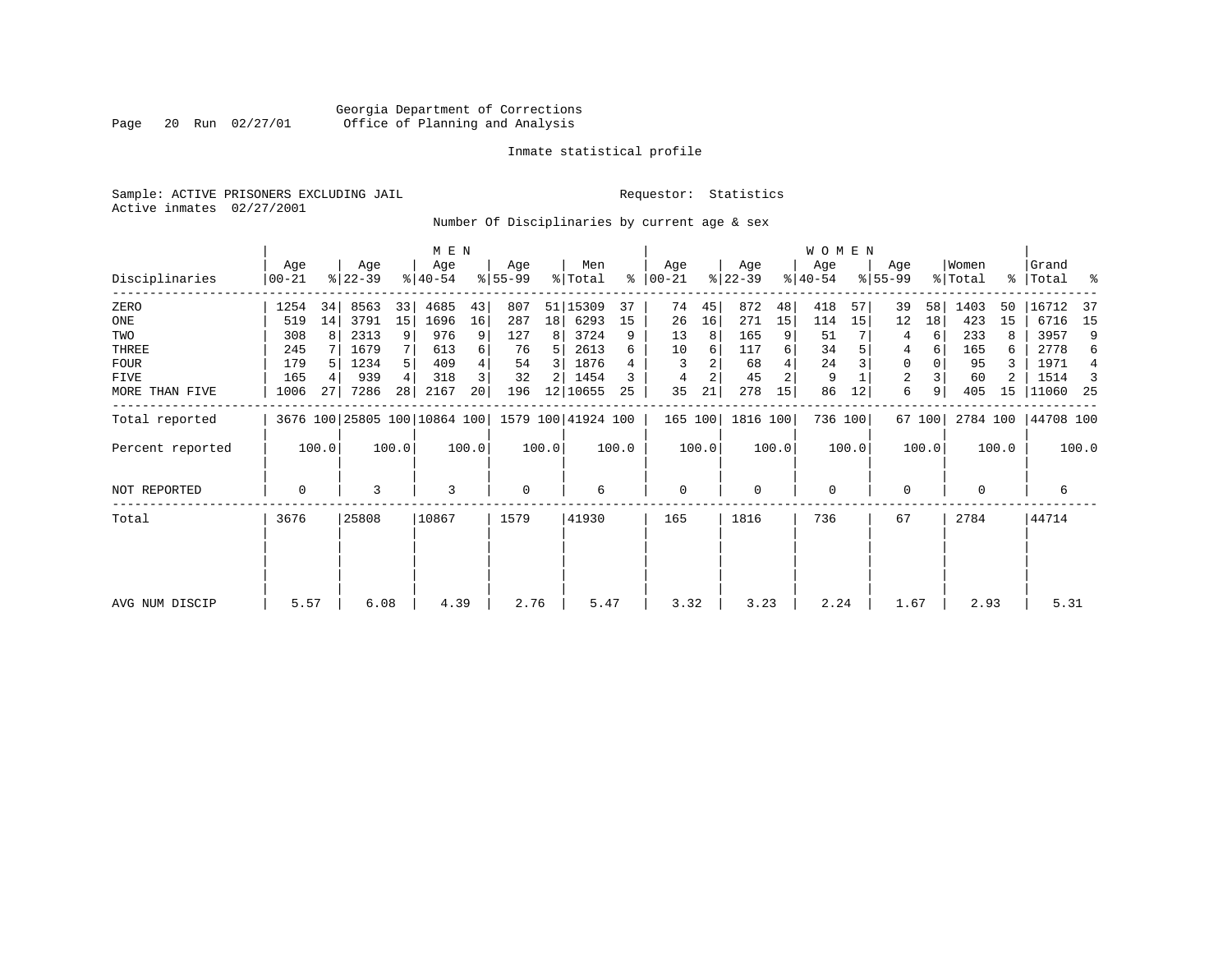#### Georgia Department of Corrections Page 21 Run 02/27/01 Office of Planning and Analysis

#### Inmate statistical profile

Sample: ACTIVE PRISONERS EXCLUDING JAIL **Requestor:** Statistics Active inmates 02/27/2001

Number Of Escapes by current age & sex

|                  |                  |          |                  |          | M E N                        |       |                 |          |                    |          |                   |       |                  |          | W O M E N        |             |                  |        |                  |       |                    |              |
|------------------|------------------|----------|------------------|----------|------------------------------|-------|-----------------|----------|--------------------|----------|-------------------|-------|------------------|----------|------------------|-------------|------------------|--------|------------------|-------|--------------------|--------------|
| Escapes          | Age<br>$00 - 21$ |          | Age<br>$ 22-39 $ |          | Age<br>$ 40-54 $             |       | Age<br>$ 55-99$ |          | Men<br>% Total     | ႜႂ       | Age<br>$ 00 - 21$ |       | Age<br>$ 22-39 $ |          | Age<br>$ 40-54 $ |             | Age<br>$8 55-99$ |        | Women<br>% Total |       | Grand<br>%   Total | ಿ            |
| ZERO             |                  |          | 3664 100 25612   |          | 99 10720                     | 99    | 1554            |          | 98 41550           | 99       | 165               | 100   | 1806             | 99       |                  | 733 100     | 67               | 100    | 2771             | 100   | 44321              | 99           |
| ONE              | 12               | $\Omega$ | 193              | $1\vert$ | 126                          |       | 19              | 1        | 350                |          | $\mathbf 0$       | 0     | 10               | 1        | 3                | 0           | $\Omega$         | 0      | 13               | 0     | 363                | 1            |
| TWO              |                  |          | 3                | 0        | 16                           | 0     | 4               | 0        | 23                 | $\Omega$ | $\Omega$          |       | 0                | 0        | 0                | $\Omega$    | 0                |        | 0                | 0     | 23                 | $\Omega$     |
| THREE            | 0                |          |                  |          |                              |       |                 |          | 6                  | 0        | $\Omega$          |       | 0                | 0        | $\mathbf 0$      |             | 0                |        |                  | 0     | 6                  | <sup>0</sup> |
| FOUR             | $\Omega$         |          |                  | $\Omega$ |                              |       | $\Omega$        | $\Omega$ |                    | 0        | $\Omega$          |       | $\Omega$         | $\Omega$ | $\Omega$         | O           | $\Omega$         |        |                  | 0     |                    | <sup>0</sup> |
| FIVE             | $\Omega$         |          | 0                |          | $\Omega$                     |       | $\Omega$        | 0        | $\Omega$           | $\Omega$ | $\Omega$          | 0     | 0                | 0        | $\mathbf 0$      | $\Omega$    | 0                |        |                  | 0     |                    | n            |
| MORE THAN FIVE   | 0                | 0        |                  | $\Omega$ |                              | 0     | $\Omega$        | 0        |                    |          | $\Omega$          | 0     | $\Omega$         | 0        | $\mathbf 0$      | $\mathbf 0$ | $\mathbf 0$      |        |                  | 0     |                    |              |
| Total reported   |                  |          |                  |          | 3676 100 25808 100 10867 100 |       |                 |          | 1579 100 41930 100 |          | 165 100           |       | 1816 100         |          |                  | 736 100     |                  | 67 100 | 2784 100         |       | 44714 100          |              |
| Percent reported |                  | 100.0    |                  | 100.0    |                              | 100.0 |                 | 100.0    |                    | 100.0    |                   | 100.0 |                  | 100.0    |                  | 100.0       |                  | 100.0  |                  | 100.0 |                    | 100.0        |
| NOT REPORTED     | 0                |          | 0                |          | $\mathbf 0$                  |       | $\mathbf 0$     |          | 0                  |          | $\mathbf 0$       |       | 0                |          | $\mathbf 0$      |             | 0                |        | 0                |       | 0                  |              |
| Total            | 3676             |          | 25808            |          | 10867                        |       | 1579            |          | 41930              |          | 165               |       | 1816             |          | 736              |             | 67               |        | 2784             |       | 44714              |              |
|                  |                  |          |                  |          |                              |       |                 |          |                    |          |                   |       |                  |          |                  |             |                  |        |                  |       |                    |              |
| AVG NUM ESCAPES  | .00              |          | .01              |          | .02                          |       | .02             |          | .01                |          | .00               |       | .01              |          | .00              |             |                  | .00    | .00              |       | .01                |              |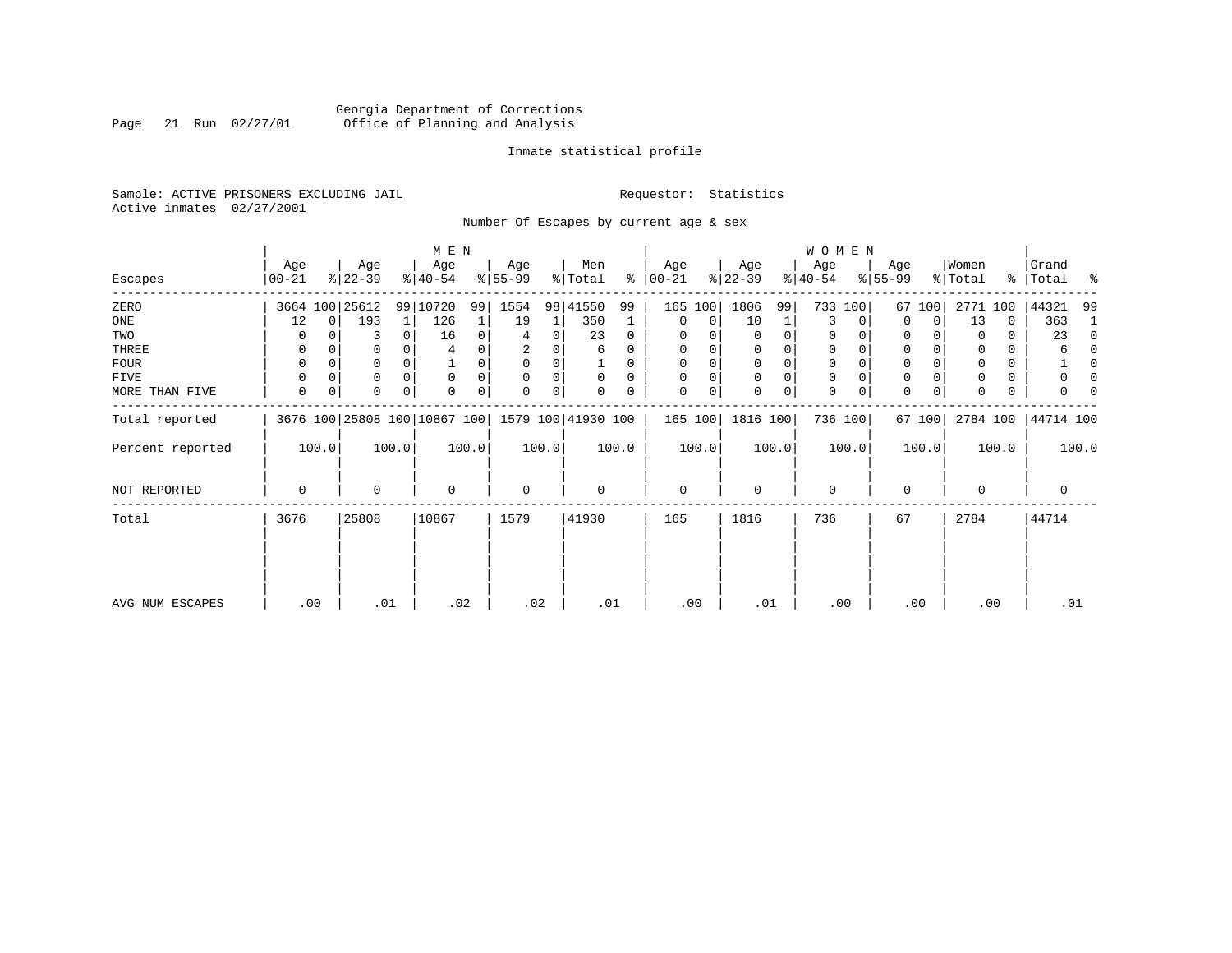Sample: ACTIVE PRISONERS EXCLUDING JAIL **Requestor:** Statistics Active inmates 02/27/2001

Number Of Prior Georgia Incarcerations \* by current age & sex

|                            |          |       |                  |       | M E N                                           |          |                  |       |                |       |                  |       |                  |       | WOMEN            |       |                  |        |                  |       |                |       |
|----------------------------|----------|-------|------------------|-------|-------------------------------------------------|----------|------------------|-------|----------------|-------|------------------|-------|------------------|-------|------------------|-------|------------------|--------|------------------|-------|----------------|-------|
| Prior Incarcerations 00-21 | Aqe      |       | Age<br>$ 22-39 $ |       | Age<br>$ 40-54 $                                |          | Age<br>$8 55-99$ |       | Men<br>% Total | ႜ     | Age<br>$ 00-21 $ |       | Age<br>$ 22-39 $ |       | Age<br>$8 40-54$ |       | Age<br>$8 55-99$ |        | Women<br>% Total | ႜ     | Grand<br>Total | ್ಠಿ   |
| ZERO                       | 3394     |       | 92 13805         | 53    | 4167                                            | 38       | 910              |       | 58 22276       | 53    | 158              | 96    | 1138             | 63    | 409              | 56    | 48               | 72     | 1753             | 63    | 24029          | 54    |
| ONE                        | 263      |       | 5327             | 21    | 2067                                            | 19       | 282              | 18    | 7939           | 19    |                  | 4     | 350              | 19    | 113              | 15    | 10               | 15     | 480              | 17    | 8419           | 19    |
| TWO                        | 19       |       | 3142             | 12    | 1543                                            | 14       | 151              | 10    | 4855           | 12    | 0                | 0     | 160              | 9     | 86               | 12    | 4                | 6      | 250              | 9     | 5105           | 11    |
| THREE                      | 0        | 0     | 1764             |       | 1083                                            | 10       | 101              | 6     | 2948           |       | $\mathbf 0$      | 0     | 94               | 5     | 47               | 6     | 2                | 3      | 143              | 5     | 3091           | 7     |
| <b>FOUR</b>                | $\Omega$ |       | 972              |       | 796                                             | 7        | 56               | 4     | 1824           |       | 0                |       | 33               | 2     | 29               |       | 3                |        | 65               |       | 1889           | 4     |
| <b>FIVE</b>                | 0        |       | 478              |       | 523                                             | 5        | 32               | 2     | 1033           |       | $\Omega$         | 0     | 25               |       | 17               |       | $\mathbf 0$      | 0      | 42               |       | 1075           | 2     |
| MORE THAN FIVE             | 0        | 0     | 320              |       | 688                                             | $6 \mid$ | 47               | 3     | 1055           | 3     | $\mathbf 0$      | 0     | 16               |       | 35               |       | $\mathbf{0}$     | 0      | 51               | 2     | 1106           | 2     |
| Total reported             |          |       |                  |       | 3676 100 25808 100 10867 100 1579 100 41930 100 |          |                  |       |                |       | 165 100          |       | 1816 100         |       | 736 100          |       |                  | 67 100 | 2784 100         |       | 44714 100      |       |
| Percent reported           |          | 100.0 |                  | 100.0 |                                                 | 100.0    |                  | 100.0 |                | 100.0 |                  | 100.0 |                  | 100.0 |                  | 100.0 |                  | 100.0  |                  | 100.0 |                | 100.0 |
| NOT REPORTED               | $\Omega$ |       |                  |       | $\Omega$                                        |          | $\mathbf 0$      |       | $\Omega$       |       | 0                |       | $\Omega$         |       | $\mathbf 0$      |       | $\mathbf 0$      |        | $\Omega$         |       | 0              |       |
| Total                      | 3676     |       | 25808            |       | 10867                                           |          | 1579             |       | 41930          |       | 165              |       | 1816             |       | 736              |       | 67               |        | 2784             |       | 44714          |       |
|                            |          |       |                  |       |                                                 |          |                  |       |                |       |                  |       |                  |       |                  |       |                  |        |                  |       |                |       |
|                            |          |       |                  |       |                                                 |          |                  |       |                |       |                  |       |                  |       |                  |       |                  |        |                  |       |                |       |
| AVG # INCARCERATIONS       |          | .08   |                  | .98   | 1.75                                            |          | 1.01             |       | 1.10           |       | .04              |       | .72              |       | 1.19             |       | .54              |        | .80              |       | 1.08           |       |

\* This data counts a parole revocation on an existing sentenCE AS A prior incarceration. Also, this data counts, for any cohort of inmates, the total number of Georgia incarcerations the inmate has had during his entire criminal career. For example, if an inmate was admitted to prison first in FY72, and then re-admitted in FY79 and FY85, he had two prior incarcerations before the FY85 admission. This inmate's records show two prior incarcerations in all three of his records since he has had two prior incarcerations in his criminal career. If the cohort of FY72 admissions is selected for analysis, two prior incarcerations will be listed for this inmate even though in FY72, he had no prior incarcerations.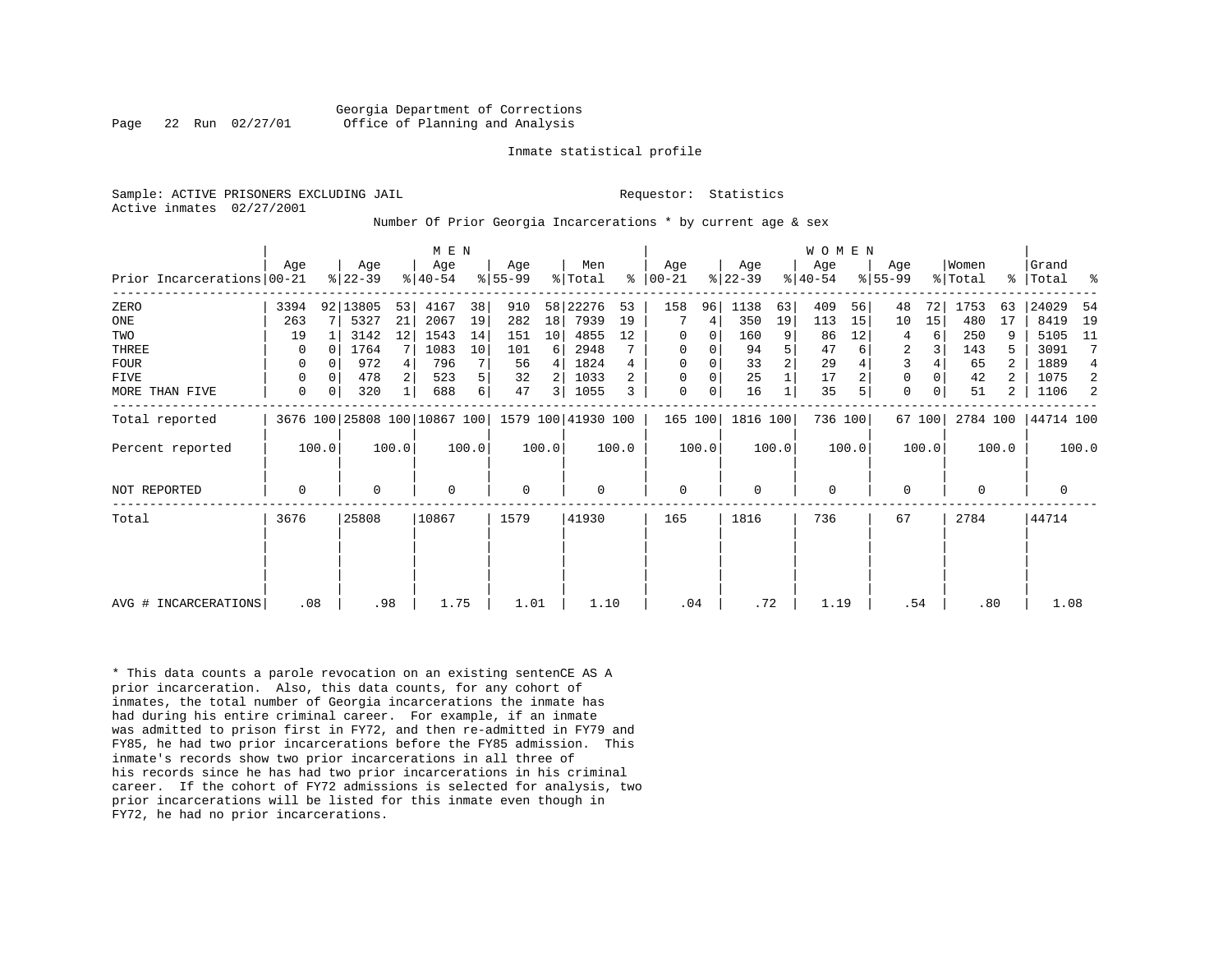#### Georgia Department of Corrections Page 23 Run 02/27/01 Office of Planning and Analysis

#### Inmate statistical profile

Sample: ACTIVE PRISONERS EXCLUDING JAIL **Requestor:** Statistics Active inmates 02/27/2001

Number Of Transfers by current age & sex

|                   |                |       |                  |       | M E N            |       |                  |       |                                                 |       |                  |       |                  |       | W O M E N        |         |                  |        |                  |       |                      |                |
|-------------------|----------------|-------|------------------|-------|------------------|-------|------------------|-------|-------------------------------------------------|-------|------------------|-------|------------------|-------|------------------|---------|------------------|--------|------------------|-------|----------------------|----------------|
| Transfers         | Age<br>  00-21 |       | Age<br>$ 22-39 $ |       | Age<br>$8 40-54$ |       | Age<br>$8 55-99$ |       | Men<br>% Total                                  | ႜ     | Aqe<br>$ 00-21 $ |       | Age<br>$ 22-39 $ |       | Age<br>$ 40-54 $ |         | Age<br>$8 55-99$ |        | Women<br>% Total |       | Grand<br>%   Total % |                |
| ZERO              | 911            | 25    | 2346             | 9     | 932              | 9     | 100              | 6     | 4289                                            | 10    | 28               | 17    | 363              | 20    | 128              | 17      | 12               | 18     | 531              | 19    | 4820                 | - 11           |
| ONE               | 1762           |       | 48 10689         | 41    | 4278             | 39    | 665              | 42    | 17394                                           | 41    | 110              | 67    | 971              | 53    | 382              | 52      | 23               | 34     | 1486             | 53    | 18880                | 42             |
| TWO               | 671            | 18    | 5574             | 22    | 2023             | 19    | 274              | 17    | 8542                                            | 20    | 17               | 10    | 255              | 14    | 113              | 15      | 11               | 16     | 396              | 14    | 8938                 | 20             |
| THREE             | 204            | 6     | 2965             | 11    | 1204             | 11    | 176              | 11    | 4549                                            | 11    | 8                | 5     | 137              | 8     | 62               |         | 8                | 12     | 215              |       | 4764                 | - 11           |
| <b>FOUR</b>       | 77             |       | 1693             | 7     | 774              |       | 114              |       | 2658                                            | 6     | 2                |       | 59               |       | 20               |         | 5                |        | 86               |       | 2744                 | -6             |
| FIVE              | 26             |       | 1007             | 4     | 490              |       | 72               | 5.    | 1595                                            |       | $\Omega$         | 0     | 16               |       | 13               |         | 3                |        | 32               |       | 1627                 | $\overline{4}$ |
| MORE THAN FIVE    | 25             |       | 1534             | 6     | 1166             | 11    | 178              | 11    | 2903                                            |       | 0                | 0     | 15               |       | 18               |         | 5                |        | 38               |       | 2941                 | 7              |
| Total reported    |                |       |                  |       |                  |       |                  |       | 3676 100 25808 100 10867 100 1579 100 41930 100 |       | 165 100          |       | 1816 100         |       |                  | 736 100 |                  | 67 100 | 2784 100         |       | 44714 100            |                |
| Percent reported  |                | 100.0 |                  | 100.0 |                  | 100.0 |                  | 100.0 |                                                 | 100.0 |                  | 100.0 |                  | 100.0 |                  | 100.0   |                  | 100.0  |                  | 100.0 |                      | 100.0          |
| NOT REPORTED      | 0              |       | $\Omega$         |       | $\Omega$         |       | $\mathbf 0$      |       | $\mathbf 0$                                     |       | 0                |       | $\mathbf 0$      |       | $\mathbf{0}$     |         | 0                |        | 0                |       | 0                    |                |
| Total             | 3676           |       | 25808            |       | 10867            |       | 1579             |       | 41930                                           |       | 165              |       | 1816             |       | 736              |         | 67               |        | 2784             |       | 44714                |                |
|                   |                |       |                  |       |                  |       |                  |       |                                                 |       |                  |       |                  |       |                  |         |                  |        |                  |       |                      |                |
|                   |                |       |                  |       |                  |       |                  |       |                                                 |       |                  |       |                  |       |                  |         |                  |        |                  |       |                      |                |
| AVG NUM TRANSFERS | 1.18           |       | 2.12             |       | 2.54             |       | 2.61             |       | 2.16                                            |       | 1.07             |       | 1.28             |       | 1.45             |         | 2.19             |        | 1.33             |       | 2.11                 |                |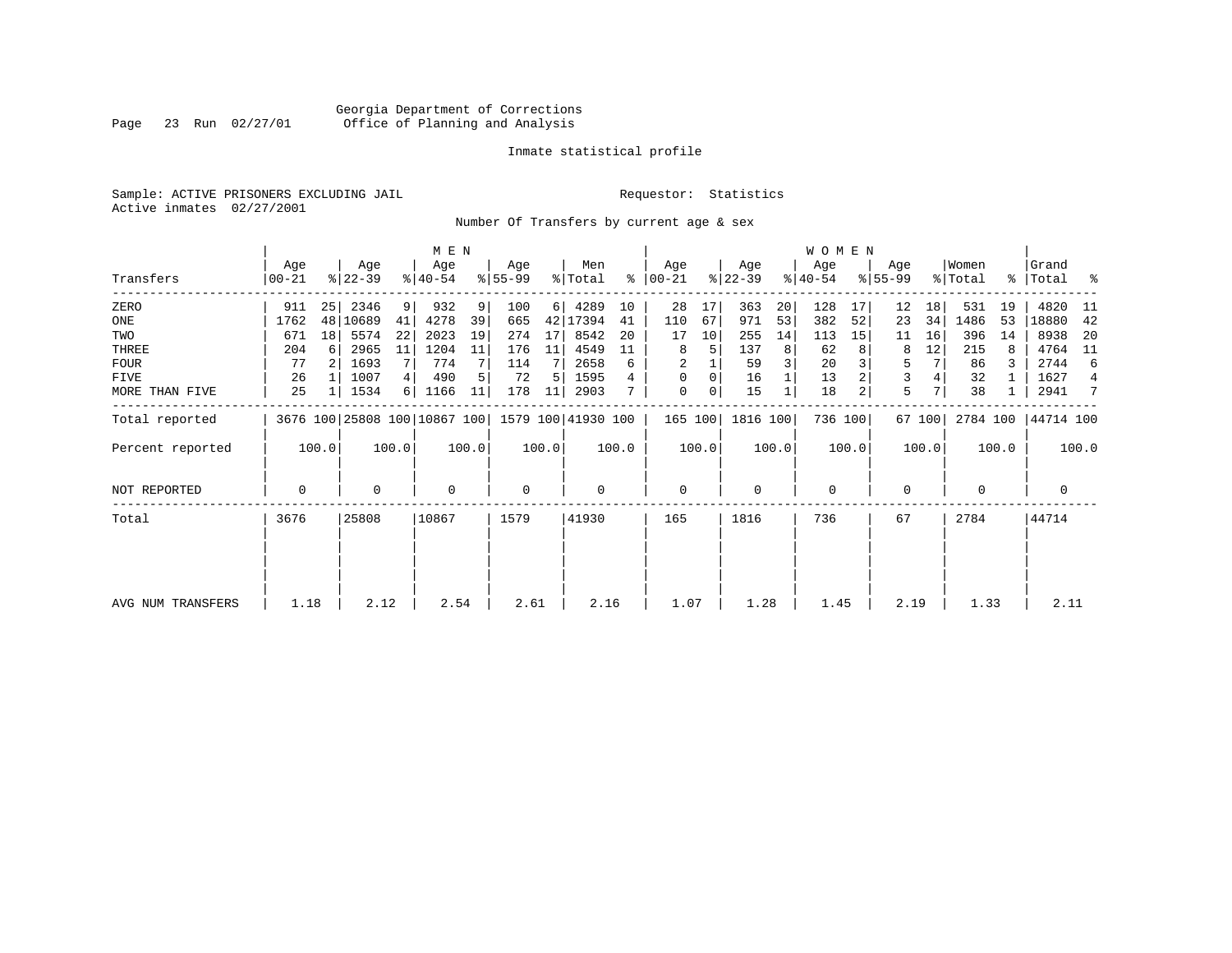#### Georgia Department of Corrections Page 24 Run 02/27/01 Office of Planning and Analysis

#### Inmate statistical profile

Sample: ACTIVE PRISONERS EXCLUDING JAIL **Requestor:** Statistics Active inmates 02/27/2001

County Of Conviction by current age & sex

|                            |                |             |          |              | M E N     |                |             |              |         |              |          |          |          |          | W O M E N    |          |             |                |                |              |       |              |
|----------------------------|----------------|-------------|----------|--------------|-----------|----------------|-------------|--------------|---------|--------------|----------|----------|----------|----------|--------------|----------|-------------|----------------|----------------|--------------|-------|--------------|
|                            | Age            |             | Age      |              | Age       |                | Age         |              | Men     |              | Age      |          | Age      |          | Age          |          | Aqe         |                | Women          |              | Grand |              |
| County Of Conviction 00-21 |                |             | $ 22-39$ |              | $8 40-54$ |                | $8155 - 99$ |              | % Total | နွ           | $ 00-21$ |          | $ 22-39$ |          | $ 40-54$     |          | $8155 - 99$ |                | % Total        | ႜ            | Total |              |
| APPLING COUNTY             | 3              | 0           | 48       | 0            | 30        | 0              | 5           | 0            | 86      | 0            | 0        | 0        | 1        | 0        | ı            | 0        | 0           | $\overline{0}$ | 2              | 0            | 88    | $\Omega$     |
| ATKINSON COUNTY            | $\overline{a}$ | $\mathbf 0$ | 30       | 0            | 12        | $\mathbf 0$    |             | 0            | 47      | $\Omega$     | $\Omega$ | $\Omega$ | 3        | $\Omega$ | $\mathbf{1}$ | 0        | 0           | 0              | 4              | $\Omega$     | 51    | $\Omega$     |
| <b>BACON COUNTY</b>        |                | 0           | 39       | 0            | 11        | 0              |             | 0            | 52      | 0            |          | 0        | 3        | U        | O            | 0        | U           | 0              | 3              | O            | 55    | $\Omega$     |
| BAKER COUNTY               |                | 0           | 16       | 0            | 3         | 0              | O           | 0            | 19      | 0            |          |          | 2        | U        |              | 0        |             | U              | $\overline{2}$ | 0            | 21    | $\Omega$     |
| BALDWIN COUNTY             | 39             | 1           | 241      | 1            | 82        | 1              | 8           | 1            | 370     |              |          | U        | 24       | 1        |              | -1       |             | U              | 29             | 1            | 399   | 1            |
| <b>BANKS COUNTY</b>        | 6              | 0           | 28       | 0            | 20        | 0              | 4           | 0            | 58      | 0            |          | 1        | -1       | U        |              | $\Omega$ | U           | 0              | 3              | 0            | 61    | $\Omega$     |
| <b>BARROW COUNTY</b>       | 15             | 0           | 86       | 0            | 55        | 1              | 13          | 1            | 169     | 0            |          | 1        | 10       | 1        |              |          |             | 0              | 15             | 1            | 184   | $\Omega$     |
| <b>BARTOW COUNTY</b>       | 33             | 1           | 245      | $\mathbf{1}$ | 99        | $\mathbf{1}$   | 23          | $\mathbf{1}$ | 400     | $\mathbf{1}$ | 5        | 3        | 25       | 1        | 6            | 1        | U           | 0              | 36             | $\mathbf{1}$ | 436   | 1            |
| BEN HILL COUNTY            | 23             | 1           | 117      | $\Omega$     | 49        | $\Omega$       | 10          | $\mathbf{1}$ | 199     | $\Omega$     |          | 1        | 14       | 1        |              | $\Omega$ | 0           | 0              | 17             | 1            | 216   | $\Omega$     |
| BERRIEN COUNTY             |                | 0           | 46       | 0            | 15        | 0              | 4           | $\mathbf 0$  | 72      | 0            |          | 0        | 2        | 0        |              | 0        | 0           | 0              | $\overline{2}$ | $\Omega$     | 74    | $\Omega$     |
| <b>BIBB COUNTY</b>         | 92             | 3           | 647      | 3            | 319       | 3              | 35          | 2            | 1093    | 3            |          | 2        | 32       | 2        | 28           | 4        |             | 3              | 65             | 2            | 1158  | ζ            |
| BLECKLEY COUNTY            | 11             | 0           | 72       | 0            | 28        | 0              | 3           | 0            | 114     | 0            |          |          |          | U        | 3            | $\Omega$ | 0           | 0              | 11             | 0            | 125   | $\Omega$     |
| BRANTLEY COUNTY            |                | 0           | 21       | 0            | 15        | 0              |             | 0            | 40      | O            |          | $\Omega$ | -1       | U        | 2            | 0        | 0           | 0              | 3              | $\Omega$     | 43    | $\Omega$     |
| BROOKS COUNTY              |                | $\Omega$    | 70       | $\Omega$     | 19        | 0              |             | 0            | 98      | $\Omega$     |          | O        | 2        | U        |              | O        | U           | U              | 4              | 0            | 102   | $\Omega$     |
| BRYAN COUNTY               |                | 0           | 51       | 0            | 27        | 0              |             | 0            | 88      | 0            |          | O        | 2        | U        |              | 0        |             | 1              | 3              | 0            | 91    | $\Omega$     |
| BULLOCH COUNTY             | 53             | 1           | 220      | 1            | 81        | 1              | 9           | 1            | 363     |              |          |          | 15       |          |              |          | 2           | 3              | 25             |              | 388   | $\mathbf{1}$ |
| <b>BURKE COUNTY</b>        | 20             | 1           | 125      | $\Omega$     | 42        | $\Omega$       |             | $\Omega$     | 194     | $\Omega$     |          |          | 2        | 0        |              | 1        | U           | 0              | 8              | $\Omega$     | 202   | $\Omega$     |
| BUTTS COUNTY               | 16             | 0           | 78       | $\Omega$     | 36        | 0              | 6           | 0            | 136     | 0            |          | 0        | 6        | U        | 2            | $\Omega$ | 0           | 0              | 8              | 0            | 144   | $\Omega$     |
| CALHOUN COUNTY             |                | 0           | 22       | 0            | 18        | $\Omega$       |             | 0            | 50      | $\Omega$     |          | O        | 2        | O        |              | $\Omega$ |             | 0              | 3              | O            | 53    | $\Omega$     |
| CAMDEN COUNTY              |                | 0           | 68       | $\Omega$     | 27        | $\Omega$       |             | 0            | 102     | $\Omega$     |          | 1        | 2        | U        | 2            | $\Omega$ |             | 1              | 6              | 0            | 108   | $\Omega$     |
| CANDLER COUNTY             |                | 0           | 76       | 0            | 16        | 0              | $\Omega$    | 0            | 97      | 0            |          | 0        | 3        | U        |              | $\Omega$ | U           | U              | 4              | O            | 101   | $\Omega$     |
| CARROLL COUNTY             | 31             | 1           | 252      | 1            | 113       | 1              | 28          | 2            | 424     |              |          | 2        | 32       | 2        | 9            |          |             | 0              | 45             | 2            | 469   |              |
| CATOOSA COUNTY             | 14             | 0           | 99       | 0            | 56        | 1              | 12          | 1            | 181     | O            |          | $\Omega$ | 12       | 1        | 2            | $\Omega$ |             | 1              | 15             | 1            | 196   | $\Omega$     |
| CHARLTON COUNTY            | 3              | 0           | 35       | 0            | 14        | $\mathbf{0}$ . | 2           | 0            | 54      | 0            | 0        | $\Omega$ | 4        | 0        | 0            | $\Omega$ | 0           | 0              | 4              | 0            | 58    | $\Omega$     |
| CHATHAM COUNTY             | 215            | 6           | 1411     | 5            | 483       | 4              | 56          | 4            | 2165    | 5            |          | 4        | 94       | 5        | 32           | 4        | 3           | 4              | 136            | 5            | 2301  | 5            |
| CHATTAHOOCHEE COUNTY       | 3              | 0           | 12       | $\Omega$     | 8         | $\Omega$       | 0           | 0            | 23      | 0            | 1        | 1        | O        | 0        | O            | $\Omega$ | 0           | 0              | 1              | $\Omega$     | 24    | $\Omega$     |
| CHATTOOGA COUNTY           | 4              | 0           | 103      | 0            | 46        | 0              |             | $\Omega$     | 160     | 0            |          | 1        | 8        | 0        | 2            | 0        |             | 1              | 12             | 0            | 172   | $\Omega$     |
| CHEROKEE COUNTY            | 31             | 1           | 183      | 1            | 130       | 1              | 24          | 2            | 368     |              |          |          | 36       | 2        |              |          | 0           | 0              | 45             | 2            | 413   | 1            |
| CLARKE COUNTY              | 47             | 1           | 323      | 1            | 125       | 1              | 16          | 1            | 511     | 1            | U        | O        | 26       | 1        | 8            | -1       | 2           | 3              | 36             | 1            | 547   | 1            |
| CLAY COUNTY                | 3              | 0           | 15       | 0            | 8         | 0              | 1           | 0            | 27      | 0            | $\Omega$ | 0        | $\Omega$ | O        | O            | $\Omega$ | 0           | 0              | $\Omega$       | 0            | 27    | $\Omega$     |
| CLAYTON COUNTY             | 181            | 5           | 988      | 4            | 346       | 3              | 50          | 3            | 1565    | 4            | 10       | 6        | 110      | 6        | 30           | 4        | 5           | 7              | 155            | 6            | 1720  | 4            |
| CLINCH COUNTY              | 6              | $\mathbf 0$ | 25       | 0            | 13        | 0              | 0           | 0            | 44      | 0            | $\Omega$ | 0        | 2        | 0        | $\mathbf{1}$ | 0        | 0           | 0              | 3              | $\Omega$     | 47    | $\Omega$     |
| COBB COUNTY                | 159            | 4           | 1161     | 5            | 519       | 5              | 75          | 5            | 1914    | 5            |          | 5        | 98       | 5        | 47           | 6        | 4           | 6              | 157            | 6            | 2071  | 5            |
| COFFEE COUNTY              | 20             | 1           | 132      | 1            | 53        | 0              |             | 0            | 212     |              |          |          | 4        | 0        |              | 1        | 0           | 0              | 10             | 0            | 222   | $\Omega$     |
| COLQUITT COUNTY            | 29             | 1           | 186      | 1            | 89        | 1              | 18          | 1            | 322     | 1            | O        | 0        | 8        | 0        | 2            | 0        |             | 1              | 11             | 0            | 333   | 1            |
| COLUMBIA COUNTY            | 32             | 1           | 129      | 1            | 53        | 0              | 5           | 0            | 219     | 1            | 2        | 1        | 13       | 1        | 4            | 1        | O           | 0              | 19             | 1            | 238   | 1            |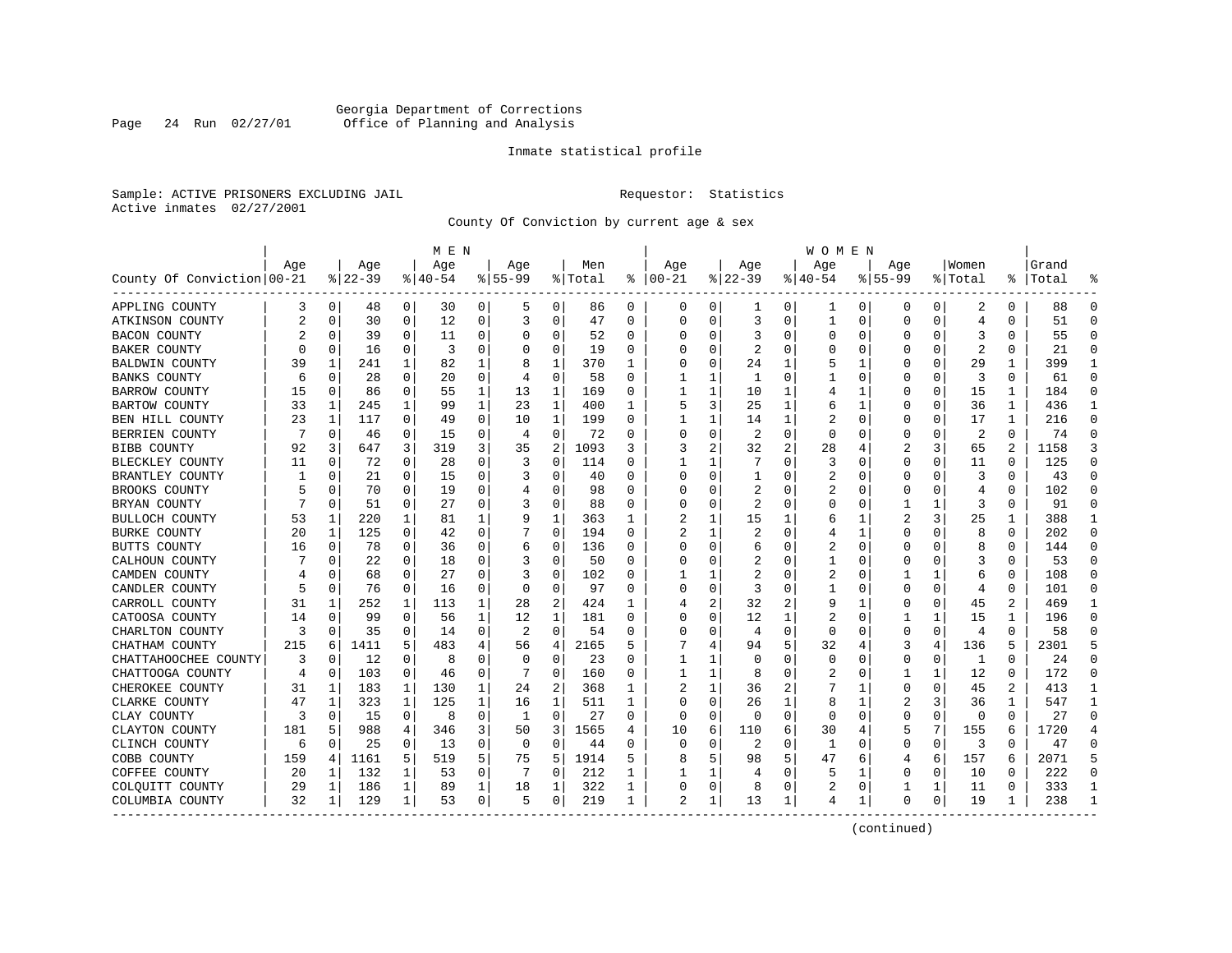#### Georgia Department of Corrections Page 25 Run 02/27/01 Office of Planning and Analysis

#### Inmate statistical profile

| Sample: ACTIVE PRISONERS EXCLUDING JAIL | Requestor: Statistics |  |
|-----------------------------------------|-----------------------|--|
| Active inmates 02/27/2001               |                       |  |

County Of Conviction by current age & sex (CONTINUED)

|                            |     |             |           |              | M E N          |          |          |                |         |                |              |              |                |   | <b>WOMEN</b>   |                |             |          |                         |          |                |               |
|----------------------------|-----|-------------|-----------|--------------|----------------|----------|----------|----------------|---------|----------------|--------------|--------------|----------------|---|----------------|----------------|-------------|----------|-------------------------|----------|----------------|---------------|
|                            | Age |             | Age       |              | Age            |          | Age      |                | Men     |                | Age          |              | Age            |   | Aqe            |                | Age         |          | Women                   |          | Grand          |               |
| County Of Conviction 00-21 |     |             | $8 22-39$ |              | $8 40-54$      |          | $ 55-99$ |                | % Total | ႜ              | $ 00-21$     |              | $ 22-39$       |   | $8140 - 54$    |                | $8155 - 99$ |          | % Total                 |          | %   Total      |               |
| COOK COUNTY                | 10  | 0           | 87        | 0            | 43             | 0        | 2        | 0              | 142     | 0              | 0            | 0            | 8              | 0 | 5              | 1              | 0           | 0        | 13                      | 0        | 155            | $\Omega$      |
| COWETA COUNTY              | 49  | 1           | 302       | 1            | 97             | 1        | 11       | 1              | 459     |                |              |              | 23             | 1 | 5              | 1              | 0           | 0        | 30                      | 1        | 489            | 1             |
| CRAWFORD COUNTY            | -1  | $\mathbf 0$ | 15        | $\Omega$     | 2              | $\Omega$ | $\Omega$ | 0              | 18      | 0              | $\Omega$     | $\Omega$     | $\Omega$       | O |                | $\mathbf 0$    | $\Omega$    | $\Omega$ | $\Omega$                | $\Omega$ | 18             | $\Omega$      |
| CRISP COUNTY               | 19  | 1           | 170       | $\mathbf{1}$ | 70             | 1        |          | 1              | 268     | 1              |              | 1            |                | U |                | $\Omega$       |             | 1        | 13                      | $\Omega$ | 281            |               |
| DADE COUNTY                | 6   | $\Omega$    | 40        | $\Omega$     | 26             | $\Omega$ |          | 1              | 81      | 0              |              | 0            |                | 0 |                | $\Omega$       | 0           | O        | -1                      | O        | 82             | ∩             |
| DAWSON COUNTY              |     | 0           | 25        | 0            | 22             | 0        |          | 0              | 55      | 0              |              | 0            | 2              | 0 |                | 0              | 0           | 0        | $\overline{\mathbf{c}}$ | 0        | 57             | $\Omega$      |
| DECATUR COUNTY             | 24  | 1           | 190       | $\mathbf{1}$ | 70             | 1        | 9        | 1              | 293     | 1              |              | 1            | 15             | 1 |                | 1              | 0           | 0        | 22                      | 1        | 315            | -1            |
| DEKALB COUNTY              | 263 | 7           | 1719      | 7            | 634            | 6        | 87       | 6              | 2703    | б              | 12           | 7            | 66             | 4 | 33             | 4              | 5           | 7        | 116                     | 4        | 2819           | 6             |
| DODGE COUNTY               | 18  | 0           | 126       | $\Omega$     | 58             | 1        | 4        | 0              | 206     | O              | $\Omega$     | $\Omega$     | 14             | 1 | 4              | 1              | 0           | $\Omega$ | 18                      | 1        | 224            | -1            |
| DOOLY COUNTY               | 8   | 0           | 66        | $\Omega$     | 25             | 0        | 1        | 0              | 100     | 0              |              | O            | 3              | O | C              | 0              | 0           | O        | 3                       | $\Omega$ | 103            | $\Omega$      |
| DOUGHERTY COUNTY           | 71  | 2           | 609       | 2            | 233            | 2        | 27       | 2              | 940     |                |              |              | 40             | 2 | 18             | 2              |             | 3        | 60                      | 2        | 1000           | $\mathcal{D}$ |
| DOUGLAS COUNTY             | 70  | 2           | 373       | $\mathbf{1}$ | 160            | 1        | 26       | 2              | 629     | $\mathfrak{D}$ |              |              | 33             | 2 | 16             | $\overline{2}$ | $\Omega$    | $\Omega$ | 51                      | 2        | 680            |               |
| EARLY COUNTY               | 6   | $\Omega$    | 61        | $\Omega$     | 19             | 0        | 5        | 0              | 91      | O              |              | 0            | 3              | 0 | 0              | $\Omega$       | 0           | 0        | 3                       | 0        | 94             | ∩             |
| ECHOLS COUNTY.             |     | 0           | 6         | 0            | -2             | 0        |          | 0              | 10      | 0              |              | 0            | $\Omega$       | 0 |                | 0              | 0           | $\Omega$ | $\Omega$                | 0        | 10             |               |
| EFFINGHAM COUNTY           | 24  | 1           | 80        | 0            | 34             | 0        |          | 0              | 141     | 0              |              |              |                | 0 |                | 1              |             | 1        | 14                      | 1        | 155            | ∩             |
| ELBERT COUNTY              | 13  | $\mathbf 0$ | 96        | O            | 46             | $\Omega$ | 6        | 0              | 161     | O              |              | $\mathbf{1}$ |                | U | 5              | 1              | $\Omega$    | $\Omega$ | 13                      | $\Omega$ | 174            | $\Omega$      |
| EMANUEL COUNTY             | 17  | 0           | 112       | $\Omega$     | 40             | 0        |          | 0              | 176     | O              |              | 0            | 3              | U |                | 0              | U           | O        | 4                       | $\Omega$ | 180            | $\Omega$      |
| EVANS COUNTY               |     | 0           | 46        | 0            | 16             | 0        | 4        | 0              | 73      | O              |              | O            | O              | U |                | 0              | U           | O        | 1                       | $\Omega$ | 74             | $\Omega$      |
| FANNIN COUNTY              |     | 0           | 58        | U            | 38             | 0        |          | 0              | 106     | O              |              | U            | 4              | 0 | 3              | 0              |             | 1        | 8                       | $\Omega$ | 114            |               |
| FAYETTE COUNTY             | 18  | 0           | 122       | O            | 49             | $\Omega$ | 8        | 1              | 197     | O              |              |              | 11             | 1 | 2              | $\Omega$       | $\Omega$    | $\Omega$ | 14                      | 1        | 211            | $\Omega$      |
| FLOYD COUNTY               | 44  | 1           | 442       | 2            | 196            | 2        | 26       | $\overline{2}$ | 708     | 2              | 3            | 2            | 61             | 3 | 24             | 3              |             | 1        | 89                      | 3.       | 797            | 2             |
| FORSYTH COUNTY             |     | $\Omega$    | 97        | 0            | 55             | 1        | 11       | 1              | 167     | O              |              | $\Omega$     | 11             | 1 | 4              | -1             | O           | $\Omega$ | 15                      | 1        | 182            | ∩             |
| FRANKLIN COUNTY            | 18  | 0           | 65        | 0            | 29             | $\Omega$ | 6        | 0              | 118     | 0              |              | O            | 4              | O | 3              | $\mathbf 0$    | 1           | 1        | 8                       | $\Omega$ | 126            |               |
| FULTON COUNTY              | 238 | 7           | 2139      | 8            | 1001           | 9        | 148      | 9              | 3526    | 8              |              | 5            | 62             | 3 | 37             | 5              | 9           | 13       | 117                     | 4        | 3643           |               |
| GILMER COUNTY              | 10  | $\mathbf 0$ | 67        | O            | 34             | $\Omega$ | 14       | 1              | 125     | O              |              | O            | 2              | O | $\overline{2}$ | 0              | 1           | 1        | 5                       | $\Omega$ | 130            | ∩             |
| GLASCOCK COUNTY            | -1  | $\mathbf 0$ | -1        | $\Omega$     | $\overline{2}$ | 0        | $\Omega$ | 0              | 4       | O              | <sup>0</sup> | $\Omega$     | $\Omega$       | O | C              | 0              | 0           | $\Omega$ | 0                       | 0        | $\overline{4}$ | $\Omega$      |
| GLYNN COUNTY               | 43  | 1           | 303       | 1            | 130            | 1        | 21       | 1              | 497     | 1              | 2            |              | 19             | 1 |                | 1              |             | 1        | 29                      | 1        | 526            | -1            |
| GORDON COUNTY              | 18  | 0           | 153       | 1            | 73             | 1        | 14       | 1              | 258     | 1              |              | 2            | 15             | 1 |                |                | 0           | O        | 25                      | 1        | 283            |               |
| GRADY COUNTY               | 42  | 1           | 141       | $\mathbf 1$  | 55             | 1        | 9        | 1              | 247     |                |              |              | 21             | 1 | 4              | 1              | 0           | O        | 27                      | 1        | 274            | $\mathbf{1}$  |
| GREENE COUNTY              | 16  | 0           | 48        | 0            | 16             | 0        | 2        | 0              | 82      | O              | <sup>0</sup> | 0            | $\overline{2}$ | O |                | 0              | O           | O        | 3                       | $\Omega$ | 85             | $\Omega$      |
| GWINNETT COUNTY            | 95  | 3           | 661       | 3            | 300            | 3        | 45       | 3              | 1101    | 3              | 5            | 3            | 63             | 3 | 31             | 4              |             | 3        | 101                     | 4        | 1202           | 3             |
| HABERSHAM COUNTY           |     | 0           | 52        | 0            | 21             | 0        | 1        | 0              | 81      | 0              | 2            | 1            | 4              | 0 | $\mathbf 0$    | $\mathbf 0$    | $\Omega$    | 0        | 6                       | $\Omega$ | 87             |               |
| HALL COUNTY                | 39  | 1           | 321       | $\mathbf{1}$ | 201            | 2        | 33       | $\overline{a}$ | 594     |                |              | 1            | 31             | 2 | 10             | 1              |             | 1        | 44                      | 2        | 638            |               |
| HANCOCK COUNTY             | 3   | $\mathbf 0$ | 24        | 0            | 6              | 0        |          | $\mathbf 0$    | 34      | 0              | <sup>0</sup> | 0            | $\Omega$       | 0 |                | 0              | $\Omega$    | 0        |                         | $\Omega$ | 35             | $\Omega$      |
| HARALSON COUNTY            | 10  | 0           | 64        | 0            | 32             | 0        | 6        | 0              | 112     | 0              | $\Omega$     | 0            | 5              | 0 |                | 0              | O           | 0        | 6                       | 0        | 118            |               |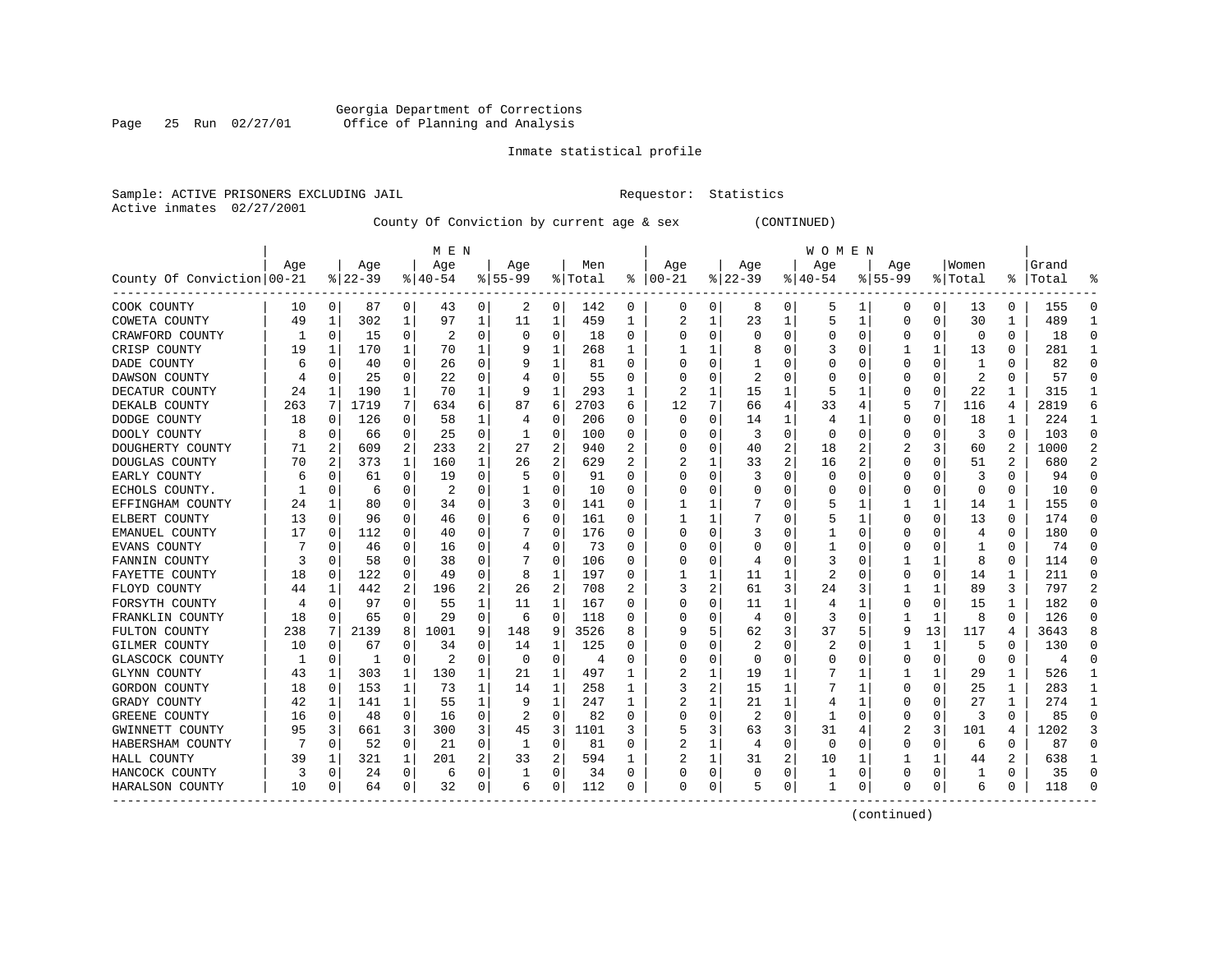#### Georgia Department of Corrections Page 26 Run 02/27/01 Office of Planning and Analysis

#### Inmate statistical profile

|                           | Sample: ACTIVE PRISONERS EXCLUDING JAIL | Requestor: Statistics |  |
|---------------------------|-----------------------------------------|-----------------------|--|
| Active inmates 02/27/2001 |                                         |                       |  |
|                           |                                         |                       |  |

County Of Conviction by current age & sex (CONTINUED)

|                            |                |             |           |              | M E N     |              |          |             |         |          |          |              |              |   | W O M E N |             |             |              |                         |          |           |          |
|----------------------------|----------------|-------------|-----------|--------------|-----------|--------------|----------|-------------|---------|----------|----------|--------------|--------------|---|-----------|-------------|-------------|--------------|-------------------------|----------|-----------|----------|
|                            | Age            |             | Age       |              | Age       |              | Age      |             | Men     |          | Age      |              | Age          |   | Aqe       |             | Age         |              | Women                   |          | Grand     |          |
| County Of Conviction 00-21 |                |             | $8 22-39$ |              | $8 40-54$ |              | $ 55-99$ |             | % Total | ႜ        | $ 00-21$ |              | $ 22-39$     |   | $ 40-54$  |             | $8155 - 99$ |              | % Total                 |          | %   Total |          |
| HARRIS COUNTY              | 10             | 0           | 62        | 0            | 29        | 0            | 2        | 0           | 103     | 0        |          | 1            | 3            | 0 | 0         | 0           | 0           | 0            | 4                       | 0        | 107       | $\Omega$ |
| HART COUNTY                |                | 0           | 71        | 0            | 14        | 0            | 2        | 0           | 94      | 0        | $\Omega$ | 0            | 4            | 0 | 4         | 1           | 0           | 0            | 8                       | 0        | 102       | ∩        |
| HEARD COUNTY               | 3              | $\mathbf 0$ | 30        | $\Omega$     | 13        | $\Omega$     | 13       | 1           | 59      | 0        |          | 1            | $\mathbf{1}$ | O |           | $\mathbf 0$ | U           | $\Omega$     | 3                       | $\Omega$ | 62        |          |
| HENRY COUNTY               | 23             | 1           | 169       | $\mathbf{1}$ | 75        | $\mathbf{1}$ | 12       | 1           | 279     | 1        |          | 1            | 10           | 1 | 6         | 1           |             | $\mathbf{1}$ | 18                      | 1        | 297       | -1       |
| HOUSTON COUNTY             | 44             | 1           | 281       | 1            | 105       | 1            | 13       | 1           | 443     | 1        | 1        | 1            | 22           | 1 | 10        | 1           |             | 1            | 34                      | 1        | 477       | -1       |
| IRWIN COUNTY               |                | 0           | 48        | 0            | 20        | $\Omega$     |          | $\mathbf 0$ | 77      | $\Omega$ |          | 1            | $\mathbf{1}$ | 0 |           | 0           | 0           | $\Omega$     | $\overline{c}$          | $\Omega$ | 79        | $\Omega$ |
| <b>JACKSON COUNTY</b>      | 20             | 1           | 105       | 0            | 65        | 1            | 9        | 1           | 199     | O        | 0        | $\Omega$     | 11           | 1 | 5         | 1           | 0           | 0            | 16                      | 1        | 215       | $\Omega$ |
| <b>JASPER COUNTY</b>       |                | $\mathbf 0$ | 40        | 0            | 13        | $\Omega$     |          | 0           | 59      | $\Omega$ |          | 0            | -1           | O |           | 0           | U           | O            | 2                       | $\Omega$ | 61        | $\Omega$ |
| JEFF DAVIS COUNTY          |                | 0           | 33        | $\Omega$     | 25        | 0            |          | 0           | 68      | 0        |          | 0            |              | U |           | 0           | U           | $\Omega$     | 4                       | $\Omega$ | 72        | $\Omega$ |
| JEFFERSON COUNTY           | 14             | 0           | 89        | 0            | 29        | 0            | 6        | 0           | 138     | 0        |          |              |              | U | 3         | 0           | U           | O            | 10                      | O        | 148       | $\Omega$ |
| <b>JENKINS COUNTY</b>      | 12             | 0           | 55        | 0            | 15        | 0            |          | 0           | 83      | O        |          |              | 5            | U |           | $\Omega$    | U           | O            | 5                       | N        | 88        |          |
| JOHNSON COUNTY             |                | $\Omega$    | 39        | O            | 11        | $\Omega$     |          | $\Omega$    | 56      | $\Omega$ |          | U            | 3            | U |           | $\Omega$    | U           | O            | Р                       | $\Omega$ | 59        |          |
| JONES COUNTY               |                | $\Omega$    | 42        | $\Omega$     | 22        | 0            |          | 0           | 74      | $\Omega$ |          |              | 2            | 0 |           | $\Omega$    | 0           | O            | 4                       | 0        | 78        |          |
| LAMAR COUNTY               |                | 0           | 69        | $\Omega$     | 33        | 0            | 6        | 0           | 114     | 0        |          | $\Omega$     | 0            | 0 | 3         | 0           | 0           | 0            | 3                       | 0        | 117       |          |
| LANIER COUNTY              | 2              | 0           | 31        | 0            | 7         | 0            | 6        | 0           | 46      | 0        |          | 0            |              | 0 | 2         | 0           | 0           | 0            | 6                       | 0        | 52        | ∩        |
| LAURENS COUNTY             | 24             | 1           | 169       | 1            | 59        | 1            |          | 0           | 256     | 1        |          | 1            |              | O | 6         | 1           | 1           | 1            | 12                      | $\Omega$ | 268       | -1       |
| LEE COUNTY                 | $\overline{4}$ | $\mathbf 0$ | 38        | $\Omega$     | 11        | 0            |          | 0           | 55      | $\Omega$ |          | 1            |              | U |           | 0           | U           | $\Omega$     | 3                       | $\Omega$ | 58        | $\Omega$ |
| LIBERTY COUNTY             | 29             | 1           | 146       | 1            | 43        | 0            |          | 0           | 225     | ı        |          | ı            |              | O | 3         | 0           | U           | $\Omega$     | 11                      | O        | 236       | -1       |
| LINCOLN COUNTY             |                | 0           | 22        | 0            | 14        | 0            |          | 0           | 38      | O        |          | U            | <sup>0</sup> | U |           | 0           | U           | O            | 0                       |          | 38        | $\Omega$ |
| LONG COUNTY                | 5              | $\Omega$    | 38        | $\Omega$     | 17        | $\Omega$     | 4        | 0           | 64      | O        |          | O            | २            | O |           | $\Omega$    | U           | $\Omega$     | 4                       | $\Omega$ | 68        |          |
| LOWNDES COUNTY             | 42             | 1           | 363       | 1            | 134       | 1            | 14       | 1           | 553     | 1        |          | 1            | 21           | 1 | 13        | 2           | 2           | 3            | 37                      | 1        | 590       |          |
| LUMPKIN COUNTY             | 6              | 0           | 44        | $\Omega$     | 20        | 0            | 9        | 1           | 79      | $\Omega$ |          | $\Omega$     | 4            | 0 | 2         | 0           | O           | O            | 6                       | 0        | 85        | ∩        |
| MACON COUNTY               | 11             | 0           | 48        | 0            | 18        | 0            |          | 0           | 79      | $\Omega$ |          | O            | U            | O |           | 0           | U           | 0            | -1                      | $\Omega$ | 80        |          |
| MADISON COUNTY             |                | $\mathbf 0$ | 62        | 0            | 33        | 0            | 8        | 1           | 111     | O        |          | O            |              | 0 | 2         | 0           | U           | O            | g                       | $\Omega$ | 120       |          |
| MARION COUNTY              |                | $\mathbf 0$ | 26        | $\Omega$     | 17        | $\Omega$     | 2        | 0           | 47      | $\Omega$ |          | U            |              | U | 2         | 0           | U           | O            | 2                       | $\Omega$ | 49        | $\Omega$ |
| MCDUFFIE COUNTY            |                | $\mathbf 0$ | 136       | 1            | 40        | 0            | 12       | 1           | 194     | 0        |          | 1            | 5            | 0 |           | 0           | U           | O            | 9                       | $\Omega$ | 203       | $\Omega$ |
| MCINTOSH COUNTY            | 6              | 0           | 51        | $\Omega$     | 21        | 0            | 2        | 0           | 80      | O        |          | $\Omega$     | 2            | 0 | C         | 0           | U           | $\Omega$     | $\overline{\mathbf{c}}$ | O        | 82        | $\Omega$ |
| MERIWETHER COUNTY          | 18             | 0           | 110       | 0            | 49        | $\Omega$     |          | 0           | 184     | O        |          |              | 8            | 0 | 3         | 0           | 2           | 3            | 14                      | 1        | 198       |          |
| MILLER COUNTY              | 3              | 0           | 21        | 0            |           | 0            |          | 0           | 32      | O        |          |              |              | U |           | $\Omega$    | $\Omega$    | O            | 3                       | $\Omega$ | 35        | ∩        |
| MITCHELL COUNTY            | 16             | 0           | 141       | $\mathbf{1}$ | 66        | 1            |          | 0           | 226     | 1        |          | 2            | 15           | 1 |           | 0           | U           | O            | 19                      | 1        | 245       |          |
| MONROE COUNTY              | 19             | 1           | 68        | 0            | 45        | 0            |          | 0           | 136     | 0        |          | <sup>0</sup> |              | O |           | 0           | U           | 0            | 3                       | 0        | 139       | $\Omega$ |
| MONTGOMERY COUNTY          |                | 0           | 20        | 0            | 10        | 0            |          | 0           | 31      | O        |          | $\Omega$     |              | 0 | 2         | 0           | U           | $\Omega$     | 2                       | 0        | 33        | $\Omega$ |
| MORGAN COUNTY              | 11             | 0           | 69        | 0            | 20        | 0            |          | 0           | 105     | 0        |          | 0            |              | 0 |           | 0           | C           | 0            |                         | 0        | 112       |          |
| MURRAY COUNTY              | 11             | $\mathbf 0$ | 85        | 0            | 38        | 0            | 9        | $\mathbf 1$ | 143     | 0        |          | 0            | 3            | 0 | 2         | 0           | U           | $\Omega$     | 5                       | 0        | 148       | $\Omega$ |
| MUSCOGEE COUNTY            | 157            | 4           | 863       | 3            | 388       | 4            | 42       | 3           | 1450    | 3        | 7        | 4            | 72           | 4 | 31        | 4           | 2           | 3            | 112                     | 4        | 1562      |          |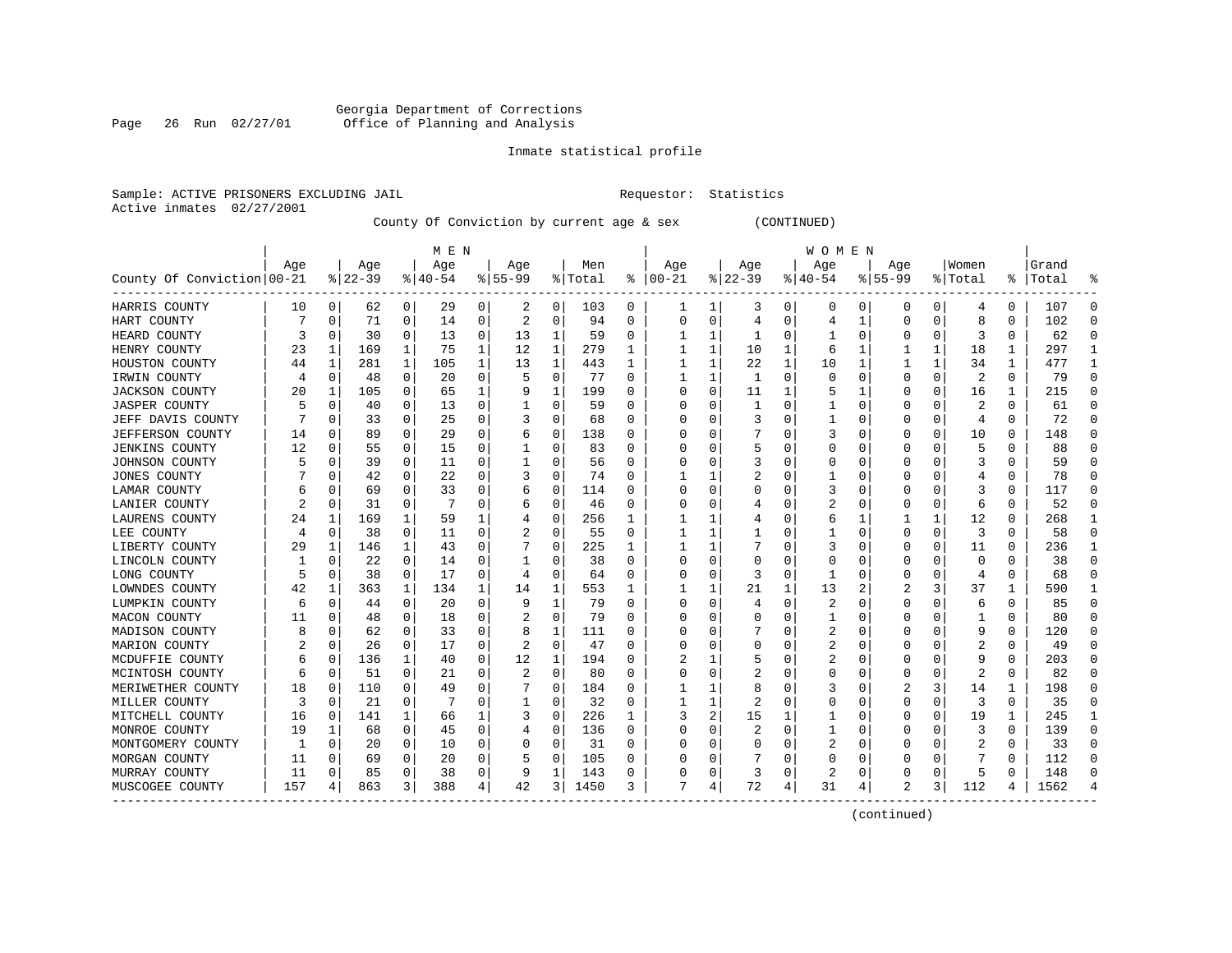#### Georgia Department of Corrections Page 27 Run 02/27/01 Office of Planning and Analysis

#### Inmate statistical profile

|                |            | Sample: ACTIVE PRISONERS EXCLUDING JAI |  |
|----------------|------------|----------------------------------------|--|
| Active inmates | 02/27/2001 |                                        |  |

IL Requestor: Statistics

County Of Conviction by current age & sex (CONTINUED)

|                            |     |             |           |             | M E N     |          |           |          |         |          |              |          |              |   | W O M E N |             |             |              |          |          |           |               |
|----------------------------|-----|-------------|-----------|-------------|-----------|----------|-----------|----------|---------|----------|--------------|----------|--------------|---|-----------|-------------|-------------|--------------|----------|----------|-----------|---------------|
|                            | Age |             | Age       |             | Age       |          | Age       |          | Men     |          | Age          |          | Age          |   | Age       |             | Age         |              | Women    |          | Grand     |               |
| County Of Conviction 00-21 |     |             | $8 22-39$ |             | $8 40-54$ |          | $8 55-99$ |          | % Total | ៖        | $ 00-21$     |          | $ 22-39$     |   | $ 40-54$  |             | $8155 - 99$ |              | % Total  |          | %   Total |               |
| NEWTON COUNTY              | 28  | 1           | 231       | 1           | 88        | 1        | 14        | 1        | 361     | 1        | 4            | 2        | 15           | 1 | 7         | 1           | 2           | 3            | 28       | 1        | 389       |               |
| OCONEE COUNTY              | 4   | 0           | 30        | 0           | 15        | 0        | 1         | 0        | 50      | 0        |              | 1        | 2            | 0 | $\Omega$  | 0           | $\Omega$    | 0            | 3        | 0        | 53        | $\Omega$      |
| OGLETHORPE COUNTY          | 4   | $\Omega$    | 28        | $\Omega$    | 13        | $\Omega$ |           | $\Omega$ | 46      | $\Omega$ |              | U        | $\Omega$     | 0 | $\Omega$  | 0           | 0           | 0            | $\Omega$ | 0        | 46        |               |
| PAULDING COUNTY            | 12  | $\Omega$    | 67        | $\Omega$    | 58        | 1        |           | 0        | 144     | 0        |              | 0        | 9            | 0 |           | $\Omega$    | 0           | 0            | 10       | 0        | 154       |               |
| PEACH COUNTY               |     | $\Omega$    | 50        | 0           | 33        | $\Omega$ | 0         | 0        | 87      | 0        |              | U        |              | 0 | 2         | 0           | 0           | 0            | 3        | 0        | 90        |               |
| PICKENS COUNTY             |     | 0           | 43        | 0           | 28        | 0        |           | 1        | 82      | 0        |              | 0        | 4            | 0 |           | 0           | 0           | 0            |          | 0        | 89        |               |
| PIERCE COUNTY              |     | 0           | 28        | $\Omega$    | 23        | $\Omega$ |           | 0        | 59      | $\Omega$ |              | 1        |              | 0 |           | 0           | 0           | 0            | -1       | 0        | 60        | ∩             |
| PIKE COUNTY                |     | 0           | 14        | $\Omega$    | 11        | 0        |           | 0        | 30      | $\Omega$ | ∩            | $\Omega$ |              | 0 |           | 0           | 0           | O            |          | $\Omega$ | 31        | ∩             |
| POLK COUNTY                | 8   | 0           | 117       | $\Omega$    | 40        | 0        | 6         | 0        | 171     | 0        |              | 0        | 8            | 0 |           | 0           | 0           | $\Omega$     | 9        | $\Omega$ | 180       | $\Omega$      |
| PULASKI COUNTY             | 12  | 0           | 59        | 0           | 25        | 0        |           | 0        | 100     | 0        |              |          | 9            | U |           | 0           | 0           | O            | 11       | O        | 111       | $\Omega$      |
| PUTNAM COUNTY              | 13  | $\Omega$    | 84        | O           | 48        | 0        | 6         | 0        | 151     | O        |              | U        |              | U | 2         | 0           | 1           | $\mathbf{1}$ | 6        | $\Omega$ | 157       | $\Omega$      |
| QUITMAN COUNTY             | 2   | $\Omega$    | 12        | $\Omega$    | $\Omega$  | $\Omega$ |           | 0        | 14      | O        |              | 0        | <sup>0</sup> | U | U         | 0           | 1           | $\mathbf{1}$ |          | $\Omega$ | 15        | ∩             |
| RABUN COUNTY               |     | $\Omega$    | 26        | $\Omega$    | 14        | 0        |           | $\Omega$ | 47      | O        |              | $\Omega$ | -1           | O | 2         | $\Omega$    | $\Omega$    | $\Omega$     | 3        | O        | 50        |               |
| RANDOLPH COUNTY            |     | $\Omega$    | 59        | 0           | 16        | 0        | 3         | 0        | 85      | U        |              | $\Omega$ | 1            | 0 | 2         | $\mathbf 0$ | 0           | 0            | 3        | O        | 88        |               |
| RICHMOND COUNTY            | 141 | 4           | 1079      | 4           | 432       | 4        | 49        | 3        | 1701    | 4        |              | 1        | 92           | 5 | 43        | 6           | 1           | 1            | 138      | 5        | 1839      |               |
| ROCKDALE COUNTY            | 24  | 1           | 156       | $\mathbf 1$ | 88        | 1        | 15        | 1        | 283     | 1        |              | 1        | 10           | 1 | 8         | 1           | 0           | 0            | 19       | 1        | 302       | -1            |
| SCHLEY COUNTY              | 2   | 0           | 17        | $\Omega$    | -5        | 0        | 0         | 0        | 24      | $\Omega$ | ∩            | 0        | O            | U | 0         | 0           | 0           | 0            | 0        | 0        | 24        | $\Omega$      |
| SCREVEN COUNTY             | 11  | 0           | 73        | 0           | 30        | 0        | 4         | 0        | 118     | 0        | 3            | 2        | 6            | U | 0         | 0           | 0           | O            | 9        | 0        | 127       | ∩             |
| SEMINOLE COUNTY            |     | 0           | 56        | 0           | 23        | 0        |           | 0        | 89      | 0        |              |          | 4            | 0 | 2         | 0           | 0           | 0            | 6        | 0        | 95        |               |
| SPALDING COUNTY            | 50  | 1           | 360       | 1           | 141       | 1        | 21        | 1        | 572     | 1        |              | 3        | 23           | 1 | 14        | 2           |             | $\mathbf{1}$ | 43       | 2        | 615       | -1            |
| STEPHENS COUNTY            |     | 0           | 71        | $\Omega$    | 31        | 0        |           | 0        | 114     | 0        |              | U        | 4            | 0 | 2         | 0           | 0           | $\Omega$     | 6        | 0        | 120       | ∩             |
| STEWART COUNTY             |     | 0           | 18        | 0           | 4         | 0        |           | 0        | 28      | 0        |              | 0        | 0            | 0 | 2         | 0           | 0           | 0            | 2        | 0        | 30        | ∩             |
| SUMTER COUNTY              | 18  | 0           | 131       | $\mathbf 1$ | 59        | 1        |           | 0        | 212     | 1        |              | 0        | 11           | 1 | 3         | 0           | 0           | 0            | 14       | 1        | 226       |               |
| TALBOT COUNTY              |     | $\mathbf 0$ | 23        | 0           | 6         | 0        |           | 0        | 37      | 0        |              | 0        | -1           | 0 |           | 0           | 0           | 0            | 2        | 0        | 39        | $\cap$        |
| TALIAFERRO COUNTY          |     | 0           | 4         | 0           | 5         | 0        | O         | 0        | 10      | $\Omega$ |              | U        | 0            | U |           | 0           | 0           | O            | 1        | $\Omega$ | 11        | $\cap$        |
| TATTNALL COUNTY            | 11  | 0           | 86        | 0           | 33        | 0        |           | 0        | 137     | 0        | O            | 0        | 3            | 0 | 4         | 1           | 0           | 0            | 7        | 0        | 144       | ∩             |
| TAYLOR COUNTY              | 12  | 0           | 40        | 0           | 17        | 0        | 2         | 0        | 71      | 0        |              |          | 2            | 0 |           | 0           | 0           | 0            | 3        | O        | 74        | $\Omega$      |
| TELFAIR COUNTY             | 6   | 0           | 88        | 0           | 38        | 0        | 2         | 0        | 134     | 0        |              |          |              | 0 |           |             | 0           | 0            | 13       | 0        | 147       |               |
| TERRELL COUNTY             | 6   | 0           | 56        | 0           | 18        | $\Omega$ | 3         | 0        | 83      | 0        | <sup>0</sup> | 0        | 2            | 0 |           | $\Omega$    | 0           | 0            | 2        | 0        | 85        | ∩             |
| THOMAS COUNTY              | 28  | 1           | 195       | 1           | 72        | 1        | 12        | 1        | 307     | 1        |              | 1        | 13           | 1 |           | 1           | 0           | $\Omega$     | 19       | 1        | 326       |               |
| TIFT COUNTY                | 26  | 1           | 189       | $\mathbf 1$ | 87        | 1        | 12        | 1        | 314     | 1        |              | 1        | 11           | 1 | 5         | 1           | 1           | 1            | 18       | 1        | 332       | $\mathbf{1}$  |
| TOOMBS COUNTY              | 35  | 1           | 173       | 1           | 65        | 1        | 8         | 1        | 281     | 1        |              | 2        | 17           | 1 |           | 0           | 0           | 0            | 22       | 1        | 303       | $\mathbf{1}$  |
| TOWNS COUNTY               |     | 0           | 18        | 0           | 8         | 0        |           | 0        | 30      | O        |              | 1        | $\Omega$     | 0 |           | 0           | 0           | $\Omega$     |          | $\Omega$ | 31        | $\Omega$      |
| TREUTLEN COUNTY            | 2   | $\mathbf 0$ | 27        | 0           | 15        | 0        |           | 0        | 45      | 0        |              | 0        | 2            | 0 |           | 0           | U           | O            | 3        | $\Omega$ | 48        | $\Omega$      |
| TROUP COUNTY               | 62  | 2           | 451       | 2           | 148       | 1        | 22        | 1        | 683     | 2        | 6            | 4        | 30           | 2 | 9         | 1           | O           | 0            | 45       | 2        | 728       | $\mathcal{D}$ |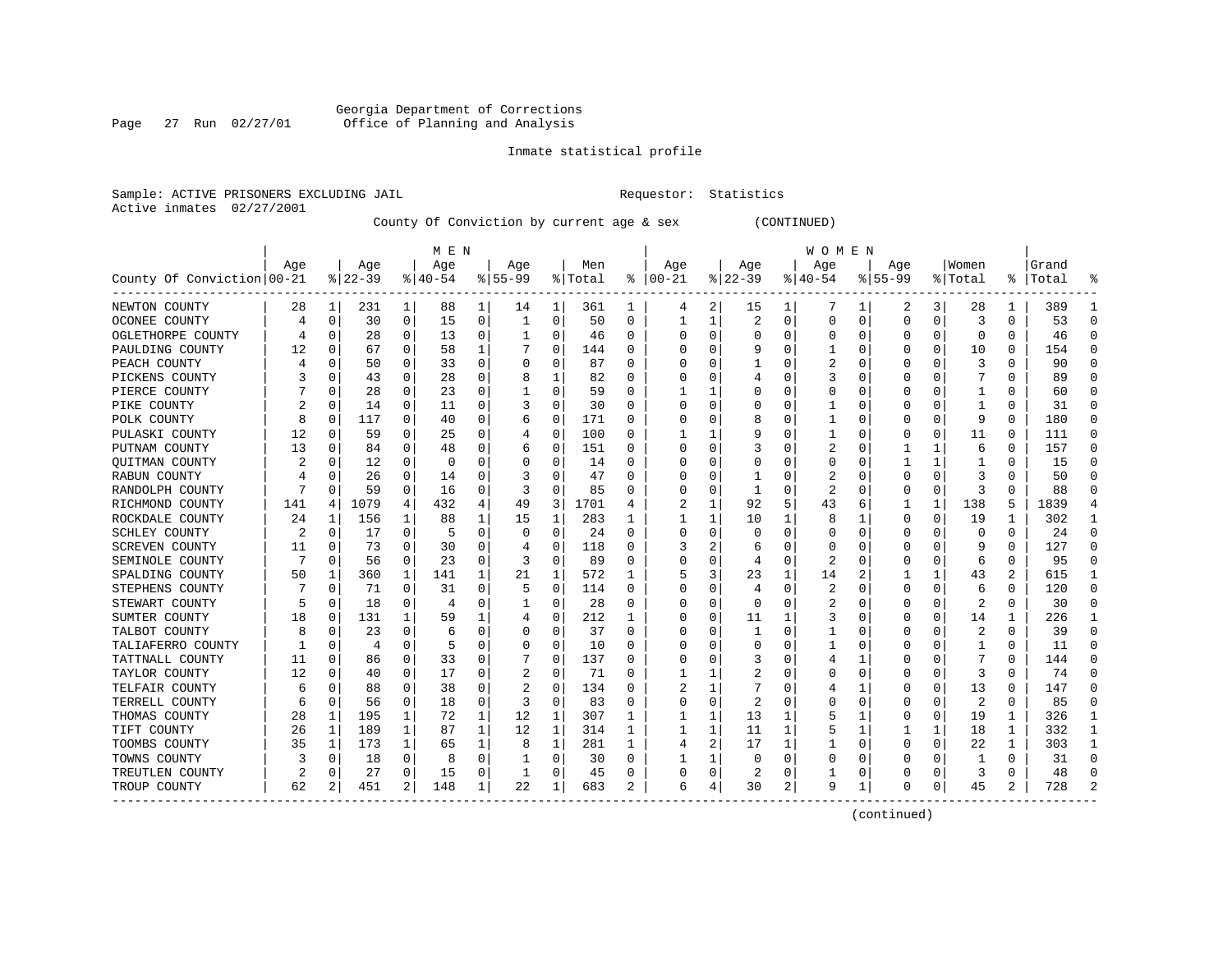#### Georgia Department of Corrections Page 28 Run 02/27/01 Office of Planning and Analysis

#### Inmate statistical profile

Sample: ACTIVE PRISONERS EXCLUDING JAIL **Requestor:** Statistics Active inmates 02/27/2001

County Of Conviction by current age & sex (CONTINUED)

|                            |      |          |          |              | M E N                        |          |                    |          |         | <b>WOMEN</b> |              |       |          |      |          |      |           |              |          |               |           |          |
|----------------------------|------|----------|----------|--------------|------------------------------|----------|--------------------|----------|---------|--------------|--------------|-------|----------|------|----------|------|-----------|--------------|----------|---------------|-----------|----------|
|                            | Age  |          | Age      |              | Age                          |          | Age                |          | Men     |              | Age          |       | Age      |      | Age      |      | Age       |              | Women    |               | Grand     |          |
| County Of Conviction 00-21 |      |          | $ 22-39$ |              | $8140 - 54$                  |          | $8 55-99$          |          | % Total | ႜ            | $ 00-21$     |       | $ 22-39$ |      | $ 40-54$ |      | $8 55-99$ |              | % Total  | $\frac{1}{6}$ | Total     | ႜ        |
| TURNER COUNTY              |      | 0        | 51       | 0            | 23                           | 0        | 4                  | 0        | 81      | 0            | O            |       | 2        | 0    | $\Omega$ | 0    | 0         | 0            | 2        |               | 83        | ∩        |
| TWIGGS COUNTY              |      | 0        | 20       | 0            | 12                           | 0        |                    | 0        | 37      | $\Omega$     |              |       | $\Omega$ | U    |          | O    |           | $\Omega$     |          |               | 37        | $\Omega$ |
| UNION COUNTY               |      | U        | 26       | $\Omega$     | q                            | $\Omega$ |                    | U        | 40      | $\Omega$     |              |       | n        |      |          |      |           | 0            | n        | U             | 40        | $\Omega$ |
| <b>UPSON COUNTY</b>        | 21   |          | 113      | 0            | 44                           | 0        | 11                 | 1        | 189     | <sup>0</sup> |              |       | 6        |      |          |      |           | U            |          | 0             | 197       | $\Omega$ |
| WALKER COUNTY              | 21   |          | 181      | 1            | 74                           |          | 13                 | 1        | 289     |              |              | O     | 9        | U    |          |      |           | 0            | 17       |               | 306       |          |
| WALTON COUNTY              | 19   | 1        | 199      | $\mathbf{1}$ | 73                           |          | 12                 | 1        | 303     |              |              |       | 12       |      |          |      |           | 0            | 14       |               | 317       |          |
| WARE COUNTY                | 34   |          | 265      | 1            | 108                          |          | 15                 | 1        | 422     |              |              |       | 21       |      |          |      |           | 0            | 30       |               | 452       |          |
| WARREN COUNTY              | 2    |          | 28       | $\Omega$     | 16                           | $\Omega$ |                    | $\Omega$ | 48      | $\Omega$     |              |       | n        |      |          |      |           | 0            |          | 0             | 49        | $\Omega$ |
| WASHINGTON COUNTY          | 12   |          | 81       | $\Omega$     | 27                           | $\Omega$ |                    | O        | 123     | <sup>0</sup> |              |       | 6        |      |          |      |           | 0            | 10       | 0             | 133       | $\Omega$ |
| WAYNE COUNTY               |      |          | 78       | 0            | 22                           |          |                    | 0        | 110     | $\Omega$     |              |       |          |      |          |      |           |              | 6        | U             | 116       | $\Omega$ |
| WEBSTER COUNTY             |      |          | 8        | 0            | 2                            | $\Omega$ |                    | 0        | 11      | $\Omega$     |              |       | 0        | U    |          |      |           | 0            |          | O             | 11        | $\Omega$ |
| WHEELER COUNTY             | 2    | O        | 26       | $\Omega$     | 13                           | U        |                    | U        | 44      | $\Omega$     |              |       | O        |      |          |      |           |              |          |               | 45        | $\Omega$ |
| WHITE COUNTY               |      | $\Omega$ | 41       | $\Omega$     | 14                           | 0        |                    | 0        | 63      | O            |              |       |          | U    | 2        |      |           | <sup>0</sup> |          | U             | 69        | $\Omega$ |
| WHITFIELD COUNTY           | 34   | 1        | 326      | 1            | 164                          | 2        | 27                 | 2        | 551     | 1            |              |       | 43       | 2    | 12       |      |           | 0            | 57       | 2             | 608       |          |
| WILCOX COUNTY              |      | O        | 30       | 0            | 17                           | 0        |                    | O        | 52      | $\Omega$     |              |       | 5        | U    | $\Omega$ |      |           | U            |          |               | 57        | $\Omega$ |
| WILKES COUNTY              | 10   |          | 45       | 0            | 21                           | 0        |                    | 0        | 78      | 0            |              |       |          | U    |          |      |           | U            |          |               | 82        | O        |
| WILKINSON COUNTY           |      | 0        | 32       | 0            | 11                           | 0        |                    | 0        | 45      | 0            |              |       | 2        | 0    |          |      |           | 0            | 2        | 0             | 47        | $\Omega$ |
| WORTH COUNTY               | 8    | 0        | 88       | 0            | 36                           | 0        | 6                  | $\Omega$ | 138     | 0            |              |       |          | U    |          |      |           | U            |          | 0             | 142       | $\Omega$ |
| CONVERSION                 | O    |          | U        | 0            | $\Omega$                     | 0        | O                  | 0        | O       |              | ∩            |       |          | 0    | U        |      | U         | 0            |          |               |           |          |
| Total reported             |      |          |          |              | 3660 100 25762 100 10844 100 |          | 1577 100 41843 100 |          |         |              | 165 100      |       | 1806 100 |      | 735 100  |      |           | 67 100       | 2773 100 |               | 44616 100 |          |
| Percent reported           |      | 99.6     |          | 99.8         |                              | 99.8     |                    | 99.9     |         | 99.8         |              | 100.0 |          | 99.4 |          | 99.9 |           | 100.0        |          | 99.6          |           | 99.8     |
| <b>UNKNOWN</b>             | 16   |          | 46       |              | 23                           |          | 2                  |          | 87      |              | <sup>0</sup> |       | 10       |      |          |      | O         |              | 11       |               | 98        |          |
| Total                      | 3676 |          | 25808    |              | 10867                        |          | 1579               |          | 41930   |              | 165          |       | 1816     |      | 736      |      | 67        |              | 2784     |               | 44714     |          |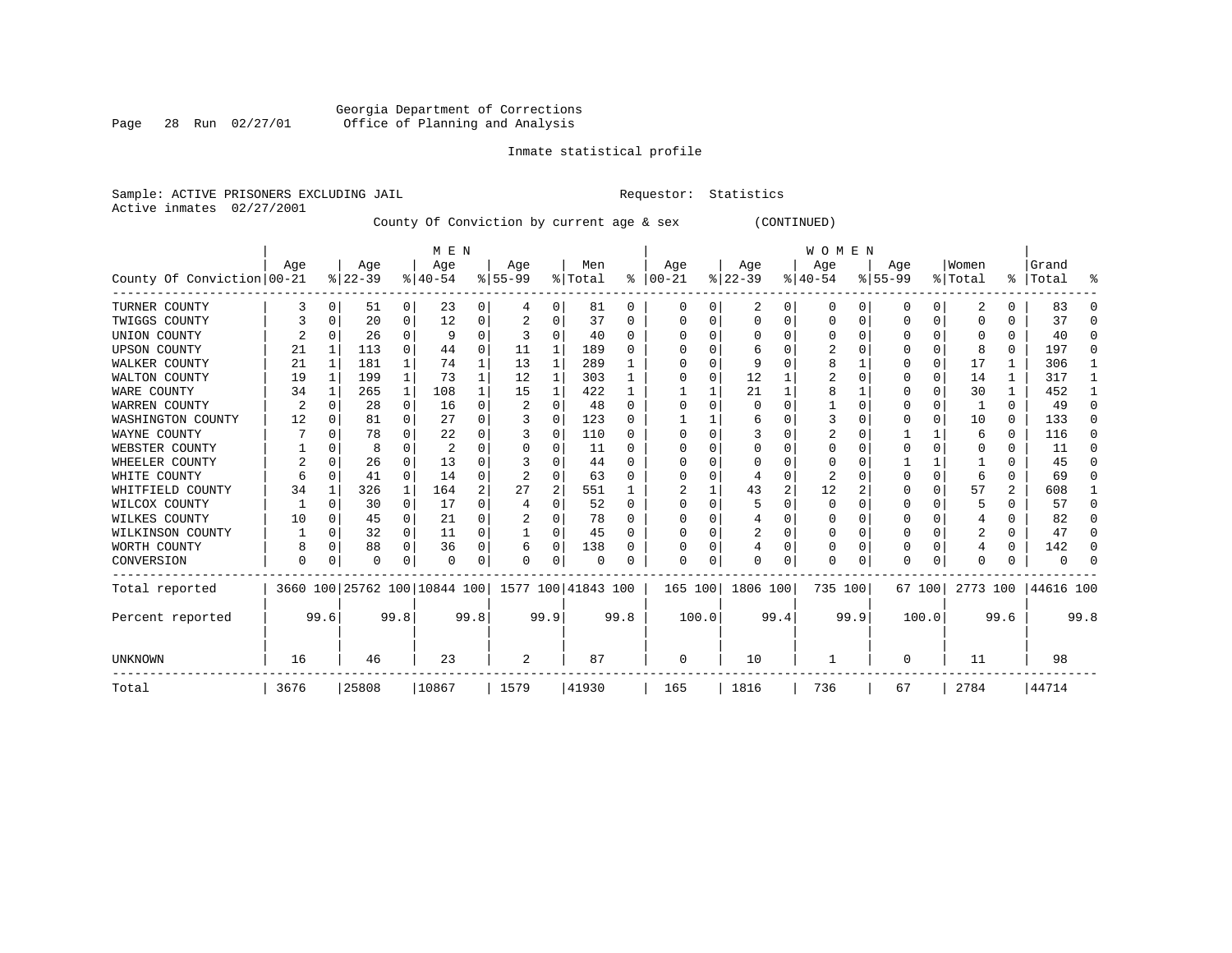#### Georgia Department of Corrections Page 29 Run 02/27/01 Office of Planning and Analysis

#### Inmate statistical profile

Sample: ACTIVE PRISONERS EXCLUDING JAIL **Requestor:** Statistics Active inmates 02/27/2001

Circuit Of Conviction by current age & sex

|                      |           |             |           |              | M E N     |   |             |                |         | W O M E N    |                |   |          |                |          |   |                |          |         |                |           |                |
|----------------------|-----------|-------------|-----------|--------------|-----------|---|-------------|----------------|---------|--------------|----------------|---|----------|----------------|----------|---|----------------|----------|---------|----------------|-----------|----------------|
|                      | Age       |             | Age       |              | Age       |   | Aqe         |                | Men     |              | Age            |   | Aqe      |                | Aqe      |   | Aqe            |          | Women   |                | Grand     |                |
| Circ Of Conviction   | $00 - 21$ |             | $8 22-39$ |              | $8 40-54$ |   | $8155 - 99$ |                | % Total | ి            | $ 00-21$       |   | $ 22-39$ |                | $ 40-54$ |   | $8155 - 99$    |          | % Total |                | %   Total |                |
| ALAPAHA CIRCUIT      | 27        | 1           | 219       | 1            | 90        | 1 | 15          | 1              | 351     | 1            | 0              | 0 | 19       | 1              | 9        | 1 | 0              | 0        | 28      | 1              | 379       |                |
| ALCOVY CIRCUIT       | 47        | 1           | 430       | 2            | 161       | 1 | 26          | $\overline{2}$ | 664     | 2            |                | 2 | 27       | 1              | 9        | 1 | $\overline{a}$ | 3        | 42      | 2              | 706       | $\overline{2}$ |
| ATLANTA CIRCUIT      | 238       | 7           | 2139      | 8            | 1001      | 9 | 148         | 9              | 3526    | 8            |                | 5 | 62       | 3              | 37       | 5 | 9              | 14       | 117     | 4              | 3643      |                |
| ATLANTIC CIRCUIT     | 65        | 2           | 418       | 2            | 157       |   | 27          | 2              | 667     | 2            |                | 1 | 17       | 1              | g        | 1 |                | 2        | 28      |                | 695       |                |
| AUGUSTA CIRCUIT      | 193       | 5           | 1333      | 5            | 527       | 5 | 61          | 4              | 2114    | 5            |                | 4 | 107      | 6              | 51       | 7 | 1              | 2        | 165     | 6              | 2279      |                |
| BLUE RIDGE CIRCUIT   | 32        | 1           | 201       | 1            | 150       | 1 | 32          | 2              | 415     | 1            |                | 1 | 39       | 2              | 10       | 1 | $\Omega$       | $\Omega$ | 51      | 2              | 466       | $\mathbf{1}$   |
| BRUNSWICK CIRCUIT    | 64        | 2           | 530       | 2            | 234       | 2 | 35          | 2              | 863     | $\mathbf{2}$ | 3              | 2 | 28       | $\overline{2}$ | 13       | 2 | 3              | 5        | 47      | $\mathbf{2}$   | 910       | $\mathcal{D}$  |
| CHATTAHOOCHEE CIRCUI | 192       | 5           | 1026      | 4            | 465       | 4 | 48          | 3              | 1731    | 4            | 10             | 6 | 78       | 4              | 34       | 5 | $\overline{2}$ | 3        | 124     | 4              | 1855      | $\overline{4}$ |
| CHEROKEE CIRCUIT     | 51        | 1           | 398       | 2            | 172       | 2 | 37          | $\overline{a}$ | 658     | 2            | 8              | 5 | 40       | 2              | 13       | 2 | $\Omega$       | O        | 61      | 2              | 719       | 2              |
| CLAYTON CIRCUIT      | 181       | 5           | 988       | 4            | 346       | 3 | 50          | 3              | 1565    | 4            | 10             | 6 | 110      | 6              | 30       | 4 | 5              | 8        | 155     | 6              | 1720      |                |
| COBB CIRCUIT         | 159       | 4           | 1161      | 5            | 519       | 5 | 75          | 5              | 1914    |              |                | 5 | 98       | 5              | 47       | 6 | 4              | 6        | 157     | 6              | 2071      |                |
| CONASAUGA CIRCUIT    | 45        | 1           | 411       | 2            | 202       | 2 | 36          | 2              | 694     | 2            |                | 1 | 46       | 3              | 14       | 2 | O              | O        | 62      | 2              | 756       | $\mathcal{D}$  |
| CORDELE CIRCUIT      | 51        | 1           | 383       | 1            | 161       | 1 | 24          | $\overline{2}$ | 619     | 1            | 2              | 1 | 30       | $\overline{2}$ | 5        | 1 | 1              | 2        | 38      |                | 657       |                |
| COWETA CIRCUIT       | 163       | 5           | 1145      | 4            | 420       | 4 | 81          | 5              | 1809    | 4            | 14             | 8 | 94       | 5              | 27       | 4 | $\overline{2}$ | 3        | 137     | 5              | 1946      |                |
| DOUGHERTY CIRCUIT    | 71        | 2           | 609       | 2            | 233       | 2 | 27          | 2              | 940     |              | <sup>0</sup>   | 0 | 40       | 2              | 18       | 2 | 2              | 3        | 60      | $\overline{a}$ | 1000      | 2              |
| DUBLIN CIRCUIT       | 34        | 1           | 255       | 1            | 97        | 1 | 8           | 1              | 394     | 1            |                | 1 | 9        | U              | 7        | 1 | 1              | 2        | 18      | 1              | 412       | -1             |
| EASTERN CIRCUIT      | 215       | 6           | 1411      | 6            | 483       | 4 | 56          | 4              | 2165    | 5            |                | 4 | 94       | 5              | 32       | 4 | 3              | 5        | 136     | 5              | 2301      | 5              |
| FLINT CIRCUIT        | 25        | 1           | 254       | $\mathbf{1}$ | 123       | 1 | 23          | 1              | 425     | 1            |                |   | 13       | 1              | 6        | 1 | 0              | O        | 20      |                | 445       | 1              |
| GRIFFIN CIRCUIT      | 91        | 3           | 609       | 2            | 245       | 2 | 43          | 3              | 988     |              |                | 4 | 40       | 2              | 19       | 3 | 1              |          | 66      |                | 1054      | 2              |
| GWINNETT CIRCUIT     | 95        | 3           | 661       | 3            | 300       | 3 | 45          | 3              | 1101    | 3            |                | 3 | 63       | 3              | 31       | 4 | 2              | 3        | 101     | 4              | 1202      | 3              |
| HOUSTON CIRCUIT      | 44        | 1           | 281       | 1            | 105       | 1 | 13          | 1              | 443     | 1            |                | 1 | 22       | $\mathbf{1}$   | 10       | 1 | 1              |          | 34      | 1              | 477       | -1             |
| LOOKOUT MOUNTAIN CIR | 45        | 1           | 423       | 2            | 202       | 2 | 41          | 3              | 711     | 2            |                |   | 30       | 2              | 12       | 2 | 2              | 3        | 45      | 2              | 756       | 2              |
| MACON CIRCUIT        | 97        | 3           | 712       | 3            | 354       | 3 | 35          | 2              | 1198    | 3            | 3              | 2 | 33       | 2              | 30       | 4 | 2              | 3        | 68      | 2              | 1266      | 3              |
| MIDDLE CIRCUIT       | 83        | 2           | 531       | 2            | 177       | 2 | 24          | 2              | 815     |              |                | 3 | 36       | 2              | g        | 1 | $\Omega$       | $\Omega$ | 50      | 2              | 865       | $\overline{2}$ |
| MOUNTAIN CIRCUIT     | 18        | 0           | 149       | 1            | 66        | 1 | 9           | $\mathbf{1}$   | 242     | 1            |                | 1 | 9        | $\Omega$       | 4        | 1 | U              | O        | 15      | 1              | 257       | -1             |
| NORTHEASTERN CIRCUIT | 43        | 1           | 346       | 1            | 223       | 2 | 37          | 2              | 649     | 2            |                | 1 | 33       | 2              | 10       | 1 | 1              |          | 46      | 2              | 695       | 2              |
| NORTHERN CIRCUIT     | 50        | 1           | 322       | 1            | 135       | 1 | 23          | 1              | 530     | 1            |                |   | 22       | 1              | 14       | 2 | 1              |          | 38      | 1              | 568       | -1             |
| OCMULGEE CIRCUIT     | 95        | 3           | 580       | 2            | 218       | 2 | 27          | 2              | 920     | 2            |                |   | 41       | 2              | 11       | 2 |                |          | 54      | 2              | 974       | $\overline{2}$ |
| OCONEE CIRCUIT       | 50        | 1           | 391       | 2            | 172       | 2 | 16          | 1              | 629     |              |                | 2 | 37       | $\overline{2}$ | 14       |   | 1              |          | 56      | 2              | 685       |                |
| OGEECHEE CIRCUIT     | 100       | 3           | 428       | 2            | 160       | 1 | 17          | 1              | 705     | 2            |                | 4 | 33       | $\overline{a}$ | 11       | 2 | 3              |          | 53      | 2.             | 758       | $\mathcal{D}$  |
| PATAULA CIRCUIT      | 34        | 1           | 280       | $\mathbf 1$  | 91        | 1 | 16          | 1              | 421     | 1            |                | 1 | 12       | 1              | 4        | 1 | 1              | 2        | 18      | 1              | 439       | -1             |
| PIEDMONT CIRCUIT     | 41        | 1           | 219       | $\mathbf{1}$ | 140       | 1 | 26          | 2              | 426     | 1            | 2              | 1 | 22       | $\mathbf{1}$   | 10       | 1 | 0              | 0        | 34      | 1              | 460       | 1              |
| ROME CIRCUIT         | 44        | $\mathbf 1$ | 442       | 2            | 196       | 2 | 26          | 2              | 708     |              |                | 2 | 61       | 3              | 24       | 3 |                |          | 89      | 3              | 797       | 2              |
| SOUTH GEORGIA CIRCUI | 89        | 2           | 510       | 2            | 212       | 2 | 24          | 2              | 835     |              |                | 4 | 55       | 3              | 11       | 2 | $\Omega$       | $\Omega$ | 73      | 3              | 908       | $\mathcal{D}$  |
| SOUTHERN CIRCUIT     | 105       | 3           | 820       | 3            | 316       | 3 | 49          | 3              | 1290    |              | $\mathfrak{D}$ | 1 | 44       | 2              | 22       | 3 |                | 5        | 71      | 3              | 1361      | 3              |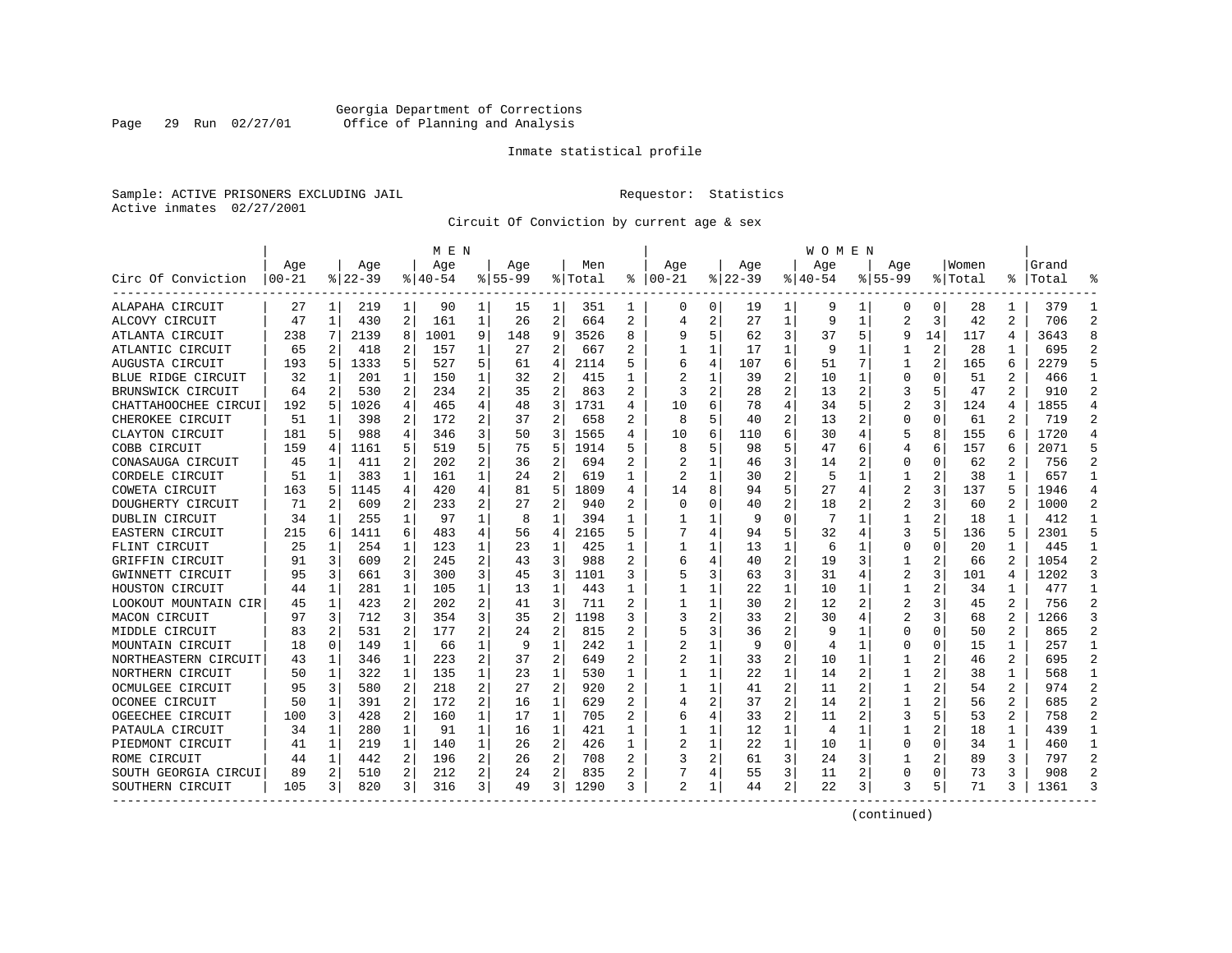#### Georgia Department of Corrections Page 30 Run 02/27/01 Office of Planning and Analysis

#### Inmate statistical profile

Sample: ACTIVE PRISONERS EXCLUDING JAIL **Requestor:** Statistics Active inmates 02/27/2001

Circuit Of Conviction by current age & sex (Continued)

|                      |            |      |           |          | M E N     |      |          |      |                                                 |          |          |       |           |      | W O M E N |      |             |        |          |      |           |      |
|----------------------|------------|------|-----------|----------|-----------|------|----------|------|-------------------------------------------------|----------|----------|-------|-----------|------|-----------|------|-------------|--------|----------|------|-----------|------|
|                      | Age        |      | Age       |          | Age       |      | Age      |      | Men                                             |          | Age      |       | Age       |      | Age       |      | Aqe         |        | Women    |      | Grand     |      |
| Circ Of Conviction   | $ 00 - 21$ |      | $ 22-39 $ |          | $8 40-54$ |      | $ 55-99$ |      | % Total                                         | °≈       | $ 00-21$ |       | $ 22-39 $ |      | $ 40-54 $ |      | $8155 - 99$ |        | % Total  |      | %   Total | ႜ    |
| SOUTHWESTERN CIRCUIT | 41         |      | 260       |          | 99        |      | 9        |      | 409                                             |          |          |       | 12        |      |           |      | 0           | 0      | 20       |      | 429       |      |
| STONE MOUNTAIN CIRCU | 263        |      | 1719      | 7        | 634       | 6    | 87       | 6    | 2703                                            | 6        | 12       |       | 66        | 4    | 33        |      | 5           | 8      | 116      | 4    | 2819      |      |
| TALLAPOOSA CIRCUIT   | 30         |      | 248       |          | 130       |      | 19       |      | 427                                             |          |          |       | 22        |      |           |      |             |        | 25       |      | 452       |      |
| TIFTON CIRCUIT       | 41         |      | 376       |          | 166       |      | 27       |      | 610                                             |          |          |       | 18        |      |           |      |             |        | 26       |      | 636       |      |
| TOOMBS CIRCUIT       | 21         |      | 236       |          | 98        |      | 17       |      | 372                                             |          |          |       | 9         |      |           |      |             |        | 15       |      | 387       |      |
| WAYCROSS CIRCUIT     | 67         |      | 520       |          | 224       |      | 28       |      | 839                                             |          |          |       | 33        |      | 15        |      |             |        | 51       | 2    | 890       |      |
| WESTERN CIRCUIT      | 51         |      | 353       |          | 140       |      | 17       |      | 561                                             |          |          |       | 28        |      | 8         |      |             |        | 39       |      | 600       |      |
| ROCKDALE CIRCUIT     | 24         |      | 156       |          | 88        |      | 15       |      | 283                                             |          |          |       | 10        |      | 8         |      |             |        | 19       |      | 302       |      |
| DOUGLAS CIRCUIT      | 70         |      | 373       |          | 160       |      | 26       |      | 629                                             |          |          |       | 33        |      | 16        |      |             |        | 51       | 2    | 680       |      |
| APPALACHIAN CIRCUIT  | 16         |      | 168       |          | 100       |      | 29       |      | 313                                             |          |          |       | 10        |      | 8         |      |             |        | 20       |      | 333       |      |
| ENOTAH CIRCUIT       | 17         | O    | 129       |          | 51        |      | 15       |      | 212                                             |          |          |       | 8         |      | 4         |      | $\Omega$    |        | 13       | 0    | 225       |      |
| BELL-FORSYTH CIRCUIT | 3          | 0    | 79        | $\Omega$ | 35        |      | 3        | 0    | 120                                             | $\Omega$ | $\Omega$ | 0     | 8         | 0    |           | 0    | $\Omega$    |        | 9        | 0    | 129       | n    |
| Total reported       |            |      |           |          |           |      |          |      | 3621 100 25632 100 10778 100 1572 100 41603 100 |          | 165 100  |       | 1801 100  |      | 729 100   |      |             | 66 100 | 2761 100 |      | 44364 100 |      |
| Percent reported     |            | 98.5 |           | 99.3     |           | 99.2 |          | 99.6 |                                                 | 99.2     |          | 100.0 |           | 99.2 |           | 99.0 |             | 98.5   |          | 99.2 |           | 99.2 |
| NOT REPORTED         | 55         |      | 176       |          | 89        |      | 7        |      | 327                                             |          | $\Omega$ |       | 15        |      |           |      |             |        | 23       |      | 350       |      |
| Total                | 3676       |      | 25808     |          | 10867     |      | 1579     |      | 41930                                           |          | 165      |       | 1816      |      | 736       |      | 67          |        | 2784     |      | 44714     |      |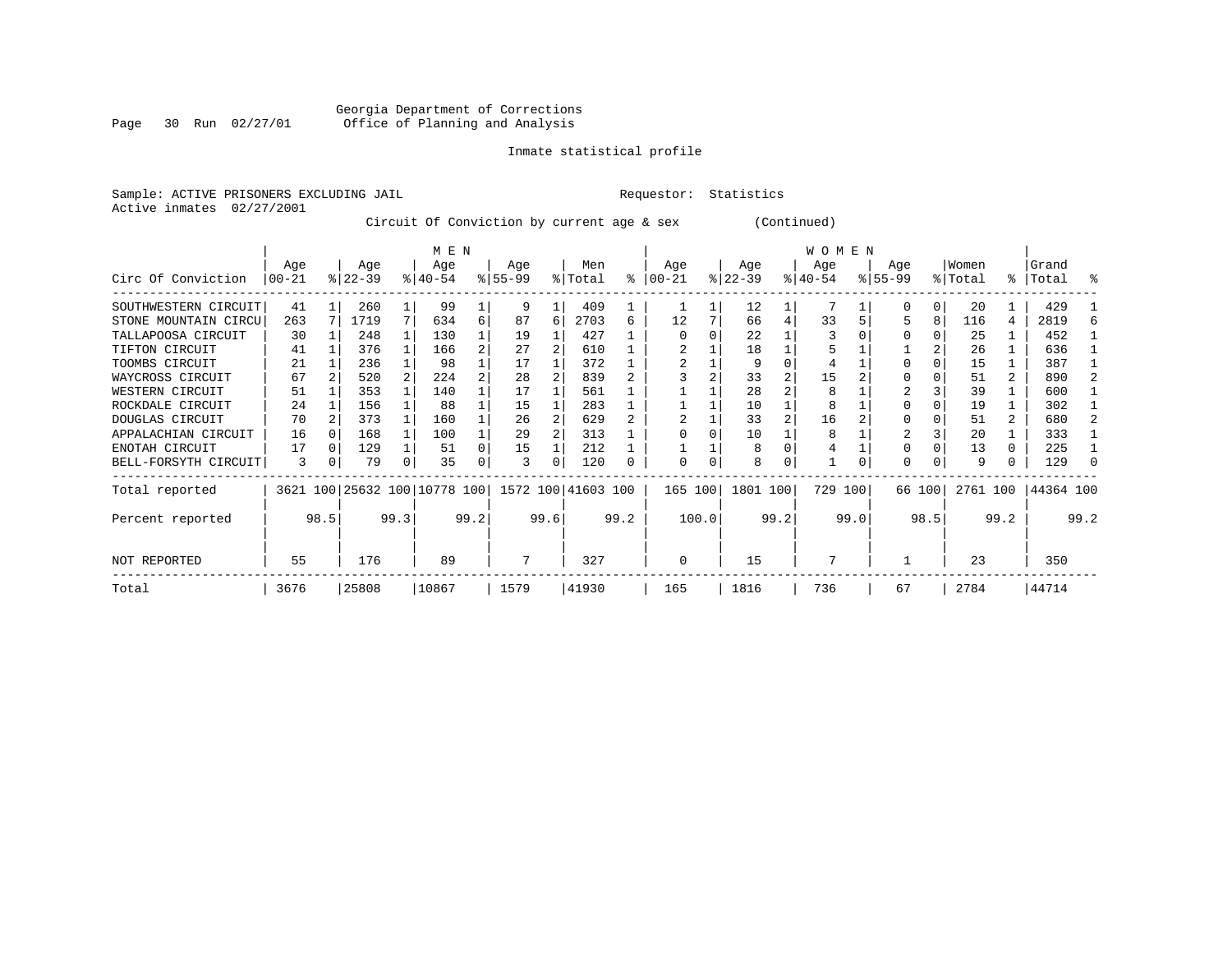#### Georgia Department of Corrections Page 31 Run 02/27/01 Office of Planning and Analysis

#### Inmate statistical profile

Sample: ACTIVE PRISONERS EXCLUDING JAIL **Requestor:** Statistics Active inmates 02/27/2001

Home County by current age & sex

|                      |            |              |          |             | M E N       |   |             |              |         |          |            |          |              |                | W O M E N    |             |             |                |                |          |           |          |
|----------------------|------------|--------------|----------|-------------|-------------|---|-------------|--------------|---------|----------|------------|----------|--------------|----------------|--------------|-------------|-------------|----------------|----------------|----------|-----------|----------|
|                      | Age        |              | Age      |             | Age         |   | Age         |              | Men     |          | Age        |          | Age          |                | Age          |             | Aqe         |                | Women          |          | Grand     |          |
| Home County          | $ 00 - 21$ |              | $ 22-39$ |             | $8140 - 54$ |   | $8155 - 99$ |              | % Total | နွ       | $ 00 - 21$ |          | $ 22-39$     |                | $8140 - 54$  |             | $8155 - 99$ |                | % Total        |          | %   Total |          |
| APPLING COUNTY       | 4          | 0            | 55       | 0           | 32          | 0 | 5           | 0            | 96      | 0        | 0          | 0        | 1            | 0              | ı            | 0           | 0           | 0              | 2              | 0        | 98        | $\Omega$ |
| ATKINSON COUNTY      |            | 0            | 31       | 0           | 12          | 0 | 5           | 0            | 50      | $\Omega$ | $\Omega$   | $\Omega$ | 2            | $\Omega$       | $\Omega$     | 0           | $\Omega$    | 0              | $\overline{2}$ | $\Omega$ | 52        | $\Omega$ |
| BACON COUNTY         |            | 0            | 33       | 0           | 12          | 0 | 1           | 0            | 46      | 0        |            | O        | 2            | 0              |              | 0           | 0           | 0              | 3              | 0        | 49        | ∩        |
| BAKER COUNTY         |            | 0            | 17       | 0           | 5           | 0 | -1          | 0            | 24      | 0        |            |          | -1           | U              |              | 0           | 0           | 0              | -1             | $\Omega$ | 25        | $\Omega$ |
| BALDWIN COUNTY       | 32         | $\mathbf{1}$ | 203      | 1           | 70          | 1 | 8           | $\mathbf{1}$ | 313     | 1        |            |          | 18           | 1              | 6            | 1           |             | $\overline{a}$ | 25             | 1        | 338       | -1       |
| BANKS COUNTY         | n          | $\Omega$     | 24       | $\Omega$    | 12          | 0 | 5           | $\mathbf 0$  | 41      | $\Omega$ |            |          | 4            | 0              | 2            | $\Omega$    | 0           | $\Omega$       | 6              | 0        | 47        | $\Omega$ |
| BARROW COUNTY        | 16         | 0            | 97       | 0           | 51          | 1 | 11          | 1            | 175     | $\Omega$ |            | O        | 9            | 1              | 3            | 0           | 0           | 0              | 12             | $\Omega$ | 187       | $\Omega$ |
| BARTOW COUNTY        | 27         | 1            | 232      | 1           | 103         | 1 | 22          | 2            | 384     | 1        |            | 3        | 28           |                | 6            | 1           |             | 2              | 40             | 2        | 424       | -1       |
| BEN HILL COUNTY      | 22         | 1            | 95       | 0           | 35          | 0 | 9           | 1            | 161     | 0        | 2          | 1        | 10           | 1              | 3            | 0           | $\Omega$    | 0              | 15             | 1        | 176       | $\Omega$ |
| BERRIEN COUNTY       |            | 0            | 35       | 0           | 13          | 0 | 6           | $\mathbf 0$  | 59      | $\Omega$ |            | 0        | 2            | 0              |              | $\Omega$    | 0           | 0              | 3              | $\Omega$ | 62        | $\Omega$ |
| BIBB COUNTY          | 96         | 3            | 643      | 3           | 332         | 3 | 35          | 2            | 1106    | 3        |            |          | 37           | $\overline{2}$ | 28           | 4           | 1           | 2              | 69             | 3        | 1175      | 3        |
| BLECKLEY COUNTY      |            | $\Omega$     | 70       | 0           | 25          | 0 | -1          | 0            | 103     | $\Omega$ |            | ı.       | 5            | U              | 3            | $\Omega$    | O           | U              | 9              | $\Omega$ | 112       | $\Omega$ |
| BRANTLEY COUNTY      |            | 0            | 20       | 0           | 11          | 0 | 2           | $\mathbf 0$  | 35      | $\Omega$ |            | O        | 2            | U              | 2            | 0           | U           | 0              | 4              | O        | 39        |          |
| BROOKS COUNTY        |            | $\Omega$     | 59       | 0           | 16          | 0 | 4           | 0            | 84      | $\Omega$ |            | O        | 2            | U              |              | 0           | U           | U              | 3              | 0        | 87        | $\Omega$ |
| BRYAN COUNTY         |            | 0            | 48       | 0           | 28          | 0 | 4           | 0            | 89      | 0        |            | O        | 2            | 0              | 3            | 0           | 0           | 0              | 5              | 0        | 94        | $\Omega$ |
| BULLOCH COUNTY       | 39         | 1            | 186      | $\mathbf 1$ | 79          | 1 | 8           | 1            | 312     | 1        |            |          | 16           | 1              |              |             |             | 2              | 25             | 1        | 337       | 1        |
| <b>BURKE COUNTY</b>  | 19         | 1            | 113      | $\Omega$    | 37          | 0 | 8           | 1            | 177     | $\Omega$ |            |          |              | U              | 2            | $\Omega$    | $\Omega$    | U              | 4              | $\Omega$ | 181       | $\Omega$ |
| BUTTS COUNTY         | 14         | 0            | 74       | 0           | 28          | 0 | 5           | 0            | 121     | 0        |            | U        | 6            | U              | 2            | $\Omega$    | U           | O              | 8              | $\Omega$ | 129       | ∩        |
| CALHOUN COUNTY       |            | $\Omega$     | 24       | 0           | 14          | 0 | 1           | 0            | 46      | $\Omega$ |            |          | 1            | U              |              | 0           | U           | 0              | 2              | O        | 48        |          |
| CAMDEN COUNTY        |            | $\Omega$     | 60       | 0           | 22          | 0 | 4           | 0            | 90      | $\Omega$ |            |          | 2            | U              |              | $\Omega$    | U           | U              | 4              | 0        | 94        | ∩        |
| CANDLER COUNTY       |            | 0            | 60       | 0           | 18          | 0 | $\Omega$    | 0            | 86      | 0        |            | O        | 2            | 0              | 1            | 0           | 0           | 0              | 3              | 0        | 89        | $\Omega$ |
| CARROLL COUNTY       | 24         | 1            | 222      | 1           | 111         | 1 | 33          | 2            | 390     | 1        |            | 3        | 26           | 2              | 10           | 1           | U           | U              | 40             | 2        | 430       | -1       |
| CATOOSA COUNTY       |            | $\Omega$     | 65       | 0           | 32          | 0 | 8           | 1            | 113     | O        |            |          | 3            | U              | 2            | $\Omega$    | U           | U              | 5              | O        | 118       | ∩        |
| CHARLTON COUNTY      | 2          | $\Omega$     | 29       | 0           | 10          | 0 | -1          | 0            | 42      | 0        | O          | U        | 2            | U              | -1           | $\Omega$    | U           | $\Omega$       | 3              | $\Omega$ | 45        | ∩        |
| CHATHAM COUNTY       | 210        | 6            | 1351     | 6           | 460         | 5 | 56          | 4            | 2077    | 5        |            | 3        | 85           | 5.             | 23           | 3           | 4           | 7              | 117            | 5        | 2194      |          |
| CHATTAHOOCHEE COUNTY | 3          | 0            | 7        | 0           | 6           | 0 | $\Omega$    | 0            | 16      | $\Omega$ |            | $\Omega$ | $\mathbf{1}$ | O              | $\Omega$     | $\Omega$    | $\Omega$    | 0              | 1              | $\Omega$ | 17        | $\Omega$ |
| CHATTOOGA COUNTY     | q          | 0            | 95       | 0           | 41          | 0 | 8           | 1            | 153     | 0        |            | 1        | 9            | 1              | 2            | 0           | 1           | 2              | 13             | 1        | 166       | $\Omega$ |
| CHEROKEE COUNTY      | 23         | 1            | 153      | 1           | 95          | 1 | 16          | 1            | 287     | 1        |            |          | 26           | 2              | 6            | -1          | 0           | U              | 33             | 1        | 320       | 1        |
| CLARKE COUNTY        | 54         | 2            | 327      | 1           | 135         | 1 | 14          | 1            | 530     | 1        |            |          | 26           | 2              | 10           | 1           | 3           | 5              | 40             |          | 570       | -1       |
| CLAY COUNTY          |            | $\Omega$     | 13       | 0           | q           | 0 | -1          | 0            | 25      | $\Omega$ | $\Omega$   | O        | -1           | 0              | $\Omega$     | 0           | U           | U              | 1              | 0        | 26        | ∩        |
| CLAYTON COUNTY       | 133        | 4            | 673      | 3           | 243         | 2 | 36          | 3            | 1085    | 3        |            | 5        | 57           | 3              | 21           | 3           | 4           | 7              | 89             | 3        | 1174      |          |
| CLINCH COUNTY        | 6          | 0            | 27       | 0           | 12          | 0 | 0           | 0            | 45      | $\Omega$ |            | O        | 2            | 0              | $\mathbf{1}$ | $\mathbf 0$ | $\Omega$    | 0              | 3              | $\Omega$ | 48        | $\cap$   |
| COBB COUNTY          | 131        | 4            | 843      | 4           | 386         | 4 | 50          | 3            | 1410    | 4        |            | 6        | 90           | 5              | 31           | 4           | 1           | 2              | 131            | 5        | 1541      |          |
| COFFEE COUNTY        | 15         | 0            | 131      | 1           | 49          | 0 | 6           | 0            | 201     | 1        |            |          | 8            | 0              |              | -1          | 1           | 2              | 17             | 1        | 218       | 1        |
| COLQUITT COUNTY      | 32         | 1            | 168      | 1           | 77          | 1 | 12          | 1            | 289     | 1        |            | 0        | 11           | 1              |              | 0           | 0           | 0              | 12             | 0        | 301       | -1       |
| COLUMBIA COUNTY      | 16         | 0            | 104      | 0           | 37          | 0 | 4           | 0            | 161     | 0        | 2          | 1        | 10           | 1              | 5            | 1           | 0           | 0              | 17             | 1        | 178       | ∩        |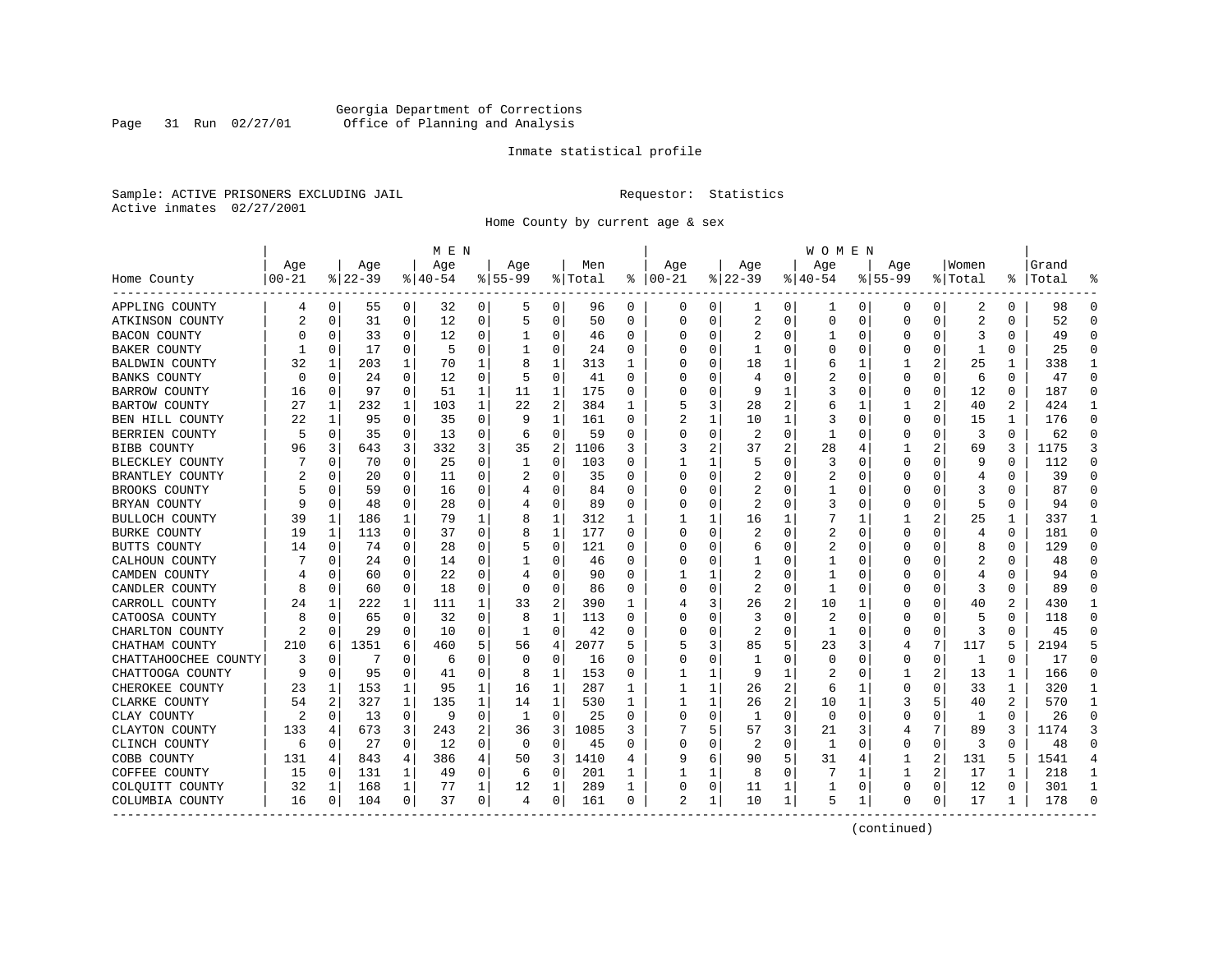#### Georgia Department of Corrections Page 32 Run 02/27/01 Office of Planning and Analysis

### Inmate statistical profile

|  |                           | Sample: ACTIVE PRISONERS EXCLUDING JAIL |  |
|--|---------------------------|-----------------------------------------|--|
|  | Active inmates 02/27/2001 |                                         |  |

L Bample: Active Prequestor: Statistics

Home County by current age & sex (CONTINUED)

|                        |            |              |           |          | M E N     |                |             |          |         |              |               |              |          |                | W O M E N |    |             |          |          |   |       |              |
|------------------------|------------|--------------|-----------|----------|-----------|----------------|-------------|----------|---------|--------------|---------------|--------------|----------|----------------|-----------|----|-------------|----------|----------|---|-------|--------------|
|                        | Age        |              | Age       |          | Age       |                | Age         |          | Men     |              | Age           |              | Age      |                | Age       |    | Age         |          | Women    |   | Grand |              |
| Home County            | $ 00 - 21$ |              | $8 22-39$ |          | $8 40-54$ |                | $8155 - 99$ |          | % Total |              | $8   00 - 21$ |              | $ 22-39$ |                | $ 40-54$  |    | $8155 - 99$ |          | % Total  | ະ | Total |              |
| COOK COUNTY            | 11         | 0            | 86        | 0        | 37        | 0              | 2           | 0        | 136     | 0            | 0             | 0            | 8        | 0              | 5         | 1  | 0           | 0        | 13       | 1 | 149   | <sup>0</sup> |
| COWETA COUNTY          | 43         | 1            | 254       | 1        | 78        | 1              | 8           | 1        | 383     | 1            | 2             | $\mathbf{1}$ | 21       | 1              | 5         | -1 | $\Omega$    | $\Omega$ | 28       | 1 | 411   |              |
| CRAWFORD COUNTY        |            | 0            | 12        | $\Omega$ | 3         | 0              |             | $\Omega$ | 16      | 0            | C             | 0            | O        | $\Omega$       | 0         | 0  |             | 0        | $\Omega$ | 0 | 16    | <sup>0</sup> |
| CRISP COUNTY           | 16         | 0            | 144       |          | 54        | 1              |             | 1        | 222     | 1            |               |              |          |                | 2         | O  |             | $\Omega$ | 12       | 0 | 234   |              |
| DADE COUNTY            |            | 0            | 25        | 0        | 14        | 0              |             | $\Omega$ | 48      | O            |               |              |          |                | C         |    |             |          | -1       | O | 49    | ſ            |
| DAWSON COUNTY          |            | 0            | 39        | $\Omega$ | 21        | 0              |             | 0        | 62      | U            |               | 0            | 6        |                | ი         |    |             | O        | 6        | 0 | 68    | n            |
| DECATUR COUNTY         | 27         | -1           | 165       | 1        | 56        | 1              | 6           | $\Omega$ | 254     | 1            |               |              | 14       |                | 5         |    |             | O        | 20       | 1 | 274   |              |
| DEKALB COUNTY          | 233        | 7            | 1497      | 6        | 508       | 5              | 82          | 6        | 2320    | 6            | q             | 6            | 73       | $\overline{4}$ | 29        |    | 5           | 8        | 116      | 4 | 2436  | б            |
| DODGE COUNTY           | 12         | 0            | 110       | 0        | 52        | 1              | 5           | $\Omega$ | 179     | U            | 0             | 0            | 11       |                | 4         |    |             | 0        | 15       | 1 | 194   | O            |
| DOOLY COUNTY           | 13         | 0            | 58        | 0        | 16        | 0              |             | 0        | 87      | U            | ſ             | 0            |          | $\Omega$       | 0         |    |             |          | 3        | 0 | 90    | ſ            |
| DOUGHERTY COUNTY       | 75         |              | 616       | 3        | 236       | 2              | 24          | 2        | 951     |              | C             | 0            | 38       | 2              | 17        |    |             | 5        | 58       | 2 | 1009  |              |
| DOUGLAS COUNTY         | 53         | 2            | 215       |          | 99        | 1              | 21          | 1        | 388     | 1            |               | 0            | 23       |                | 11        |    | n           | O        | 34       | 1 | 422   |              |
| EARLY COUNTY           | 8          | 0            | 58        | $\Omega$ | 21        | 0              | 5           | $\Omega$ | 92      | U            |               | 0            | 3        | $\Omega$       | 0         | O  |             | O        | 3        | 0 | 95    | n            |
| ECHOLS COUNTY.         |            | $\Omega$     | 2         | $\Omega$ | 2         | 0              |             | 0        | 6       | U            |               | 0            |          | O              | 0         | O  |             | O        | Ω        | 0 | 6     |              |
| EFFINGHAM COUNTY       | 21         | 1            | 78        | 0        | 27        | 0              |             | 0        | 128     | U            |               | 1            |          |                | 2         |    |             | 2        |          | 0 | 135   | C            |
| ELBERT COUNTY          | 14         | $\Omega$     | 91        | $\Omega$ | 40        | 0              |             | 0        | 150     | U            |               | 0            |          |                | 6         |    |             | 0        | 15       | 1 | 165   | <sup>0</sup> |
| EMANUEL COUNTY         | 15         | $\Omega$     | 110       | $\Omega$ | 33        | 0              |             | 0        | 164     | U            |               |              |          | $\Omega$       | 2         | C  |             | O        | 8        | 0 | 172   | $\Omega$     |
| EVANS COUNTY           | 6          | 0            | 46        | 0        | 11        | 0              |             | 0        | 65      | U            | U             | 0            |          | O              |           | C  |             | O        | 2        | 0 | 67    | ∩            |
| FANNIN COUNTY          |            | 0            | 51        | 0        | 26        | 0              |             |          | 87      | O            | Ω             | 0            |          |                | 2         |    |             | 2        |          | 0 | 94    | O            |
| FAYETTE COUNTY         |            | 0            | 56        | 0        | 17        | 0              |             | 0        | 85      | U            |               | 0            |          | 0              | 3         |    |             | O        | 8        | 0 | 93    |              |
| FLOYD COUNTY           | 44         |              | 412       | 2        | 166       | 2              | 18          | 1        | 640     |              |               | 3            | 53       | 3              | 24        |    |             | 2        | 82       | 3 | 722   |              |
| FORSYTH COUNTY         | 5          | $\Omega$     | 78        | $\Omega$ | 31        | 0              |             | $\Omega$ | 121     | U            |               | U            | h        | $\Omega$       | 5         |    |             | 2        | 12       | U | 133   |              |
| FRANKLIN COUNTY        | 14         | <sup>0</sup> | 50        | $\Omega$ | 25        | $\Omega$       | 5           | $\Omega$ | 94      | 0            | O             | 0            |          | $\Omega$       | -1        | C  | -1          | 2        | 5        | U | 99    | ſ            |
| FULTON COUNTY          | 349        | 10           | 3003      | 13       | 1395      | 14             | 168         | 12       | 4915    | 13           | 15            | 10           | 124      | 7              | 71        | 10 | 11          | 18       | 221      | 9 | 5136  | 12           |
| GILMER COUNTY          | 8          | $\Omega$     | 54        | $\Omega$ | 33        | $\Omega$       | 13          | 1        | 108     | 0            |               | 1            |          | $\Omega$       |           | 0  | $\Omega$    | $\Omega$ |          | 0 | 115   | C            |
| <b>GLASCOCK COUNTY</b> | O          | $\Omega$     | 5         | 0        | 2         | 0              | $\Omega$    | $\Omega$ | 7       | $\Omega$     |               | 0            | $\Omega$ | $\Omega$       | ი         |    |             | $\Omega$ | $\Omega$ | 0 | 7     | $\Omega$     |
| GLYNN COUNTY           | 32         | 1            | 280       | 1        | 108       | 1              | 19          | 1        | 439     | 1            |               |              | 16       |                | 7         |    |             | 2        | 26       | 1 | 465   |              |
| GORDON COUNTY          | 15         | $\Omega$     | 143       | 1        | 65        | 1              | 13          | 1        | 236     | $\mathbf{1}$ |               | 1            | 20       | 1              | 7         | -1 | $\Omega$    | O        | 28       | 1 | 264   | -1           |
| GRADY COUNTY           | 35         | -1           | 126       | 1        | 49        | 0              | 6           | 0        | 216     | 1            |               | 1            | 15       |                | 4         |    | n           | O        | 21       | 1 | 237   | -1           |
| GREENE COUNTY          | 17         | 0            | 46        | 0        | 11        | 0              | 2           | 0        | 76      | U            | Ω             | 0            |          | $\Omega$       | 2         |    |             |          | 3        | 0 | 79    | $\Omega$     |
| GWINNETT COUNTY        | 86         | 3            | 509       | 2        | 225       | 2              | 39          | 3        | 859     |              |               | 3            | 46       | 3              | 21        |    |             |          | 71       | 3 | 930   |              |
| HABERSHAM COUNTY       | 6          | $\Omega$     | 52        | 0        | 27        | 0              | 1           | $\Omega$ | 86      | U            |               |              |          | $\Omega$       | 0         |    |             | O        | 3        | 0 | 89    |              |
| HALL COUNTY            | 30         |              | 288       | 1        | 190       | $\overline{a}$ | 35          | 2        | 543     | 1            |               |              | 31       |                | 8         |    |             | 2        | 42       | 2 | 585   |              |
| HANCOCK COUNTY         |            | <sup>0</sup> | 31        | 0        | 12        | 0              |             | $\Omega$ | 49      | 0            |               | 0            |          | $\Omega$       |           | C  | O           | 0        | 2        | 0 | 51    | ſ            |
| HARALSON COUNTY        | 5          | 0            | 62        | 0        | 30        | 0              | 5           | 0        | 102     | U            |               | 1            | 9        |                | $\Omega$  | O  |             | 0        | 10       | O | 112   |              |

------------------------------------------------------------------------------------------------------------------------------------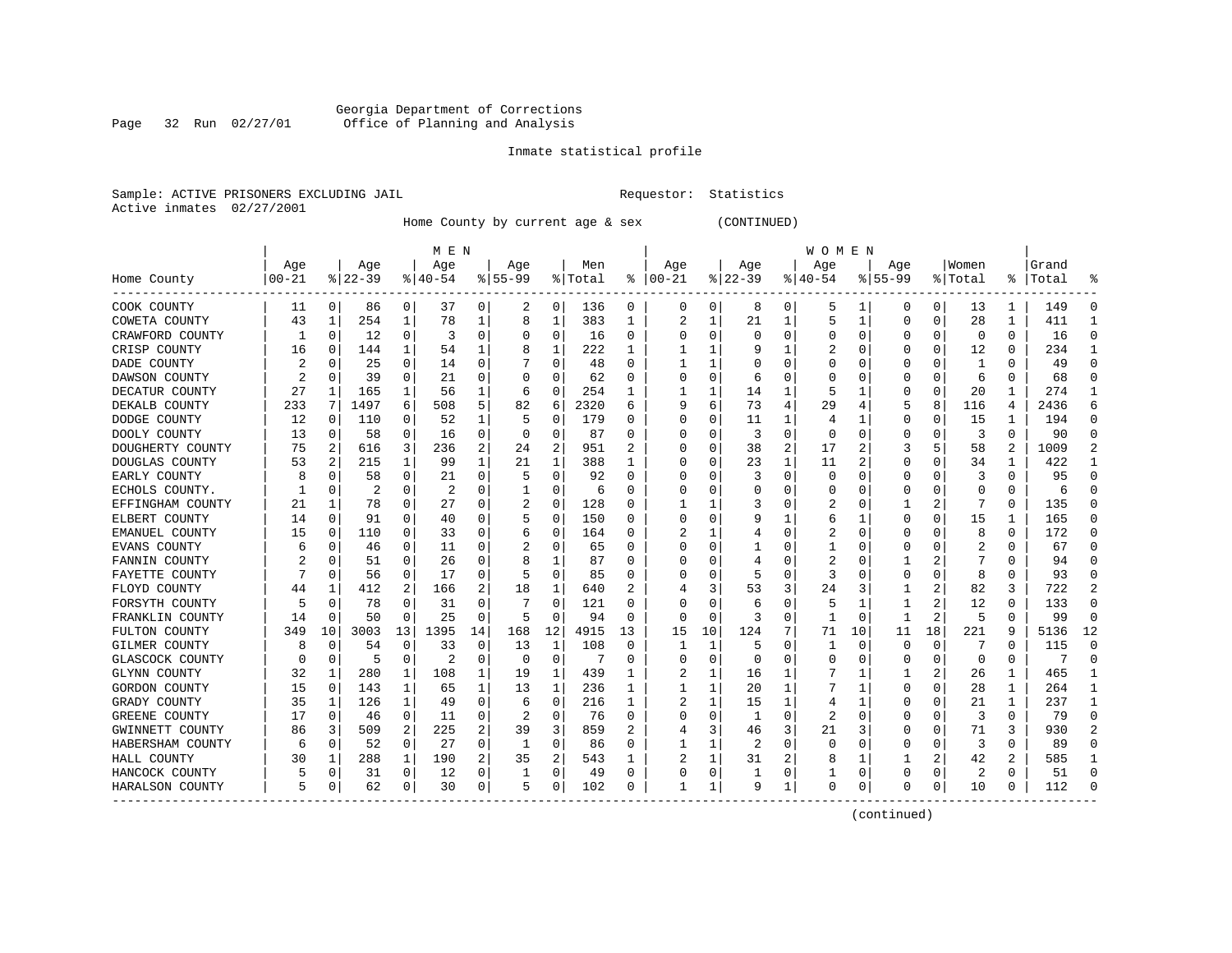#### Georgia Department of Corrections Page 33 Run 02/27/01 Office of Planning and Analysis

### Inmate statistical profile

|                | Sample: ACTIVE PRISONERS EXCLUDING JAII |  |
|----------------|-----------------------------------------|--|
| Active inmates | 02/27/2001                              |  |

L Bample: Active Prequestor: Statistics

Home County by current age & sex (CONTINUED)

|                       |                |          |          |          | M E N     |          |           |             |         |              |          |          |             |          | W O M E N      |                  |                |                |         |          |       |   |
|-----------------------|----------------|----------|----------|----------|-----------|----------|-----------|-------------|---------|--------------|----------|----------|-------------|----------|----------------|------------------|----------------|----------------|---------|----------|-------|---|
|                       | Age            |          | Age      |          | Age       |          | Age       |             | Men     |              | Age      |          | Age         |          | Age            |                  | Age            |                | Women   |          | Grand |   |
| Home County           | $00 - 21$      |          | $ 22-39$ |          | $8 40-54$ |          | $8 55-99$ |             | % Total | ႜ            | $ 00-21$ |          | $8$   22-39 |          | $ 40-54$       |                  | $8155 - 99$    |                | % Total | ႜ        | Total |   |
| HARRIS COUNTY         |                | 0        | 45       | 0        | 22        | 0        | 2         | 0           | 76      | 0            |          | 1        | 3           | 0        | 0              | 0                | 0              | 0              | 4       | 0        | 80    |   |
| HART COUNTY           |                | 0        | 54       | 0        | 14        | 0        | 2         | 0           | 77      | U            | 0        | $\Omega$ |             | O        | 4              | 1                | O              | $\mathbf 0$    | 5       | 0        | 82    |   |
| HEARD COUNTY          | 2              | 0        | 27       | 0        | 10        | 0        | 10        | 1           | 49      | U            |          | 0        | 2           | O        |                | U                | O              | 0              | 2       | $\Omega$ | 51    |   |
| HENRY COUNTY          | 28             | 1        | 147      | 1        | 65        | 1        | 10        | 1           | 250     | 1            |          | 1        |             | $\Omega$ | 6              |                  |                | 0              | 12      | 0        | 262   |   |
| HOUSTON COUNTY        | 43             | 1        | 264      | 1        | 105       | 1        | 15        | 1           | 427     | $\mathbf{1}$ |          | 1        | 22          |          | 10             |                  |                | 0              | 33      | 1        | 460   |   |
| IRWIN COUNTY          | 10             | 0        | 45       | 0        | 19        | 0        | 2         | 0           | 76      | U            |          | 0        | 2           | $\Omega$ | $\Omega$       |                  | 0              | 0              | 2       | 0        | 78    | U |
| <b>JACKSON COUNTY</b> | 23             |          | 92       | 0        | 63        | 1        | 14        | 1           | 192     | U            |          | 1        | 11          | -1       | 3              |                  | 0              | 0              | 15      | 1        | 207   |   |
| <b>JASPER COUNTY</b>  | 5              | 0        | 38       | $\Omega$ | 16        | 0        | 2         | $\mathbf 0$ | 61      | U            | $\Box$   | 0        |             |          | 0              |                  | 0              | 0              | 1       | 0        | 62    | O |
| JEFF DAVIS COUNTY     |                | 0        | 36       | 0        | 25        | 0        | 2         | 0           | 69      | U            |          | N        |             |          | 2              |                  |                | 0              | 5       | $\Omega$ | 74    |   |
| JEFFERSON COUNTY      | 15             | 0        | 75       | $\Omega$ | 29        | 0        | 3         | $\mathbf 0$ | 122     | U            |          | N        | 6           |          | 3              |                  |                | $\Omega$       |         | 0        | 131   |   |
| <b>JENKINS COUNTY</b> | 13             | n        | 51       | 0        | 15        | 0        |           | 0           | 80      | U            |          | U        |             |          |                |                  |                | 0              | 6       | 0        | 86    |   |
| JOHNSON COUNTY        | 3              | 0        | 24       | 0        | 9         | 0        | 2         | 0           | 38      | U            |          | 0        |             |          |                |                  |                | 0              |         | 0        | 41    |   |
| JONES COUNTY          |                | 0        | 25       | 0        | 14        | 0        | 2         | 0           | 47      | 0            |          |          |             |          |                |                  |                | 0              |         | 0        | 50    |   |
| LAMAR COUNTY          |                | n        | 60       | $\Omega$ | 28        | 0        |           | 0           | 96      | U            |          | 0        |             |          | 3              |                  |                | U              |         | O        | 99    |   |
| LANIER COUNTY         | $\mathfrak{D}$ | $\Omega$ | 33       | 0        | 6         | U        |           | 0           | 46      | U            |          | 0        |             |          | 2              |                  | C              | 0              | 6       | $\Omega$ | 52    | ∩ |
| LAURENS COUNTY        | 21             | 1        | 172      | 1        | 53        | 1        |           | 0           | 252     | 1            |          | 1        |             |          | 5              |                  |                | $\overline{a}$ | 14      | 1        | 266   |   |
| LEE COUNTY            |                | 0        | 25       | 0        | 12        | 0        | 2         | 0           | 46      | U            |          | 0        | 3           |          |                | U                | 0              | 0              | 4       | 0        | 50    | U |
| LIBERTY COUNTY        | 29             |          | 135      |          | 36        | 0        |           | 0           | 205     | 1            |          |          |             |          | 3              |                  |                | 0              | 10      | $\Omega$ | 215   |   |
| LINCOLN COUNTY        |                | $\Omega$ | 22       | $\Omega$ | 12        | 0        |           | 0           | 36      | U            |          | 0        |             |          | U              |                  |                | U              | 1       | O        | 37    |   |
| LONG COUNTY           | 3              | $\Omega$ | 22       | $\Omega$ | 11        | 0        |           | 0           | 37      | U            |          | 0        |             | O        |                | U                |                | $\Omega$       | 3       | $\Omega$ | 40    |   |
| LOWNDES COUNTY        | 36             |          | 311      | 1        | 112       | 1        | 17        | 1           | 476     | 1            |          | 1        | 17          | ı        | 12             |                  |                | 2              | 31      | 1        | 507   |   |
| LUMPKIN COUNTY        |                | 0        | 44       | $\Omega$ | 25        | $\Omega$ |           | $\Omega$    | 80      | U            | O        | 0        | 3           | O        |                | U                | 0              | $\Omega$       | 4       | $\Omega$ | 84    |   |
| MACON COUNTY          |                | 0        | 45       | 0        | 16        | $\Omega$ | 3         | 0           | 71      | 0            |          | 0        |             |          | $\overline{2}$ |                  |                | 0              | 3       | $\Omega$ | 74    |   |
| MADISON COUNTY        |                | 0        | 67       | 0        | 30        | 0        | 6         | $\mathbf 0$ | 107     | O            |          | $\Omega$ | 6           |          | 3              |                  |                | $\Omega$       | 9       | 0        | 116   |   |
| MARION COUNTY         |                | 0        | 21       | 0        | 14        | 0        |           | 0           | 41      | U            |          | 0        |             |          |                |                  | C              | 0              | 0       | 0        | 41    | ∩ |
| MCDUFFIE COUNTY       | 6              | 0        | 101      | 0        | 31        | 0        |           | 0           | 145     | U            |          |          |             |          |                | $\left( \right)$ | 0              | 0              | 9       | 0        | 154   | U |
| MCINTOSH COUNTY       | 6              | 0        | 47       | 0        | 14        | 0        | 2         | 0           | 69      | U            |          | 0        | 2           |          | 0              |                  | O              | 0              | 2       | $\Omega$ | 71    | n |
| MERIWETHER COUNTY     | 24             | 1        | 104      | 0        | 49        | 0        |           | 0           | 184     | 0            |          | 0        |             |          |                |                  | 2              | 3              | 12      | 0        | 196   |   |
| MILLER COUNTY         | 1              | $\Omega$ | 19       | 0        | 8         | O        | O         | $\mathbf 0$ | 28      | U            |          | 1        |             | O        | O              |                  | C              | 0              | 3       | $\Omega$ | 31    |   |
| MITCHELL COUNTY       | 14             | $\Omega$ | 121      | 1        | 57        | 1        | 5         | 0           | 197     | 1            |          | 2        |             |          |                | U                |                | 0              | 12      | 0        | 209   |   |
| MONROE COUNTY         | 10             | 0        | 64       | 0        | 28        | 0        | 2         | $\mathbf 0$ | 104     | U            |          | 0        |             | O        |                | U                |                | $\Omega$       | 2       | 0        | 106   |   |
| MONTGOMERY COUNTY     |                | 0        | 26       | 0        | 6         | 0        |           | 0           | 37      | U            |          | 0        |             |          |                |                  |                | 0              | 3       | 0        | 40    |   |
| MORGAN COUNTY         | 9              | $\Omega$ | 44       | 0        | 18        | 0        |           | 0           | 76      | U            |          | 0        |             |          |                |                  |                | 0              | 6       | 0        | 82    |   |
| MURRAY COUNTY         | 13             | 0        | 85       | 0        | 43        | 0        | 13        | 1           | 154     | O            |          | 1        |             | 1        | 5              | 1                |                | 0              | 15      | 1        | 169   |   |
| MUSCOGEE COUNTY       | 138            | 4        | 772      | 3        | 333       | 3        | 33        | 2           | 1276    | 3            | 6        | 4        | 58          | 3        | 29             | 4                | $\mathfrak{D}$ | 3              | 95      | 4        | 1371  |   |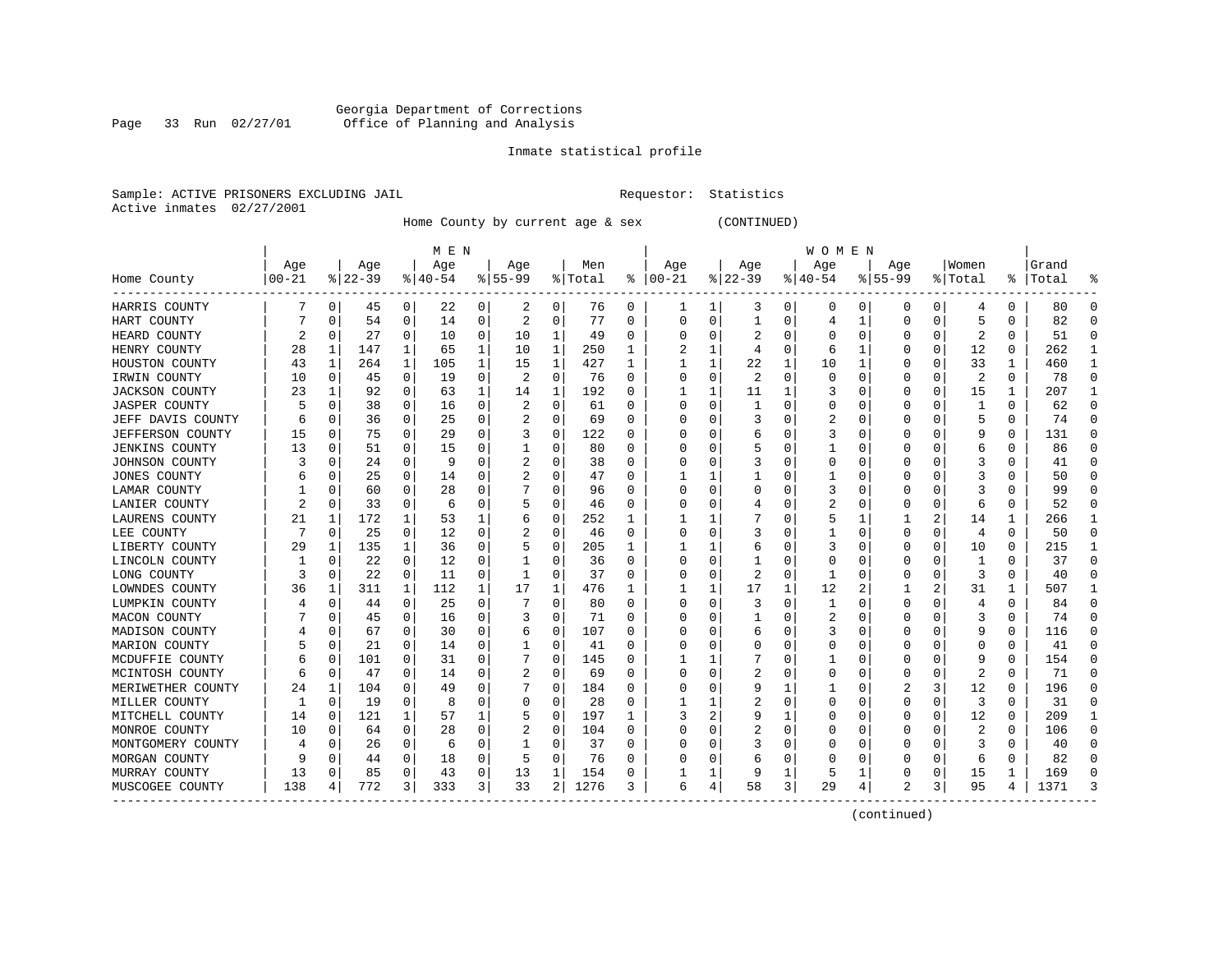#### Georgia Department of Corrections Page 34 Run 02/27/01 Office of Planning and Analysis

### Inmate statistical profile

|                | Sample: ACTIVE PRISONERS EXCLUDING JAII |  |
|----------------|-----------------------------------------|--|
| Active inmates | 02/27/2001                              |  |

L Bample: Active Prequestor: Statistics

Home County by current age & sex (CONTINUED)

|                   |           |             |           |              | M E N    |   |           |          |         |          |               |                |          |          | W O M E N |          |              |          |         |   |       |              |
|-------------------|-----------|-------------|-----------|--------------|----------|---|-----------|----------|---------|----------|---------------|----------------|----------|----------|-----------|----------|--------------|----------|---------|---|-------|--------------|
|                   | Age       |             | Age       |              | Age      |   | Age       |          | Men     |          | Age           |                | Age      |          | Age       |          | Age          |          | Women   |   | Grand |              |
| Home County       | $00 - 21$ |             | $ 22-39 $ |              | $ 40-54$ |   | $8 55-99$ |          | % Total |          | $8   00 - 21$ |                | $ 22-39$ |          | $ 40-54$  |          | $8 55-99$    |          | % Total | ႜ | Total |              |
| NEWTON COUNTY     | 23        | 1           | 210       | 1            | 70       | 1 | 15        | 1        | 318     | ı        | 3             | 2              | 14       | ı        | 5         | 1        | 3            | 5        | 25      | 1 | 343   |              |
| OCONEE COUNTY     | 2         | 0           | 18        | 0            | 17       | 0 |           | 0        | 38      | 0        | 1             | 1              |          | 0        | 1         | 0        | 0            | 0        | 3       | 0 | 41    | $\Omega$     |
| OGLETHORPE COUNTY |           | 0           | 29        | 0            |          | 0 |           | 0        | 40      | 0        |               | 1              | $\Omega$ | $\Omega$ | 0         | $\Omega$ |              | $\Omega$ |         | U | 41    | <sup>0</sup> |
| PAULDING COUNTY   | 10        | 0           | 75        | 0            | 56       |   |           | 1        | 149     | O        |               | 0              | 11       |          |           | C        |              | 2        | 15      | 1 | 164   |              |
| PEACH COUNTY      |           | 0           | 52        | 0            | 26       | 0 |           | 0        | 84      | O        |               | U              |          | $\Omega$ |           | C        | ∩            | O        | 4       | 0 | 88    | n            |
| PICKENS COUNTY    |           | 0           | 46        | 0            | 29       | 0 |           | 0        | 84      | 0        | C             | 0              |          | O        | 2         | C        |              | O        |         | 0 | 89    | n            |
| PIERCE COUNTY     |           | 0           | 21        | 0            | 17       | 0 |           | 0        | 48      | 0        | O             | 0              |          | 0        | 0         | C        | O            | O        | 2       | 0 | 50    | 0            |
| PIKE COUNTY       |           | 0           | 16        | 0            | 16       | 0 | 3         | 0        | 37      | 0        | C             | U              | O        | O        | 0         | C        |              | O        | O       | 0 | 37    | n            |
| POLK COUNTY       |           | 0           | 117       | 0            | 47       | 0 |           | 1        | 183     | U        |               | U              |          | O        | 2         | ſ        |              | O        | 10      | 0 | 193   | O            |
| PULASKI COUNTY    | 10        | 0           | 46        | 0            | 21       | 0 |           | 0        | 79      | U        |               |                |          | O        |           | C        |              |          | 6       | 0 | 85    |              |
| PUTNAM COUNTY     | 16        | 0           | 67        | 0            | 43       | 0 |           | $\Omega$ | 130     | 0        |               | 0              |          | $\left($ | 2         | C        |              |          | 6       | 0 | 136   |              |
| QUITMAN COUNTY    |           | 0           | 8         | 0            | 0        | 0 |           | 0        | 8       | 0        |               | U              | O        | O        | 0         | C        |              |          |         | 0 | 9     |              |
| RABUN COUNTY      |           | $\Omega$    | 26        | 0            | 14       | 0 |           | 0        | 45      | 0        |               | 0              |          | $\Omega$ |           | C        |              | 0        | 2       | 0 | 47    |              |
| RANDOLPH COUNTY   |           | $\Omega$    | 56        | 0            | 11       | U |           | 0        | 76      | O        |               | U              |          | $\Omega$ | 3         | C        |              | $\Omega$ | 4       | 0 | 80    |              |
| RICHMOND COUNTY   | 137       | 4           | 1049      | 4            | 416      | 4 | 41        | 3        | 1643    |          |               | 3              | 88       | 5        | 39        | 6        |              | 2        | 132     | 5 | 1775  |              |
| ROCKDALE COUNTY   | 16        | 0           | 120       | 1            | 60       | 1 | 14        | 1        | 210     | 1        |               | 2              | 6        | O        | 4         | -1       | 0            | 0        | 13      | 1 | 223   |              |
| SCHLEY COUNTY     |           | 0           | 13        | $\Omega$     |          | 0 | O         | 0        | 22      | 0        | 0             | 0              |          | O        | 0         | C        | 0            | 0        | -1      | 0 | 23    | $\Omega$     |
| SCREVEN COUNTY    |           | C           | 62        | 0            | 23       | 0 |           | $\Omega$ | 93      | 0        |               |                | 6        | $\Omega$ |           | C        |              |          | 9       | 0 | 102   | <sup>0</sup> |
| SEMINOLE COUNTY   | 6         | 0           | 54        | 0            | 18       | 0 |           | $\Omega$ | 80      | O        |               | U              |          | $\Omega$ | 2         | C        |              |          | 5       | 0 | 85    |              |
| SPALDING COUNTY   | 55        | 2           | 340       | 1            | 128      | 1 | 20        | 1        | 543     | 1        |               | 3              | 22       |          | 11        |          |              | 2        | 39      | 2 | 582   |              |
| STEPHENS COUNTY   | 6         | 0           | 77        | 0            | 32       | 0 | 6         | 0        | 121     | 0        | C             | 0              |          | $\Omega$ | 2         | C        | O            | $\Omega$ | 9       | 0 | 130   | n            |
| STEWART COUNTY    | 3         | $\Omega$    | 19        | 0            | 7        | 0 |           | 0        | 30      | 0        |               | 1              | $\Omega$ | O        | 0         | C        |              | $\Omega$ | 1       | 0 | 31    | O            |
| SUMTER COUNTY     |           | 0           | 136       | 1            | 55       | 1 |           | 0        | 213     | 1        | C             | $\Omega$       | 13       |          | 3         | C        |              | 0        | 16      | 1 | 229   |              |
| TALBOT COUNTY     | 6         | $\sqrt{ }$  | 29        | $\Omega$     | 8        | O |           | 0        | 43      | $\Omega$ |               | 1              |          | $\Omega$ |           | C        |              | O        | 3       | 0 | 46    | $\Omega$     |
| TALIAFERRO COUNTY |           | 0           | 8         | 0            | 3        | 0 |           | 0        | 11      | 0        |               | O              | O        | ∩        |           | C        | <sup>0</sup> | O        |         | 0 | 12    | ∩            |
| TATTNALL COUNTY   |           | 0           | 87        | 0            | 23       | 0 |           | 0        | 123     | 0        | O             | 0              |          | O        | 5         |          | 0            | O        |         | 0 | 130   | $\Omega$     |
| TAYLOR COUNTY     |           | 0           | 39        | 0            | 16       | 0 | 3         | 0        | 67      | 0        | C             | 0              |          | 0        | 0         | C        |              | 0        | 3       | 0 | 70    | n            |
| TELFAIR COUNTY    |           | 0           | 82        | 0            | 32       | 0 | 2         | $\Omega$ | 123     | 0        |               |                | b        | 0        | 3         | C        |              | 0        | 10      | 0 | 133   | <sup>0</sup> |
| TERRELL COUNTY    |           | $\Omega$    | 52        | $\Omega$     | 14       | 0 |           | $\Omega$ | 74      | O        | C             | O              |          | O        | Ω         | C        |              | O        | 3       | 0 | 77    | ſ            |
| THOMAS COUNTY     | 29        | 1           | 180       | 1            | 68       | 1 | 9         | 1        | 286     | 1        |               | U              | 13       |          | 4         |          |              | $\Omega$ | 17      | 1 | 303   |              |
| TIFT COUNTY       | 19        | 1           | 171       | 1            | 81       | 1 | 11        | 1        | 282     | 1        |               |                | 9        |          | 3         | C        |              | 2        | 14      | 1 | 296   |              |
| TOOMBS COUNTY     | 31        | 1           | 139       | $\mathbf{1}$ | 61       | 1 | 6         | 0        | 237     | 1        | 3             | $\overline{a}$ | 14       |          | 2         | C        |              | 0        | 19      | 1 | 256   |              |
| TOWNS COUNTY      |           | 0           | 11        | 0            | 3        | 0 | 2         | 0        | 17      | 0        | C             | U              | 0        | $\Omega$ | O         | C        |              | O        | O       | 0 | 17    | <sup>0</sup> |
| TREUTLEN COUNTY   |           | $\mathbf 0$ | 29        | 0            | 13       | 0 |           | 0        | 47      | O        |               | 0              |          | $\Omega$ |           | C        |              | O        |         | 0 | 49    | ſ            |
| TROUP COUNTY      | 59        | 2           | 378       | 2            | 117      | 1 | 18        | 1        | 572     | 1        | 6             | 4              | 27       | 2        | 9         | 1        | $\Omega$     | 0        | 42      | 2 | 614   |              |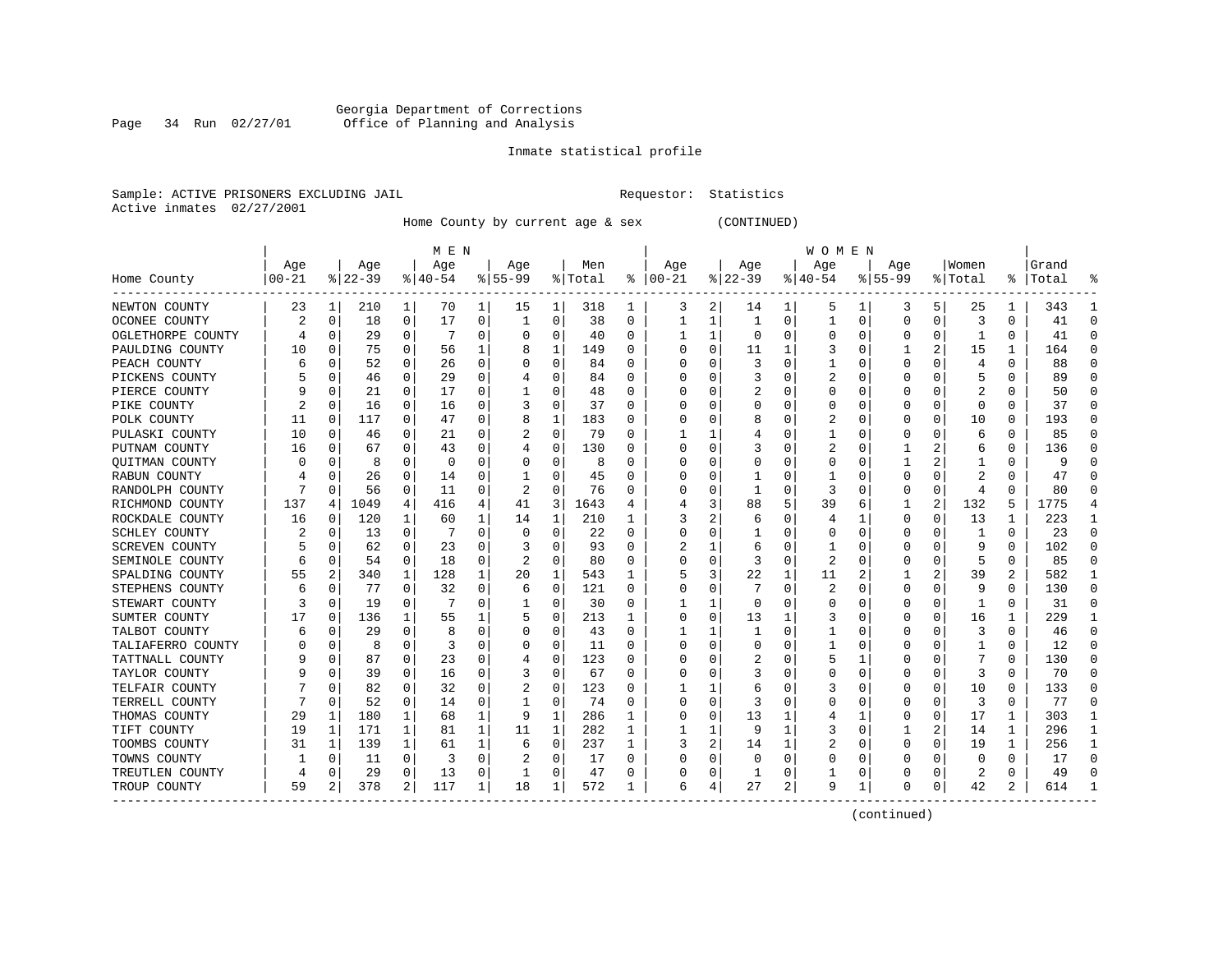#### Georgia Department of Corrections Page 35 Run 02/27/01 Office of Planning and Analysis

#### Inmate statistical profile

Sample: ACTIVE PRISONERS EXCLUDING JAIL **Requestor:** Statistics Active inmates 02/27/2001

Home County by current age & sex (CONTINUED)

|                     |          |          |                    |              | M E N     |          |                                 |          |         |              |          |              |          |      | <b>WOMEN</b> |          |           |          |          |      |           |          |
|---------------------|----------|----------|--------------------|--------------|-----------|----------|---------------------------------|----------|---------|--------------|----------|--------------|----------|------|--------------|----------|-----------|----------|----------|------|-----------|----------|
|                     | Age      |          | Age                |              | Age       |          | Age                             |          | Men     |              | Age      |              | Age      |      | Age          |          | Age       |          | Women    |      | Grand     |          |
| Home County         | $ 00-21$ |          | $ 22-39 $          |              | $ 40-54 $ |          | $8 55-99$                       |          | % Total | ႜ            | $ 00-21$ |              | $ 22-39$ |      | $ 40-54 $    |          | $8 55-99$ |          | % Total  |      | %   Total | ႜ        |
| TURNER COUNTY       | 5        | 0        | 47                 | 0            | 18        | 0        |                                 | 0        | 72      | 0            | 0        | 0            | 3        | 0    |              | 0        | 0         | 0        |          | 0    | 76        | O        |
| TWIGGS COUNTY       |          | 0        | 23                 | 0            | 9         | 0        | 0                               | 0        | 36      | 0            | O        | 0            | 0        | 0    | 0            | $\Omega$ |           | 0        |          |      | 36        | $\Omega$ |
| UNION COUNTY        |          | ∩        | 22                 | $\Omega$     |           |          |                                 | $\Omega$ | 34      | 0            |          |              |          |      |              |          |           | $\Omega$ |          |      | 40        | ∩        |
| <b>UPSON COUNTY</b> | 21       |          | 97                 | 0            | 46        | 0        | q                               | 1        | 173     | O            |          | U            |          |      |              |          |           | $\Omega$ | 12       | 0    | 185       | $\Omega$ |
| WALKER COUNTY       | 21       | 1        | 143                | 1            | 51        |          |                                 | 1        | 223     |              |          | <sup>0</sup> | 14       |      |              |          |           | 2        | 22       |      | 245       | 1        |
| WALTON COUNTY       | 20       | 1        | 192                | $\mathbf{1}$ | 66        | 1        | 13                              | 1        | 291     |              |          |              | 12       |      |              |          |           | $\Omega$ | 15       |      | 306       |          |
| WARE COUNTY         | 29       |          | 243                | 1            | 107       |          | 11                              | 1        | 390     |              | 2        |              | 10       |      |              |          |           | 0        | 19       |      | 409       |          |
| WARREN COUNTY       | 2        | 0        | 19                 | 0            | 17        | 0        |                                 | 0        | 42      | $\Omega$     |          |              |          |      |              |          |           |          |          | U    | 43        | $\Omega$ |
| WASHINGTON COUNTY   | 13       | ∩        | 81                 | $\Omega$     | 30        | 0        |                                 | $\Omega$ | 126     | <sup>0</sup> |          |              |          |      |              |          | U         | 0        | 9        | 0    | 135       | $\Omega$ |
| WAYNE COUNTY        | 8        | ∩        | 78                 | 0            | 27        | 0        |                                 | $\Omega$ | 117     | U            |          |              | 5        |      |              |          |           |          | 6        | 0    | 123       | $\Omega$ |
| WEBSTER COUNTY      |          | 0        | 4                  | 0            | 2         | 0        |                                 | $\Omega$ |         | 0            |          |              | 0        | U    |              |          |           | 0        | 0        | 0    |           | $\Omega$ |
| WHEELER COUNTY      |          | $\Omega$ | 18                 | 0            | 10        | O        |                                 | $\Omega$ | 34      | <sup>0</sup> |          |              |          |      |              |          |           | U        |          |      | 35        | ∩        |
| WHITE COUNTY        |          | $\Omega$ | 36                 | 0            | 17        | 0        |                                 | 0        | 62      | 0            |          |              |          |      |              |          |           | U        |          |      | 70        | $\Omega$ |
| WHITFIELD COUNTY    | 28       |          | 290                | 1            | 141       |          | 22                              | 2        | 481     |              |          |              | 30       | 2    |              |          |           | 0        | 40       | 2    | 521       |          |
| WILCOX COUNTY       |          | ∩        | 28                 | $\Omega$     | 18        | $\Omega$ |                                 | $\Omega$ | 53      | <sup>0</sup> |          |              |          |      | O            |          |           | 0        |          | U    | 60        | ∩        |
| WILKES COUNTY       |          | O        | 37                 | $\Omega$     | 20        | 0        |                                 | 0        | 69      | <sup>0</sup> |          |              |          |      |              |          |           | 0        |          |      | 73        | $\Omega$ |
| WILKINSON COUNTY    |          | $\Omega$ | 37                 | $\Omega$     | 13        | $\Omega$ |                                 | $\Omega$ | 52      | $\Omega$     |          |              |          | O    |              | O        |           | 0        |          |      | 55        | $\Omega$ |
| WORTH COUNTY        |          | $\Omega$ | 80                 | $\Omega$     | 32        | $\Omega$ | 5                               | $\Omega$ | 120     | 0            |          |              |          | U    | O            | O        | 0         | $\Omega$ |          | 0    | 125       | $\Omega$ |
| OUT OF STATE        | 0        | 0        | 13                 | 0            | 65        |          | 20                              |          | 98      | 0            | U        | 0            |          | 0    | U            | O        | O         | 0        |          |      | 98        | $\Omega$ |
| Total reported      |          |          | 3425 100 23852 100 |              |           |          | 9982 100   1440 100   38699 100 |          |         |              |          | 154 100      | 1690 100 |      | 690 100      |          |           | 61 100   | 2595 100 |      | 41294 100 |          |
| Percent reported    |          | 93.2     |                    | 92.4         |           | 91.9     |                                 | 91.2     |         | 92.3         |          | 93.3         |          | 93.1 |              | 93.8     |           | 91.0     |          | 93.2 |           | 92.4     |
| UNKNOWN             | 251      |          | 1956               |              | 885       |          | 139                             |          | 3231    |              | 11       |              | 126      |      | 46           |          | 6         |          | 189      |      | 3420      |          |
| Total               | 3676     |          | 25808              |              | 10867     |          | 1579                            |          | 41930   |              | 165      |              | 1816     |      | 736          |          | 67        |          | 2784     |      | 44714     |          |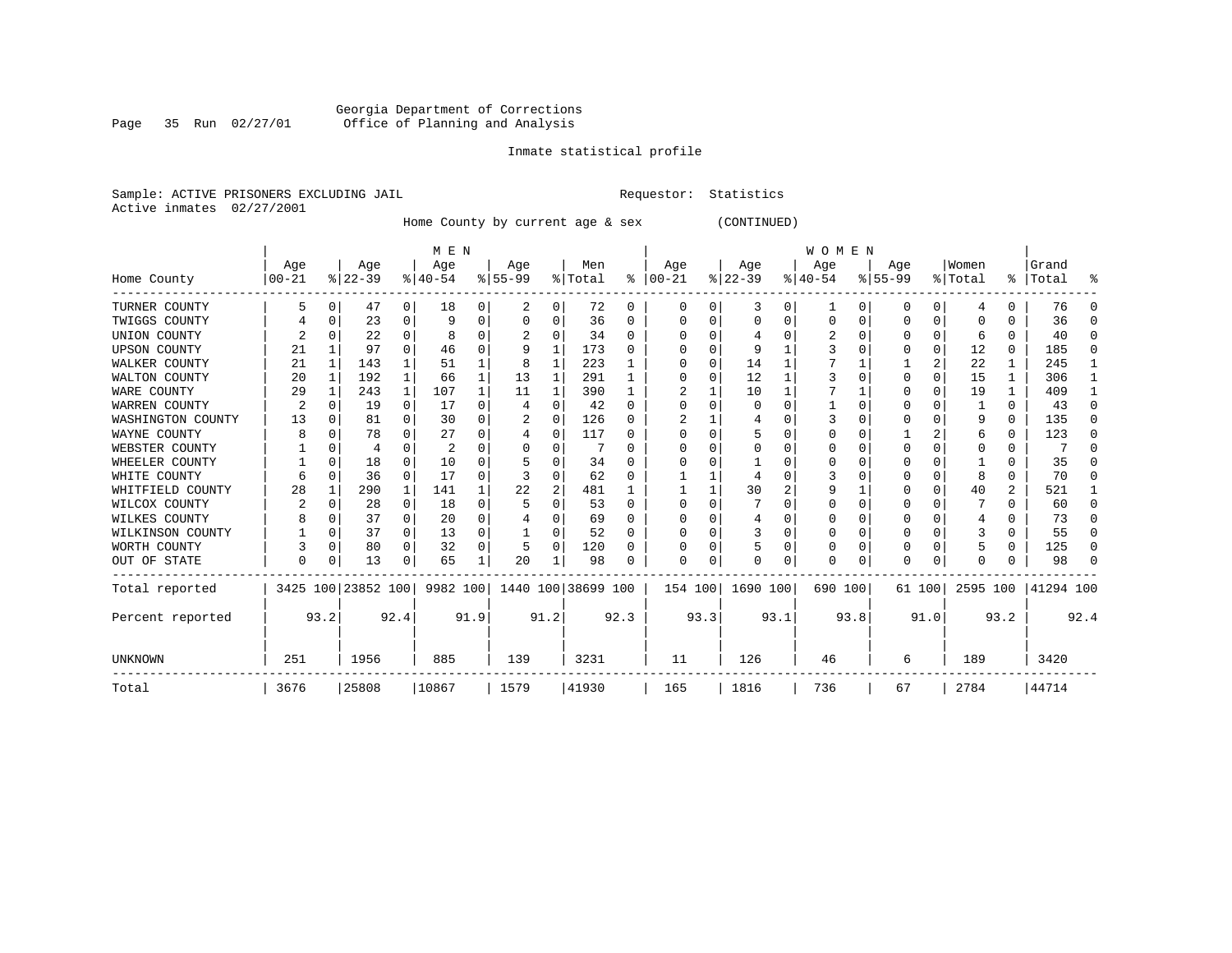Georgia Department of Corrections Page 36 Run 02/27/01 Office of Planning and Analysis

Inmate statistical profile

Sample: ACTIVE PRISONERS EXCLUDING JAIL **Requestor:** Statistics

Active inmates 02/27/2001

Prison Sentence In Years by current age & sex

|                                    |                  |             |                  |                 | M E N              |              |                    |                |                                                     |                |                      |                |                 |             | W O M E N          |          |                    |              |                  |              |                    |              |
|------------------------------------|------------------|-------------|------------------|-----------------|--------------------|--------------|--------------------|----------------|-----------------------------------------------------|----------------|----------------------|----------------|-----------------|-------------|--------------------|----------|--------------------|--------------|------------------|--------------|--------------------|--------------|
| Sentence In Years                  | Age<br>$00 - 21$ |             | Age<br>$ 22-39 $ |                 | Age<br>$8140 - 54$ |              | Age<br>$8155 - 99$ |                | Men<br>% Total                                      |                | Age<br>$8   00 - 21$ |                | Age<br>$ 22-39$ |             | Age<br>$8140 - 54$ |          | Age<br>$8155 - 99$ |              | Women<br>% Total |              | Grand<br>%   Total | $\approx$    |
| $0 - 1$                            | 100              | 3           | 340              | 1               | 111                | $\mathbf{1}$ | 14                 | $1\vert$       | 565                                                 | 1              | 5                    | 3              | 49              | 3           | 16                 |          | 0                  | 0            | 70               | 3            | 635                | 1            |
| $1.1 - 2$                          | 190              | 5           | 724              | 3               | 257                | 2            | 20                 | $\mathbf{1}$   | 1191                                                | 3              | 16                   | 10             | 102             | 6           | 39                 | 5        | 2                  | 3            | 159              | 6            | 1350               | 3            |
| $2.1 - 3$                          | 284              | 8           | 1105             | 4               | 415                | 4            | 48                 | 3              | 1852                                                | $\overline{4}$ | 16                   | 10             | 160             | 9           | 58                 | 8        | $\mathbf{1}$       | 1            | 235              | 8            | 2087               | 5            |
| $3.1 - 4$                          | 222              | 6           | 875              | 3               | 338                | 3            | 36                 | 2              | 1471                                                | 4              | 12                   | 7              | 120             | 7           | 31                 | 4        | 1                  | 1            | 164              | 6            | 1635               | 4            |
| $4.1 - 5$                          | 207              | 6           | 910              | 4               | 317                | 3            | 33                 | 2              | 1467                                                | 4              | 12                   | 7              | 109             | 6           | 37                 | 5        | $\mathbf{1}$       | $\mathbf{1}$ | 159              | 6            | 1626               | 4            |
| $5.1 - 6$                          | 601              | 16          | 2957             | 11              | 1114               | 10           | 128                | 8              | 4800                                                | 11             | 30                   | 18             | 328             | 18          | 127                | 17       | 11                 | 16           | 496              | 18           | 5296               | 12           |
| $6.1 - 7$                          | 172              | 5           | 911              | 4               | 309                | 3            | 32                 | 2              | 1424                                                | 3              | 8                    | 5              | 90              | 5           | 37                 | 5        | 1                  | 1            | 136              | 5            | 1560               | 3            |
| $7.1 - 8$                          | 130              | 4           | 1037             | 4               | 332                | 3            | 41                 | 3              | 1540                                                | 4              | 5                    | 3              | 76              | 4           | 31                 | 4        | 2                  | 3            | 114              | 4            | 1654               | 4            |
| $8.1 - 9$                          | 135              | 4           | 1040             | 4               | 331                | 3            | 36                 | 2              | 1542                                                | 4              | 12                   | 7              | 64              | 4           | 21                 | 3        | $\mathbf{1}$       | $\mathbf 1$  | 98               | 4            | 1640               | 4            |
| $9.1 - 10$                         | 26               | 1           | 328              | 1               | 95                 | $\mathbf 1$  | 10                 | 1              | 459                                                 | 1              | 0                    | 0              | 31              | 2           | 9                  | 1        | $\mathbf{1}$       | 1            | 41               | $\mathbf{1}$ | 500                | 1            |
| $10.1 - 12$                        | 826              | 23          | 4326             | 17 <sup>1</sup> | 1347               | 12           | 206                | 13             | 6705                                                | 16             | 21                   | 13             | 259             | 14          | 93                 | 13       | 3                  | 4            | 376              | 14           | 7081               | 16           |
| $12.1 - 15$                        | 172              | 5           | 1738             | 7               | 576                | 5            | 70                 | $\overline{4}$ | 2556                                                | 6              | 5                    | 3              | 83              | 5           | 39                 | 5        | 3                  | 4            | 130              | 5            | 2686               | 6            |
| $15.1 - 20$                        | 225              | 6           | 2748             | 11              | 1130               | 10           | 164                | 10             | 4267                                                | 10             | 5                    | 3              | 106             | 6           | 52                 | 7        | 7                  | 10           | 170              | 6            | 4437 10            |              |
| 20.1-OVER                          | 183              | 5           | 3525             | 14              | 1918               | 18           | 298                | 19             | 5924                                                | 14             | 7                    | $\overline{4}$ | 105             | 6           | 59                 | 8        | 7                  | 10           | 178              | 6            | 6102               | 14           |
| LIFE                               | 183              | 5           | 3010             | 12              | 2118               | 20           | 418                | 27             | 5729                                                | 14             | 11                   | 7              | 121             | 7           | 86                 | 12       | 26                 | 39           | 244              | 9            | 5973 13            |              |
| <b>DEATH</b>                       | 1                | 0           | 60               | $\mathbf 0$     | 56                 | 1            | 9                  | 1              | 126                                                 | 0              | 0                    | $\mathbf 0$    | 1               | $\mathbf 0$ | $\mathbf 0$        | 0        | 0                  | $\mathbf 0$  | 1                | 0            | 127                | $\mathbf 0$  |
| LIFE W/O PAROLE                    | 3                | $\mathbf 0$ | 127              | 0               | 80                 | $1\vert$     | 14                 | $\mathbf{1}$   | 224                                                 | 1              | 0                    | $\mathbf 0$    | 2               | $\Omega$    | $\mathbf 0$        | $\Omega$ | $\mathbf 0$        | $\mathbf 0$  | 2                | $\Omega$     | 226                | $\mathbf{1}$ |
| YOUTHFUL OFFENDERS                 | 0                | 0           | 1                | 0               | $\mathbf 0$        | 0            | 0                  | 0              | 1                                                   | $\Omega$       | $\Omega$             | $\mathbf 0$    | $\Omega$        | $\mathbf 0$ | $\mathbf 0$        | 0        | $\mathbf 0$        | $\mathbf 0$  | $\Omega$         | $\Omega$     | $\mathbf{1}$       | $\Omega$     |
| Total reported                     |                  |             |                  |                 |                    |              |                    |                | 3660 100 25762 100 10844 100   1577 100   41843 100 |                | 165 100              |                | 1806 100        |             | 735 100            |          |                    | 67 100       | 2773 100         |              | 44616 100          |              |
| Percent reported                   |                  | 99.6        |                  | 99.8            |                    | 99.8         |                    | 99.9           |                                                     | 99.8           |                      | 100.0          |                 | 99.4        |                    | 99.9     |                    | 100.0        |                  | 99.6         |                    | 99.8         |
| NOT REPORTED                       | 16               |             | 46               |                 | 23                 |              | 2                  |                | 87                                                  |                | 0                    |                | 10              |             | 1                  |          | $\mathbf 0$        |              | 11               |              | 98                 |              |
| Total                              | 3676             |             | 25808            |                 | 10867              |              | 1579               |                | 41930                                               |                | 165                  |                | 1816            |             | 736                |          | 67                 |              | 2784             |              | 44714              |              |
| AVG EXCLUDING<br>LIFE, DEATH, YO   | 7.91             |             | 11.24            |                 | 12.71              |              | 14.31              |                | 11.37                                               |                | 6.51                 |                | 7.68            |             | 8.53               |          | 10.67              |              | 7.88             |              | 11.14              |              |
| AVG INCLUDING<br>LIFE=21, YO=3 YRS | 8.56             |             | 12.34            |                 | 14.27              |              | 15.99              |                | 12.65                                               |                | 7.48                 |                | 8.57            |             | 9.99               |          | 14.68              |              | 9.03             |              | 12.42              |              |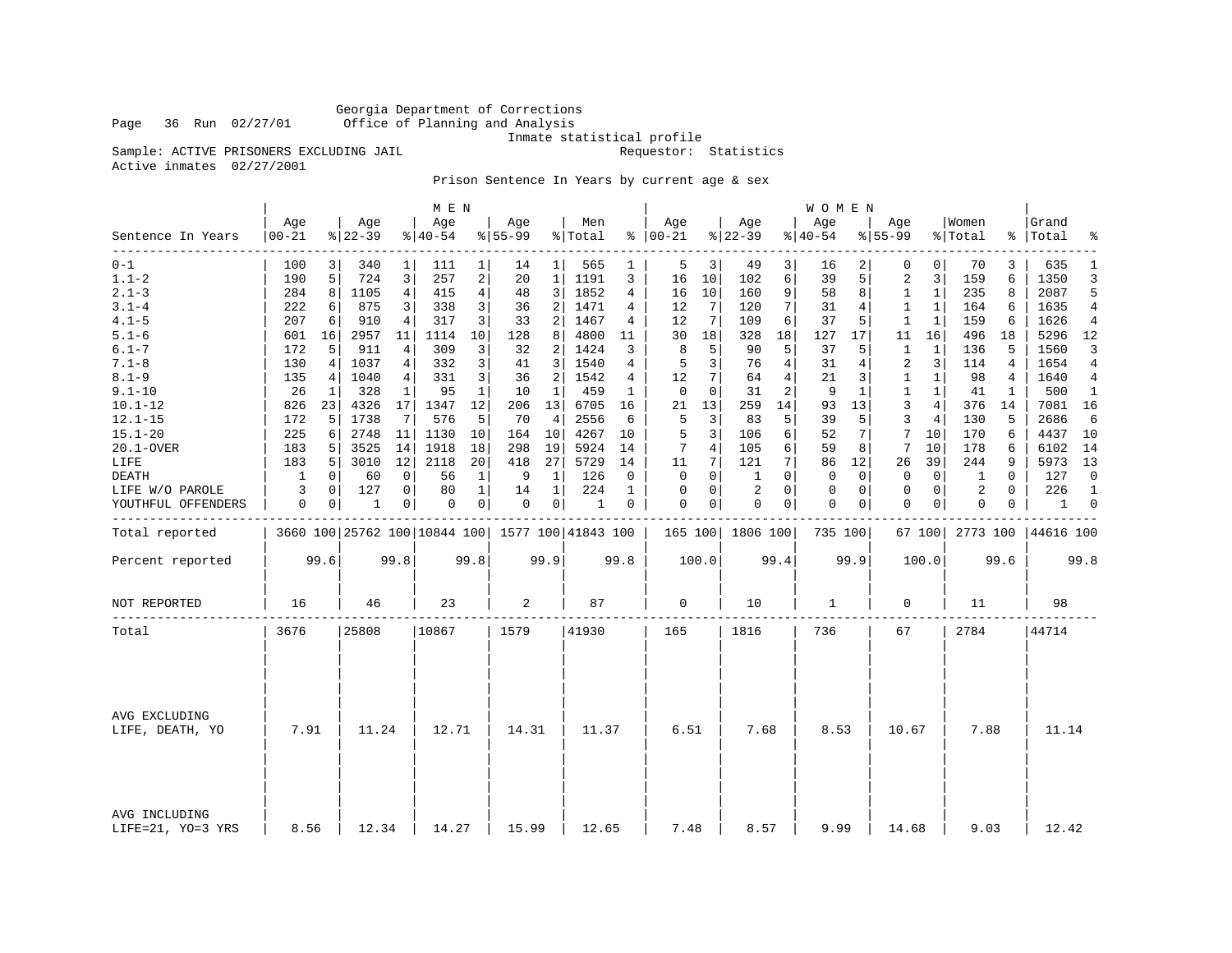#### Georgia Department of Corrections Page 37 Run 02/27/01 Office of Planning and Analysis

#### Inmate statistical profile

Sample: ACTIVE PRISONERS EXCLUDING JAIL **Requestor:** Statistics Active inmates 02/27/2001

Probation To Follow Prison by current age & sex

| Prob After Prison                   | Age<br>  00-21 | Age<br>$8 22-39$                   | M E N<br>Age<br>$8 40-54$    | Age<br>$8155 - 99$ | Men<br>ႜ<br>% Total              | Aqe<br>$00 - 21$     | Aqe<br>$ 22-39 $        | W O M E N<br>Aqe<br>$ 40-54 $ | Age<br>$8155 - 99$   | Women<br>% Total  | Grand<br>%   Total %       |
|-------------------------------------|----------------|------------------------------------|------------------------------|--------------------|----------------------------------|----------------------|-------------------------|-------------------------------|----------------------|-------------------|----------------------------|
| PROBATION TO FOLLOW<br>NO PROBATION | 1618<br>2058   | 7645<br>44<br>30<br>56 18163<br>70 | 26 <br>2878<br>74<br>7989    | 443<br>1136        | 28 12584<br>30<br>72 29346<br>70 | 47<br>78<br>87<br>53 | 33<br>606<br>1210<br>67 | 249<br>34<br>487<br>66        | 19<br>28<br>48<br>72 | 952<br>1832<br>66 | 34   13536 30<br> 31178 70 |
| Total reported                      |                |                                    | 3676 100 25808 100 10867 100 |                    | 1579 100 41930 100               | 165 100              | 1816 100                | 736 100                       | 67 100               | 2784 100          | 44714 100                  |
| Percent reported                    | 100.0          | 100.0                              | 100.0                        | 100.0              | 100.0                            | 100.0                | 100.0                   | 100.0                         | 100.0                | 100.0             | 100.0                      |
| NOT REPORTED                        | 0              | 0                                  | $\mathbf 0$                  | $\mathbf 0$        | $\mathbf 0$                      | $\mathbf 0$          | $\Omega$                | $\mathbf 0$                   | $\Omega$             | $\Omega$          | $\mathbf 0$                |
| Total                               | 3676           | 25808                              | 10867                        | 1579               | 41930                            | 165                  | 1816                    | 736                           | 67                   | 2784              | 44714                      |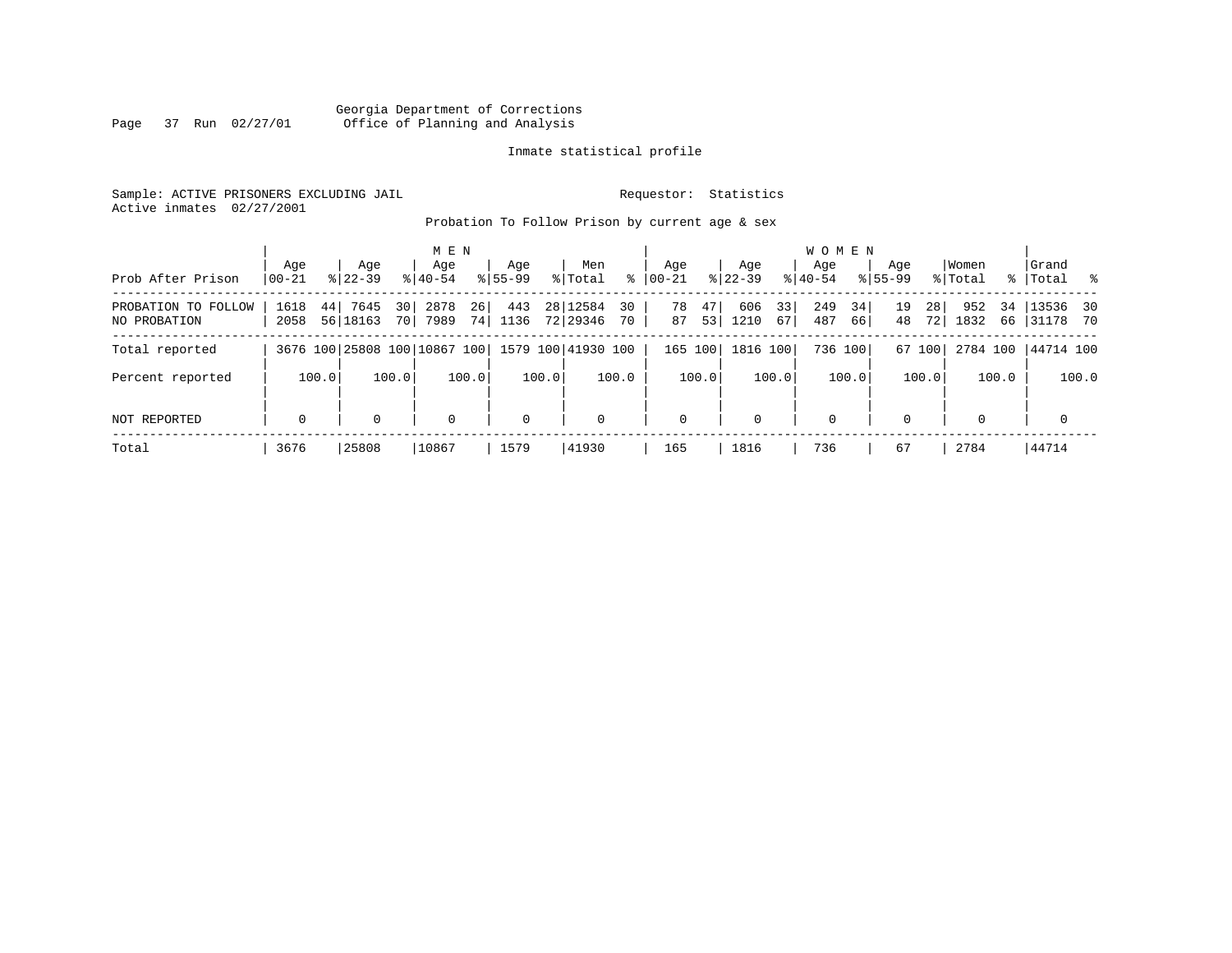#### Georgia Department of Corrections Page 38 Run 02/27/01 Office of Planning and Analysis

#### Inmate statistical profile

Sample: ACTIVE PRISONERS EXCLUDING JAIL **Requestor:** Statistics Active inmates 02/27/2001

Admission Type by current age & sex

|                      |                  |          |                  |          | M E N                        |          |                  |             |                    |              |                 |              |                 |          | <b>WOMEN</b>    |             |                    |          |                  |          |                |          |
|----------------------|------------------|----------|------------------|----------|------------------------------|----------|------------------|-------------|--------------------|--------------|-----------------|--------------|-----------------|----------|-----------------|-------------|--------------------|----------|------------------|----------|----------------|----------|
| Admission Type       | Age<br>$00 - 21$ |          | Age<br>$8 22-39$ |          | Age<br>$8 40-54$             |          | Age<br>$8 55-99$ |             | Men<br>% Total     | ႜ            | Age<br>$ 00-21$ |              | Age<br>$ 22-39$ |          | Age<br>$ 40-54$ |             | Age<br>$8155 - 99$ |          | Women<br>% Total | ွေ       | Grand<br>Total | 옹        |
|                      |                  |          |                  |          |                              |          |                  |             |                    |              |                 |              |                 |          |                 |             |                    |          |                  |          |                |          |
| COMMITTED FROM COURT | 3033             |          | 83 16454         | 64       | 7056                         | 65       | 1175             |             | 75 27718           | 66           | 137             | 83           | 1100            | 61       | 476             | 65          | 59                 | 88       | 1772             | 64       | 29490          | 66       |
| RETURN APPEAL/BOND   | 0                | $\Omega$ |                  | 0        | $\overline{4}$               | $\Omega$ | $\Omega$         | 0           | 11                 | 0            | $\Omega$        | $\mathbf 0$  | $\Omega$        | 0        |                 | 0           | $\Omega$           | $\Omega$ |                  | O        | 12             | $\Omega$ |
| PAROLE REV/NEW SENT  | 123              | 3        | 4357             | 17       | 1850                         | 17       | 184              | 12          | 6514               | 16           |                 | 2            | 220             | 12       | 103             | 14          | 4                  | 6        | 331              | 12       | 6845           | 15       |
| PAR REV/NO NEW SENT  | 29               |          | 815              | 3        | 406                          | 4        | 36               | 2           | 1286               | 3            |                 |              | 92              | 5        | 24              | 3           |                    |          | 118              | 4        | 1404           | 3        |
| PROB VIOL/TOTAL REV  | 0                | $\Omega$ | 0                | 0        |                              | 0        | O                | 0           |                    | $\Omega$     | $\Omega$        | $\Omega$     | $\Omega$        | O        | $\Omega$        | $\Omega$    | $\Omega$           | $\Omega$ | 0                | 0        |                | $\Omega$ |
| PROB VIOL/PARTIAL    | 209              | 6        | 1185             | 5        | 398                          | 4        | 43               | 3           | 1835               | 4            | 10              | 6            | 156             | 9        | 48              | 7           | 2                  | 3        | 216              | 8        | 2051           | 5        |
| ADMIT FM OTHER CUST  |                  | $\Omega$ | 16               | $\Omega$ | -7                           | O        | 4                | $\Omega$    | 28                 | $\Omega$     | $\Omega$        | 0            | 0               | O        | $\Omega$        | $\Omega$    | 0                  | $\Omega$ | 0                | U        | 28             | $\Omega$ |
| SHOCK INCARCERATION  | $\Omega$         | $\Omega$ | O                | $\Omega$ | $\Omega$                     | 0        | $\Omega$         | 0           | 0                  | $\Omega$     | $\Omega$        | $\Omega$     | 0               | $\Omega$ | 0               | 0           | 0                  | 0        | $\Omega$         | $\Omega$ | $\Omega$       | $\cap$   |
| PROB REV/REMAINDER   | 242              | 7        | 2487             | 10       | 854                          | 8        | 92               | 6           | 3675               | 9            | 11              | 7            | 233             | 13       | 78              | 11          |                    | 1        | 323              | 12       | 3998           | 9        |
| NEW SENT/PAR REV PND |                  | $\Omega$ | 39               | $\Omega$ | 26                           | $\Omega$ | 3                | $\mathbf 0$ | 69                 | $\Omega$     | $\Omega$        | $\Omega$     | -1              | O        | 1               | $\mathbf 0$ | 0                  | $\Omega$ | 2                | U        | 71             | ∩        |
| LIFE W/O PAROLE      | 2                | $\Omega$ | 82               | 0        | 39                           | $\Omega$ | 10               | 1           | 133                | $\Omega$     |                 | $\cap$       | $\Omega$        | O        | $\Omega$        | $\Omega$    | 0                  | $\Omega$ | $\Omega$         | 0        | 133            | ∩        |
| PAROLE REV BOOT CAMP |                  | $\Omega$ | 9                | $\Omega$ | 2                            | $\Omega$ | 0                | 0           | 11                 | 0            | U               | $\Omega$     | $\Omega$        | O        | 0               | 0           | O                  | $\Omega$ | $\Omega$         | U        | 11             | ∩        |
| PAR REV/RSN UNKNOWN  |                  | $\Omega$ | 24               | 0        | 55                           |          | 22               | 1           | 101                | $\Omega$     |                 | $\cap$       | $\Omega$        | O        | O               | $\Omega$    | O                  | 0        | $\Omega$         | 0        | 101            | ∩        |
| PROBATION/PAROLE REV |                  | $\Omega$ | O                | 0        | $\Omega$                     | $\Omega$ | $\Omega$         | O           | $\Omega$           | $\cap$       | U               | $\cap$       | $\Omega$        | O        | $\Omega$        | $\Omega$    | U                  |          | $\Omega$         | 0        | $\Omega$       | n        |
| PB PAROLE RESCINDED  |                  | $\Omega$ | 8                | U        |                              | U        | $\Omega$         | 0           | 10                 | $\Omega$     | U               | O            | $\Omega$        | O        | $\Omega$        | $\Omega$    | O                  | $\Omega$ | $\Omega$         | U        | 10             |          |
| PROB REVOC/SPEC COND | 4                | $\Omega$ | 33               | 0        | 14                           | O        | -1               | U           | 52                 | $\Omega$     |                 |              | 6               | U        | 4               | 1           | O                  | 0        | 12               | U        | 64             | $\Omega$ |
| PAR REV/REVOC CENTER | 6                | 0        | 211              | 1        | 120                          |          | б                | O           | 343                |              |                 | U            | U               | U        | $\Omega$        | 0           | O                  | 0        | $\Omega$         | 0        | 343            | 1        |
| INFORMATION ONLY     |                  | $\Omega$ | O                | 0        | $\Omega$                     | U        | U                | O           | $\Omega$           | $\Omega$     | O               | U            | $\Omega$        | U        | 0               | 0           | O                  | 0        | $\Omega$         | U        | $\Omega$       | $\Omega$ |
| INCOMPLETE SENT PKG  |                  | $\Omega$ | N                | 0        | $\Omega$                     | O        | U                | $\Omega$    | $\Omega$           | $\Omega$     | O               | <sup>0</sup> | $\Omega$        | U        | $\Omega$        | 0           | O                  | 0        | $\Omega$         | 0        |                | $\cap$   |
| HANCOCK REVOC CENTER |                  | $\Omega$ | 5                | 0        | $\cap$                       | 0        | U                | $\Omega$    | 5                  | $\Omega$     |                 | 0            | $\Omega$        | U        | $\Omega$        | $\Omega$    | O                  | 0        | $\Omega$         | 0        |                | $\cap$   |
| WHITWORTH DETENTION  |                  | $\Omega$ | 30               | 0        | 12                           | 0        | -1               | 0           | 46                 | $\Omega$     |                 | 0            | $\Omega$        | 0        | $\Omega$        | 0           | O                  | 0        | $\Omega$         | U        | 46             | $\Omega$ |
| DCYS AT RISK         |                  | $\Omega$ | 2                | $\Omega$ | $\Omega$                     | $\Omega$ |                  | 0           | 10                 | $\Omega$     |                 | $\Omega$     |                 | 0        | $\Omega$        | 0           | $\Omega$           | 0        | 0                | 0        | 10             | $\cap$   |
| OTHER                | $\Omega$         | 0        | O                | 0        | n                            | 0        | U                | 0           | $\Omega$           | <sup>0</sup> | U               | U            |                 | O        | $\Omega$        | $\Omega$    | $\Omega$           | $\Omega$ | $\Omega$         | U        | O              |          |
| Total reported       |                  |          |                  |          | 3661 100 25764 100 10846 100 |          |                  |             | 1577 100 41848 100 |              | 165 100         |              | 1808 100        |          | 735 100         |             |                    | 67 100   | 2775 100         |          | 44623 100      |          |
| Percent reported     |                  | 99.6     |                  | 99.8     |                              | 99.8     |                  | 99.9        |                    | 99.8         |                 | 100.0        |                 | 99.6     |                 | 99.9        |                    | 100.0    |                  | 99.7     |                | 99.8     |
| UNKNOWN              | 15               |          | 44               |          | 21                           |          | 2                |             | 82                 |              | 0               |              | 8               |          | 1               |             | 0                  |          | 9                |          | 91             |          |
| Total                | 3676             |          | 25808            |          | 10867                        |          | 1579             |             | 41930              |              | 165             |              | 1816            |          | 736             |             | 67                 |          | 2784             |          | 44714          |          |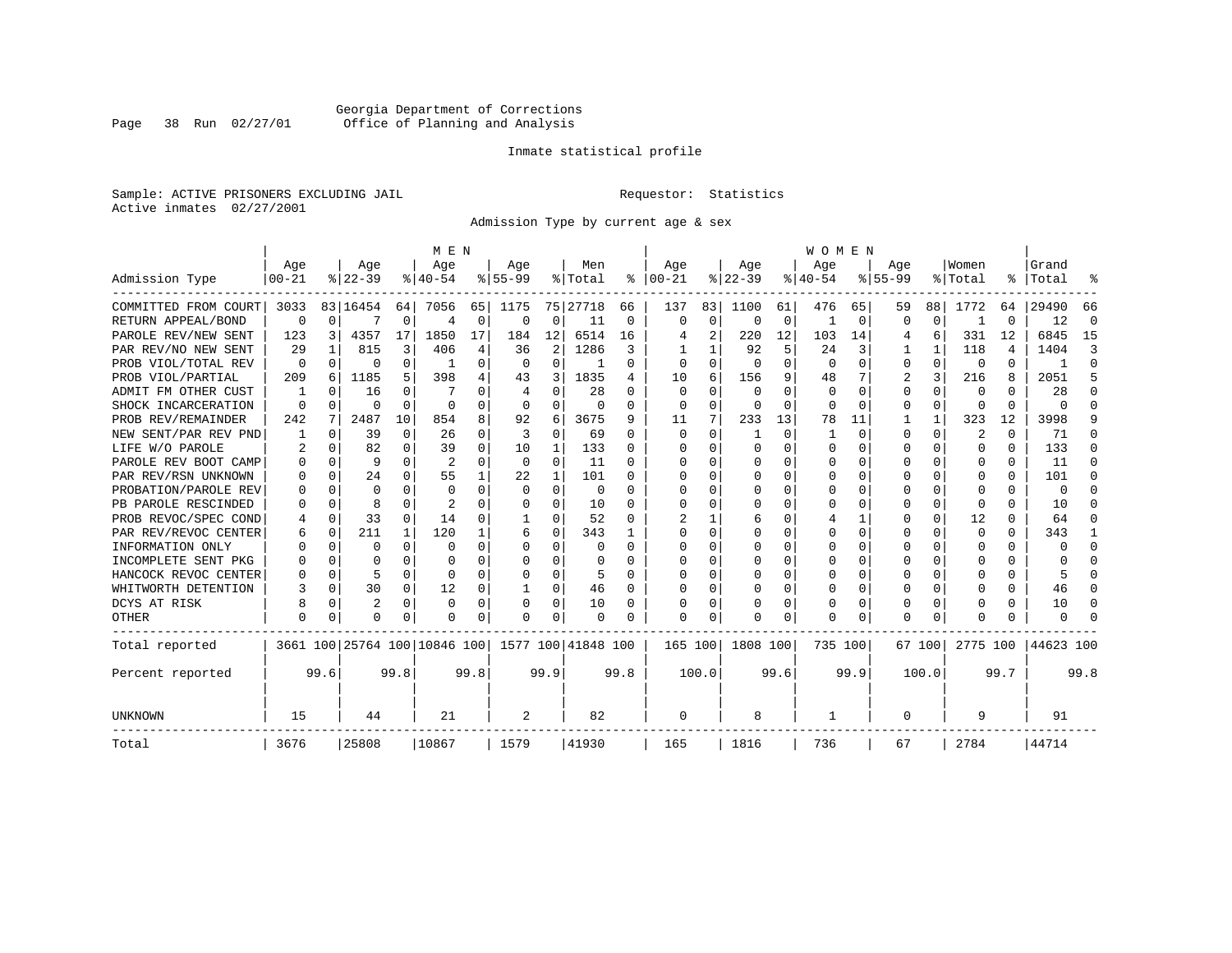#### Georgia Department of Corrections Page 39 Run 02/27/01 Office of Planning and Analysis

### Inmate statistical profile

|  | Sample: ACTIVE PRISONERS EXCLUDING JAIL |  |                                   |  | Requestor: Statistics |
|--|-----------------------------------------|--|-----------------------------------|--|-----------------------|
|  | Active inmates 02/27/2001               |  |                                   |  |                       |
|  |                                         |  | Release Type by current age & sex |  |                       |

| Release Type                         | Aqe<br>  00-21 | Aqe<br>$8122 - 39$ | Age<br>$8140 - 54$                                                                              | M E N<br>Age<br>$8155 - 99$ |                                        | Men<br>% Total | °≈                           | Aqe<br>$00 - 21$  |                | Aqe<br>$ 22-39 $             |                      | <b>WOMEN</b><br>Age<br>$8 40-54$ |          | Aqe<br>$8155 - 99$ |                               | Women<br>% Total     | Grand<br>%   Total % |                            |
|--------------------------------------|----------------|--------------------|-------------------------------------------------------------------------------------------------|-----------------------------|----------------------------------------|----------------|------------------------------|-------------------|----------------|------------------------------|----------------------|----------------------------------|----------|--------------------|-------------------------------|----------------------|----------------------|----------------------------|
| PAROLE<br>SENTENCE EXPIRED<br>Active | د 1<br>0       | 44<br>$\Omega$     | 0 <sup>1</sup><br>21<br>$\Omega$<br>$\Omega$<br>3676 100 25808 100 10866 100 1579 100 41929 100 | 01                          | 0 I<br>2<br>$\Omega$<br>$\overline{0}$ | 82             | $\mathbf{0}$<br>$\mathbf{0}$ | 0<br>$\mathbf{0}$ | 0 <sup>1</sup> | $\Omega$<br>165 100 1816 100 | $\Omega$<br>$\Omega$ | 0<br>736 100                     | $\Omega$ | $\circ$            | 0<br>0 <sup>1</sup><br>67 100 | $\Omega$<br>2784 100 | 91<br>44713 100      | $\overline{0}$<br>$\Omega$ |
| Total                                | 3676           | 25808              | 10867                                                                                           | 1579                        |                                        | 41930          |                              | 165               |                | 1816                         |                      | 736                              |          | 67                 |                               | 2784                 | 44714                |                            |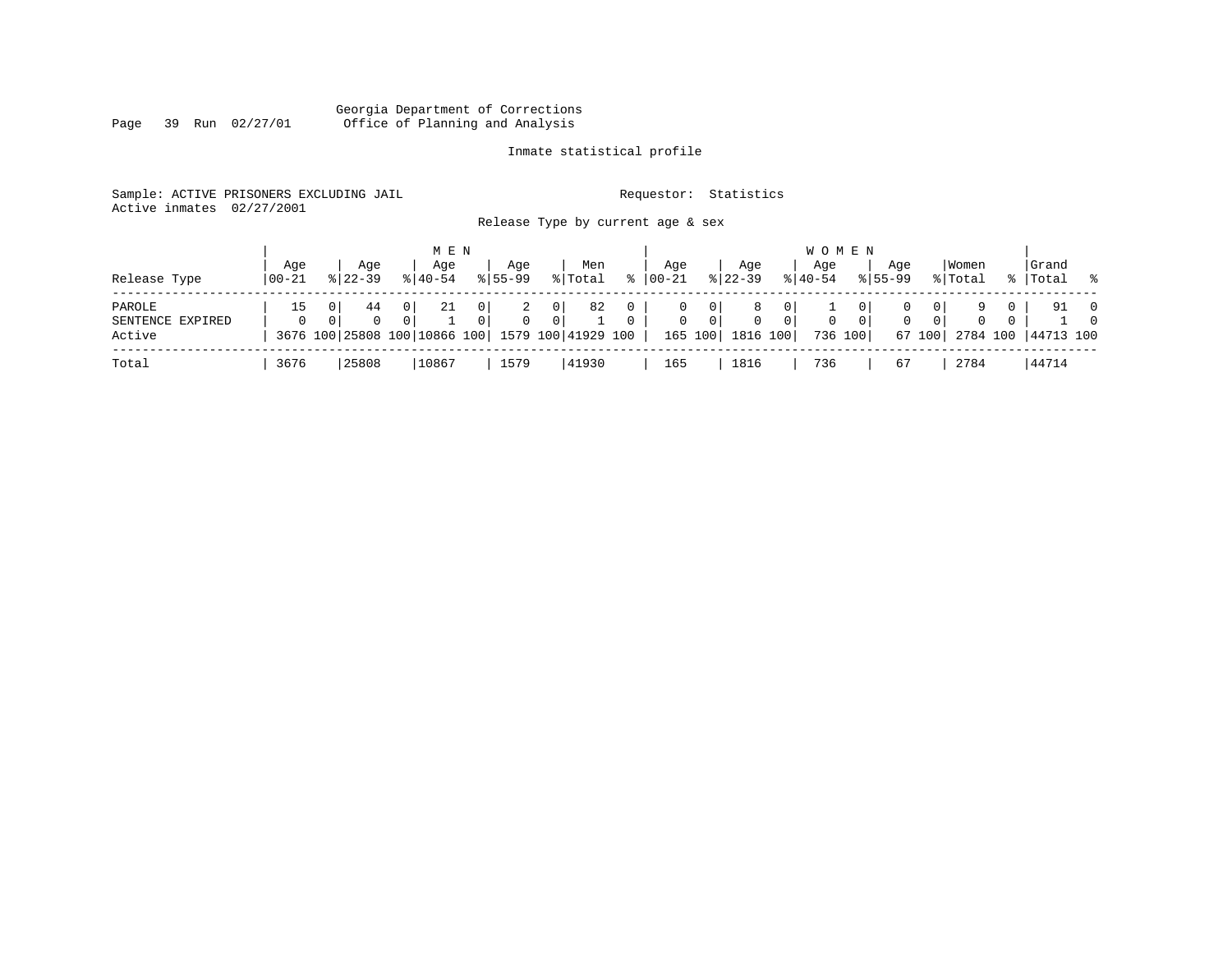#### Georgia Department of Corrections Page 40 Run 02/27/01 Office of Planning and Analysis

#### Inmate statistical profile

Sample: ACTIVE PRISONERS EXCLUDING JAIL **Requestor:** Statistics Active inmates 02/27/2001

Inst By Group by current age & sex

|                      |           |       |           |                | M E N                        |       |           |       |                    |                |             |             |          |             | <b>WOMEN</b> |          |           |                |          |       |           |          |
|----------------------|-----------|-------|-----------|----------------|------------------------------|-------|-----------|-------|--------------------|----------------|-------------|-------------|----------|-------------|--------------|----------|-----------|----------------|----------|-------|-----------|----------|
|                      | Age       |       | Age       |                | Age                          |       | Age       |       | Men                |                | Age         |             | Age      |             | Age          |          | Age       |                | Women    |       | Grand     |          |
| Inst By Group        | $00 - 21$ |       | $ 22-39 $ |                | $ 40-54 $                    |       | $8 55-99$ |       | % Total            | ⊱              | $00 - 21$   |             | $ 22-39$ |             | $ 40-54 $    |          | $8 55-99$ |                | % Total  |       | %   Total | ႜ        |
| County jails         | 0         | 0     | 0         | 0              | $\Omega$                     | 0     |           | 0     | 0                  |                | 0           | 0           |          | 0           | 0            |          | $\Omega$  | 0              |          | Ü     |           |          |
| Transitional centers | 21        |       | 476       | 2              | 210                          | 2     | 13        |       | 720                | $\overline{2}$ | 11          | 7           | 132      | 7           | 54           |          | 2         | 3              | 199      | 7     | 919       |          |
| County camps         | 336       | q     | 2747      | 11             | 682                          | б.    | 24        |       | 3789               | 9              | $\Omega$    | U           | $\Omega$ |             | $\Omega$     |          | $\Omega$  |                | $\Omega$ | 0     | 3789      | 8        |
| Inmate boot camps    | 233       |       | 478       |                | 0                            |       |           |       | 711                |                |             |             |          |             | 0            |          |           |                |          |       | 712       |          |
| State prisons        | 2730      | 74 l  | 19380     | 75             | 8831                         | 81    | 1409      | 89    | 32350              |                | 154         | 93          | 1683     | 93          | 682          | 93       | 65        | 97             | 2584     | 93    | 34934     | 78       |
| Private prisons      | 354       | 10    | 2713      | 11             | 1139                         | 10    | 133       | 8     | 4339               | 10             | 0           | $\Omega$    | $\Omega$ | 0           | $\Omega$     |          | $\Omega$  |                | $\Omega$ | U     | 4339      | 10       |
| Other                | 2         | 0     | 14        | 0 <sup>1</sup> | 4                            | 0     | $\Omega$  | 0     | 20                 | $\Omega$       | $\mathbf 0$ | $\mathbf 0$ | 0        | $\mathbf 0$ | $\mathbf 0$  | $\Omega$ | 0         | $\overline{0}$ | 0        |       | 20        | $\Omega$ |
| Total reported       |           |       |           |                | 3676 100 25808 100 10866 100 |       |           |       | 1579 100 41929 100 |                | 165 100     |             | 1816 100 |             | 736 100      |          |           | 67 100         | 2784 100 |       | 44713 100 |          |
| Percent reported     |           | 100.0 |           | 100.0          |                              | 100.0 |           | 100.0 |                    | 100.0          |             | 100.0       |          | 100.0       |              | 100.0    |           | 100.0          |          | 100.0 |           | 100.0    |
|                      | 0         |       | $\Omega$  |                |                              |       | $\Omega$  |       |                    |                | $\Omega$    |             | $\Omega$ |             | $\Omega$     |          | $\Omega$  |                | $\Omega$ |       |           |          |
| Not reported         |           |       |           |                |                              |       |           |       |                    |                |             |             |          |             |              |          |           |                |          |       |           |          |
| Total                | 3676      |       | 25808     |                | 10867                        |       | 1579      |       | 41930              |                | 165         |             | 1816     |             | 736          |          | 67        |                | 2784     |       | 44714     |          |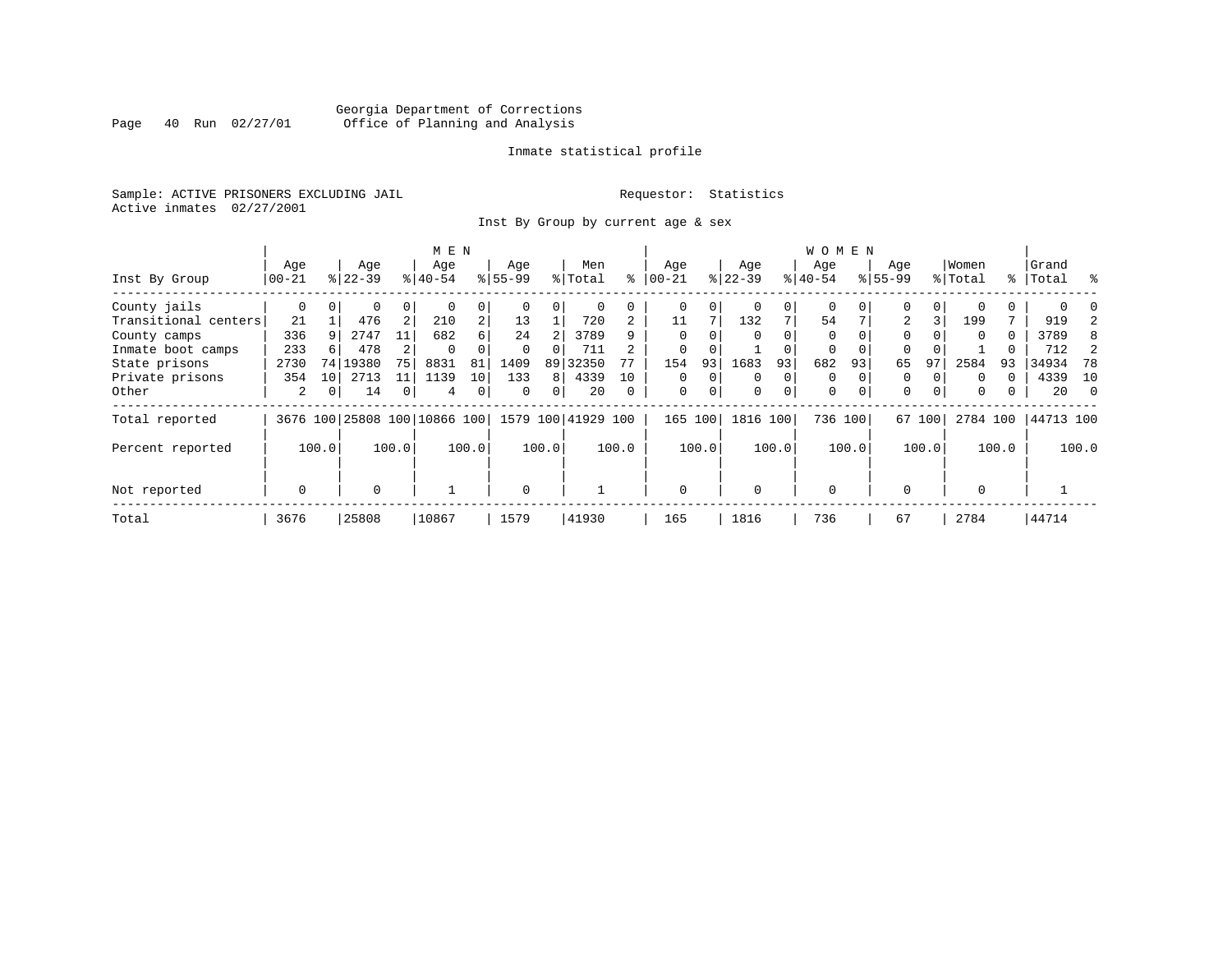#### Georgia Department of Corrections Page 41 Run 02/27/01 Office of Planning and Analysis

#### Inmate statistical profile

Sample: ACTIVE PRISONERS EXCLUDING JAIL **Requestor:** Statistics Active inmates 02/27/2001

Institution by current age & sex

| Institution<br>$00 - 21$ | Age<br>3       |             | Age<br>$8 22-39$ |              | Age<br>$8 40-54$ | $8155 - 99$ | Aqe            |             | Men         |              | Age          |                | Aqe         |                | Aqe      |             | Aqe         |              | Women       |          | Grand     |                |
|--------------------------|----------------|-------------|------------------|--------------|------------------|-------------|----------------|-------------|-------------|--------------|--------------|----------------|-------------|----------------|----------|-------------|-------------|--------------|-------------|----------|-----------|----------------|
|                          |                |             |                  |              |                  |             |                |             |             |              |              |                |             |                |          |             |             |              |             |          |           |                |
|                          |                |             |                  |              |                  |             |                |             | % Total     | နွ           | $ 00-21$     |                | $ 22-39$    |                | $ 40-54$ |             | $8155 - 99$ |              | % Total     |          | %   Total |                |
| Albany Trans Ctr         |                | 0           | 97               | 0            | 47               | 0           | 2              | 0           | 149         | 0            | $\Omega$     | $\mathbf{0}$   | 0           | 0              | 0        | 0           | 0           | 0            | $\mathbf 0$ | 0        | 149       | $\Omega$       |
| Atlanta Trans Ctr(M)     | $\overline{2}$ | $\mathbf 0$ | 156              | $\mathbf{1}$ | 77               | $\mathbf 1$ | 8              | $\mathbf 1$ | 243         | $\mathbf{1}$ | $\Omega$     | $\Omega$       | $\mathbf 0$ | $\mathbf 0$    | $\Omega$ | $\mathbf 0$ | $\Omega$    | $\Omega$     | $\mathbf 0$ | $\Omega$ | 243       | $\mathbf{1}$   |
| Macon Trans Ctr          | 5              | 0           | 89               | $\Omega$     | 32               | 0           | 1              | $\mathbf 0$ | 127         | $\Omega$     | $\Omega$     | $\mathbf 0$    | $\Omega$    | $\mathbf 0$    | $\Omega$ | $\mathbf 0$ | 0           | $\Omega$     | $\Omega$    | $\Omega$ | 127       | $\Omega$       |
| Metro Trans Ctr (W)      | $\Omega$       | 0           | $\Omega$         | $\Omega$     | $\Omega$         | $\mathbf 0$ | $\Omega$       | $\mathbf 0$ | $\Omega$    | $\Omega$     | 4            | $\overline{a}$ | 90          | 5              | 29       | 4           | 1           | $\mathbf{1}$ | 124         | 4        | 124       | $\Omega$       |
| Savannah Trans Ctr       | 11             | $\Omega$    | 134              | $\mathbf{1}$ | 54               | $\Omega$    |                | $\Omega$    | 201         | 0            | $\cap$       | 0              | $\Omega$    | $\Omega$       | $\Omega$ | $\Omega$    | $\Omega$    | $\Omega$     | $\Omega$    | $\Omega$ | 201       | $\Omega$       |
| Savannah Womens TC       | $\Omega$       | $\Omega$    | 0                | $\Omega$     | $\Omega$         | $\Omega$    | $\Omega$       | $\Omega$    | $\mathbf 0$ | 0            |              | 4              | 42          | $\overline{c}$ | 25       | 3           | 1           | 1            | 75          | 3        | 75        | $\Omega$       |
| Central State Hosp       | 2              | 0           | 14               | $\mathbf 0$  | $\overline{4}$   | 0           | 0              | 0           | 20          | $\Omega$     | $\Omega$     | $\Omega$       | $\Omega$    | $\mathbf 0$    | $\Omega$ | $\mathbf 0$ | $\mathbf 0$ | $\mathbf 0$  | $\mathbf 0$ | $\Omega$ | 20        | $\Omega$       |
| Bulloch County           | 17             | $\Omega$    | 83               | $\Omega$     | 26               | $\Omega$    | $\Omega$       | $\Omega$    | 126         | $\Omega$     | $\cap$       | $\Omega$       | $\Omega$    | 0              | $\Omega$ | $\Omega$    | $\Omega$    | $\Omega$     | $\Omega$    | $\Omega$ | 126       | $\Omega$       |
| Carroll County           | 24             | 1           | 145              | $\mathbf{1}$ | 26               | 0           | $\overline{c}$ | $\mathbf 0$ | 197         | $\Omega$     | $\cap$       | 0              | $\Omega$    | $\Omega$       | $\Omega$ | 0           | $\Omega$    | $\Omega$     | $\Omega$    | $\Omega$ | 197       | $\Omega$       |
| Clarke County            | $\mathbf{1}$   | $\mathbf 0$ | 77               | 0            | 19               | 0           | $\Omega$       | $\mathbf 0$ | 97          | $\Omega$     |              | $\Omega$       | $\Omega$    | 0              | C        | 0           | $\Omega$    | $\Omega$     | $\Omega$    | $\Omega$ | 97        | $\Omega$       |
| Colquitt County          | 17             | $\Omega$    | 107              | $\Omega$     | 28               | $\Omega$    | $\Omega$       | $\Omega$    | 152         | $\Omega$     | ∩            | 0              | $\Omega$    | $\Omega$       | $\Omega$ | $\Omega$    | $\Omega$    | $\Omega$     | $\Omega$    | $\Omega$ | 152       | $\Omega$       |
| Coweta County            | 12             | $\Omega$    | 127              | $\Omega$     | 42               | $\Omega$    | 3              | $\mathbf 0$ | 184         | $\Omega$     | <sup>0</sup> | $\Omega$       | $\Omega$    | $\Omega$       | $\Omega$ | $\Omega$    | $\Omega$    | $\Omega$     | $\mathbf 0$ | $\Omega$ | 184       | $\Omega$       |
| Decatur County           | 8              | $\mathbf 0$ | 69               | $\Omega$     | 25               | $\mathbf 0$ | $\mathbf 1$    | $\mathbf 0$ | 103         | $\Omega$     | $\Omega$     | $\Omega$       | 0           | 0              |          | $\mathbf 0$ | $\Omega$    | 0            | $\mathbf 0$ | $\Omega$ | 103       | $\Omega$       |
| Effingham County         | 6              | $\mathbf 0$ | 39               | $\Omega$     | 9                | $\Omega$    | $\mathbf 1$    | $\mathbf 0$ | 55          | $\Omega$     | $\Omega$     | $\Omega$       | O           | $\Omega$       | $\Omega$ | 0           | $\Omega$    | $\Omega$     | $\Omega$    | $\Omega$ | 55        | $\Omega$       |
| Floyd County             | 19             | 1           | 148              | $\mathbf 1$  | 41               | 0           | $\Omega$       | 0           | 208         | $\Omega$     | ∩            | $\Omega$       | $\Omega$    | 0              | $\Omega$ | 0           | $\Omega$    | $\Omega$     | 0           | 0        | 208       | $\Omega$       |
| Gwinnett County          | 15             | 0           | 70               | 0            | 22               | 0           | 2              | $\mathbf 0$ | 109         | 0            |              | $\Omega$       | $\Omega$    | 0              | $\Omega$ | 0           | $\Omega$    | $\Omega$     | $\mathbf 0$ | $\Omega$ | 109       | $\Omega$       |
| Hall County              | 18             | $\Omega$    | 170              | $\mathbf{1}$ | 30               | $\Omega$    | $\mathbf{1}$   | $\Omega$    | 219         | $\mathbf{1}$ | ∩            | $\Omega$       | $\Omega$    | 0              | $\Omega$ | $\Omega$    | $\Omega$    | $\Omega$     | $\Omega$    | $\Omega$ | 219       | $\Omega$       |
| Harris County            | 4              | $\Omega$    | 28               | $\Omega$     | .5               | $\Omega$    | $\mathbf{1}$   | $\Omega$    | 38          | $\Omega$     | ∩            | $\Omega$       | $\Omega$    | 0              | $\Omega$ | $\Omega$    | $\Omega$    | $\Omega$     | $\Omega$    | $\Omega$ | 38        | $\Omega$       |
| Jackson County           | 8              | $\mathbf 0$ | 116              | $\Omega$     | 29               | $\Omega$    | $\mathbf{1}$   | $\mathbf 0$ | 154         | $\Omega$     |              | $\Omega$       | O           | 0              |          | $\mathbf 0$ | $\Omega$    | $\Omega$     | $\mathbf 0$ | $\Omega$ | 154       | $\Omega$       |
| Jefferson County         | 15             | $\mathbf 0$ | 134              | $\mathbf{1}$ | 29               | $\Omega$    | $\mathbf{1}$   | $\Omega$    | 179         | $\Omega$     | $\Omega$     | $\Omega$       | $\Omega$    | $\Omega$       | $\Omega$ | 0           | $\Omega$    | $\Omega$     | $\Omega$    | $\Omega$ | 179       | $\Omega$       |
| Mitchell County          | 9              | 0           | 47               | $\Omega$     | 12               | 0           | $\Omega$       | $\mathbf 0$ | 68          | 0            | <sup>0</sup> | 0              | $\Omega$    | 0              | $\Omega$ | 0           | $\Omega$    | $\Omega$     | $\Omega$    | $\Omega$ | 68        | $\Omega$       |
| Muscogee County          | 42             | 1           | 331              | $\mathbf{1}$ | 80               | 1           | 2              | $\mathbf 0$ | 455         | 1            |              | $\Omega$       | $\Omega$    | 0              | O        | 0           | $\Omega$    | $\Omega$     | $\mathbf 0$ | $\Omega$ | 455       | -1             |
| Richmond County          | 13             | $\mathbf 0$ | 142              | $\mathbf{1}$ | 40               | $\Omega$    | 3              | $\mathbf 0$ | 198         | $\Omega$     | $\cap$       | 0              | $\Omega$    | 0              | $\Omega$ | 0           | $\Omega$    | $\Omega$     | $\Omega$    | $\Omega$ | 198       | $\Omega$       |
| Screven County           | 15             | $\mathbf 0$ | 107              | $\Omega$     | 16               | $\mathbf 0$ | 0              | $\mathbf 0$ | 138         | 0            | $\Omega$     | $\Omega$       | $\Omega$    | $\mathbf 0$    | $\Omega$ | 0           | $\Omega$    | $\Omega$     | $\mathbf 0$ | $\Omega$ | 138       | $\Omega$       |
| Spalding County          | 8              | $\mathbf 0$ | 106              | $\mathbf 0$  | 33               | $\mathbf 0$ | $\mathbf 1$    | $\mathbf 0$ | 148         | $\Omega$     | $\Omega$     | $\Omega$       | $\Omega$    | 0              |          | $\mathbf 0$ | $\Omega$    | 0            | $\mathbf 0$ | $\Omega$ | 148       | $\Omega$       |
| Stewart County           | 5              | $\Omega$    | 30               | $\Omega$     | 6                | $\Omega$    | $\mathbf{1}$   | $\Omega$    | 42          | $\Omega$     | $\Omega$     | $\Omega$       | $\Omega$    | $\Omega$       | $\Omega$ | 0           | $\Omega$    | $\Omega$     | $\Omega$    | $\Omega$ | 42        | $\Omega$       |
| Sumter County            | 33             | 1           | 237              | $\mathbf{1}$ | 50               | $\Omega$    | $\mathbf{1}$   | $\Omega$    | 321         | 1            | $\cap$       | 0              | $\Omega$    | 0              | $\Omega$ | 0           | $\Omega$    | $\Omega$     | $\Omega$    | $\Omega$ | 321       | $\mathbf{1}$   |
| Terrell County           | 5              | 0           | 98               | $\Omega$     | 25               | 0           | $\mathbf{1}$   | $\mathbf 0$ | 129         | $\Omega$     |              | $\Omega$       | $\Omega$    | O              | $\Omega$ | $\mathbf 0$ | $\Omega$    | $\Omega$     | $\Omega$    | $\Omega$ | 129       | $\Omega$       |
| Thomas County            | 9              | $\Omega$    | 103              | $\Omega$     | 16               | $\Omega$    | 1              | $\Omega$    | 129         | 0            | ∩            | $\cap$         | $\Omega$    | 0              | $\Omega$ | $\Omega$    | $\Omega$    | $\Omega$     | $\Omega$    | $\Omega$ | 129       | $\Omega$       |
| Troup County             | 10             | 0           | 81               | $\mathbf 0$  | 27               | $\Omega$    | 1              | $\mathbf 0$ | 119         | 0            | ∩            | $\Omega$       | $\Omega$    | 0              | $\Omega$ | 0           | $\Omega$    | $\Omega$     | $\mathbf 0$ | $\Omega$ | 119       | $\Omega$       |
| Clayton County           | 23             | $\mathbf 1$ | 152              | $\mathbf{1}$ | 46               | 0           | $\Omega$       | $\mathbf 0$ | 221         | 1            |              | 0              | 0           | 0              | C        | 0           | $\Omega$    | $\Omega$     | $\mathbf 0$ | $\Omega$ | 221       | $\Omega$       |
| Ware Prison              | 116            | 3           | 853              | 3            | 283              | 3           | 27             | 2           | 1279        | 3            | $\Omega$     | 0              | $\Omega$    | 0              | $\Omega$ | 0           | $\Omega$    | $\Omega$     | $\mathbf 0$ | $\Omega$ | 1279      | 3              |
| Lowndes Prison           | 30             | $\mathbf 1$ | 203              | $\mathbf{1}$ | 63               | $\mathbf 1$ | 5              | $\mathbf 0$ | 301         | 1            | $\cap$       | 0              | $\Omega$    | $\Omega$       | $\Omega$ | 0           | $\Omega$    | $\Omega$     | $\mathbf 0$ | $\Omega$ | 301       | $\mathbf{1}$   |
| Dodge Prison             | 52             | $\mathbf 1$ | 623              | 2            | 350              | 3           | 35             | 2           | 1060        | 3            | ∩            | $\Omega$       | $\Omega$    | $\mathbf 0$    | $\Omega$ | 0           | $\Omega$    | $\Omega$     | $\mathbf 0$ | U        | 1060      | $\overline{2}$ |
| Phillips Prison          | 76             | 2           | 582              | 2            | 294              | 3           | 50             | 3           | 1002        | 2            | <sup>0</sup> | 0              | 0           | 0              | $\Omega$ | $\mathbf 0$ | $\Omega$    | $\Omega$     | $\Omega$    | $\Omega$ | 1002      | $\mathcal{D}$  |
| Walker Prison            | 49             | 1           | 292              | $\mathbf 1$  | 133              | $\mathbf 1$ | 20             | 1           | 494         | 1            | $\Omega$     | 0              | $\Omega$    | 0              | $\Omega$ | $\mathbf 0$ | $\Omega$    | 0            | $\Omega$    | 0        | 494       | $\mathbf{1}$   |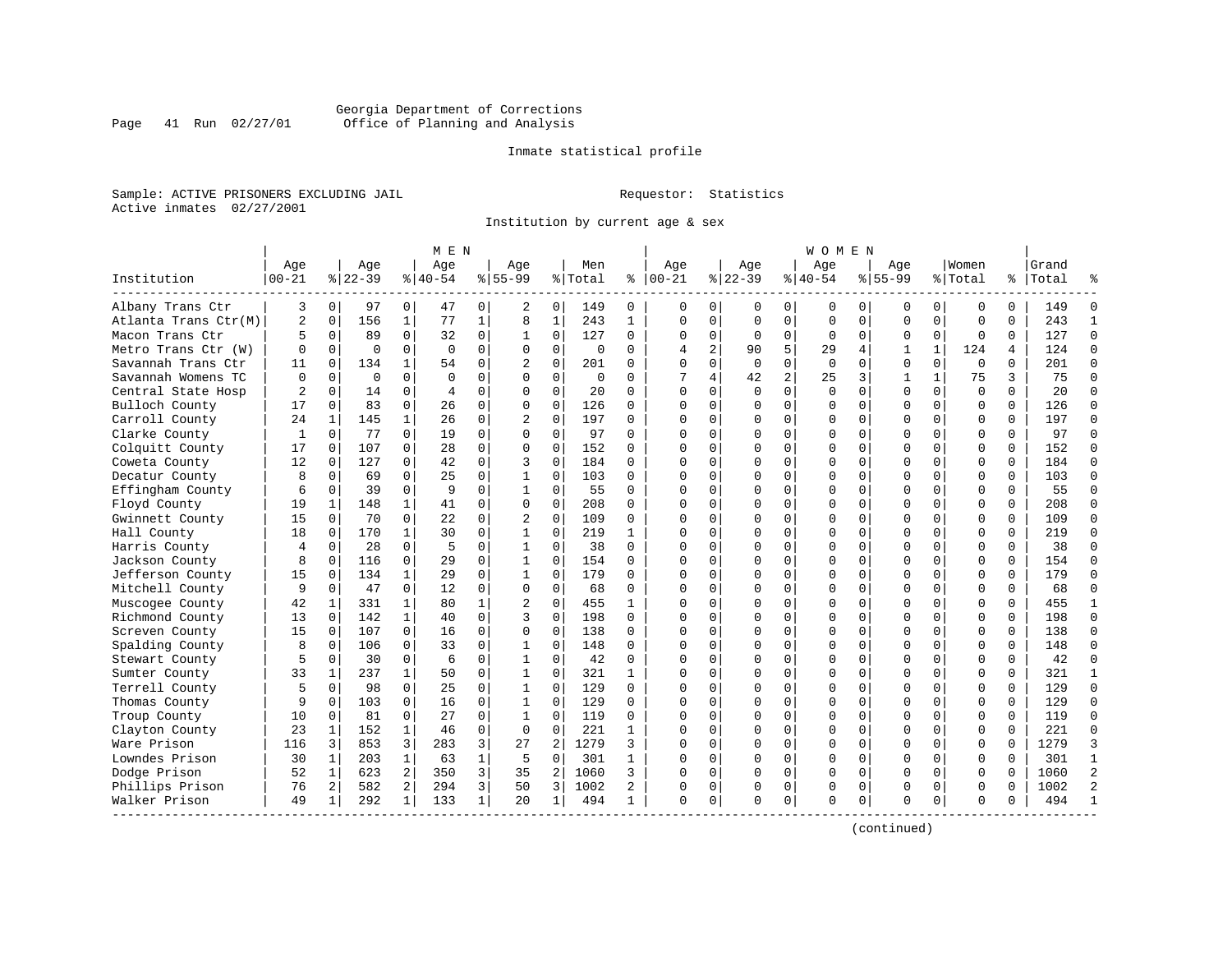#### Georgia Department of Corrections Page 42 Run 02/27/01 Office of Planning and Analysis

### Inmate statistical profile

|  | Sample: ACTIVE PRISONERS EXCLUDING JAIL |  |
|--|-----------------------------------------|--|
|  | Active inmates 02/27/2001               |  |

L Bample: Active Prequestor: Statistics

Institution by current age & sex (CONTINUED)

|                      |           |                |           |                | M E N     |                |              |                |          |                |            |          |          |             | W O M E N |          |              |          |          |              |           |    |
|----------------------|-----------|----------------|-----------|----------------|-----------|----------------|--------------|----------------|----------|----------------|------------|----------|----------|-------------|-----------|----------|--------------|----------|----------|--------------|-----------|----|
|                      | Age       |                | Age       |                | Age       |                | Aqe          |                | Men      |                | Age        |          | Age      |             | Age       |          | Aqe          |          | Women    |              | Grand     |    |
| Institution          | $00 - 21$ |                | $8 22-39$ |                | $8 40-54$ |                | $8155 - 99$  |                | % Total  | ႜ              | $ 00 - 21$ |          | $ 22-39$ |             | $8 40-54$ |          | $8155 - 99$  |          | % Total  |              | %   Total |    |
| Wayne Prison         | 4         | $\Omega$       | 111       | $\Omega$       | 72        | 1              | 9            | 1              | 196      | 0              | $\Omega$   | 0        | $\Omega$ | $\Omega$    | 0         | U        | <sup>0</sup> | $\Omega$ | O        | 0            | 196       |    |
| Arrendale Prison     | 522       | 14             | 541       | $\overline{a}$ | 137       | $\mathbf{1}$   | 8            | 1              | 1208     | 3              | $\Omega$   | 0        | $\Omega$ | $\Omega$    | 0         | $\Omega$ | $\Omega$     | $\Omega$ | O        | $\Omega$     | 1208      |    |
| Montgomery Prison    | 30        | 1              | 266       | $\mathbf{1}$   | 86        | 1              | 5            | $\Omega$       | 387      | $\mathbf{1}$   | $\Omega$   | 0        | $\Omega$ | $\Omega$    | $\Omega$  | $\Omega$ | $\Omega$     | $\Omega$ | $\Omega$ | $\Omega$     | 387       |    |
| Lee Prison           | 47        | $\mathbf{1}$   | 443       | 2              | 172       | 2              | 16           | 1              | 678      | 2              | O          | 0        | $\Omega$ | $\Omega$    | O         | $\Omega$ | <sup>0</sup> | $\Omega$ | $\Omega$ | $\Omega$     | 678       |    |
| Putnam Prison        | 15        | $\Omega$       | 84        | $\Omega$       | 40        | 0              | $\Omega$     | $\Omega$       | 139      | $\Omega$       | O          | 0        |          | $\mathbf 0$ | U         | $\Omega$ |              | $\Omega$ | $\Omega$ | $\Omega$     | 139       | U  |
| Georgia State Prison | 24        | 1              | 774       | 3              | 336       | 3              | 28           | $\overline{c}$ | 1162     | 3              | $\cap$     | 0        |          | $\Omega$    | ი         | $\Omega$ | $\Omega$     | $\Omega$ | $\Omega$ | $\Omega$     | 1162      |    |
| Mens Prison          | 5         | $\Omega$       | 151       | $\mathbf{1}$   | 243       | 2              | 250          | 16             | 649      | $\mathfrak{D}$ | $\Omega$   | 0        | ∩        | $\Omega$    | O         | $\Omega$ | $\cap$       | 0        | O        | $\Omega$     | 649       |    |
| Jackson Prison-Diag  | 190       | 5              | 965       | $\overline{4}$ | 433       | 4              | 46           | 3              | 1634     | 4              | $\cap$     | 0        | ∩        | $\Omega$    | U         | $\Omega$ | ∩            | 0        | O        | 0            | 1634      |    |
| Jackson Prison-Perm  | 3         | $\Omega$       | 138       | $\mathbf{1}$   | 93        | $\mathbf{1}$   | 10           | 1              | 244      |                | U          | 0        | $\Omega$ | $\Omega$    | 0         | $\Omega$ | <sup>0</sup> | 0        | O        | $\Omega$     | 244       |    |
| Coastal Prison       | 185       | 5              | 860       | 3              | 352       | 3              | 35           | 2              | 1432     | 3              |            | U        | $\Omega$ | $\Omega$    | 0         | $\Omega$ | <sup>0</sup> | $\Omega$ | $\Omega$ | U            | 1432      |    |
| Scott Prison         | 59        |                | 734       | 3              | 325       | 3              | 31           | $\overline{2}$ | 1149     | 3              | U          | U        | $\Omega$ | $\Omega$    | U         | C        | ∩            | 0        | $\Omega$ | $\Omega$     | 1149      |    |
| Rivers Prison        | 62        | 2              | 680       | 3              | 323       | 3              | 36           | $\mathfrak{D}$ | 1101     | 3              | U          | 0        | $\Omega$ | $\Omega$    | 0         | $\Omega$ | <sup>0</sup> | 0        | O        | 0            | 1101      |    |
| Rutledge Prison      | 16        | $\Omega$       | 262       | $\mathbf{1}$   | 233       | 2              | 49           | 3              | 560      | 1              | O          | 0        | $\Omega$ | $\Omega$    | 0         | $\Omega$ | $\Omega$     | $\Omega$ | $\Omega$ | $\Omega$     | 560       |    |
| Central Prison       | 18        | $\Omega$       | 361       | $\mathbf{1}$   | 273       | 3              | 44           | 3              | 696      | 2              | O          | 0        | $\Omega$ | $\Omega$    | O         | $\Omega$ |              | $\Omega$ | $\Omega$ | $\Omega$     | 696       |    |
| Augusta Med Prison   | 70        | 2              | 564       | $\overline{a}$ | 347       | 3              | 102          | 6              | 1083     | 3              | $\Omega$   | 0        | $\Omega$ | $\Omega$    |           | $\Omega$ | $\Omega$     | $\Omega$ | 1        | $\Omega$     | 1084      |    |
| Rogers Prison        | 171       | 5              | 849       | 3              | 241       | 2              | 10           | 1              | 1271     | 3              | $\cap$     | 0        | $\Omega$ | $\Omega$    | $\Omega$  | $\Omega$ | $\cap$       | $\Omega$ | $\Omega$ | $\Omega$     | 1271      |    |
| Burruss Prison       | 32        | $\mathbf{1}$   | 190       | $\mathbf{1}$   | 63        | $\mathbf{1}$   | 13           | $\mathbf{1}$   | 298      | 1              | $\cap$     | 0        | $\Omega$ | $\Omega$    | O         | $\Omega$ | $\cap$       | $\Omega$ | $\Omega$ | $\Omega$     | 298       | -1 |
| Bostick Prison       | 11        | $\Omega$       | 212       | $\mathbf{1}$   | 250       | $\overline{2}$ | 132          | 8              | 605      |                | U          | 0        | $\Omega$ | $\Omega$    | 0         | $\Omega$ |              | $\Omega$ | O        | $\Omega$     | 605       |    |
| Valdosta Prison      | 41        | 1              | 556       | $\overline{a}$ | 227       | 2              | 33           | $\overline{2}$ | 857      | 2              | $\Omega$   | U        | $\Omega$ | $\Omega$    | U         | $\Omega$ | $\cap$       | $\Omega$ | $\Omega$ | O            | 857       |    |
| Hays Prison          | 124       | 3              | 733       | 3              | 336       | 3              | 43           | 3              | 1236     | 3              | ∩          | 0        | ∩        | $\Omega$    | O         | ∩        | ∩            | 0        | $\Omega$ | $\Omega$     | 1236      |    |
| Hancock Prison       | 99        | 3              | 874       | 3              | 362       | 3              | 45           | 3              | 1380     | 3              | ∩          | 0        | ∩        | $\Omega$    | O         | $\Omega$ | <sup>0</sup> | 0        | $\Omega$ | 0            | 1380      |    |
| Telfair Prison       | 68        | 2              | 735       | 3              | 244       | $\overline{a}$ | 20           | $\mathbf{1}$   | 1067     | 3              | O          | 0        | $\Omega$ | $\Omega$    | $\Omega$  | $\Omega$ | <sup>0</sup> | $\Omega$ | $\Omega$ | $\Omega$     | 1067      |    |
| Autry Prison         | 69        | $\overline{a}$ | 802       | 3              | 395       | 4              | 60           | $\overline{4}$ | 1326     | 3              | O          | $\Omega$ | $\Omega$ | $\Omega$    | U         | $\Omega$ |              | $\Omega$ | $\Omega$ | $\Omega$     | 1326      |    |
| Washington Mens Pris | 33        | 1              | 84        | $\Omega$       | 28        | 0              | $\mathbf{1}$ | $\Omega$       | 146      | $\Omega$       | $\Omega$   | O        |          | $\Omega$    | Ω         | $\Omega$ |              | $\Omega$ | $\Omega$ | $\Omega$     | 146       |    |
| Wilcox Prison        | 63        | 2              | 788       | 3              | 444       | 4              | 51           | 3              | 1346     | 3              | $\cap$     | 0        | $\Omega$ | $\Omega$    | U         | $\Omega$ | $\cap$       | $\Omega$ | $\Omega$ | $\Omega$     | 1346      |    |
| Calhoun Prison       | 84        | 2              | 751       | 3              | 356       | 3              | 46           | 3              | 1237     | 3              | $\Omega$   | 0        | ∩        | $\Omega$    | U         | $\Omega$ | ∩            | $\Omega$ | $\Omega$ | $\Omega$     | 1237      |    |
| Dooly Prison         | 62        | 2              | 673       | 3              | 354       | 3              | 35           | $\overline{2}$ | 1124     | 3              | U          | 0        | $\Omega$ | $\Omega$    | 0         | $\Omega$ | ∩            | 0        | O        | $\Omega$     | 1124      |    |
| Macon Prison         | 82        | $\mathfrak{D}$ | 878       | 3              | 333       | 3              | 61           | 4              | 1354     | 3              | n          | 0        |          | $\Omega$    | O         | U        |              |          | O        | U            | 1354      |    |
| Smith Prison         | 67        | $\overline{2}$ | 783       | 3              | 252       | $\overline{a}$ | 21           | 1              | 1123     | 3              | $\Omega$   | O        | $\Omega$ | $\Omega$    | U         | C        | $\cap$       | U        | $\cap$   | U            | 1123      |    |
| Homerville Prison    | 4         | $\Omega$       | 121       | $\Omega$       | 67        | $\mathbf{1}$   | 6            | $\Omega$       | 198      | 0              | $\Omega$   | $\Omega$ | $\Omega$ | $\Omega$    | U         | $\Omega$ | $\cap$       | $\Omega$ | U        | <sup>0</sup> | 198       |    |
| Washingtn Women Pris | $\Omega$  | $\Omega$       | $\Omega$  | $\Omega$       | $\Omega$  | 0              | $\Omega$     | $\Omega$       | $\Omega$ | $\Omega$       | 49         | 30       | 535      | 29          | 236       | 32       | 24           | 36       | 844      | 30           | 844       |    |
| Baldwin Prison       | 69        | 2              | 449       | 2              | 163       | 1              | 18           | $\mathbf{1}$   | 699      | $\overline{a}$ | $\Omega$   | $\Omega$ | $\Omega$ | $\Omega$    | $\Omega$  | $\Omega$ | $\Omega$     | $\Omega$ | O        | $\Omega$     | 699       |    |
| Metro Womens Prison  | $\Omega$  | $\mathbf 0$    |           | $\Omega$       | $\Omega$  | 0              | $\Omega$     | $\Omega$       |          | $\Omega$       | 31         | 19       | 446      | 25          | 188       | 26       | 22           | 33       | 687      | 25           | 688       |    |
| Pulaski Womens Pris  | $\Omega$  | 0              | $\Omega$  | $\Omega$       | $\Omega$  | 0              |              | $\mathbf 0$    | $\Omega$ | $\Omega$       | 74         | 45       | 702      | 39          | 257       | 35       | 19           | 28       | 1052     | 38           | 1052      |    |
| Pelham PreTrans Unit | 7         | $\Omega$       | 131       | 1              | 49        | 0              | ર            | $\Omega$       | 190      | 0              | $\Omega$   | 0        | $\Omega$ | 0           | $\Omega$  | $\Omega$ | $\Omega$     | 0        | $\Omega$ | $\Omega$     | 190       |    |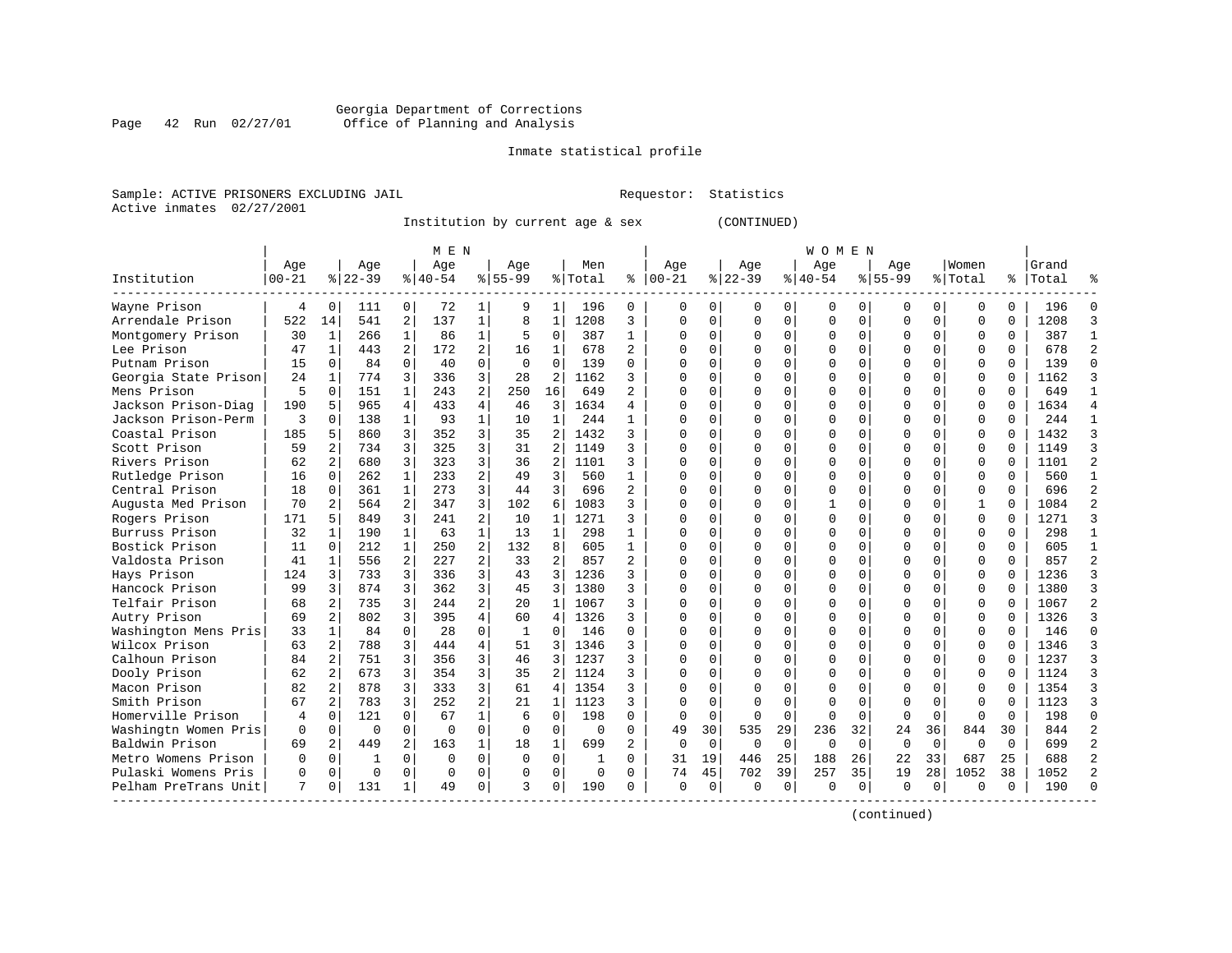#### Georgia Department of Corrections<br>Page 43 Run 02/27/01 Office of Planning and Analysis Page 43 Run 02/27/01 Office of Planning and Analysis

#### Inmate statistical profile

Sample: ACTIVE PRISONERS EXCLUDING JAIL **Requestor:** Statistics Active inmates 02/27/2001

Institution by current age & sex (CONTINUED)

|                      |          |          |           |       | M E N                                           |       |           |       |          |          |            |       |           |          | W O M E N   |          |             |        |          |       |           |       |
|----------------------|----------|----------|-----------|-------|-------------------------------------------------|-------|-----------|-------|----------|----------|------------|-------|-----------|----------|-------------|----------|-------------|--------|----------|-------|-----------|-------|
|                      | Age      |          | Age       |       | Age                                             |       | Age       |       | Men      |          | Age        |       | Age       |          | Age         |          | Age         |        | Women    |       | Grand     |       |
| Institution          | $ 00-21$ |          | $ 22-39 $ |       | $8 40-54$                                       |       | $8 55-99$ |       | % Total  | ႜ        | $ 00 - 21$ |       | $ 22-39 $ |          | $ 40-54 $   |          | $8155 - 99$ |        | % Total  |       | %   Total | ႜ     |
| Milan Prison         | 54       |          | 152       |       | 48                                              |       |           | 0     | 254      |          |            |       |           |          | $\Omega$    |          | O           |        |          |       | 254       |       |
| West Central Prison  | 17       | $\Omega$ | 131       |       | 31                                              | 0     | 5         | 0     | 184      | $\Omega$ |            |       |           | 0        | $\Omega$    | $\Omega$ |             |        |          | 0     | 184       |       |
| D Ray James Prison   | 122      |          | 991       | 4     | 396                                             |       | 41        |       | 1550     |          |            |       |           |          | 0           |          |             |        |          | U     | 1550      |       |
| Coffee Corr Facility | 122      |          | 787       | 3     | 331                                             |       | 39        |       | 1279     |          |            |       |           |          | $\Omega$    |          |             |        |          |       | 1279      |       |
| Wheeler Corr Facilty | 110      |          | 935       |       | 412                                             |       | 53        |       | 1510     |          |            |       |           |          | 0           |          |             |        |          |       | 1510      |       |
| Transfer Inst Unkn   | 0        |          | $\Omega$  |       |                                                 |       |           |       |          |          |            |       |           |          |             |          |             |        |          |       |           |       |
| Montgomery BC        | 22       |          | 66        |       |                                                 |       |           |       | 88       |          |            |       |           |          |             |          |             |        |          |       | 88        |       |
| Scott BC             | 17       |          | 52        |       |                                                 |       |           |       | 69       |          |            |       |           |          |             |          |             |        |          |       | 69        |       |
| Burruss BC           | 54       |          | 86        |       |                                                 |       |           |       | 140      |          |            |       |           |          | 0           |          | $\Omega$    |        |          | 0     | 140       |       |
| Hays BC              | 69       |          | 133       |       |                                                 |       |           |       | 202      |          |            |       |           |          |             |          |             |        |          | 0     | 202       |       |
| Baldwin BC           | 59       |          | 115       |       |                                                 |       | 0         | 0     | 174      |          |            |       |           |          | 0           |          | $\Omega$    |        |          | 0     | 174       |       |
| Treutlen BC          | 12       | 0        | 26        | 0     |                                                 |       | 0         | 0     | 38       |          | $\Omega$   | 0     |           | $\Omega$ | $\mathbf 0$ | $\Omega$ | $\Omega$    |        |          |       | 39        |       |
| Total reported       |          |          |           |       | 3676 100 25808 100 10867 100 1579 100 41930 100 |       |           |       |          |          | 165 100    |       | 1816 100  |          | 736 100     |          |             | 67 100 | 2784 100 |       | 44714 100 |       |
| Percent reported     |          | 100.0    |           | 100.0 |                                                 | 100.0 |           | 100.0 |          | 100.0    |            | 100.0 |           | 100.0    |             | 100.0    |             | 100.0  |          | 100.0 |           | 100.0 |
| Not Reported         | 0        |          | U         |       | $\Omega$                                        |       | 0         |       | $\Omega$ |          | $\Omega$   |       | $\Omega$  |          | $\Omega$    |          | $\Omega$    |        |          |       |           |       |
| Total                | 3676     |          | 25808     |       | 10867                                           |       | 1579      |       | 41930    |          | 165        |       | 1816      |          | 736         |          | 67          |        | 2784     |       | 44714     |       |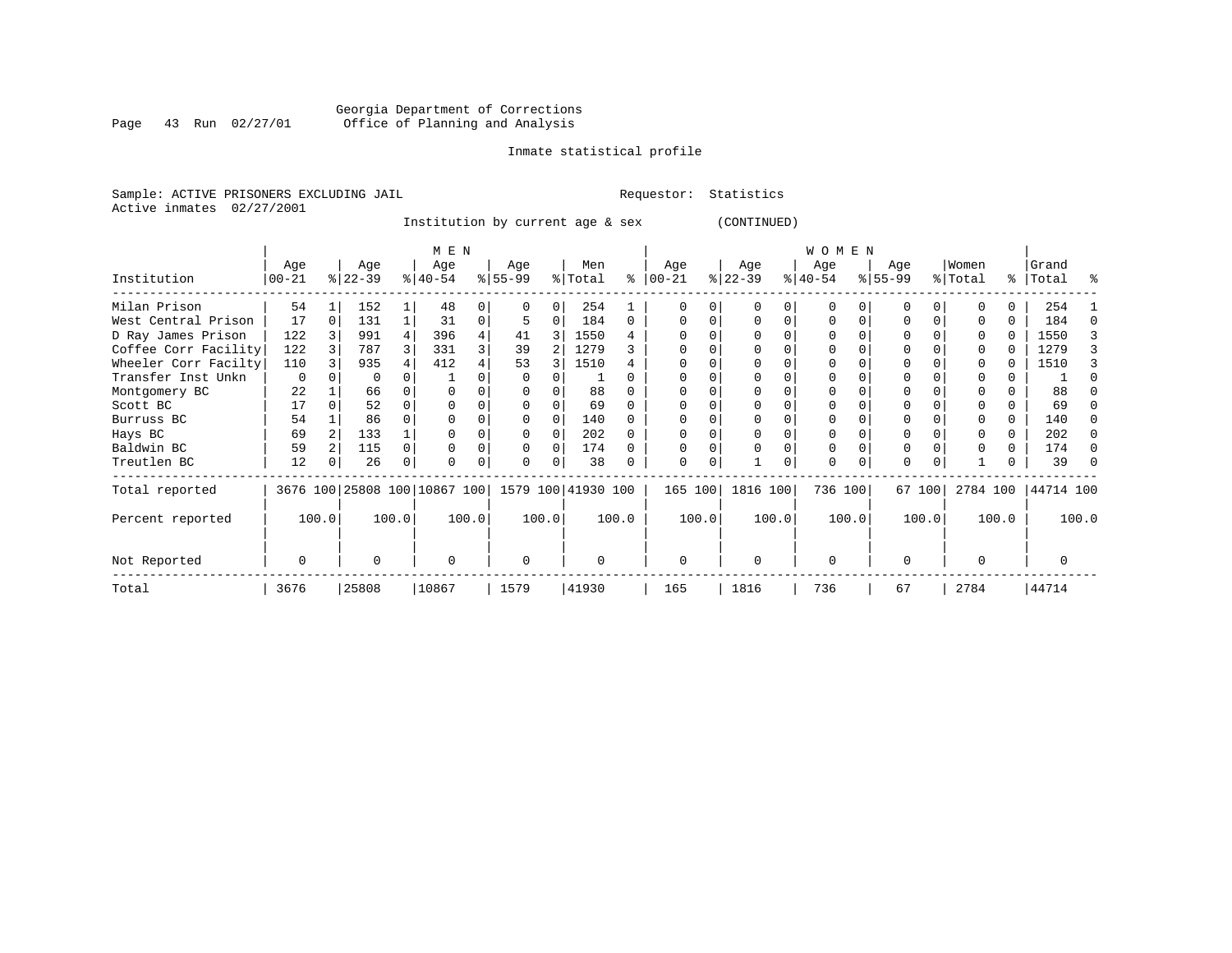#### Georgia Department of Corrections Page 44 Run 02/27/01 Office of Planning and Analysis

#### Inmate statistical profile

Sample: ACTIVE PRISONERS EXCLUDING JAIL **Requestor:** Statistics Active inmates 02/27/2001

Misdemeanors And Felonies by current age & sex

| Crime Type            | Aqe<br>  00-21 |                | Age<br>$8122 - 39$                                    |          | M E N<br>Age<br>$8140 - 54$ |                | Age<br>$8155 - 99$ |                | Men<br>% Total | ႜ              | Age<br>$00 - 21$ |                                    | Age<br>$8122 - 39$ |                | <b>WOMEN</b><br>Aqe<br>$8140 - 54$ |                         | Age<br>$8155 - 99$ |                    | Women<br>% Total |               | Grand<br>%   Total % |      |
|-----------------------|----------------|----------------|-------------------------------------------------------|----------|-----------------------------|----------------|--------------------|----------------|----------------|----------------|------------------|------------------------------------|--------------------|----------------|------------------------------------|-------------------------|--------------------|--------------------|------------------|---------------|----------------------|------|
| MISDEMEANOR<br>FELONY | 12             | 0 <sup>1</sup> | 45<br>3646 100 25718 100 10821 100 1573 100 41758 100 | $\Omega$ | 23                          | $\overline{0}$ | 4                  | 0 <sup>1</sup> | 84             | $\overline{0}$ |                  | $\Omega$<br>$\mathbf 0$<br>165 100 | 6<br>1800 100      | 0 <sup>1</sup> | 2                                  | $\mathbf{0}$<br>733 100 | $\Omega$           | $\Omega$<br>67 100 | 8                | 0<br>2765 100 | 44523 100            | 92 0 |
| Total reported        |                |                | 3658 100 25763 100 10844 100 1577 100 41842 100       |          |                             |                |                    |                |                |                | 165              | 100                                |                    | 1806 100       |                                    | 735 100                 |                    | 67 100             | 2773 100         |               | 44615 100            |      |
| Percent reported      |                | 99.5           |                                                       | 99.8     |                             | 99.8           |                    | 99.9           |                | 99.8           |                  | 100.0                              |                    | 99.4           |                                    | 99.9                    |                    | 100.0              |                  | 99.6          |                      | 99.8 |
| NOT REPORTED          | 18             |                | 45                                                    |          | 23                          |                | $\overline{a}$     |                | 88             |                |                  | $\mathbf 0$                        | 10                 |                |                                    |                         | $\Omega$           |                    | 11               |               | 99                   |      |
| Total                 | 3676           |                | 25808                                                 |          | 10867                       |                | 1579               |                | 41930          |                | 165              |                                    | 1816               |                | 736                                |                         | 67                 |                    | 2784             |               | 44714                |      |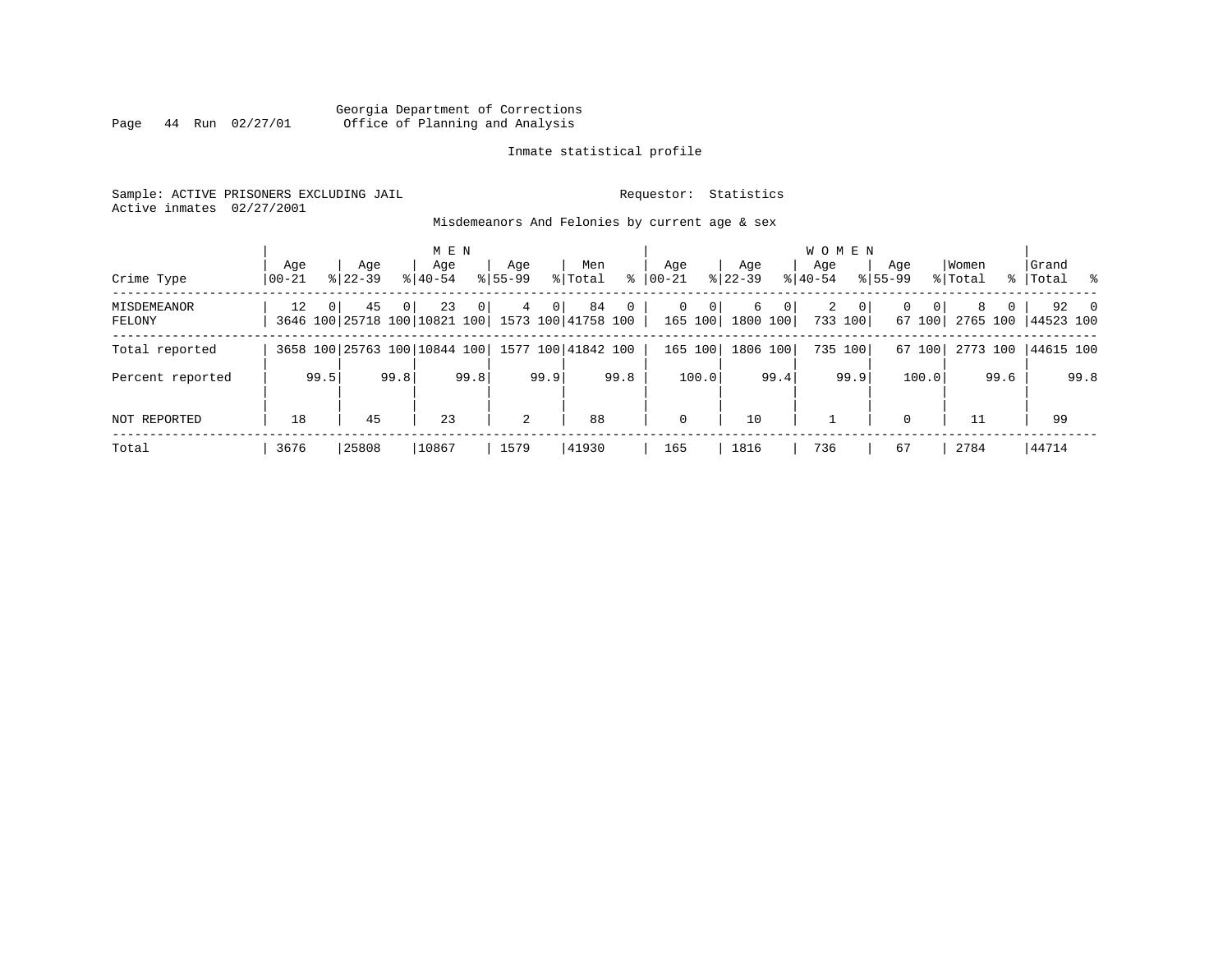#### Georgia Department of Corrections<br>Page 45 Run 02/27/01 Office of Planning and Analysis Page 45 Run 02/27/01 Office of Planning and Analysis

#### Inmate statistical profile

Sample: ACTIVE PRISONERS EXCLUDING JAIL **Requestor:** Statistics Active inmates 02/27/2001

Crimes By Group by current age & sex

|                      |           |             |                |              | M E N                        |             |             |             |                    |          |                         |              |                |                | W O M E N   |             |             |              |                          |          |           |                |
|----------------------|-----------|-------------|----------------|--------------|------------------------------|-------------|-------------|-------------|--------------------|----------|-------------------------|--------------|----------------|----------------|-------------|-------------|-------------|--------------|--------------------------|----------|-----------|----------------|
|                      | Age       |             | Age            |              | Age                          |             | Age         |             | Men                |          | Age                     |              | Age            |                | Aqe         |             | Aqe         |              | Women                    |          | Grand     |                |
| Crimes By Group      | $00 - 21$ |             | $ 22-39$       |              | $8140 - 54$                  |             | $8155 - 99$ |             | % Total            | နွ       | $ 00-21$                |              | $8$   22-39    |                | $8140 - 54$ |             | $8155 - 99$ |              | % Total                  | ⊱        | Total     |                |
| HOMICIDE             | 231       | 6           | 2964           | 12           | 1705                         | 16          | 436         | 28          | 5336               | 13       | 20                      | 12           | 216            | 12             | 128         | 17          | 36          | 54           | 400                      | 14       | 5736      | 13             |
| ABORTION             | $\Omega$  | $\mathbf 0$ | $\Omega$       | $\mathbf 0$  | $\Omega$                     | $\mathbf 0$ | $\Omega$    | $\mathbf 0$ | $\mathbf 0$        | 0        | $\Omega$                | $\Omega$     | $\mathbf 0$    | $\mathbf 0$    | $\Omega$    | $\mathbf 0$ | $\Omega$    | $\mathbf 0$  | $\mathbf 0$              | $\Omega$ | $\Omega$  | $\Omega$       |
| BODILY INJRY&REL OFF | 526       | 14          | 3836           | 15           | 1436                         | 13          | 187         | 12          | 5985               | 14       | 21                      | 13           | 187            | 10             | 86          | 12          | 6           | 9            | 300                      | 11       | 6285      | 14             |
| ARSON & REL OFF      | 16        | 0           | 190            | $\mathbf{1}$ | 64                           | 1           | 8           | 1           | 278                | 1        | $\overline{\mathbf{c}}$ | 1            | 6              | O              | 12          | 2           | 2           | 3            | 22                       | 1        | 300       | 1              |
| DAMAGE OF PROPERTY   | 13        | $\Omega$    | 62             | $\Omega$     | 24                           | $\Omega$    |             | $\Omega$    | 101                | $\Omega$ | $\Omega$                | $\Omega$     | 6              | O              | $\Omega$    | $\Omega$    | $\Omega$    | $\Omega$     | -6                       | $\Omega$ | 107       | $\Omega$       |
| BURGLARY & REL OFF   | 534       | 15          | 3128           | 12           | 1126                         | 10          | 46          | 3           | 4834               | 12       | 18                      | 11           | 126            | 7              | 35          | .5          | 0           | $\Omega$     | 179                      | 6        | 5013      | 11             |
| FORGERY & REL OFF    | 47        | 1           | 721            | 3            | 323                          | 3           | 11          | 1           | 1102               | 3        | 17                      | 10           | 306            | 17             | 85          | 12          |             | 10           | 415                      | 15       | 1517      | 3              |
| THEFT                | 264       | 7           | 1611           | 6            | 687                          | 6           | 65          | 4           | 2627               | 6        | 15                      | 9            | 204            | 11             | 118         | 16          | 1           | $\mathbf{1}$ | 338                      | 12       | 2965      | 7              |
| <b>ROBBERY</b>       | 1143      | 31          | 4444           | 17           | 1150                         | 11          | 72          | 5           | 6809               | 16       | 51                      | 31           | 154            | 9              | 35          | 5           | $\Omega$    | $\Omega$     | 240                      | 9        | 7049      | 16             |
| SEXUAL OFFENSES      | 276       | 8           | 2806           | 11           | 1964                         | 18          | 510         | 32          | 5556               | 13       |                         | 2            | 43             | $\overline{2}$ | 27          | 4           | 0           | 0            | 74                       | 3        | 5630      | 13             |
| OBSCENITY CRIMES     | $\Omega$  | $\Omega$    | $\Omega$       | $\Omega$     | 2                            | $\Omega$    | 1           | $\Omega$    | 3                  | $\Omega$ | <sup>0</sup>            | $\Omega$     | $\Omega$       | O              | $\Omega$    | $\Omega$    | $\Omega$    | O            | $\Omega$                 | $\Omega$ | κ         | $\Omega$       |
| TREASON & REL OFF    | $\Omega$  | 0           | 1              | $\Omega$     | -1                           | O           | 0           | 0           | 2                  | 0        | <sup>0</sup>            | $\Omega$     | $\Omega$       | $\Omega$       | $\Omega$    | $\Omega$    | $\Omega$    | $\Omega$     | $\Omega$                 | $\Omega$ | 2         | $\Omega$       |
| CRIMES INVOLVNG GOVT | 68        | 2           | 606            | 2            | 180                          | 2           |             | $\mathbf 0$ | 861                | 2        |                         | 1            | 32             | 2              | 16          | 2           | $\Omega$    | $\Omega$     | 49                       |          | 910       | $\overline{2}$ |
| FALSIFICATIONS       | 1         | $\mathbf 0$ | 24             | $\Omega$     | 7                            | $\Omega$    | O           | 0           | 32                 | O        | -1                      | 1            | 4              | O              | 1           | 0           | 0           | $\Omega$     | 6                        | 0        | 38        | ∩              |
| OBSTRUCT LAW ENFORCE | 10        | 0           | 78             | $\Omega$     | 26                           | O           | 4           | 0           | 118                | O        | <sup>0</sup>            | 0            | 7              | U              | 3           | 0           | 1           | 1            | 11                       | O        | 129       | $\Omega$       |
| DISORDERLY CONDUCT   | 7         | 0           | 30             | 0            | 6                            | 0           | 0           | 0           | 43                 | O        |                         |              | 2              | 0              | O           | 0           | $\Omega$    | $\Omega$     | 3                        |          | 46        | ∩              |
| GAMBLING & REL OFF   | $\Omega$  | $\Omega$    | $\overline{2}$ | U            | $\Omega$                     | $\Omega$    | 1           | $\Omega$    | 3                  | O        | $\cap$                  | $\Omega$     | $\mathbf{1}$   | O              | $\Omega$    | $\Omega$    | $\Omega$    | $\Omega$     | $\mathbf{1}$             | $\Omega$ | 4         |                |
| CRUELTY TO CHILDREN  | 13        | 0           | 180            | $\mathbf{1}$ | 49                           | $\Omega$    | 11          | 1           | 253                | 1        | 5                       | 3            | 66             | 4              | 12          | 2           | $\Omega$    | $\Omega$     | 83                       | 3        | 336       | -1             |
| CRIMES WITH GUNS     |           | $\mathbf 0$ | 114            | $\Omega$     | 61                           | 1           | 7           | $\Omega$    | 189                | O        | $\Omega$                | $\Omega$     | $\overline{2}$ | $\Omega$       | $\Omega$    | $\mathbf 0$ | $\Omega$    | $\Omega$     | $\overline{\mathcal{L}}$ | $\Omega$ | 191       | $\Omega$       |
| INVASION PRIVACY     | 2         | 0           | 7              | $\Omega$     | 10                           | $\Omega$    | 1           | 0           | 20                 | $\Omega$ | $\Omega$                | $\Omega$     | $\Omega$       | U              | $\Omega$    | 0           | $\Omega$    | $\Omega$     | $\Omega$                 | $\Omega$ | 20        | $\Omega$       |
| RACKETEERING         | $\Omega$  | 0           | 9              | $\Omega$     | 12                           | $\Omega$    | $\Omega$    | 0           | 21                 | 0        | <sup>0</sup>            | $\Omega$     | 3              | O              |             | 0           | U           | $\Omega$     | 4                        | O        | 25        | $\Omega$       |
| DRUG ABUSE OFFENSES  | 429       | 12          | 3819           | 15           | 1513                         | 14          | 125         | 8           | 5886               | 14       | 6                       | 4            | 355            | 20             | 137         | 19          | 11          | 16           | 509                      | 18       | 6395      | 14             |
| DRUG TRAFFICKING     | 30        | 1           | 709            | 3            | 214                          | 2           | 29          | 2           | 982                | 2        | 1                       | $\mathbf{1}$ | 46             | 3              | 21          | 3           | 3           | 4            | 71                       | 3        | 1053      | 2              |
| <b>AUTO CRIMES</b>   | 5         | $\mathbf 0$ | 275            | 1            | 230                          | 2           | 44          | 3           | 554                | 1        | $\Omega$                | $\Omega$     | 12             | 1              | 11          | 1           | $\Omega$    | $\Omega$     | 23                       | 1        | 577       | $\mathbf{1}$   |
| REVENUE & CONTRABAND | 0         | $\mathbf 0$ | 0              | $\mathbf 0$  | $\mathbf 0$                  | $\mathbf 0$ | 0           | $\mathbf 0$ | 0                  | $\Omega$ | $\Omega$                | $\Omega$     | $\Omega$       | $\mathbf 0$    | 0           | $\mathbf 0$ | $\Omega$    | 0            | $\mathbf 0$              | $\Omega$ | $\Omega$  | $\Omega$       |
| CRIMES OF OTH STATES | $\Omega$  | 0           | $\Omega$       | $\Omega$     | -1                           | $\Omega$    | O           | $\Omega$    | -1                 | $\Omega$ | $\Omega$                | $\Omega$     | $\Omega$       | $\Omega$       | $\Omega$    | $\Omega$    | 0           | $\Omega$     | $\Omega$                 | $\Omega$ | 1         | $\Omega$       |
| MISC. FELONIES       | 21        | 1           | 93             | 0            | 26                           | $\Omega$    | 5           | $\mathbf 0$ | 145                | 0        | 2                       |              | 21             | 1              | 5           | 1           | $\Omega$    | $\Omega$     | 28                       |          | 173       | ∩              |
| MISDEMEANORS         | 12        | 0           | 45             | 0            | 23                           | 0           | 4           | 0           | 84                 | 0        | $\Omega$                | 0            | 6              | 0              | 2           | 0           | 0           | 0            | 8                        | N        | 92        |                |
| Total reported       |           |             |                |              | 3655 100 25754 100 10840 100 |             |             |             | 1576 100 41825 100 |          | 165 100                 |              | 1805 100       |                | 735 100     |             |             | 67 100       | 2772 100                 |          | 44597 100 |                |
| Percent reported     |           | 99.4        |                | 99.8         |                              | 99.8        |             | 99.8        |                    | 99.7     |                         | 100.0        |                | 99.4           |             | 99.9        |             | 100.0        |                          | 99.6     |           | 99.7           |
| NOT REPORTED         | 21        |             | 54             |              | 27                           |             | 3           |             | 105                |          | 0                       |              | 11             |                | 1           |             | 0           |              | 12                       |          | 117       |                |
| Total                | 3676      |             | 25808          |              | 10867                        |             | 1579        |             | 41930              |          | 165                     |              | 1816           |                | 736         |             | 67          |              | 2784                     |          | 44714     |                |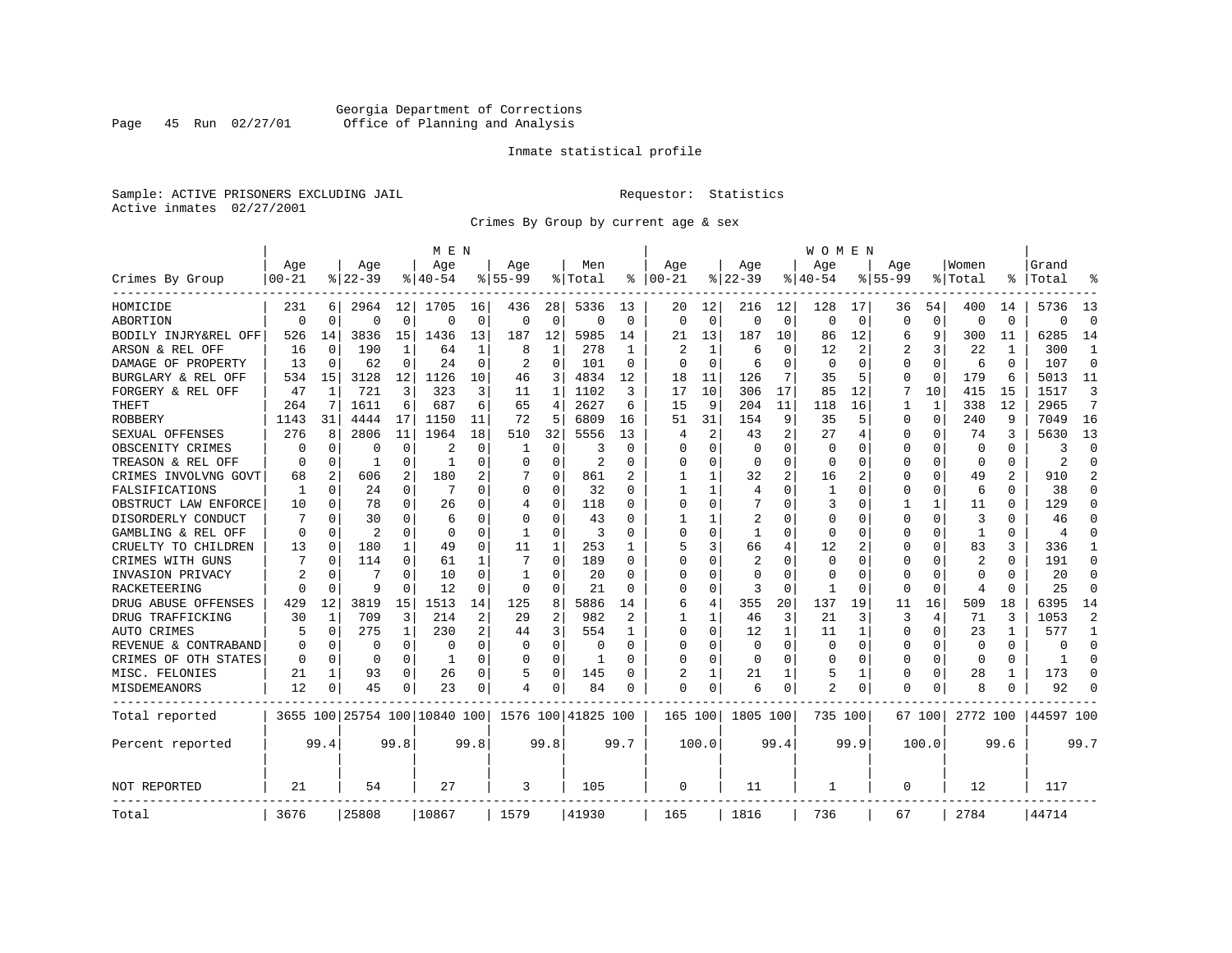#### Georgia Department of Corrections Page 46 Run 02/27/01 Office of Planning and Analysis

#### Inmate statistical profile

Sample: ACTIVE PRISONERS EXCLUDING JAIL **Requestor:** Statistics Active inmates 02/27/2001

Most Serious Offense by current age & sex

|                            |              |              |                |             | M E N          |             |              |             |                |               |           |              |             |          | <b>WOMEN</b> |             |             |             |          |          |           |          |
|----------------------------|--------------|--------------|----------------|-------------|----------------|-------------|--------------|-------------|----------------|---------------|-----------|--------------|-------------|----------|--------------|-------------|-------------|-------------|----------|----------|-----------|----------|
|                            | Age          |              | Age            |             | Age            |             | Aqe          |             | Men            |               | Age       |              | Age         |          | Age          |             | Aqe         |             | Women    |          | Grand     |          |
| Most Serious Offense 00-21 |              |              | $8 22-39$      |             | $8 40-54$      |             | $8 55-99$    |             | % Total        | $\frac{6}{6}$ | $ 00-21 $ |              | $ 22-39$    |          | $8 40-54$    |             | $8155 - 99$ |             | % Total  |          | %   Total | °        |
| Misdemeanors               |              |              |                |             |                |             |              |             |                |               |           |              |             |          |              |             |             |             |          |          |           |          |
| abandonment                | $\Omega$     | $\mathbf 0$  | 1              | $\mathbf 0$ | $\mathbf 0$    | $\mathbf 0$ | $\Omega$     | $\mathbf 0$ | 1              | 0             | $\Omega$  | $\Omega$     | $\mathbf 0$ | 0        | $\Omega$     | 0           | 0           | 0           | $\Omega$ | $\Omega$ |           | $\Omega$ |
| stalking                   | $\Omega$     | $\mathbf 0$  | $\overline{2}$ | $\Omega$    | $\Omega$       | $\mathbf 0$ | $\Omega$     | $\mathbf 0$ | 2              | $\Omega$      |           | $\Omega$     | $\Omega$    | $\Omega$ | $\Omega$     | $\Omega$    | $\Omega$    | $\Omega$    | $\Omega$ | $\Omega$ |           | $\Omega$ |
| aggravated assault         | $\Omega$     | $\mathbf{0}$ | $\mathbf{1}$   | $\mathbf 0$ | $\mathbf 0$    | 0           | 0            | $\mathbf 0$ | $\mathbf{1}$   | $\Omega$      | $\Omega$  | 0            | $\mathbf 0$ | 0        | 0            | $\mathbf 0$ | $\Omega$    | $\mathbf 0$ | $\Omega$ | $\Omega$ |           | $\Omega$ |
| simple assault             | $\Omega$     | $\Omega$     | $\overline{c}$ | $\Omega$    | $\overline{2}$ | 0           | $\mathbf{1}$ | $\Omega$    | 5              | $\Omega$      | $\Omega$  | $\Omega$     |             | $\Omega$ | $\Omega$     | $\Omega$    | $\Omega$    | $\Omega$    |          | $\Omega$ |           | $\Omega$ |
| simple battery             |              | $\Omega$     | 1              | $\Omega$    | 3              | $\mathbf 0$ | $\mathbf{1}$ | $\mathbf 0$ | 6              | $\Omega$      | ∩         | $\Omega$     | 3           | $\Omega$ | ∩            | $\Omega$    | U           | $\Omega$    | २        | $\Omega$ |           | $\Omega$ |
| reckless conduct           | $\Omega$     | $\Omega$     | 1              | $\Omega$    | 1              | $\Omega$    | $\Omega$     | $\Omega$    | $\overline{c}$ | $\Omega$      | $\Omega$  | $\Omega$     |             | $\Omega$ | $\Omega$     | $\Omega$    | $\Omega$    | $\Omega$    | $\cap$   | $\Omega$ |           | $\Omega$ |
| receiving stolen goo       |              | 0            | $\overline{c}$ | $\Omega$    |                | $\mathbf 0$ | $\Omega$     | $\Omega$    | $\overline{4}$ | $\Omega$      | $\Omega$  | $\Omega$     | $\Omega$    | $\Omega$ | $\Omega$     | $\Omega$    | U           | $\Omega$    | $\Omega$ | $\Omega$ |           | $\Omega$ |
| theft by taking            |              | 0            |                | $\Omega$    |                | $\mathbf 0$ | $\Omega$     | 0           | 3              | $\Omega$      | $\Omega$  | 0            | $\Omega$    | $\Omega$ | $\Omega$     | $\Omega$    | U           | $\Omega$    | ∩        | $\Omega$ |           | $\Omega$ |
| robbery                    |              | $\Omega$     |                | $\Omega$    | $\Omega$       | $\mathbf 0$ | $\Omega$     | $\Omega$    |                | $\Omega$      | $\Omega$  | 0            | $\Omega$    | $\Omega$ | $\Omega$     | $\Omega$    | U           | $\Omega$    | $\Omega$ | $\Omega$ |           | $\Omega$ |
| bad checks                 |              | 0            | $\Omega$       | $\Omega$    |                | $\mathbf 0$ | $\Omega$     | $\Omega$    |                | $\Omega$      | $\Omega$  |              |             | $\Omega$ | ∩            | $\Omega$    |             | $\Omega$    |          | $\Omega$ |           | $\Omega$ |
| fraudulent checks          |              | $\Omega$     | 1              | $\Omega$    | $\Omega$       | $\Omega$    | $\Omega$     | $\Omega$    |                | $\Omega$      | $\Omega$  |              | $\Omega$    | $\Omega$ |              | $\Omega$    |             | $\Omega$    | $\cap$   | $\Omega$ |           | $\Omega$ |
| poss of marijuana          |              | $\mathbf 0$  | $\mathfrak{D}$ | $\Omega$    | $\mathbf{1}$   | $\Omega$    | $\Omega$     | $\Omega$    | $\overline{4}$ | $\Omega$      | $\Omega$  | U            | $\Omega$    | $\Omega$ | $\Omega$     | $\Omega$    | U           | $\Omega$    | $\Omega$ | $\Omega$ |           | $\Omega$ |
| viol motor yeh law         | $\Omega$     | $\Omega$     | $\overline{c}$ | $\Omega$    | 3              | $\Omega$    | $\Omega$     | $\Omega$    |                | $\Omega$      | $\Omega$  |              | C           | $\Omega$ |              | $\Omega$    |             | $\Omega$    | $\Omega$ | $\Omega$ |           | $\Omega$ |
| d.u.i.                     | O            | $\Omega$     | 7              | $\Omega$    | ζ              | $\mathbf 0$ | $\mathbf{1}$ | $\Omega$    | 11             | $\Omega$      | $\Omega$  |              | C           | $\Omega$ |              | $\Omega$    |             | $\Omega$    | $\Omega$ | $\Omega$ | 11        | $\Omega$ |
| obstr of law enf off       | 2            | $\mathbf 0$  | 7              | $\Omega$    | $\mathbf{1}$   | $\mathbf 0$ | $\Omega$     | $\Omega$    | 10             | $\Omega$      | ∩         |              | n           | 0        |              | $\Omega$    |             | $\Omega$    | ∩        | $\Omega$ | 10        | $\Omega$ |
| impersonating anothe       | $\mathbf{1}$ | $\mathbf 0$  | $\mathbf{1}$   | $\Omega$    | $\Omega$       | $\Omega$    | $\Omega$     | $\Omega$    | $\overline{2}$ | $\Omega$      | ∩         |              | n           | $\Omega$ |              | $\Omega$    | ∩           | $\Omega$    | $\cap$   | $\Omega$ |           | $\Omega$ |
| criminal trespassing       | $\Omega$     | $\Omega$     | $\overline{a}$ | $\Omega$    | $\mathbf{1}$   | $\Omega$    | $\Omega$     | $\Omega$    | 3              | $\cap$        | ∩         | <sup>n</sup> | $\Omega$    | $\cap$   |              | $\Omega$    | ∩           | $\cap$      | $\Omega$ | $\Omega$ |           | $\cap$   |
| prostitution               | $\cap$       | $\Omega$     | $\Omega$       | $\Omega$    | $\Omega$       | $\Omega$    | $\Omega$     | $\Omega$    | $\Omega$       | $\Omega$      | ∩         | ∩            |             | $\Omega$ | ∩            | $\Omega$    | ∩           | $\Omega$    |          | $\Omega$ |           | $\Omega$ |
| sexual battery             | U            | $\Omega$     |                | $\Omega$    |                | $\Omega$    | $\Omega$     | $\Omega$    | $\overline{2}$ | $\cap$        | ∩         |              | ∩           | 0        |              | $\Omega$    |             | $\cap$      | ∩        | $\Omega$ |           | $\cap$   |
| escape                     |              | $\Omega$     | $\cap$         | $\Omega$    | $\Omega$       | $\Omega$    | $\Omega$     | $\Omega$    | $\overline{2}$ | $\Omega$      | ∩         | <sup>n</sup> | $\Omega$    | $\Omega$ |              | $\Omega$    | ∩           | $\cap$      | $\cap$   | $\Omega$ |           | $\cap$   |
| cpwl & concealed wea       |              | $\Omega$     | 1              | $\Omega$    | $\mathbf{1}$   | $\Omega$    | $\Omega$     | $\Omega$    | $\overline{4}$ | $\Omega$      | $\Omega$  | ∩            | $\Omega$    | $\Omega$ |              | $\Omega$    | U           | $\Omega$    | $\Omega$ | $\Omega$ |           | $\Omega$ |
| shoplifting                | $\Omega$     | $\Omega$     | $\overline{4}$ | $\Omega$    | $\Omega$       | $\Omega$    | 1            | $\Omega$    | 5              | $\Omega$      | ∩         | <sup>n</sup> | $\Omega$    | $\Omega$ | ∩            | $\Omega$    | U           | $\cap$      | $\Omega$ | $\Omega$ |           | $\cap$   |
| pointing gun at anot       | $\Omega$     | $\Omega$     | 1              | $\Omega$    | $\Omega$       | $\Omega$    | $\Omega$     | $\Omega$    | $\mathbf{1}$   | $\Omega$      | $\Omega$  | $\Omega$     | $\Omega$    | $\Omega$ | $\Omega$     | $\Omega$    | O           | $\Omega$    | $\Omega$ | $\Omega$ |           | $\Omega$ |
| carry dly weapons pu       | 0            | $\mathbf 0$  | $\Omega$       | $\Omega$    | $\mathbf{1}$   | $\mathbf 0$ | $\Omega$     | $\Omega$    | 1              | $\Omega$      | $\Omega$  | $\Omega$     | $\Omega$    | $\Omega$ | $\Omega$     | $\Omega$    | O           | $\Omega$    | $\Omega$ | $\Omega$ |           | $\Omega$ |
| inciting to riot           | $\Omega$     | $\Omega$     | $\Omega$       | $\Omega$    | $\Omega$       | 0           | 0            | $\Omega$    | $\Omega$       | $\Omega$      | O         | $\Omega$     | $\Omega$    | $\Omega$ |              | $\Omega$    | 0           | $\Omega$    |          | $\Omega$ |           | $\cap$   |
| theft/lost/property<       | $\Omega$     | 0            | 1              | $\mathbf 0$ | $\Omega$       | $\mathbf 0$ | $\Omega$     | $\mathbf 0$ | 1              | $\Omega$      | $\Omega$  | $\Omega$     | $\Omega$    | 0        | $\Omega$     | $\mathbf 0$ | $\Omega$    | $\mathbf 0$ | $\Omega$ | $\Omega$ |           |          |
| FELONIES                   |              |              |                |             |                |             |              |             |                |               |           |              |             |          |              |             |             |             |          |          |           |          |
|                            |              |              |                |             |                |             |              |             |                |               |           |              |             |          |              |             |             |             |          |          |           |          |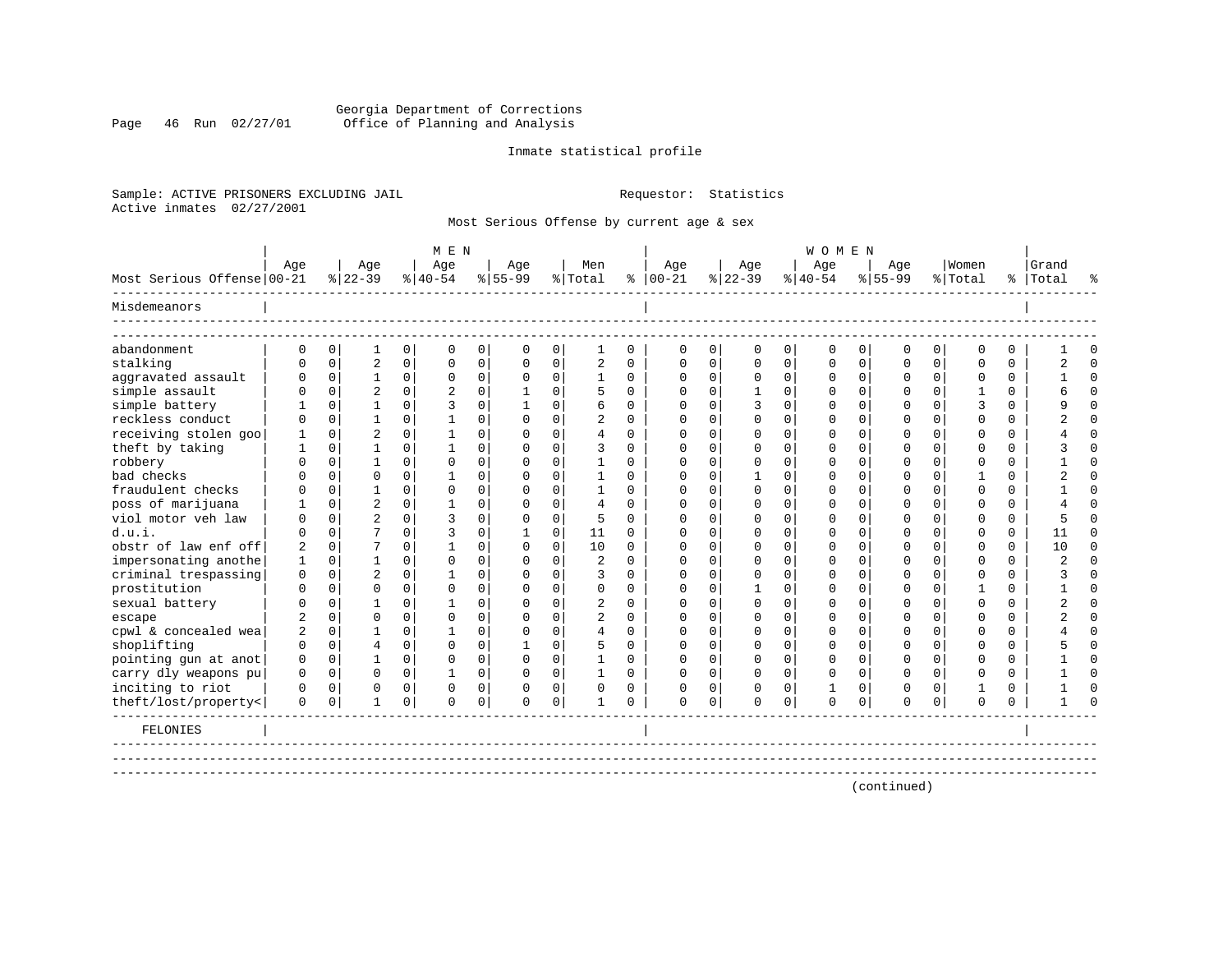Georgia Department of Corrections Page 47 Run 02/27/01 Office of Planning and Analysis

#### Inmate statistical profile

|  |                | SAMPIE. ACIIVE PRISONERS EACHODI |  |
|--|----------------|----------------------------------|--|
|  | Active inmates | 02/27/2001                       |  |

Sample: ACTIVE PRISONERS EXCLUDING JAIL **Requestor:** Statistics

Most Serious Offense by current age & sex (CONTINUED)

|                            |                |             |              |              | M E N          |          |             |              |         |          |                         |              |                |          | W O M E N    |             |             |              |             |              |                |                |
|----------------------------|----------------|-------------|--------------|--------------|----------------|----------|-------------|--------------|---------|----------|-------------------------|--------------|----------------|----------|--------------|-------------|-------------|--------------|-------------|--------------|----------------|----------------|
|                            | Age            |             | Age          |              | Age            |          | Aqe         |              | Men     |          | Aqe                     |              | Aqe            |          | Aqe          |             | Aqe         |              | Women       |              | Grand          |                |
| Most Serious Offense 00-21 |                |             | $8 22-39$    |              | $8 40-54$      |          | $8155 - 99$ |              | % Total |          | $8   00 - 21$           |              | $ 22-39$       |          | $ 40-54$     |             | $8155 - 99$ |              | % Total     |              | %   Total      |                |
| FELONIES                   |                |             |              |              |                |          |             |              |         |          |                         |              |                |          |              |             |             |              |             |              |                |                |
|                            |                |             |              |              |                |          |             |              |         |          |                         |              |                |          |              |             |             |              |             |              |                |                |
| veh homicide tit 40        | 0              | 0           |              | 0            | 0              | 0        | 0           | 0            | 1       | 0        | 0                       | 0            | 0              | 0        | 0            | 0           | 0           | 0            | 0           | 0            |                |                |
| misc misdemeanor           |                | $\Omega$    |              | $\Omega$     |                | 0        |             | 0            | 5       | O        | <sup>0</sup>            | $\Omega$     | $\Omega$       | $\Omega$ |              | 0           | $\Omega$    | 0            |             | U            |                |                |
| MISC. HOMICIDE OFFEN       | $\overline{c}$ | $\Omega$    | 3            | $\Omega$     | 3              | $\Omega$ | $\Omega$    | $\Omega$     | 8       | 0        | 0                       | $\Omega$     | $\Omega$       | 0        | $\Omega$     | 0           | $\mathbf 0$ | $\Omega$     | $\Omega$    | 0            |                |                |
| MURDER                     | 135            | 4           | 2028         | 8            | 1333           | 12       | 331         | 21           | 3827    | 9        | 11                      | 7            | 109            | 6        | 69           | 9           | 26          | 39           | 215         | 8            | 4042           |                |
| VOLUNTARY MANSLAUGHT       | 56             |             | 698          | 3            | 282            | 3        | 76          | 5            | 1112    | 3        | 9                       | 5            | 79             | 4        | 48           |             | 8           | 12           | 144         | 5            | 1256           |                |
| INVOLUNTARY MANSLAUG       | 19             | -1          | 78           | $\Omega$     | 17             | 0        | 10          | 1            | 124     | U        | $\Omega$                | 0            | 12             | 1        |              | $\Omega$    | $\cap$      | $\Omega$     | 14          | $\mathbf{1}$ | 138            |                |
| RECKLESS ABANDONMENT       | $\Omega$       | $\Omega$    | $\Omega$     | $\Omega$     | $\Omega$       | 0        | $\Omega$    | $\Omega$     | O       | 0        | <sup>0</sup>            | 0            | -1             | O        | $\Omega$     | $\Omega$    | O           | O            | -1          | 0            |                |                |
| FETICIDE                   | 0              | 0           | 2            | $\Omega$     | 2              | 0        | 0           | $\Omega$     | 4       | 0        | 0                       | 0            | $\Omega$       | O        | 0            | $\Omega$    | 0           | 0            | $\Omega$    | 0            |                |                |
| VEHICULAR HOMICIDE         | 21             | -1          | 147          |              | 70             | 1        | 15          | $\mathbf{1}$ | 253     |          | 0                       | $\Omega$     | 15             | 1        |              | 1           |             | 3            | 2.4         | 1            | 277            |                |
| HOMICIDE BY PILOT, DU      | 0              | 0           | 6            | $\Omega$     | $\Omega$       | 0        |             | $\Omega$     |         | 0        | 0                       | $\Omega$     | $\Omega$       | $\Omega$ | 1            | $\mathbf 0$ | $\Omega$    | 0            | 1           | $\Omega$     |                |                |
| CONCEAL DEATH OF ANO       | 0              | $\Omega$    |              | $\Omega$     | $\Omega$       | U        |             | $\Omega$     | 3       | O        |                         | 0            | 0              | O        | 0            | 0           | O           | 0            | $\mathbf 0$ | 0            |                |                |
| CRIMINAL ATTEMPT MUR       | 0              | $\Omega$    | 3            | $\Omega$     | -1             | U        |             | $\Omega$     | 6       | O        | C                       | $\Omega$     | <sup>0</sup>   | O        | 1            | $\Omega$    | O           | 0            |             | 0            |                | ∩              |
| MISC. ASSAULT/BATTER       | 1              | $\Omega$    | 26           | $\Omega$     | 9              | $\Omega$ | -1          | $\Omega$     | 37      | $\Omega$ | $\Omega$                | $\Omega$     | $\Omega$       | O        | <sup>0</sup> | $\Omega$    | O           | $\Omega$     | $\Omega$    | 0            | 37             | ∩              |
| <b>AGGRAVATED ASSAULT</b>  | 328            | 9           | 2373         | 9            | 862            | 8        | 124         | 8            | 3687    | 9        | 19                      | 12           | 132            | 7        | 58           | 8           | 4           | 6            | 213         | 8            | 3900           | q              |
| CRMNL ATTEMPT AGG AS       | 0              | $\Omega$    | 3            | $\Omega$     | 1              | 0        | $\Omega$    | 0            | 4       | U        | 0                       | $\mathbf 0$  | 0              | $\Omega$ | $\mathbf 0$  | 0           | 0           | 0            | 0           | 0            | 4              | $\Omega$       |
| AGGRAVATED BATTERY         | 55             | 2           | 286          | 1            | 119            | 1        | 18          | $\mathbf{1}$ | 478     | 1        | 1                       | $\mathbf{1}$ | 19             | 1        | 12           | 2           | 1           | $\mathbf{1}$ | 33          | 1            | 511            | -1             |
| TERRORIST THREATS &        | 18             | $\Omega$    | 155          |              | 63             | 1        |             | $\Omega$     | 243     | 1        | <sup>0</sup>            | $\Omega$     |                | $\Omega$ | 6            | 1           | O           | $\Omega$     | 13          | 0            | 256            | -1             |
| FALSE IMPRISONMENT         | 7              | n           | 69           | $\Omega$     | 22             | 0        | 3           | $\Omega$     | 101     | 0        | 0                       | $\Omega$     | $\overline{2}$ | 0        |              | 0           | 0           | 0            | 3           | 0            | 104            | $\Omega$       |
| KIDNAPPING                 | 97             | 3           | 652          | 3            | 259            | 2        | 25          | 2            | 1033    |          |                         |              | 13             |          |              |             | 0           | O            | 21          |              | 1054           | $\overline{2}$ |
| INTERFERENCE WITH CU       | 1              | $\cap$      | 3            | $\Omega$     | $\Omega$       | 0        |             | $\Omega$     | 4       | U        | <sup>0</sup>            | 0            | $\Omega$       | O        | $\Omega$     | $\Omega$    | $\Omega$    |              | $\Omega$    | $\Omega$     | $\overline{4}$ | $\cap$         |
| AGG ASSLT ON POLICE        | 13             | $\Omega$    | 177          |              | 59             | 1        |             | $\Omega$     | 255     |          | <sup>0</sup>            | 0            |                | U        |              | $\Omega$    | $\cap$      | U            | q           | $\Omega$     | 264            | -1             |
| AGG BATRY PEACE OFFI       | $\Omega$       | $\cap$      |              | $\Omega$     | 2              | 0        |             | ∩            | 9       | U        | ∩                       | 0            | <sup>0</sup>   | U        | U            | $\Omega$    | U           | <sup>n</sup> | $\Omega$    | 0            | q              |                |
| SIMPLE BATTERY MISD        | 0              | O           | 2            | <sup>0</sup> | 3              | 0        |             | $\Omega$     | 5       | O        | O                       | $\Omega$     | 0              | O        | O            | $\Omega$    | O           | 0            | $\Omega$    | 0            |                |                |
| RECK COND-HIV INFCTD       | 0              | $\Omega$    | 6            | $\Omega$     | 2              | 0        |             | $\Omega$     | 8       | O        | O                       | $\Omega$     | 6              | $\Omega$ | O            | $\Omega$    |             | 1            |             | 0            | 15             |                |
| STALKING                   |                | $\Omega$    | $\Omega$     | $\Omega$     | $\overline{c}$ | 0        |             | $\Omega$     | 2       | O        |                         | 0            | $\Omega$       | $\Omega$ | 0            | $\Omega$    | O           | $\Omega$     | $\Omega$    | 0            | 2              |                |
| AGGRAVATED STALKING        | 5              | 0           | 72           | $\Omega$     | 31             | 0        | 3           | 0            | 111     | O        |                         | $\Omega$     |                | $\Omega$ | 0            | 0           | O           | $\Omega$     | 1           | 0            | 112            |                |
| CRIMINAL ATTEMPT KID       |                | $\mathbf 0$ | 5            | $\Omega$     | 2              | 0        |             | 0            | 8       | $\Omega$ |                         | $\Omega$     | $\Omega$       | $\Omega$ | 0            | $\mathbf 0$ | $\Omega$    | $\Omega$     | $\Omega$    | $\Omega$     |                |                |
| MISC. ARSON                | O              | $\Omega$    | $\mathbf{1}$ | $\Omega$     | -1             | 0        |             | $\Omega$     | 3       | O        | C                       | 0            | $\Omega$       | O        |              | 0           | O           | $\Omega$     | -1          | 0            | $\overline{4}$ |                |
| FIRST DEGREE ARSON         | 12             | $\Omega$    | 158          | 1            | 51             | 0        |             | $\Omega$     | 228     | 1        | $\overline{\mathbf{c}}$ | 1            | 6              | 0        | 9            | 1           | 1           | $\mathbf{1}$ | 18          | $\mathbf{1}$ | 246            | -1             |
| SECOND DEGREE ARSON        | 4              | 0           | 30           | $\Omega$     | 11             | 0        |             | $\Omega$     | 45      | $\Omega$ | <sup>0</sup>            | 0            | O              | 0        | 2            | 0           | 1           | 1            | 3           | 0            | 48             | ∩              |
| CRIMINAL POSS EXPLOS       | 0              | $\Omega$    |              | $\Omega$     | -1             | 0        | $\Omega$    | $\Omega$     | 2       | 0        | ∩                       | $\Omega$     | 0              | $\Omega$ | $\Omega$     | $\Omega$    | $\Omega$    | $\Omega$     | $\Omega$    | 0            | 2              | n              |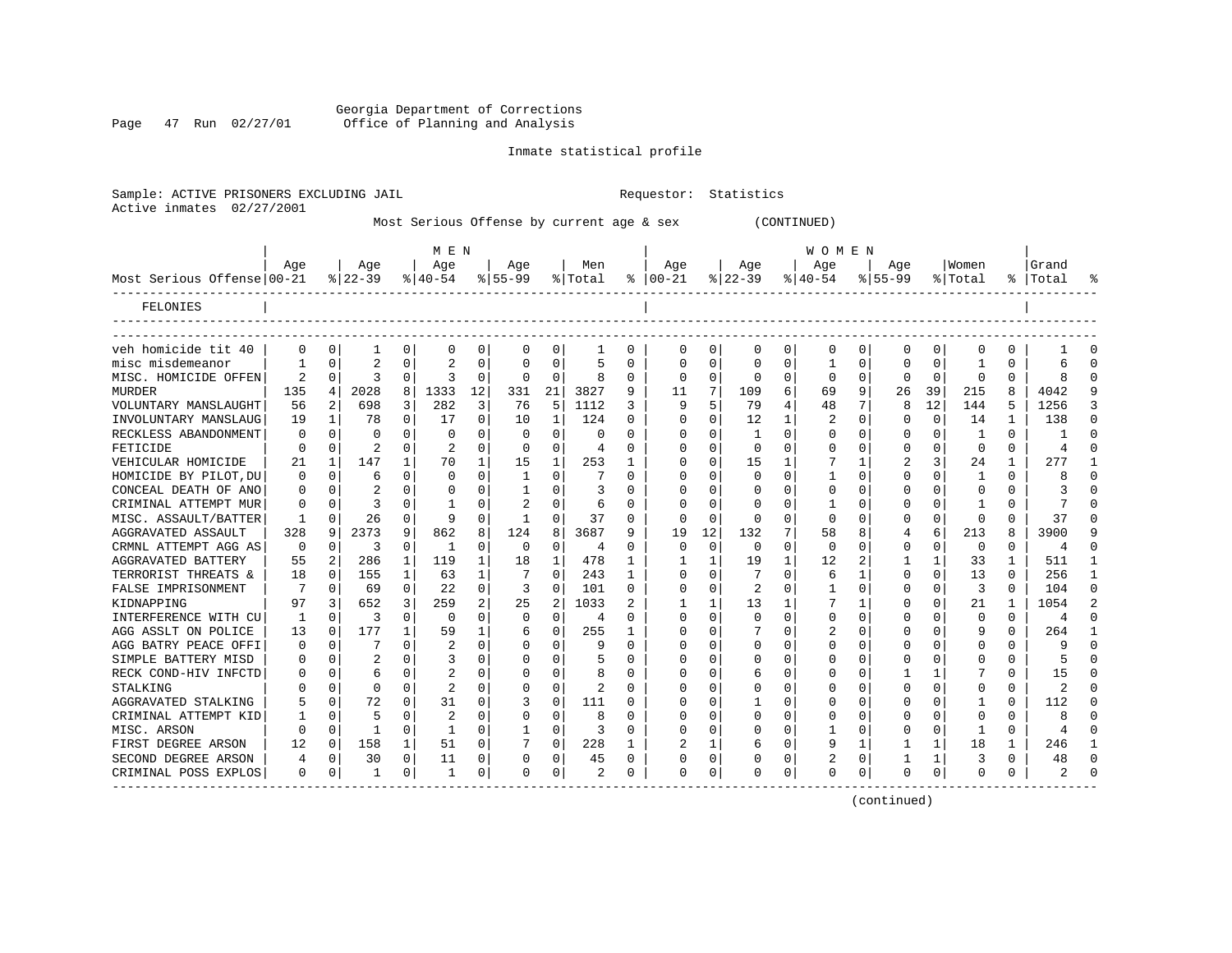#### Georgia Department of Corrections Page 48 Run 02/27/01 Office of Planning and Analysis

### Inmate statistical profile

| Sample: ACTIVE PRISONERS EXCLUDING JAIL | Requestor: Statistics |  |
|-----------------------------------------|-----------------------|--|
| Active inmates 02/27/2001               |                       |  |

Most Serious Offense by current age & sex (CONTINUED)

|                            |     |             |           |          | M E N          |          |           |          |         |          |              |              |              |    | W O M E N |              |             |              |              |          |           |          |
|----------------------------|-----|-------------|-----------|----------|----------------|----------|-----------|----------|---------|----------|--------------|--------------|--------------|----|-----------|--------------|-------------|--------------|--------------|----------|-----------|----------|
|                            | Age |             | Age       |          | Age            |          | Age       |          | Men     |          | Age          |              | Age          |    | Aqe       |              | Aqe         |              | Women        |          | Grand     |          |
| Most Serious Offense 00-21 |     |             | $ 22-39 $ |          | $8140 - 54$    |          | $8 55-99$ |          | % Total | ႜ        | $ 00-21$     |              | $ 22-39$     |    | $ 40-54$  |              | $8155 - 99$ |              | % Total      |          | %   Total |          |
| MISC. CRIMINAL DAMAG       | 0   | 0           | 0         | 0        | 0              | 0        | 0         | 0        | 0       | 0        | 0            | 0            | 1            | 0  | 0         | 0            | 0           | 0            | -1           | 0        |           | ∩        |
| CRIM. DAMAGE 1ST DEG       | 1   | 0           | 17        | 0        | 6              | 0        | 0         | 0        | 24      | O        | <sup>0</sup> | 0            | 1            | 0  | O         | 0            | 0           | O            | -1           | 0        | 25        |          |
| CRIM. DAMAGE 2ND DEG       | 10  | $\Omega$    | 42        | 0        | 16             | 0        |           | 0        | 70      | $\Omega$ |              | 0            |              | 0  |           | 0            | 0           | O            |              | 0        | 73        |          |
| VANDALISM TO CHURCH        |     | $\Omega$    | $\Omega$  | U        | $\Omega$       | $\Omega$ |           | O        | -1      | O        |              | 0            |              | 0  |           | $\Omega$     | 0           | 0            |              | O        |           |          |
| ALTER I.D.                 |     | $\Omega$    | 3         | O        | $\overline{c}$ | $\Omega$ |           | 0        | 6       | O        |              | $\Omega$     | <sup>0</sup> | 0  |           | 0            | O           | $\Omega$     | $\Omega$     | O        |           |          |
| <b>BURGLARY</b>            | 525 | 14          | 3107      | 12       | 1105           | 10       | 45        | 3        | 4782    | 11       | 18           | 11           | 125          | 7  | 35        | 5            | U           | $\Omega$     | 178          | 6        | 4960      | 11       |
| POSS BURGLAR TOOLS         | 6   | $\mathbf 0$ | 8         | $\Omega$ | 7              | $\Omega$ | 1         | 0        | 22      | $\Omega$ | $\Omega$     | $\Omega$     | -1           | U  | $\Omega$  | 0            | U           | $\Omega$     | -1           | 0        | 23        | $\Omega$ |
| CRMNL ATMPT COMMIT B       |     | $\mathbf 0$ | 13        | $\Omega$ | 14             | 0        | O         | 0        | 30      | 0        | n            | 0            | O            | U  | O         | 0            | 0           | $\Omega$     | 0            | $\Omega$ | 30        | $\Omega$ |
| MISC. FORGERY              |     | 0           | 6         | $\Omega$ | 2              | 0        | O         | 0        | 9       | 0        | O            | 0            | 2            | 0  | O         | 0            | 0           | $\Omega$     | 2            | U        | 11        | ∩        |
| FORGERY 1ST DEGREE         | 43  | 1           | 646       | 3        | 295            | 3        | 9         | 1        | 993     | 2        | 16           | 10           | 281          | 16 | 73        | 10           | 5           | 7            | 375          | 14       | 1368      | 3        |
| FORGERY 2ND DEGREE         |     | $\Omega$    | 11        | O        |                | O        | O         | $\Omega$ | 16      | O        | ∩            | O            | 4            | U  | 3         | <sup>0</sup> | U           | O            |              | $\Omega$ | 23        |          |
| <b>BAD CHECKS</b>          |     | 0           | 2         | U        |                | 0        |           | 0        | 4       | O        |              | <sup>0</sup> | O            | U  |           | 0            | O           | O            | 0            | 0        |           |          |
| THEFT CREDIT CARD          |     | 0           | 15        | $\Omega$ | 4              | 0        |           | 0        | 19      | 0        |              | 0            | 3            | U  | 2         | 0            | O           | $\Omega$     | 5            | 0        | 24        |          |
| FRAUDULENT CREDIT CA       |     | $\mathbf 0$ | 26        | 0        | 10             | 0        |           | $\Omega$ | 39      | 0        |              | 0            | 13           | 1  |           | 1            | 0           | 0            | 18           |          | 57        |          |
| TELECOMMUNICATIONS F       |     | 0           | 3         | U        | 0              | 0        |           | 0        | 3       | O        |              | 0            | $\Omega$     | U  |           | 0            | U           | O            | $\cap$       | 0        |           |          |
| CRMNL ATMPT COMMIT F       |     | $\Omega$    | 1         | U        | $\mathsf{C}$   | 0        | O         | $\Omega$ | 1       | O        |              | 0            |              | 0  | $\Omega$  | $\Omega$     | 0           | O            | C            | 0        |           |          |
| MISC. FRAUD                |     | 0           | 11        | $\Omega$ | 5              | 0        |           | 0        | 18      | 0        |              |              | 3            | 0  | 2         | 0            |             | 3            | 8            | $\Omega$ | 26        |          |
| THEFT BY TAKING            | 83  | 2           | 502       | 2        | 204            | 2        | 29        | 2        | 818     | 2        |              | 2            | 55           | 3  | 33        | 4            | 0           | 0            | 91           | 3        | 909       |          |
| THEFT BY DECEPTION         |     | 0           | 22        | U        | 15             | 0        |           | 0        | 42      |          |              |              | 5            | 0  |           | 0            | 0           |              |              | O        | 49        |          |
| THEFT BY EXTORTION         |     | $\Omega$    | 1         | U        |                | 0        |           | O        | 2       | n        |              | 0            | $\Omega$     | 0  |           | $\Omega$     | U           | O            | $\Omega$     | 0        |           |          |
| THEFT OF LOST PROPER       |     | 0           | $\Omega$  | O        | Р              | O        |           | 0        | ς       | O        |              | $\Omega$     | $\Omega$     | U  |           | 0            | O           | $\Omega$     | $\Omega$     | 0        | 3         |          |
| THEFT BY REC STOLEN        | 124 | 3           | 604       | 2        | 165            | 2        |           | 0        | 900     |          |              |              | 26           | 1  |           | 1            | O           | 0            | 32           | 1        | 932       |          |
| THEFT OF SERVICES          |     | $\mathbf 0$ | 3         | 0        | -1             | $\Omega$ | 0         | 0        | 4       | O        |              | $\Omega$     |              | 0  |           | 0            | 0           | O            | 0            | 0        |           |          |
| THEFT BY CONVERSION        |     | $\mathbf 0$ | 22        | 0        | 14             | 0        |           | 0        | 37      | 0        |              | 1            |              | 0  |           | 0            | U           | O            |              | 0        | 44        |          |
| CONVSN PAYMNTS REAL        | ∩   | 0           | -1        | U        | $\Omega$       | $\Omega$ | O         | 0        | 1       | U        | ∩            | 0            |              | U  |           | 0            | O           | O            | <sup>0</sup> | 0        | -1        |          |
| THEFT OF MOTOR VEH,        | 19  | 1           | 117       | 0        | 32             | 0        | 0         | 0        | 168     | 0        |              | ı            | 6            | 0  | O         | 0            | 0           | 0            |              | 0        | 175       |          |
| THEFT BRING PROP IN        | 0   | 0           | 18        | U        | 3              | 0        | 2         | 0        | 23      | 0        |              | 0            | O            | 0  |           | 0            | 0           | O            | 0            |          | 23        |          |
| THEFT RECV PROP OUT        |     | 0           | 2         | 0        | 0              | 0        |           | $\Omega$ | 4       | 0        |              | 0            | 0            | 0  |           | 0            | 0           | O            | -0           | U        |           |          |
| THEFT BY SHOPLIFTING       | 8   | $\Omega$    | 233       | 1        | 220            | 2        | 17        | 1        | 478     |          | 6            | 4            | 107          | 6  | 77        | 10           |             | $\mathbf{1}$ | 191          |          | 669       |          |
| ENTERING VEHICLE           | 30  | 1           | 86        | $\Omega$ | 29             | $\Omega$ | 2         | $\Omega$ | 147     | 0        | $\Omega$     | 0            | -1           | 0  | 2         | $\Omega$     | 0           | $\Omega$     | 3            | 0        | 150       | $\cap$   |
| <b>ROBBERY</b>             | 459 | 13          | 1768      | 7        | 436            | 4        | 23        | 1        | 2686    | 6        | 36           | 22           | 99           | 5  | 26        | 4            | 0           | $\Omega$     | 161          | 6        | 2847      |          |
| ARMED ROBBERY              | 616 | 17          | 2481      | 10       | 696            | 6        | 49        | 3        | 3842    | 9        | 14           | 8            | 45           | 2  | g         | 1            | 0           | 0            | 68           | 2        | 3910      | 9        |
| HIJACKING MOTOR VEHI       | 12  | 0           | 27        | 0        | 0              | $\Omega$ |           | 0        | 39      | O        |              | 1            | -1           | 0  |           | $\mathbf 0$  | $\Omega$    | $\Omega$     | 2            | $\Omega$ | 41        |          |
| CRIMINAL ATTEMPT ROB       | 10  | 0           | 32        | $\Omega$ | 11             | 0        |           | 0        | 53      | $\Omega$ |              | 0            | 3            | 0  |           | 0            | U           | $\Omega$     | 3            | 0        | 56        |          |
| CRMNL ATMPT ARMED RO       | 46  | 1           | 136       | 1        | -7             | 0        | $\Omega$  | 0        | 189     | 0        | $\Omega$     | 0            | 6            | 0  | $\Omega$  | 0            | O           | 0            | 6            | 0        | 195       |          |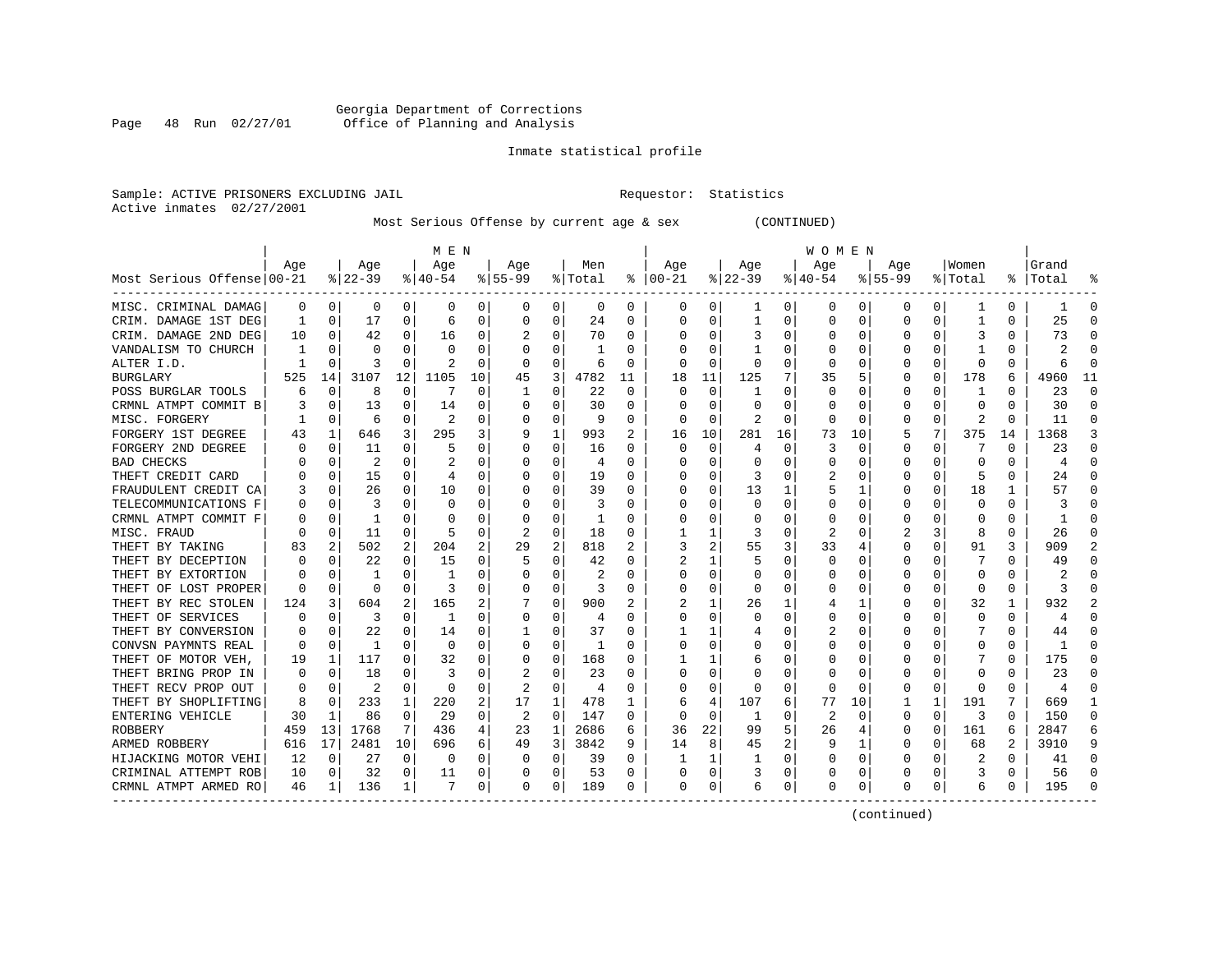#### Georgia Department of Corrections Page 49 Run 02/27/01 Office of Planning and Analysis

### Inmate statistical profile

| Sample: ACTIVE PRISONERS EXCLUDING JAIL | Requestor: Statistics |  |
|-----------------------------------------|-----------------------|--|
| Active inmates 02/27/2001               |                       |  |

Most Serious Offense by current age & sex (CONTINUED)

|                            |          |             |              |          | M E N       |             |           |              |                |          |              |          |              |   | <b>WOMEN</b> |          |           |          |                |              |              |                |
|----------------------------|----------|-------------|--------------|----------|-------------|-------------|-----------|--------------|----------------|----------|--------------|----------|--------------|---|--------------|----------|-----------|----------|----------------|--------------|--------------|----------------|
|                            | Age      |             | Age          |          | Age         |             | Age       |              | Men            |          | Age          |          | Age          |   | Age          |          | Age       |          | Women          |              | Grand        |                |
| Most Serious Offense 00-21 |          |             | $8 22-39$    |          | $8 40-54$   |             | $8 55-99$ |              | % Total        | ៖        | $ 00-21$     |          | $ 22-39$     |   | $ 40-54$     |          | $8 55-99$ |          | % Total        |              | %   Total    | ៖              |
| MISC. SEXUAL               | 0        | 0           | 13           | 0        | 8           | 0           | 1         | 0            | 22             | 0        | 0            | 0        | 0            | 0 | -1           | 0        | 0         | 0        | -1             | 0            | 23           | $\Omega$       |
| RAPE                       | 58       | 2           | 846          | 3        | 658         | 6           | 80        | 5            | 1642           | 4        | <sup>0</sup> | 0        | $\mathbf{1}$ | 0 | 3            | 0        | 0         | 0        | $\overline{4}$ | 0            | 1646         | 4              |
| SODOMY                     |          | $\mathbf 0$ | 17           | $\Omega$ | 15          | 0           | 5         | 0            | 41             | $\Omega$ |              | O        | $\Omega$     | 0 |              | $\Omega$ | Ω         | $\Omega$ | $\Omega$       | $\Omega$     | 41           | $\Omega$       |
| AGGRAVATED SODOMY          |          | $\Omega$    | 108          | $\Omega$ | 87          | 1           | 31        | 2            | 233            | 1        |              | $\Omega$ |              | O |              | $\Omega$ | Ω         | $\Omega$ | $\overline{4}$ | $\Omega$     | 237          | 1              |
| <b>INCEST</b>              |          | $\Omega$    | 24           | 0        | 40          | $\mathbf 0$ | 6         | $\mathbf 0$  | 71             | $\Omega$ |              | $\Omega$ |              | O |              | $\Omega$ |           | 0        | -1             | 0            | 72           | $\Omega$       |
| <b>BIGAMY</b>              |          | $\mathbf 0$ | $\mathbf{1}$ | 0        | $\mathbf 0$ | 0           |           | $\mathsf 0$  | $\mathbf{1}$   | $\Omega$ |              | $\Omega$ | 0            | 0 |              | $\Omega$ |           | 0        | $\Omega$       | $\Omega$     | $\mathbf{1}$ | $\Omega$       |
| AGGRAVATED SEXUAL BA       | 3        | 0           | 37           | 0        | 27          | 0           | 9         | $\mathbf{1}$ | 76             | $\Omega$ |              | O        |              | U |              | $\Omega$ |           | 0        | 1              | $\Omega$     | 77           | $\Omega$       |
| STATUATORY RAPE            | 67       | 2           | 318          | 1        | 35          | 0           | 10        | 1            | 430            | 1        |              |          | 5            | U | ∩            | $\Omega$ | Ω         | 0        | 6              | $\Omega$     | 436          | 1              |
| CHILD MOLESTATION          | 105      | 3           | 913          | 4        | 694         | 6           | 240       | 15           | 1952           | 5        | 3            | 2        | 16           | 1 | 14           | 2        | 0         | 0        | 33             | 1            | 1985         | 4              |
| ENTICING CHILD-INDEC       | -1       | 0           | 22           | 0        | 13          | 0           | 4         | 0            | 40             | 0        |              | 0        | 2            | 0 |              | 0        | 0         | 0        | $\overline{2}$ | O            | 42           | $\mathbf 0$    |
| AGGRAV. CHILD MOLEST       | 27       | 1           | 461          | 2        | 378         | 3           | 121       | 8            | 987            |          |              | O        | 16           | 1 |              | 1        | 0         | 0        | 22             |              | 1009         | $\overline{a}$ |
| SEXL/ASSLT/AGN/PERS/       | O        | 0           | 4            | U        | 0           | 0           | 0         | 0            | 4              | $\Omega$ |              | O        | $\Omega$     | U |              | $\Omega$ | U         | 0        | $\Omega$       | 0            | 4            | $\Omega$       |
| CRIMINAL ATTPT RAPE        |          | $\Omega$    | 40           | $\Omega$ |             | $\Omega$    |           | $\Omega$     | 52             | $\Omega$ |              | O        | 0            | 0 |              | $\Omega$ | 0         | 0        | $\Omega$       | 0            | 52           | $\Omega$       |
| CRIMINAL ATTPT SODOM       |          | 0           | 1            | $\Omega$ | $\mathbf 0$ | $\Omega$    | 0         | $\mathbf 0$  | 1              | $\Omega$ |              | $\Omega$ | 0            | 0 |              | $\Omega$ |           | 0        | $\Omega$       | O            |              | $\Omega$       |
| CRIMINAL ATTPT AGG S       |          | $\mathbf 0$ | 1            | 0        | 2           | 0           | 0         | 0            | 4              | $\Omega$ |              | 0        | C            | 0 |              | $\Omega$ |           | 0        | $\Omega$       | $\Omega$     |              | $\Omega$       |
| MISC. OBSCENITY            |          | $\Omega$    | O            | O        | 2           | 0           | 1         | 0            | 3              | $\Omega$ |              | $\Omega$ | C            | U |              | $\Omega$ | U         | 0        | $\Omega$       | $\Omega$     |              | $\Omega$       |
| MISC. PUBLIC ORDER         |          | $\Omega$    | 1            | U        | $\Omega$    | 0           | O         | 0            | 1              | $\Omega$ |              | O        | O            | U |              | $\Omega$ | U         | 0        | ∩              | 0            |              | $\Omega$       |
| FALSE SWEARNG WRITTN       |          | $\mathbf 0$ | O            | O        | -1          | 0           | O         | 0            | 1              | 0        |              | 0        | O            | U |              | $\Omega$ | U         | 0        | $\Omega$       | O            |              | $\Omega$       |
| BRIBERY GOVT OFFICER       |          | $\mathbf 0$ | 2            | U        | $\mathbf 0$ | 0           | O         | 0            | 2              | 0        |              |          | C            | U |              | 0        |           | O        | $\Omega$       | U            |              | $\Omega$       |
| DEFRAUDING STATE           |          | $\Omega$    | O            | U        |             | 0           | O         | 0            | 2              | $\Omega$ |              | O        |              | O |              | $\Omega$ |           | O        |                | O            |              | $\Omega$       |
| FALSE CERTIFICATES         |          | $\Omega$    |              | U        | $\Omega$    | 0           | O         | $\Omega$     | 1              | $\Omega$ |              | $\Omega$ | $\Omega$     | U |              | $\Omega$ |           | U        | $\Omega$       | <sup>0</sup> |              | $\Omega$       |
| INFLUENCING WITNESS        |          | 0           | 3            | $\Omega$ | -1          | 0           | 0         | 0            | 5              | 0        | O            | $\Omega$ | $\Omega$     | 0 | n            | $\Omega$ | U         | 0        | $\Omega$       | 0            |              | ∩              |
| OBSTR OF LAW ENF OFF       | 67       | 2           | 600          | 2        | 177         | 2           |           | $\mathbf 0$  | 851            | 2        |              |          | 31           | 2 | 15           | 2        | 0         | $\Omega$ | 47             | 2            | 898          | $\overline{2}$ |
| PERJURY                    |          | $\mathbf 0$ | 2            | 0        | $\mathbf 0$ | 0           | 0         | $\mathbf 0$  | 2              | $\Omega$ |              | 0        | 0            | 0 |              | 0        | 0         | 0        | $\Omega$       | $\Omega$     |              | $\Omega$       |
| <b>FALSE SWEARING</b>      |          | $\mathbf 0$ | 0            | O        | $\Omega$    | 0           | O         | 0            | $\Omega$       | $\Omega$ |              | O        |              | U |              | $\Omega$ | U         | U        | $\mathbf{1}$   | 0            |              | $\Omega$       |
| IMPERSONATION              |          | 0           | 1            | U        | 0           | 0           | O         | 0            | 1              | 0        |              | O        | 0            | 0 |              | 0        | 0         | U        | $\Omega$       | 0            |              | $\Omega$       |
| IMPERSONATING OFFIC        |          | $\mathbf 0$ | $\Omega$     | U        | 0           | 0           | O         | 0            | 1              | 0        |              | 0        | 0            | 0 |              | 0        | 0         | U        | $\Omega$       | 0            |              | $\Omega$       |
| FALSE STATEMENTS GOV       |          | 0           | 19           | U        |             | $\Omega$    | O         | 0            | 26             | $\Omega$ |              |          | 2            | U |              | $\Omega$ |           | U        | $\overline{4}$ | U            | 30           | $\Omega$       |
| IMPRSNTNG ANTHR RBAL       |          | 0           | 2            | O        | $\Omega$    | $\Omega$    | O         | 0            | $\overline{c}$ | $\Omega$ |              | $\Omega$ | $\mathbf{1}$ | O |              | $\Omega$ |           | O        | $\mathbf{1}$   | $\Omega$     |              | $\Omega$       |
| <b>ESCAPE</b>              |          | $\Omega$    | 69           | 0        | 23          | $\Omega$    | 4         | $\Omega$     | 104            | $\Omega$ |              | O        | 4            | U |              | $\Omega$ |           | U        | 5              | $\Omega$     | 109          | $\Omega$       |
| AIDING ESCAPE              |          | $\Omega$    | 1            | 0        | $\Omega$    | 0           | $\Omega$  | 0            |                | $\Omega$ |              | $\Omega$ | O            | O |              | $\Omega$ | Ω         | $\Omega$ | $\Omega$       | 0            |              | $\Omega$       |
| HINDERING APPREH OR        |          | 0           | 3            | 0        | 1           | 0           | O         | $\mathbf 0$  | 6              | $\Omega$ |              | $\Omega$ |              | O |              | 0        |           | 1        | 3              | O            |              | $\Omega$       |
| MUTINY IN PENAL INST       |          | 0           | 2            | 0        | 0           | 0           | O         | $\mathbf 0$  | 2              | 0        |              | $\Omega$ | 0            | U |              | 0        | U         | 0        |                | U            |              | $\Omega$       |
| <b>BAIL JUMPING</b>        |          | 0           | 3            | 0        | 2           | 0           |           | $\mathsf 0$  | 5              | $\Omega$ |              | $\Omega$ | 2            | 0 |              | 0        | U         | 0        | 3              | 0            |              | $\Omega$       |
| FALSE PUBLIC ALARM         | $\Omega$ | 0           | 1            | 0        | -1          | 0           | $\Omega$  | 0            | 2              | 0        | <sup>0</sup> | 0        | O            | 0 | $\Omega$     | 0        | O         | 0        | ∩              | 0            |              | $\Omega$       |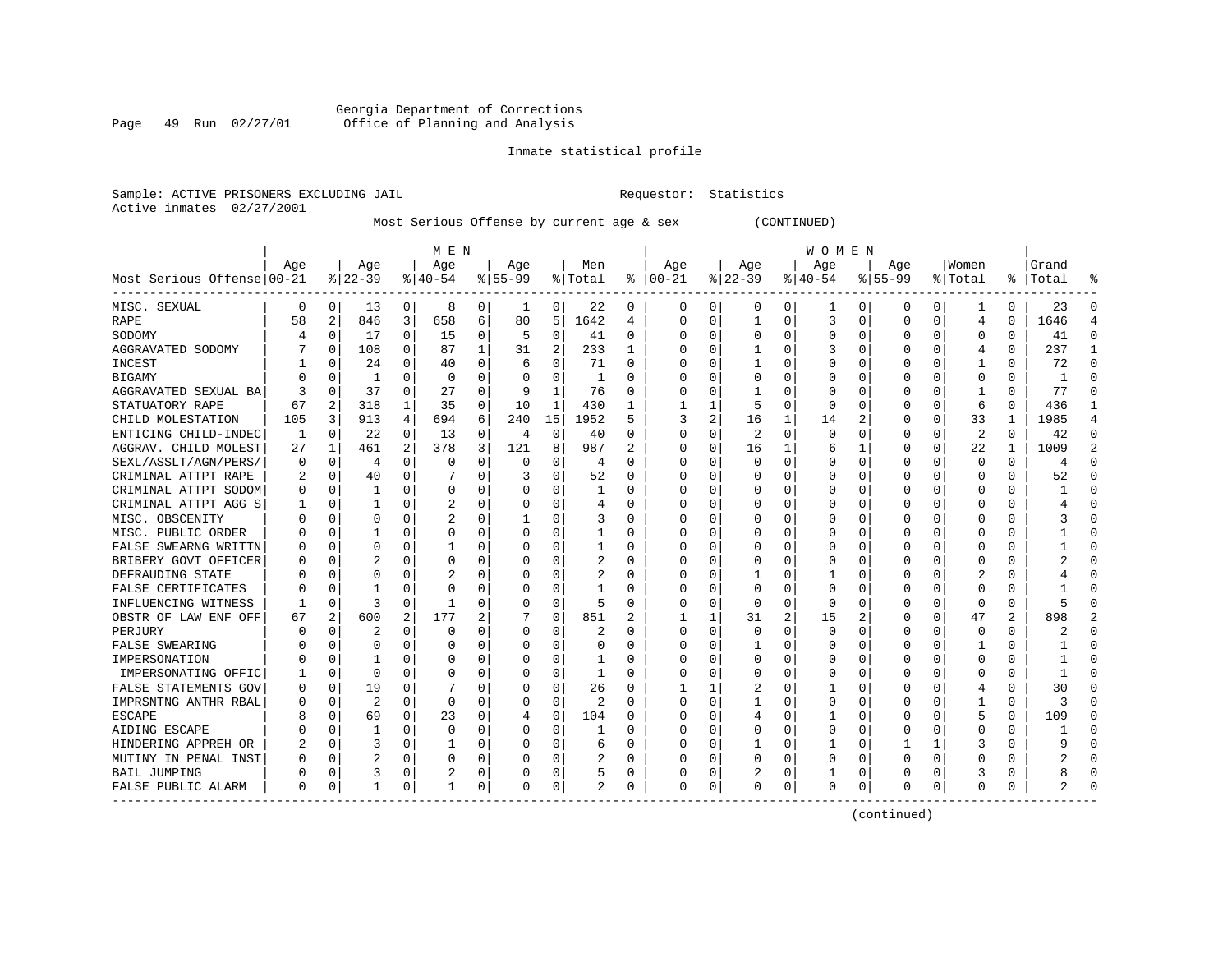#### Georgia Department of Corrections Page 50 Run 02/27/01 Office of Planning and Analysis

### Inmate statistical profile

| Sample: ACTIVE PRISONERS EXCLUDING JAIL | Requestor: Statistics |  |
|-----------------------------------------|-----------------------|--|
| Active inmates 02/27/2001               |                       |  |

Most Serious Offense by current age & sex (CONTINUED)

|                            |          | M E N    |           |              |                |             |          |              |         |          | W O M E N     |          |              |                |           |             |             |              |                         |              |                |              |
|----------------------------|----------|----------|-----------|--------------|----------------|-------------|----------|--------------|---------|----------|---------------|----------|--------------|----------------|-----------|-------------|-------------|--------------|-------------------------|--------------|----------------|--------------|
|                            | Age      |          | Age       |              | Aqe            |             | Age      |              | Men     |          | Age           |          | Age          |                | Age       |             | Age         |              | Women                   |              | Grand          |              |
| Most Serious Offense 00-21 |          |          | $ 22-39 $ |              | $ 40-54 $      |             | $ 55-99$ |              | % Total |          | $8   00 - 21$ |          | $ 22-39$     |                | $ 40-54 $ |             | $8155 - 99$ |              | % Total                 |              | %   Total      |              |
| CRIM INTER WITH GOVT       |          | 0        | 29        | 0            | 5              | 0           | 0        | 0            | 41      | 0        |               | 1        | 2            | 0              | 0         | 0           | 0           | 0            | 3                       | 0            | 44             |              |
| COMMERICAL GAMBLING        | n        | $\Omega$ | $\Omega$  | $\Omega$     | $\Omega$       | 0           | 1        | 0            | 1       | O        | $\Omega$      | $\Omega$ | $\Omega$     | 0              | $\Omega$  | $\mathbf 0$ | $\Omega$    | $\Omega$     | $\Omega$                | 0            |                | $\cap$       |
| SOLICIT/ACCEPTING BR       |          | $\Omega$ | 1         | 0            | $\Omega$       | 0           | $\Omega$ | $\Omega$     | 1       | $\Omega$ | <sup>0</sup>  | 0        | -1           | 0              | $\Omega$  | $\Omega$    | U           | 0            |                         | 0            |                |              |
| <b>BUS HIJACKING</b>       |          | $\Omega$ | -1        | $\Omega$     | $\Omega$       | $\mathbf 0$ | O        | $\mathbf 0$  | 1       | $\Omega$ | <sup>0</sup>  | $\Omega$ | $\Omega$     | $\Omega$       | 0         | $\Omega$    | O           | $\Omega$     | $\Omega$                | 0            | 1              |              |
| CRUELTY TO CHILDREN        | 12       | 0        | 177       | $\mathbf{1}$ | 43             | 0           |          | $\mathbf 1$  | 240     | 1        |               | 3        | 65           | $\overline{4}$ | 11        | 1           | 0           | $\Omega$     | 81                      | 3            | 321            |              |
| SEX EXPLOITATION CHI       | $\Omega$ | $\Omega$ | 3         | 0            | 6              | 0           |          | $\Omega$     | 12      | $\Omega$ | $\Omega$      | $\Omega$ | 0            | $\Omega$       | $\Omega$  | $\Omega$    | U           | $\Omega$     | $\Omega$                | 0            | 12             | $\cap$       |
| CNTRBTNG DELINOENCY        |          | $\Omega$ | U         | 0            | $\Omega$       | 0           | O        | $\Omega$     | -1      | $\Omega$ | ∩             | 0        | 1            | 0              | 1         | $\Omega$    | U           | 0            | $\overline{\mathbf{c}}$ | 0            | ς              | $\Omega$     |
| MISC WEAPON/EXPLOSIV       |          | $\Omega$ |           | 0            | -1             | 0           | 1        | 0            | 6       | 0        | ∩             | 0        | 0            | 0              | 0         | 0           | O           | 0            | O                       | 0            |                | $\Omega$     |
| CARRY CONCEALED WEAP       |          | $\Omega$ |           | 0            |                | 0           | O        | $\Omega$     | 4       | 0        | ∩             | $\Omega$ | 0            | $\Omega$       | 0         | 0           | U           | 0            | 0                       | 0            |                | $\Omega$     |
| ALTER PISTL LICENSE        |          | $\Omega$ |           |              | $\Omega$       | 0           | 0        | 0            |         | O        | <sup>0</sup>  | 0        | 0            | 0              | 0         | 0           | O           |              | O                       | U            |                |              |
| POSS OF FIREARM DUR        |          | $\Omega$ | 9         | U            | 6              | 0           |          | $\Omega$     | 17      | $\Omega$ | ∩             | $\Omega$ | $\Omega$     | O              | O         | $\Omega$    | U           |              | $\Omega$                | U            | 17             | $\cap$       |
| POSS OF CERTAIN WEAP       |          | $\Omega$ | 17        | 0            | 7              | 0           |          | $\Omega$     | 27      | $\Omega$ | ∩             | $\Omega$ | $\Omega$     | $\Omega$       | O         | $\Omega$    | n           | <sup>n</sup> | <sup>0</sup>            | 0            | 27             | $\cap$       |
| POSS FIREARM CONVCT        |          | $\Omega$ | 77        | 0            | 46             | 0           |          | 0            | 129     | 0        | <sup>0</sup>  | $\Omega$ | -1           | $\Omega$       | O         | $\Omega$    | U           | 0            | 1                       | 0            | 130            | $\Omega$     |
| CARRYING WEAPON AT S       |          | $\Omega$ | 4         | 0            | $\mathbf 0$    | 0           | $\Omega$ | 0            | 4       | O        | $\Omega$      | 0        | $\mathbf{1}$ | $\Omega$       |           | $\mathbf 0$ | O           |              | $\mathbf{1}$            | 0            |                | $\cap$       |
| DESTROY/INJUR POLICE       |          | $\Omega$ | 1         | $\Omega$     | $\Omega$       | $\Omega$    | $\Omega$ | $\Omega$     | 1       | 0        | $\cap$        | $\Omega$ | $\Omega$     | $\Omega$       | O         | $\Omega$    | U           | <sup>0</sup> | $\Omega$                | 0            |                | $\cap$       |
| MISC INVASION OF PRI       |          | $\Omega$ | U         | 0            | $\overline{2}$ | 0           | O        | $\Omega$     | 2       | $\Omega$ | ∩             | 0        | $\Omega$     | O              | O         | $\Omega$    | U           | <sup>0</sup> | <sup>0</sup>            | 0            | $\mathfrak{D}$ | $\cap$       |
| PEEPING TOM                |          | $\Omega$ |           | 0            | 8              | 0           |          | 0            | 18      | 0        | <sup>0</sup>  | $\Omega$ | $\Omega$     | $\Omega$       | O         | 0           | U           | <sup>0</sup> | O                       | U            | 18             | $\Omega$     |
| RACKETEERING               |          | $\Omega$ | 9         | 0            | 12             | 0           | O        | 0            | 21      | 0        |               | 0        |              | 0              |           | 0           | O           |              |                         | U            | 25             | $\Omega$     |
| S/D NARCOTICS, OPIAT       |          | $\Omega$ | 74        | U            | 50             | 0           | 6        | $\Omega$     | 132     | O        | $\Omega$      | $\Omega$ |              | $\Omega$       | 4         | 1           |             |              | б                       | 0            | 138            |              |
| S/D DEP, STIM, CNTRF D     |          | $\Omega$ | 52        | 0            | 20             | $\Omega$    |          | $\Omega$     | 78      | 0        | <sup>0</sup>  | $\Omega$ | 4            | $\Omega$       |           | 1           | O           | <sup>0</sup> | 8                       | 0            | 86             |              |
| SALE-DIST OF LSD           |          | $\Omega$ | 2         | 0            | $\Omega$       | $\Omega$    | $\Omega$ | $\Omega$     | 3       | 0        | <sup>0</sup>  | $\Omega$ | $\Omega$     | 0              | O         | $\Omega$    | U           | 0            | $\Omega$                | 0            | 3              |              |
| SALE/DIST OF MARIJUA       | 28       | 1        | 186       | $\mathbf 1$  | 77             | 1           | 9        | $\mathbf{1}$ | 300     | 1        |               | 1        | 9            | $\Omega$       |           | 1           | 3           | 4            | 17                      | 1            | 317            |              |
| POSS NARCOTICS, OPIA       |          | 0        | 139       | $\mathbf{1}$ | 67             | 1           | 6        | 0            | 220     | 1        | $\Omega$      | 0        | 25           | 1              | 9         | 1           | $\Omega$    | $\Omega$     | 34                      | $\mathbf{1}$ | 254            | $\mathbf{1}$ |
| POSS DEP, STIM, CNTRF      |          | $\Omega$ | 76        | $\Omega$     | 44             | $\Omega$    |          | $\Omega$     | 127     | $\Omega$ | $\Omega$      | $\Omega$ | 10           | 1              |           | $\Omega$    | $\Omega$    | $\Omega$     | 11                      | 0            | 138            | $\Omega$     |
| POSS OF L.S.D.             | O        | $\Omega$ | 7         | 0            | $\Omega$       | 0           | $\Omega$ | 0            | 7       | $\Omega$ | $\Omega$      | 0        | -1           | $\Omega$       |           | $\Omega$    | 0           | 0            | 2                       | 0            | 9              | $\Omega$     |
| POSS OF MARIJUANA          | 30       | 1        | 171       | 1            | 50             | 0           |          | 0            | 256     | 1        | 0             | $\Omega$ | 18           | 1              |           | 0           |             |              | 20                      | 1            | 276            | -1           |
| ILLEGAL ATTM TO OBT        |          | $\Omega$ | 3         | 0            | 3              | 0           |          | $\Omega$     | 9       | O        | <sup>0</sup>  | $\Omega$ | 11           | $\mathbf{1}$   | 4         | 1           | U           | 0            | 15                      | 1            | 24             | $\cap$       |
| VIOLATE GA CNTRL SBS       | 3        | $\Omega$ | 62        | 0            | 20             | $\Omega$    | $\Omega$ | $\Omega$     | 85      | $\Omega$ | $\Omega$      | $\Omega$ | २            | $\Omega$       |           | $\Omega$    | ∩           |              | 5                       | 0            | 90             | $\cap$       |
| VIOLATE DNGROUS DRGS       |          | $\Omega$ | 2         | 0            | $\Omega$       | $\Omega$    | O        | $\Omega$     | 2       | 0        | <sup>0</sup>  | $\Omega$ | $\Omega$     | 0              | O         | $\Omega$    | U           | <sup>0</sup> | $\Omega$                | 0            | 2              |              |
| UNLWFL MFG/DEL/DIST        |          | $\Omega$ | 22        | $\Omega$     | 10             | $\Omega$    | $\Omega$ | $\Omega$     | 33      | $\Omega$ | <sup>0</sup>  | $\Omega$ |              | 0              | O         | $\Omega$    | U           | 0            | 2                       | 0            | 35             | $\cap$       |
| POSS DRUG RELATED MA       | $\Omega$ | $\Omega$ | 3         | 0            | 3              | 0           |          | $\Omega$     | 6       | 0        |               | $\Omega$ | $\Omega$     | 0              | 0         | $\Omega$    |             | 0            | 0                       | 0            | 6              |              |
| SALE/DIST CONT SUB P       | 11       | $\Omega$ | 38        | 0            | 11             | $\Omega$    | $\Omega$ | $\Omega$     | 60      | $\Omega$ | $\Omega$      | $\Omega$ | 1            | 0              |           | $\Omega$    | U           | 0            |                         | 0            | 62             | C            |
| SALE/DIST CONT SUB S       | 6        | $\Omega$ | 22        | 0            | 5              | $\Omega$    | 1        | $\Omega$     | 34      | $\Omega$ | <sup>0</sup>  | $\Omega$ | 2            | $\Omega$       | $\Omega$  | $\Omega$    | U           | 0            | 2                       | 0            | 36             | $\Omega$     |
| SALE/DISTRIBUTION CO       | 139      | 4        | 1448      | 6            | 541            | 5           | 39       | 2            | 2167    | 5        | 3             | 2        | 107          | 6              | 46        | 6           | 3           | 4            | 159                     | 6            | 2326           | 5            |
| POSSESSION OF COCAIN       | 190      | 5        | 1492      | 6            | 604            | 6           | 50       | 3            | 2336    | 6        | 2             | 1        | 160          | 9              | 60        | 8           | 3           | 4            | 225                     | 8            | 2561           |              |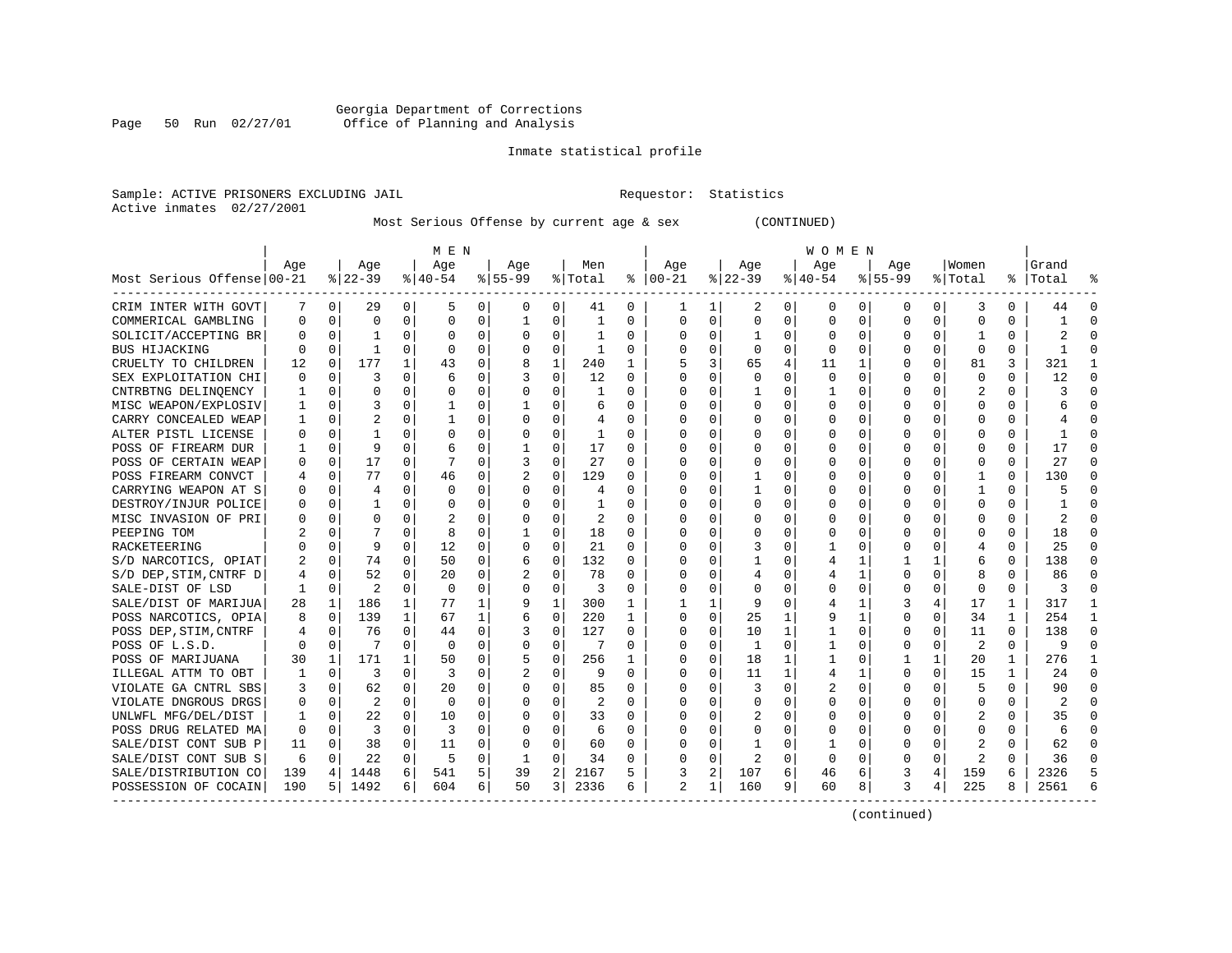#### Georgia Department of Corrections Page 51 Run 02/27/01 Office of Planning and Analysis

### Inmate statistical profile

| Sample: ACTIVE PRISONERS EXCLUDING JAIL | Requestor: Statistics |  |
|-----------------------------------------|-----------------------|--|
| Active inmates 02/27/2001               |                       |  |

Most Serious Offense by current age & sex (CONTINUED)

|                            | M E N |             |           |          |           |                |           |          |         |          |               | <b>WOMEN</b>   |          |   |          |          |              |          |              |              |           |          |
|----------------------------|-------|-------------|-----------|----------|-----------|----------------|-----------|----------|---------|----------|---------------|----------------|----------|---|----------|----------|--------------|----------|--------------|--------------|-----------|----------|
|                            | Aqe   |             | Age       |          | Age       |                | Age       |          | Men     |          | Age           |                | Age      |   | Aqe      |          | Aqe          |          | Women        |              | Grand     |          |
| Most Serious Offense 00-21 |       |             | $ 22-39 $ |          | $8 40-54$ |                | $8 55-99$ |          | % Total |          | $8   00 - 21$ |                | $ 22-39$ |   | $ 40-54$ |          | $8155 - 99$  |          | % Total      |              | %   Total |          |
| CRMNL ATPT VIOL SUBS       | 1     | 0           | 20        | 0        | 8         | 0              | 2         | 0        | 31      | 0        | 0             | 0 <sup>1</sup> | 1        | 0 | $\Omega$ | 0        | 0            | 0        | 1            | $\Omega$     | 32        | ∩        |
| MISC. DRUGS TRAFFICK       | 16    | 0           | 186       | 1        | 48        | $\Omega$       | 3         | 0        | 253     | 1        | $\Omega$      | 0              | 15       | 1 |          | 1        | $\mathbf{1}$ | 1        | 23           | $\mathbf{1}$ | 276       | 1        |
| COCAINE LESS 200 GRA       | 9     | 0           | 327       | 1        | 105       | 1              | 18        | 1        | 459     | 1        |               | 0              | 15       | 1 | g        | 1        | $\Omega$     | $\Omega$ | 24           | 1            | 483       | -1       |
| COCAINE 201-400 GRAM       |       | 0           | 48        | 0        | 15        | 0              |           | 0        | 66      | 0        |               | 0              | 5        | 0 |          | 0        | 0            | $\Omega$ | 8            | $\Omega$     | 74        | $\Omega$ |
| COCAINE 401 OR MORE        |       | $\mathbf 0$ | 89        | 0        | 22        | 0              |           | 0        | 116     | 0        |               | 1              | 8        | 0 |          | 0        |              | 3        | 11           | $\Omega$     | 127       | $\Omega$ |
| NARCOTICS LESS 14 GR       |       | $\Omega$    |           | U        | $\Omega$  | $\Omega$       |           | $\Omega$ | 2       | $\Omega$ |               | 0              |          | 0 |          | $\Omega$ | $\Omega$     | $\Omega$ | $\Omega$     | $\Omega$     |           |          |
| NARCOTICS 15-28 GRAM       |       | 0           | 1         | 0        | $\Omega$  | 0              | O         | 0        |         | O        |               | 0              | 0        | 0 |          | 0        | U            | 0        | 0            | $\Omega$     |           | ∩        |
| NARCOTICS 29 MORE GR       |       | 0           | 4         | U        |           | 0              |           | 0        | 6       | $\Omega$ |               | 0              | $\Omega$ | 0 |          | 0        | 0            | 0        | 0            | $\Omega$     | 6         |          |
| MARIJUANA 101-2000 P       |       | $\mathbf 0$ | 13        | U        |           | 0              |           | 0        | 18      | $\Omega$ |               | $\Omega$       | 1        | 0 |          | 0        | U            | 0        |              | $\Omega$     | 19        |          |
| MARIJUANA 2001-10000       |       | 0           | 1         | U        | $\Omega$  | 0              | O         | $\Omega$ |         | $\Omega$ |               | 0              | 0        | 0 |          | $\Omega$ | 0            | 0        | 0            | $\Omega$     |           | $\cap$   |
| TRFFKNG MTHAOUALONE>       |       | 0           | 1         | U        | 0         | O              | O         | 0        | 1       | $\Omega$ |               | 0              | 0        | 0 | O        | 0        | O            | 0        | O            | $\Omega$     |           | ∩        |
| AMPHETAMINE 28-199 G       |       | $\Omega$    | 9         | 0        | 11        | 0              |           | $\Omega$ | 20      | $\Omega$ |               | 0              | 0        | 0 |          | 0        | O            | 0        |              | $\Omega$     | 21        | $\cap$   |
| AMPHETAMINE 200-399        |       | $\Omega$    | 3         | U        | $\Omega$  | 0              |           | $\Omega$ | 3       | $\Omega$ | ∩             | 0              |          | 0 |          | $\Omega$ | 0            | 0        | -1           | $\Omega$     |           | $\cap$   |
| AMPHETAMINE 400+ GRA       |       | 0           |           | 0        | -1        | 0              | U         | 0        | 8       | 0        | n             | 0              |          | 0 |          | 0        | O            | 0        | 1            | 0            |           | $\cap$   |
| USE COMM FACLTY VIO        |       | 0           | 1         | 0        | -1        | 0              | 0         | 0        | 2       | 0        |               | 0              | O        | 0 | O        | 0        | O            | 0        | O            | $\Omega$     |           | $\cap$   |
| ATT/CONSPRCY COMMT C       |       | $\mathbf 0$ | 17        | U        |           | O              |           | 0        | 25      | $\Omega$ |               | 0              | U        | U |          | 0        | O            | 0        |              | 0            | 26        |          |
| ILLGL DIST CONTRLLD        |       | 0           | 0         | U        | -1        | 0              | O         | 0        | 1       | $\Omega$ | ∩             | 0              | 0        | 0 | U        | 0        | 0            | 0        | <sup>0</sup> | 0            | -1        | $\cap$   |
| VIOL MOTOR VEHICLE L       |       | 0           | 64        | $\Omega$ | 33        | 0              | 7         | 0        | 108     | 0        |               | $\Omega$       |          | 0 |          | 0        | 0            | $\Omega$ | 7            | $\Omega$     | 115       | ∩        |
| DRVNG HABTL VIOLATOR       |       | 0           | 209       | 1        | 189       | $\overline{a}$ | 35        | 2        | 434     | 1        | ∩             | $\Omega$       |          | 0 |          | 1        | 0            | $\Omega$ | 16           | 1            | 450       | -1       |
| HABIT TRAF VOIL/IMPA       |       | 0           | 0         | 0        | 8         | 0              |           | 0        | 10      | $\Omega$ | ∩             | 0              | 0        | 0 |          | 0        | 0            | 0        | 0            | 0            | 10        | ∩        |
| HABIT TRAF VIOL/OTHE       |       | 0           |           | $\Omega$ | O         | 0              | O         | 0        | 2       | 0        | O             | 0              | O        | 0 | O        | 0        | 0            | 0        | 0            | 0            |           | ∩        |
| MISC. MRALS/PBLIC H/       |       | 0           | 1         | $\Omega$ | -1        | 0              | 0         | $\Omega$ | 2       | 0        | ∩             | $\Omega$       | U        | U | O        | 0        | O            | 0        | O            | 0            |           | ∩        |
| VIOLATN GAME AND FIS       |       | $\Omega$    | 0         | $\Omega$ | $\Omega$  | 0              |           | $\Omega$ |         | 0        | ∩             | $\Omega$       | 0        | 0 | 0        | 0        | 0            | $\Omega$ | 0            | 0            |           | ∩        |
| MISC CORRECTIONL INS       |       | 0           |           | $\Omega$ | $\Omega$  | 0              | O         | 0        | 6       | 0        | ∩             | 0              |          | 0 |          | 0        | 0            | $\Omega$ |              | 0            |           | ∩        |
| VIOLATION OTHR STATE       | O     | 0           | 0         | $\Omega$ |           | 0              | 0         | 0        | -1      | 0        | O             | 0              | 0        | 0 |          | 0        | 0            | $\Omega$ | 0            | 0            |           | $\Omega$ |
| CONSPIRACY                 | 16    | 0           | 57        | $\Omega$ | 10        | 0              |           | 0        | 86      | 0        | <sup>0</sup>  | 0              | 15       | 1 | 3        | 0        | 0            | $\Omega$ | 18           | 1            | 104       | ∩        |
| CRIMINAL ATTEMPT           |       | 0           | 22        | $\Omega$ | 12        | 0              |           | 0        | 39      | 0        | O             | 0              | 5        | 0 |          | 0        | 0            | 0        |              | 0            | 46        | ∩        |
| AIRCRAFT HIJACKING         |       | 0           | 1         | $\Omega$ | 0         | 0              | O         | 0        | -1      | 0        | n             | 0              | 0        | 0 |          | 0        | 0            | $\Omega$ | 0            | 0            |           | ∩        |
| UNAUTH DIST RECRD DE       |       | $\mathbf 0$ | 1         | 0        | O         | 0              | O         | 0        |         | 0        | <sup>0</sup>  | 0              | O        | 0 | $\left($ | 0        | O            | $\Omega$ | O            | 0            |           | ∩        |
| CRIMINAL SOLICITATIO       |       | 0           | 8         | $\Omega$ |           | 0              | O         | $\Omega$ | 9       | $\Omega$ | <sup>0</sup>  | 0              | 0        | 0 | 0        | 0        | 0            | $\Omega$ | O            | 0            |           | $\cap$   |
| PARTY TO A CRIME           |       | 0           | 4         | 0        |           | 0              | O         | 0        |         | 0        |               |                |          | 0 | O        | 0        | 0            | 0        | 3            | 0            | 10        |          |
| CRIMINAL TRESPASSING       |       | 0           | 0         | 0        |           | 0              | O         | 0        |         | 0        | <sup>0</sup>  | 0              | 0        | 0 |          | 0        | U            | 0        | 0            | 0            |           |          |
| GANG PARTICIPATION         | ı     | 0           | $\Omega$  | 0        | 0         | 0              | $\Omega$  | 0        | 1       | 0        | $\Omega$      | 0              | 0        | 0 | $\Omega$ | 0        | 0            | 0        | $\Omega$     | 0            |           | ∩        |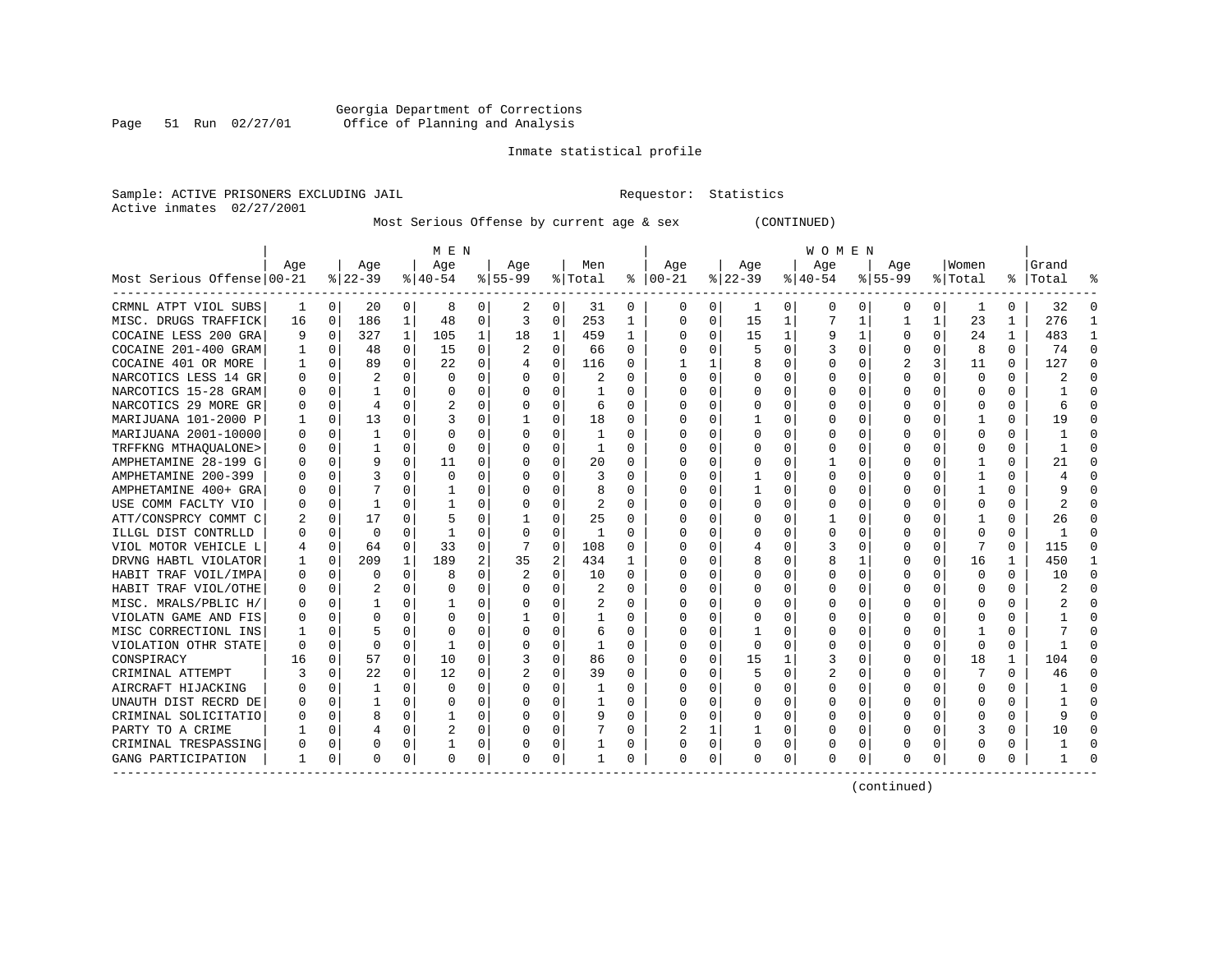|      |  |                 | Georgia Department of Corrections |                                 |  |  |
|------|--|-----------------|-----------------------------------|---------------------------------|--|--|
| Page |  | 52 Run 02/27/01 |                                   | Office of Planning and Analysis |  |  |

| Sample: ACTIVE PRISONERS EXCLUDING JAIL<br>Active inmates | 02/27/2001 |           |                              |                |                                           | Requestor:  | Statistics  |                     |             |          |             |
|-----------------------------------------------------------|------------|-----------|------------------------------|----------------|-------------------------------------------|-------------|-------------|---------------------|-------------|----------|-------------|
|                                                           |            |           |                              |                | Most Serious Offense by current age & sex |             | (CONTINUED) |                     |             |          |             |
|                                                           | Age        | Age       | M E N<br>Age                 | Age            | Men                                       | Age         | Age         | <b>WOMEN</b><br>Age | Age         | Women    | Grand       |
| Most Serious Offense 00-21                                |            | $8 22-39$ | $8140 - 54$                  | $8155 - 99$    | $\frac{8}{6}$<br>% Total                  | 00-21       | $ 22-39 $   | $8 40-54$           | $8155 - 99$ | % Total  | %   Total % |
| Total reported                                            |            |           | 3658 100 25763 100 10844 100 |                | 1577 100 41842 100                        | 165 100     | 1806 100    | 735 100             | 67 100      | 2773 100 | 44615 100   |
| Percent reported                                          | 99.5       | 99.8      | 99.8                         | 99.9           | 99.8                                      | 100.0       | 99.4        | 99.9                | 100.0       | 99.6     | 99.8        |
| NOT REPORTED                                              | 18         | 45        | 23                           | $\overline{a}$ | 88                                        | $\mathbf 0$ | 10          |                     | $\Omega$    | 11       | 99          |
| Total                                                     | 3676       | 25808     | 10867                        | 1579           | 41930                                     | 165         | 1816        | 736                 | 67          | 2784     | 44714       |